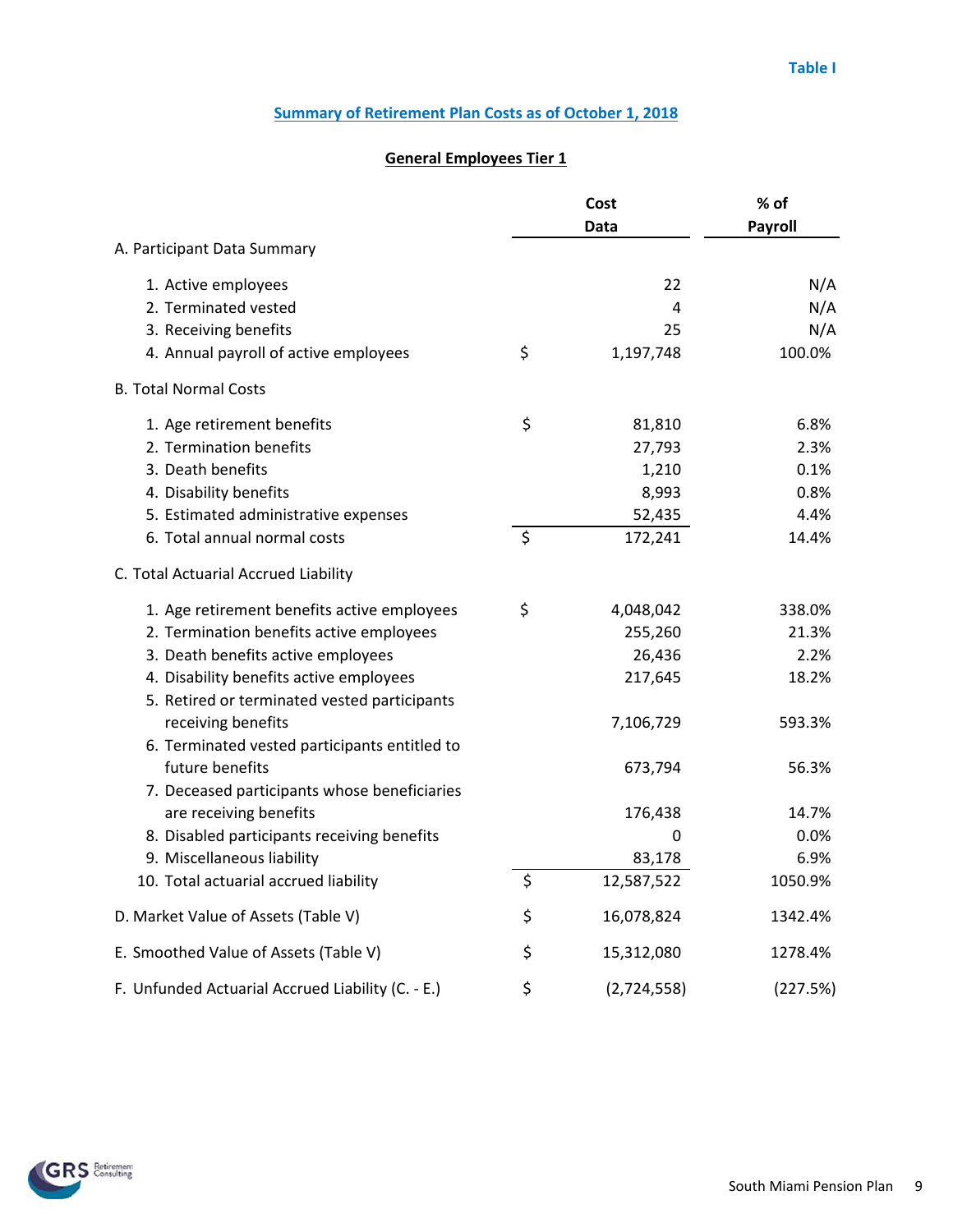|                                                                                    | Cost<br>Data     | % of<br>Payroll |  |
|------------------------------------------------------------------------------------|------------------|-----------------|--|
| G. Preliminary Minimum Required Contribution                                       |                  |                 |  |
| 1. Total normal cost                                                               | \$<br>172,241    | 14.4%           |  |
| 2. Amortization of unfunded liability                                              | (246, 945)       | (20.6%)         |  |
| 3. Interest adjustment                                                             | (2,657)          | (0.2%)          |  |
| 4. Total preliminary required contribution                                         | \$<br>(77, 361)  | (6.5%)          |  |
| H. Minimum Required Contribution (F.S., 112.66 (13))                               |                  |                 |  |
| (Greater of G.1. and G.4.)                                                         | \$<br>172,241    | 14.4%           |  |
| Contribution Sources for Fiscal Year Ending September 30, 2020<br>L.               |                  |                 |  |
| 1. City                                                                            | \$<br>88,399     | 7.4%            |  |
| 2. Member                                                                          | 83,842           | 7.0%            |  |
| 3. State                                                                           | N/A              | N/A             |  |
| 4. Total minimum funding requirement                                               | \$<br>172,241    | 14.4%           |  |
| J. Actuarial Present Value of Vested Accrued Benefits                              |                  |                 |  |
| 1. Retired, terminated vested, beneficiaries and                                   |                  |                 |  |
| disabled receiving benefits                                                        | \$<br>7,283,167  | 608.1%          |  |
| 2. Terminated vested participants entitled to<br>future benefits and miscellaneous | 756,972          | 63.2%           |  |
| 3. Active participants entitled to future benefits                                 | 3,357,155        | 280.3%          |  |
| 4. Total actuarial present value of vested                                         |                  |                 |  |
| accrued benefits                                                                   | \$<br>11,397,294 | 951.6%          |  |
| K. Unfunded Actuarial Present Value of Vested                                      |                  |                 |  |
| Accrued Benefits (J. - D., not less than zero)                                     | \$<br>0          | 0.0%            |  |
| L. Vested Benefit Security Ratio (D. $\div$ J.)                                    | 141.1%           | N/A             |  |

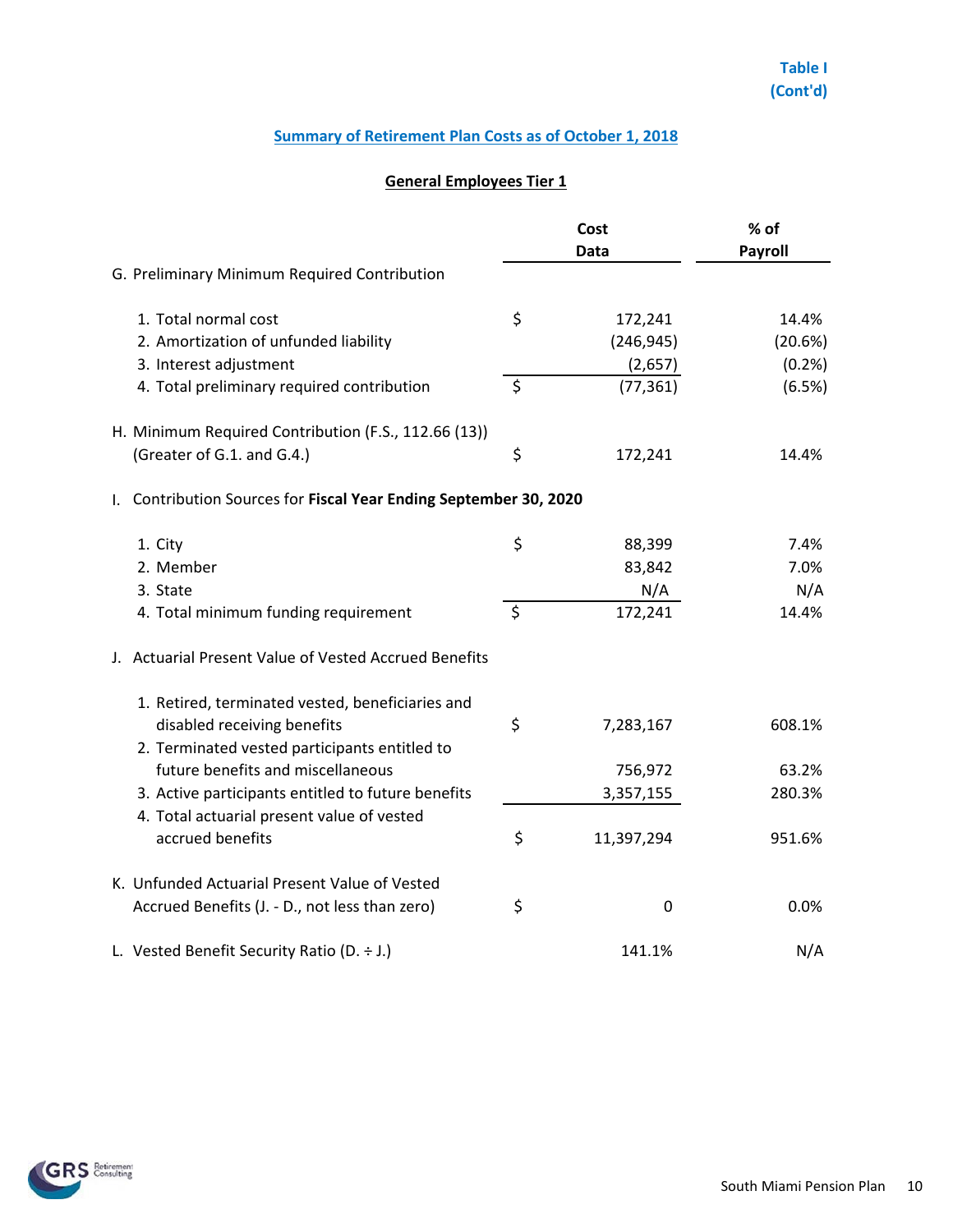|                                                   |         | Cost<br>Data | % of<br>Payroll |  |
|---------------------------------------------------|---------|--------------|-----------------|--|
| A. Participant Data Summary                       |         |              |                 |  |
| 1. Active employees                               |         | 27           | N/A             |  |
| 2. Terminated vested                              |         | 0            | N/A             |  |
| 3. Receiving benefits                             |         | 0            | N/A             |  |
| 4. Annual payroll of active employees             | \$      | 1,197,564    | 100.0%          |  |
| <b>B. Total Normal Costs</b>                      |         |              |                 |  |
| 1. Age retirement benefits                        | \$      | 48,573       | 4.1%            |  |
| 2. Termination benefits                           |         | 21,588       | 1.8%            |  |
| 3. Death benefits                                 |         | 711          | 0.1%            |  |
| 4. Disability benefits                            |         | 4,409        | 0.4%            |  |
| 5. Estimated administrative expenses              |         | 1,000        | 0.1%            |  |
| 6. Total annual normal costs                      | \$      | 76,281       | 6.4%            |  |
| C. Total Actuarial Accrued Liability              |         |              |                 |  |
| 1. Age retirement benefits active employees       | \$      | 231,933      | 19.4%           |  |
| 2. Termination benefits active employees          |         | 75,485       | 6.3%            |  |
| 3. Death benefits active employees                |         | 2,959        | 0.2%            |  |
| 4. Disability benefits active employees           |         | 18,821       | 1.6%            |  |
| 5. Retired or terminated vested participants      |         |              |                 |  |
| receiving benefits                                |         | 0            | 0.0%            |  |
| 6. Terminated vested participants entitled to     |         |              |                 |  |
| future benefits                                   |         | 0            | 0.0%            |  |
| 7. Deceased participants whose beneficiaries      |         |              |                 |  |
| are receiving benefits                            |         | 0            | 0.0%            |  |
| 8. Disabled participants receiving benefits       |         | 0            | 0.0%            |  |
| 9. Miscellaneous liability                        |         | 1,256        | 0.1%            |  |
| 10. Total actuarial accrued liability             | $\zeta$ | 330,454      | 27.6%           |  |
| D. Market Value of Assets (Table V)               | \$      | 254,856      | 21.3%           |  |
| E. Smoothed Value of Assets (Table V)             | \$      | 249,600      | 20.8%           |  |
| F. Unfunded Actuarial Accrued Liability (C. - E.) | \$      | 80,854       | 6.8%            |  |

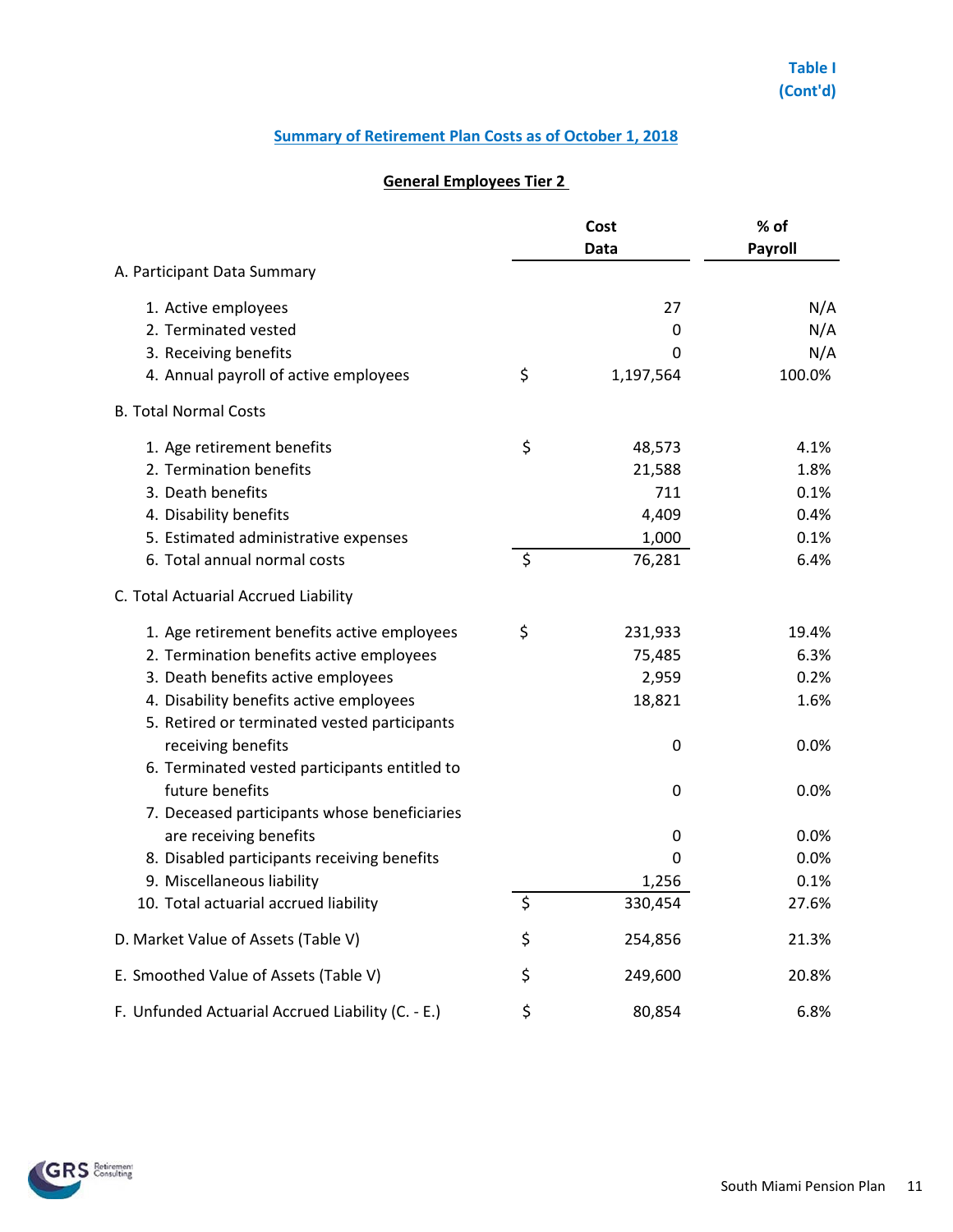|                                                                                    | Cost    |                  | % of           |  |
|------------------------------------------------------------------------------------|---------|------------------|----------------|--|
|                                                                                    |         | <b>Data</b>      | <b>Payroll</b> |  |
| G. Preliminary Minimum Required Contribution                                       |         |                  |                |  |
| 1. Total normal cost                                                               | \$      | 76,281           | 6.4%           |  |
| 2. Amortization of unfunded liability                                              |         | 6,844            | 0.6%           |  |
| 3. Interest adjustment                                                             |         | 2,956            | 0.2%           |  |
| 4. Total preliminary required contribution                                         | \$      | 86,081           | 7.2%           |  |
| H. Minimum Required Contribution (F.S., 112.66 (13))                               |         |                  |                |  |
| (Greater of G.1. and G.4.)                                                         | \$      | 86,081           | 7.2%           |  |
| Contribution Sources for Fiscal Year Ending September 30, 2020<br>I.,              |         |                  |                |  |
| 1. City                                                                            | \$      | 50,154           | 4.2%           |  |
| 2. Member                                                                          |         | 35,927           | 3.0%           |  |
| 3. State                                                                           |         | N/A              | N/A            |  |
| 4. Total minimum funding requirement                                               | $\zeta$ | 86,081           | 7.2%           |  |
| J. Actuarial Present Value of Vested Accrued Benefits                              |         |                  |                |  |
| 1. Retired, terminated vested, beneficiaries and                                   |         |                  |                |  |
| disabled receiving benefits                                                        | \$      | 0                | 0.0%           |  |
| 2. Terminated vested participants entitled to<br>future benefits and miscellaneous |         |                  | 0.1%           |  |
| 3. Active participants entitled to future benefits                                 |         | 1,256<br>121,352 | 10.1%          |  |
| 4. Total actuarial present value of vested                                         |         |                  |                |  |
| accrued benefits                                                                   | \$      | 122,608          | 10.2%          |  |
| K. Unfunded Actuarial Present Value of Vested                                      |         |                  |                |  |
| Accrued Benefits (J. - D., not less than zero)                                     | \$      | 0                | 0.0%           |  |
|                                                                                    |         |                  |                |  |
| L. Vested Benefit Security Ratio (D. $\div$ J.)                                    |         | 207.9%           | N/A            |  |

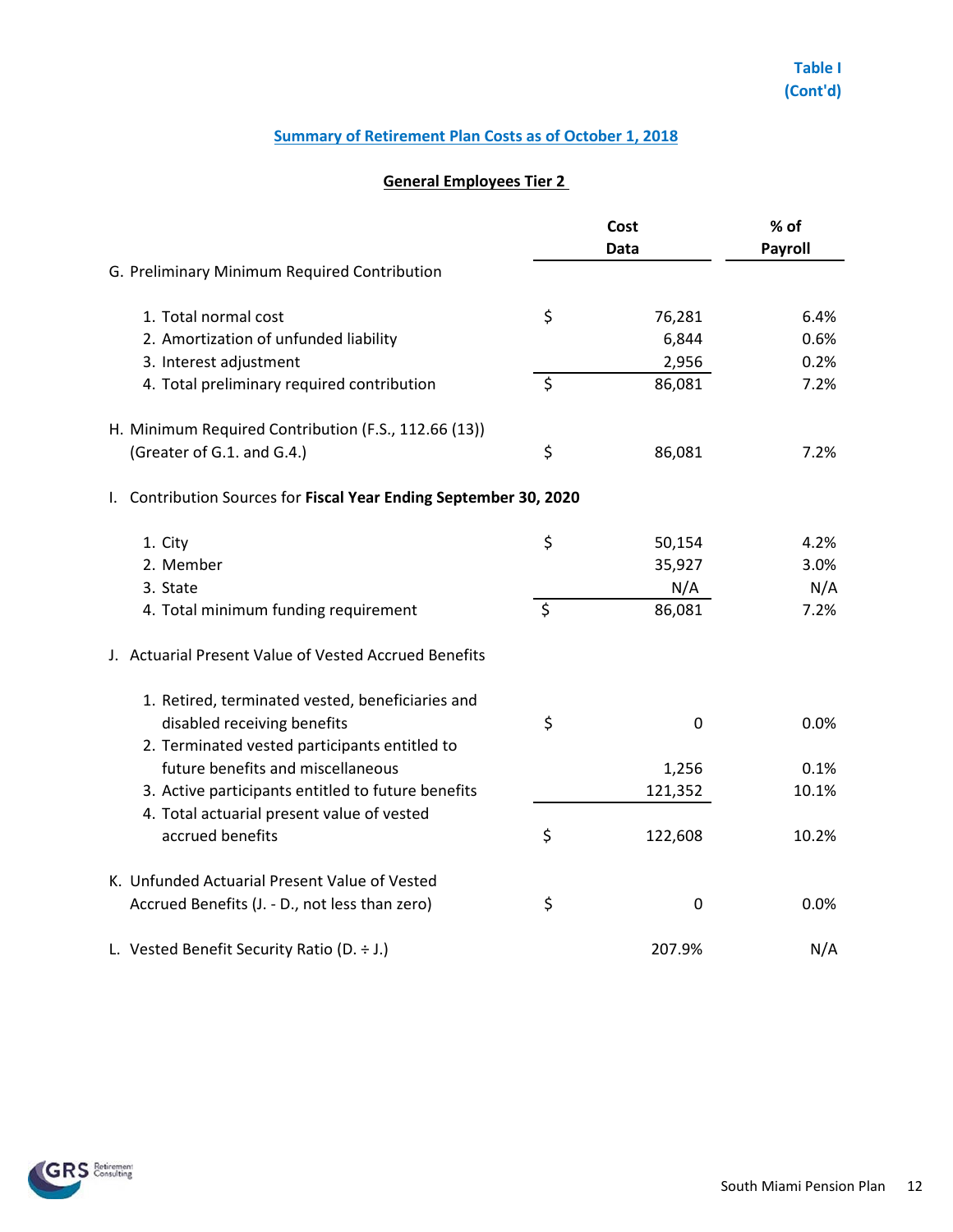# **AMSC**

|                                                                        | Cost<br>Data |           | % of<br>Payroll |  |
|------------------------------------------------------------------------|--------------|-----------|-----------------|--|
| A. Participant Data Summary                                            |              |           |                 |  |
| 1. Active employees                                                    |              | 8         | N/A             |  |
| 2. Terminated vested                                                   |              | 0         | N/A             |  |
| 3. Receiving benefits                                                  |              | 2         | N/A             |  |
| 4. Annual payroll of active employees                                  | \$           | 1,004,692 | 100.0%          |  |
| <b>B. Total Normal Costs</b>                                           |              |           |                 |  |
| 1. Age retirement benefits                                             | \$           | 100,426   | 10.0%           |  |
| 2. Termination benefits                                                |              | 16,952    | 1.7%            |  |
| 3. Death benefits                                                      |              | 1,409     | 0.1%            |  |
| 4. Disability benefits                                                 |              | 5,281     | 0.5%            |  |
| 5. Estimated administrative expenses                                   |              | 4,056     | 0.4%            |  |
| 6. Total annual normal costs                                           | \$           | 128,124   | 12.8%           |  |
| C. Total Actuarial Accrued Liability                                   |              |           |                 |  |
| 1. Age retirement benefits active employees                            | \$           | 1,379,083 | 137.3%          |  |
| 2. Termination benefits active employees                               |              | 106,137   | 10.6%           |  |
| 3. Death benefits active employees                                     |              | 6,546     | 0.7%            |  |
| 4. Disability benefits active employees                                |              | 42,231    | 4.2%            |  |
| 5. Retired or terminated vested participants                           |              |           |                 |  |
| receiving benefits                                                     |              | 425,408   | 42.3%           |  |
| 6. Terminated vested participants entitled to<br>future benefits       |              |           |                 |  |
|                                                                        |              | 0         | 0.0%            |  |
| 7. Deceased participants whose beneficiaries<br>are receiving benefits |              | 0         | 0.0%            |  |
| 8. Disabled participants receiving benefits                            |              | 0         | 0.0%            |  |
| 9. Miscellaneous liability                                             |              | 0         | 0.0%            |  |
| 10. Total actuarial accrued liability                                  | $\zeta$      | 1,959,405 | 195.0%          |  |
| D. Market Value of Assets (Table V)                                    | \$           | 1,326,846 | 132.1%          |  |
| E. Smoothed Value of Assets (Table V)                                  | \$           | 1,284,535 | 127.9%          |  |
|                                                                        | \$           |           | 67.2%           |  |
| F. Unfunded Actuarial Accrued Liability (C. - E.)                      |              | 674,870   |                 |  |

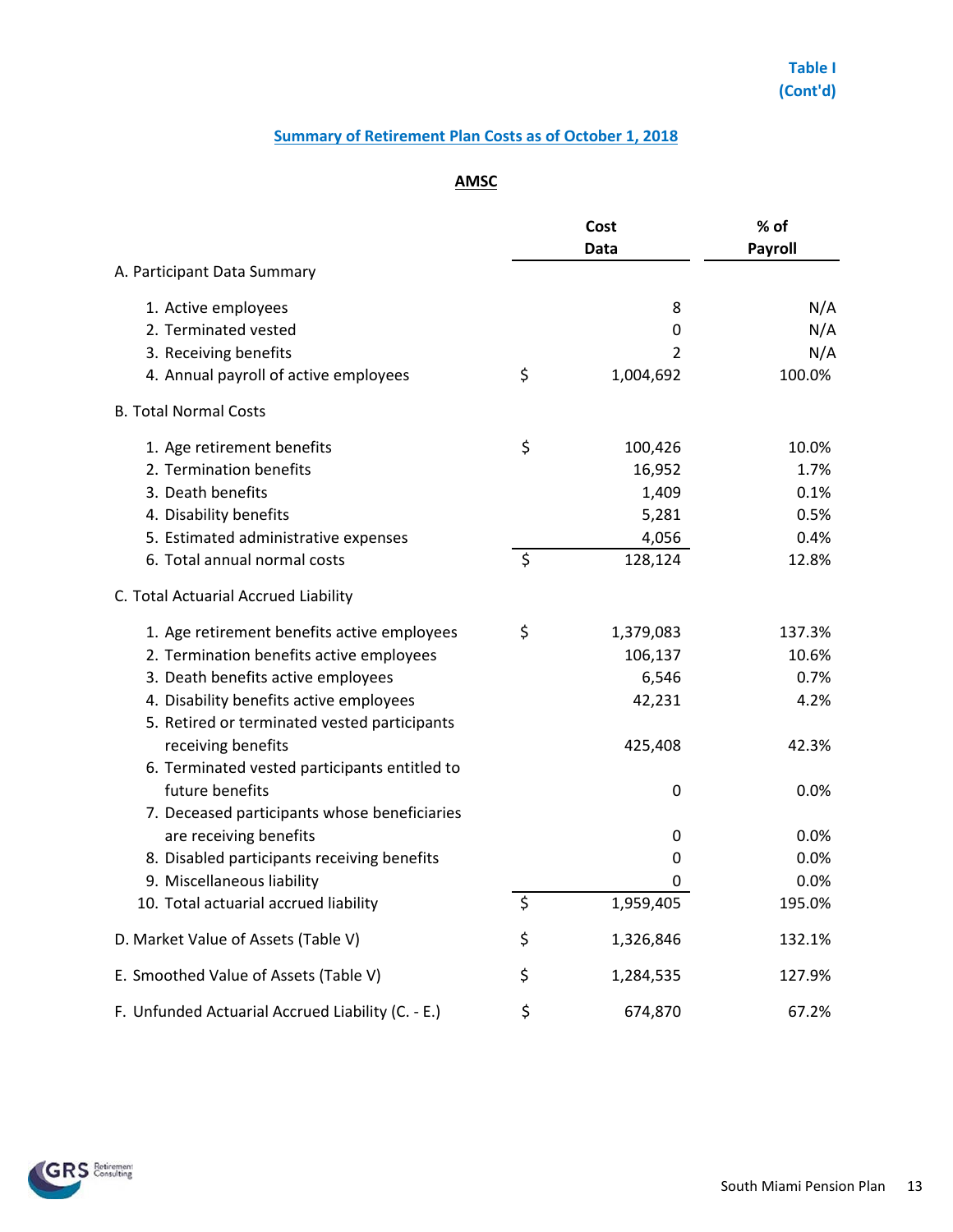# **AMSC**

|                                                                                                  |         | Cost      | % of           |  |
|--------------------------------------------------------------------------------------------------|---------|-----------|----------------|--|
| Data                                                                                             |         |           | <b>Payroll</b> |  |
| G. Preliminary Minimum Required Contribution                                                     |         |           |                |  |
| 1. Total normal cost                                                                             | \$      | 128,124   | 12.8%          |  |
| 2. Amortization of unfunded liability                                                            |         | 56,265    | 5.6%           |  |
| 3. Interest adjustment                                                                           |         | 6,558     | 0.7%           |  |
| 4. Total preliminary required contribution                                                       | \$      | 190,947   | 19.0%          |  |
| H. Minimum Required Contribution (F.S., 112.66 (13))                                             |         |           |                |  |
| (Greater of G.1. and G.4.)                                                                       | \$      | 190,947   | 19.0%          |  |
| Contribution Sources for Fiscal Year Ending September 30, 2020<br>$\mathsf{L}$                   |         |           |                |  |
| 1. City                                                                                          | \$      | 120,619   | 12.0%          |  |
| 2. Member                                                                                        |         | 70,328    | 7.0%           |  |
| 3. State                                                                                         |         | N/A       | N/A            |  |
| 4. Total minimum funding requirement                                                             | $\zeta$ | 190,947   | 19.0%          |  |
| J. Actuarial Present Value of Vested Accrued Benefits                                            |         |           |                |  |
| 1. Retired, terminated vested, beneficiaries and                                                 |         |           |                |  |
| disabled receiving benefits                                                                      | \$      | 425,408   | 42.3%          |  |
| 2. Terminated vested participants entitled to                                                    |         |           |                |  |
| future benefits and miscellaneous                                                                |         | 0         | 0.0%           |  |
| 3. Active participants entitled to future benefits<br>4. Total actuarial present value of vested |         | 980,346   | 97.6%          |  |
| accrued benefits                                                                                 | \$      | 1,405,754 | 139.9%         |  |
| K. Unfunded Actuarial Present Value of Vested                                                    |         |           |                |  |
| Accrued Benefits (J. - D., not less than zero)                                                   | \$      | 78,908    | 7.9%           |  |
| L. Vested Benefit Security Ratio (D. $\div$ J.)                                                  |         | 94.4%     | N/A            |  |

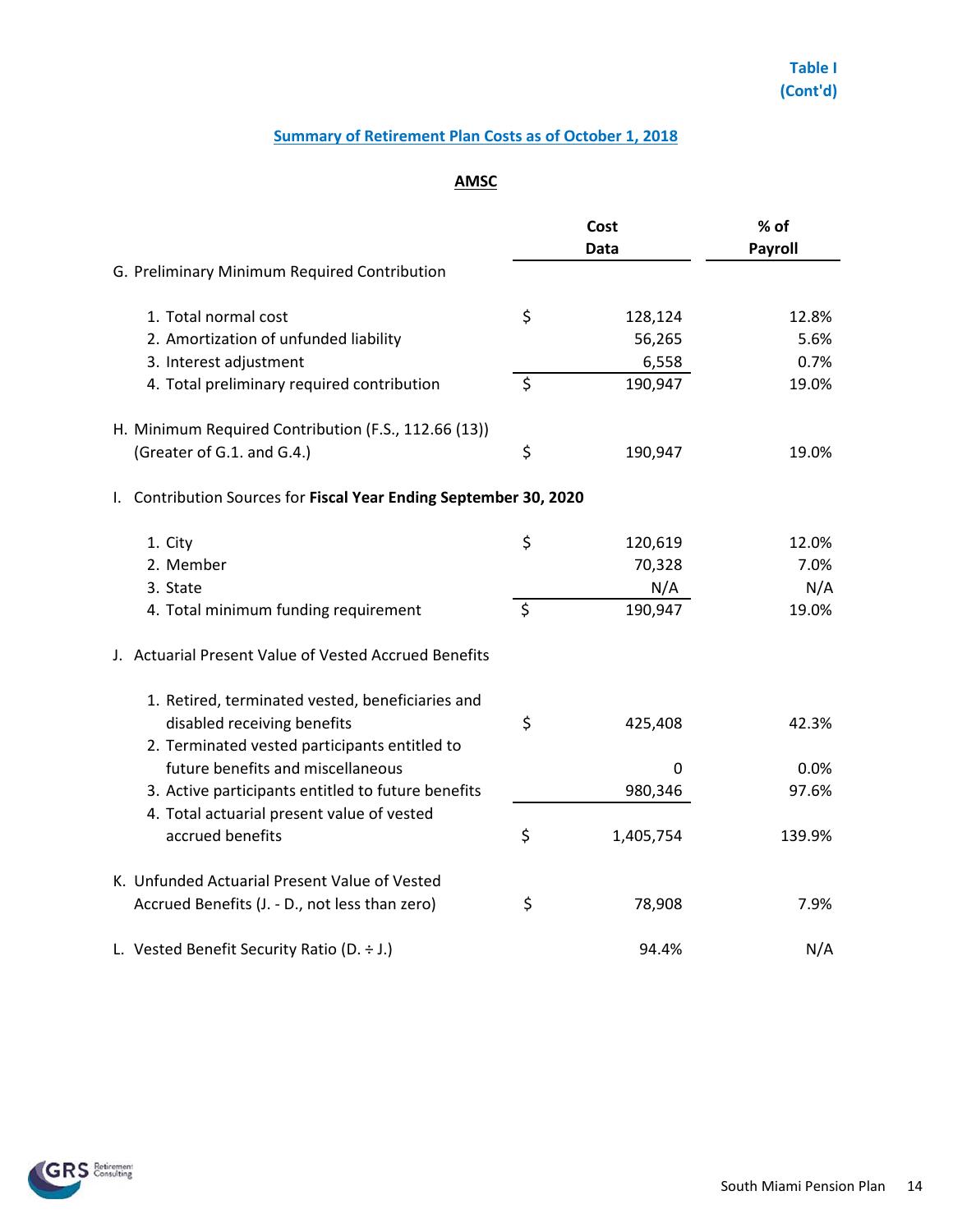## **Police Officers**

|    |                                                                                         |         |            | % of<br>Payroll |  |
|----|-----------------------------------------------------------------------------------------|---------|------------|-----------------|--|
| А. | Participant Data Summary                                                                |         |            |                 |  |
|    | 1. Active employees                                                                     |         | 50         | N/A             |  |
|    | 2. Terminated vested                                                                    |         | 5          | N/A             |  |
|    | 3. Receiving benefits                                                                   |         | 21         | N/A             |  |
|    | 4. Annual payroll of active employees                                                   | \$      | 3,275,192  | 100.0%          |  |
| В. | <b>Total Normal Costs</b>                                                               |         |            |                 |  |
|    | 1. Age retirement benefits                                                              | \$      | 430,867    | 13.2%           |  |
|    | 2. Termination benefits                                                                 |         | 70,301     | 2.1%            |  |
|    | 3. Death benefits                                                                       |         | 3,931      | 0.1%            |  |
|    | 4. Disability benefits                                                                  |         | 18,310     | 0.6%            |  |
|    | 5. Estimated administrative expenses                                                    |         | 81,833     | 2.5%            |  |
|    | 6. Total annual normal costs                                                            | $\zeta$ | 605,242    | 18.5%           |  |
| C. | <b>Total Actuarial Accrued Liability</b>                                                |         |            |                 |  |
|    | 1. Age retirement benefits active employees                                             | \$      | 11,382,755 | 347.5%          |  |
|    | 2. Termination benefits active employees                                                |         | 320,240    | 9.8%            |  |
|    | 3. Death benefits active employees                                                      |         | 33,557     | 1.0%            |  |
|    | 4. Disability benefits active employees<br>5. Retired or terminated vested participants |         | 219,647    | 6.7%            |  |
|    | receiving benefits                                                                      |         | 11,677,885 | 356.6%          |  |
|    | 6. Terminated vested participants entitled to                                           |         |            |                 |  |
|    | future benefits<br>7. Deceased participants whose beneficiaries                         |         | 593,195    | 18.1%           |  |
|    | are receiving benefits                                                                  |         | 0          | $0.0\%$         |  |
|    | 8. Disabled participants receiving benefits                                             |         | 0          | 0.0%            |  |
|    | 9. Miscellaneous liability                                                              |         | 64,944     | 2.0%            |  |
|    | 10. Total actuarial accrued liability                                                   | \$      | 24,292,223 | 741.7%          |  |
| D. | Market Value of Assets (Table V)                                                        | \$      | 25,558,852 | 780.4%          |  |
| Е. | Smoothed Value of Assets (Table V)                                                      | \$      | 24,418,419 | 745.6%          |  |
| F. | Unfunded Actuarial Accrued Liability (C. - E.)                                          | \$      | (126, 196) | (3.9%)          |  |

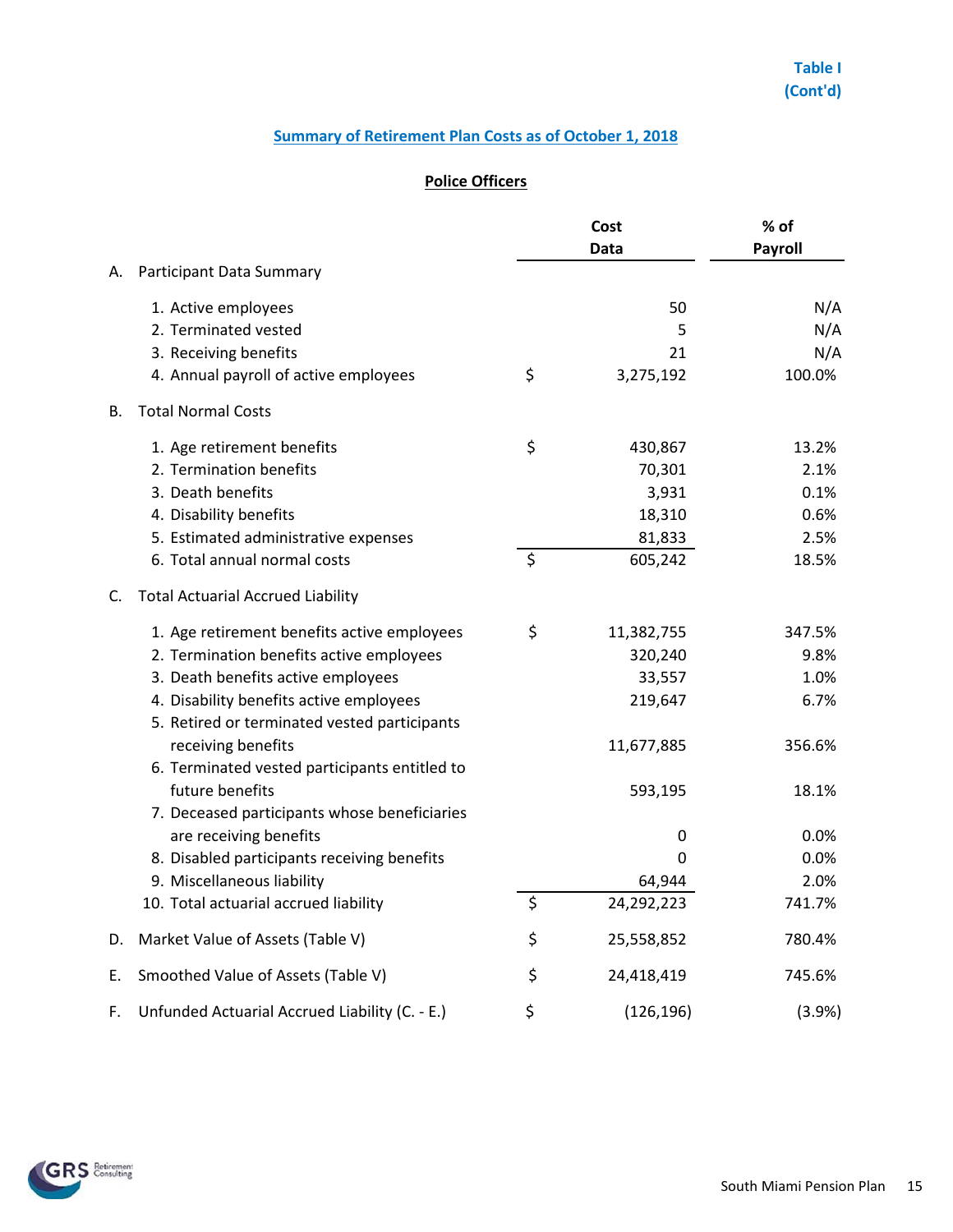## **Police Officers**

|    |                                                                                                  | Cost             | % of    |  |  |
|----|--------------------------------------------------------------------------------------------------|------------------|---------|--|--|
|    | G. Preliminary Minimum Required Contribution                                                     | <b>Data</b>      | Payroll |  |  |
|    |                                                                                                  |                  |         |  |  |
|    | 1. Total normal cost                                                                             | \$<br>605,242    | 18.5%   |  |  |
|    | 2. Amortization of unfunded liability                                                            | (10,039)         | (0.3%)  |  |  |
|    | 3. Interest adjustment                                                                           | 21,839           | 0.7%    |  |  |
|    | 4. Total preliminary required contribution                                                       | \$<br>617,042    | 18.8%   |  |  |
|    | H. Minimum Required Contribution (F.S., 112.66 (13))                                             |                  |         |  |  |
|    | (Greater of G.1. and G.4.)                                                                       | \$<br>617,042    | 18.8%   |  |  |
| Ι. | Expected Payroll of Active Employees for Fiscal Year Ending 2020                                 |                  |         |  |  |
|    | (A.4. x 1.014)                                                                                   | \$<br>3,321,045  | 101.4%  |  |  |
| J. | Contribution Sources for Fiscal Year Ending September 30, 2020                                   |                  |         |  |  |
|    | (% of projected payroll of active employees for fiscal year ending 2020)                         |                  |         |  |  |
|    | 1. City                                                                                          | \$<br>338,823    | 10.2%   |  |  |
|    | 2. Member                                                                                        | 249,078          | 7.5%    |  |  |
|    | 3. State                                                                                         | 37,780           | 1.1%    |  |  |
|    | 4. Total required contribution                                                                   | \$<br>625,681    | 18.8%   |  |  |
| К. | Actuarial Present Value of Vested Accrued Benefits                                               |                  |         |  |  |
|    | 1. Retired, terminated vested, beneficiaries and                                                 |                  |         |  |  |
|    | disabled receiving benefits                                                                      | \$<br>11,677,885 | 356.6%  |  |  |
|    | 2. Terminated vested participants entitled to<br>future benefits and miscellaneous               | 658,139          | 20.1%   |  |  |
|    |                                                                                                  |                  | 193.8%  |  |  |
|    | 3. Active participants entitled to future benefits<br>4. Total actuarial present value of vested | 6,348,682        |         |  |  |
|    | accrued benefits                                                                                 | \$<br>18,684,706 | 570.5%  |  |  |
| L. | Unfunded Actuarial Present Value of Vested                                                       |                  |         |  |  |
|    | Accrued Benefits (K. - D., not less than zero)                                                   | \$<br>0          | 0.0%    |  |  |
|    | M. Vested Benefit Security Ratio (D. ÷ K.)                                                       | 136.8%           | N/A     |  |  |

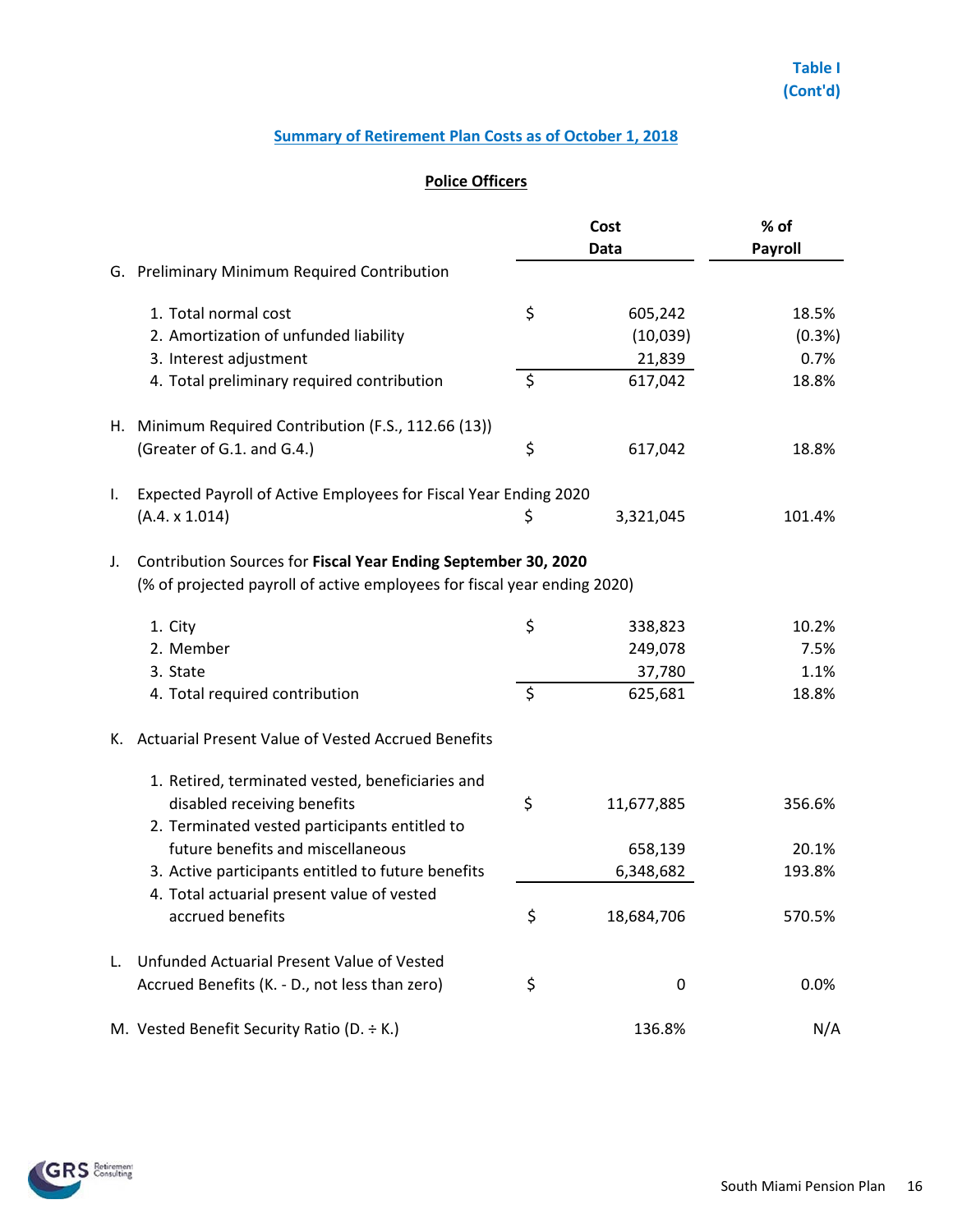## **All Participants**

|    |                                                                                         |         | Cost<br>Data | % of<br>Payroll |  |
|----|-----------------------------------------------------------------------------------------|---------|--------------|-----------------|--|
| А. | Participant Data Summary                                                                |         |              |                 |  |
|    | 1. Active employees                                                                     |         | 107          | N/A             |  |
|    | 2. Terminated vested                                                                    |         | 9            | N/A             |  |
|    | 3. Receiving benefits                                                                   |         | 48           | N/A             |  |
|    | 4. Annual payroll of active employees                                                   | \$      | 6,675,196    | 100.0%          |  |
| В. | <b>Total Normal Costs</b>                                                               |         |              |                 |  |
|    | 1. Age retirement benefits                                                              | \$      | 661,676      | 9.9%            |  |
|    | 2. Termination benefits                                                                 |         | 136,634      | 2.0%            |  |
|    | 3. Death benefits                                                                       |         | 7,261        | 0.1%            |  |
|    | 4. Disability benefits                                                                  |         | 36,993       | 0.6%            |  |
|    | 5. Estimated administrative expenses                                                    |         | 139,324      | 2.1%            |  |
|    | 6. Total annual normal costs                                                            | $\zeta$ | 981,888      | 14.7%           |  |
| C. | <b>Total Actuarial Accrued Liability</b>                                                |         |              |                 |  |
|    | 1. Age retirement benefits active employees                                             | \$      | 17,041,813   | 255.3%          |  |
|    | 2. Termination benefits active employees                                                |         | 757,122      | 11.3%           |  |
|    | 3. Death benefits active employees                                                      |         | 69,498       | 1.0%            |  |
|    | 4. Disability benefits active employees<br>5. Retired or terminated vested participants |         | 498,344      | 7.5%            |  |
|    | receiving benefits                                                                      |         | 19,210,022   | 287.8%          |  |
|    | 6. Terminated vested participants entitled to<br>future benefits                        |         | 1,266,989    | 19.0%           |  |
|    | 7. Deceased participants whose beneficiaries                                            |         |              |                 |  |
|    | are receiving benefits                                                                  |         | 176,438      | 2.6%            |  |
|    | 8. Disabled participants receiving benefits                                             |         | 0            | 0.0%            |  |
|    | 9. Miscellaneous liability                                                              |         | 149,378      | 2.2%            |  |
|    | 10. Total actuarial accrued liability                                                   | \$      | 39,169,604   | 586.8%          |  |
| D. | Market Value of Assets (Table V)                                                        | \$      | 43,219,378   | 647.5%          |  |
| Е. | Smoothed Value of Assets (Table V)                                                      | \$      | 41,264,634   | 618.2%          |  |
| F. | Unfunded Actuarial Accrued Liability (C. - E.)                                          | \$      | (2,095,030)  | (31.4%)         |  |

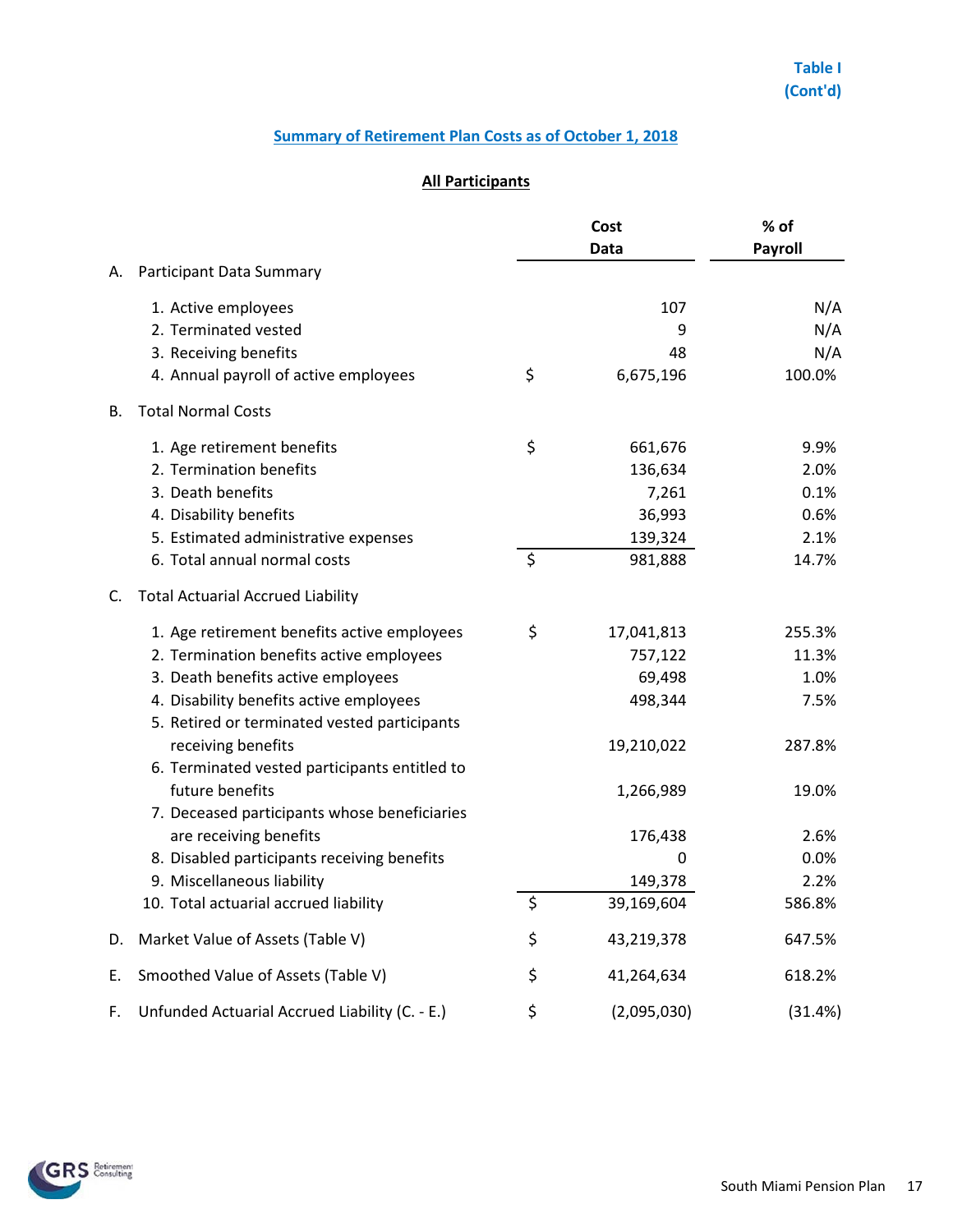# **Table I (Cont'd)**

## **Summary of Retirement Plan Costs as of October 1, 2018**

## **All Participants**

|    |                                                                                                                   | Cost    |             | % of           |  |
|----|-------------------------------------------------------------------------------------------------------------------|---------|-------------|----------------|--|
|    |                                                                                                                   |         | Data        | <b>Payroll</b> |  |
|    | G. Preliminary Minimum Required Contribution                                                                      |         |             |                |  |
|    | 1. Total normal cost                                                                                              | \$      | 981,888     | 14.7%          |  |
|    | 2. Amortization of unfunded liability                                                                             |         | (193, 875)  | (2.9%)         |  |
|    | 3. Interest adjustment                                                                                            |         | 28,696      | 0.4%           |  |
|    | 4. Total preliminary required contribution                                                                        | $\zeta$ | 816,709     | 12.2%          |  |
|    | H. Minimum Required Contribution (F.S., 112.66 (13))                                                              | \$      | 1,066,311   | 16.0%          |  |
| I. | Expected Payroll of Active Employees for Fiscal Year Ending 2020                                                  |         |             |                |  |
|    | $(51, 197, 748 \times 1.000 + 51, 197, 564 \times 1.000 + 51, 004, 692 \times 1.000 + 53, 275, 192 \times 1.014)$ | \$      | 6,721,049   | 100.7%         |  |
| J. | Contribution Sources for Fiscal Year Ending September 30, 2020                                                    |         |             |                |  |
|    | (% of projected payroll of active employees for fiscal year ending 2020)                                          |         |             |                |  |
|    | 1. City                                                                                                           | \$      | 597,995     | 8.9%           |  |
|    | 2. Member                                                                                                         |         | 439,175     | 6.5%           |  |
|    | 3. State                                                                                                          |         | 37,780      | 0.6%           |  |
|    | 4. Total required contribution                                                                                    | \$      | 1,074,950   | 16.0%          |  |
|    | K. Actuarial Present Value of Vested Accrued Benefits                                                             |         |             |                |  |
|    | 1. Retired, terminated vested, beneficiaries and                                                                  |         |             |                |  |
|    | disabled receiving benefits                                                                                       | \$      | 19,386,460  | 290.4%         |  |
|    | 2. Terminated vested participants entitled to                                                                     |         |             |                |  |
|    | future benefits and miscellaneous                                                                                 |         | 1,416,367   | 21.2%          |  |
|    | 3. Active participants entitled to future benefits                                                                |         | 10,807,535  | 161.9%         |  |
|    | 4. Total actuarial present value of vested                                                                        |         |             |                |  |
|    | accrued benefits                                                                                                  | \$      | 31,610,362  | 473.5%         |  |
| L. | Unfunded Actuarial Present Value of Vested                                                                        |         |             |                |  |
|    | Accrued Benefits (K. - D., not less than zero)                                                                    | \$      | $\mathbf 0$ | 0.0%           |  |
|    | M. Vested Benefit Security Ratio (D. $\div$ K.)                                                                   |         | 136.7%      | N/A            |  |

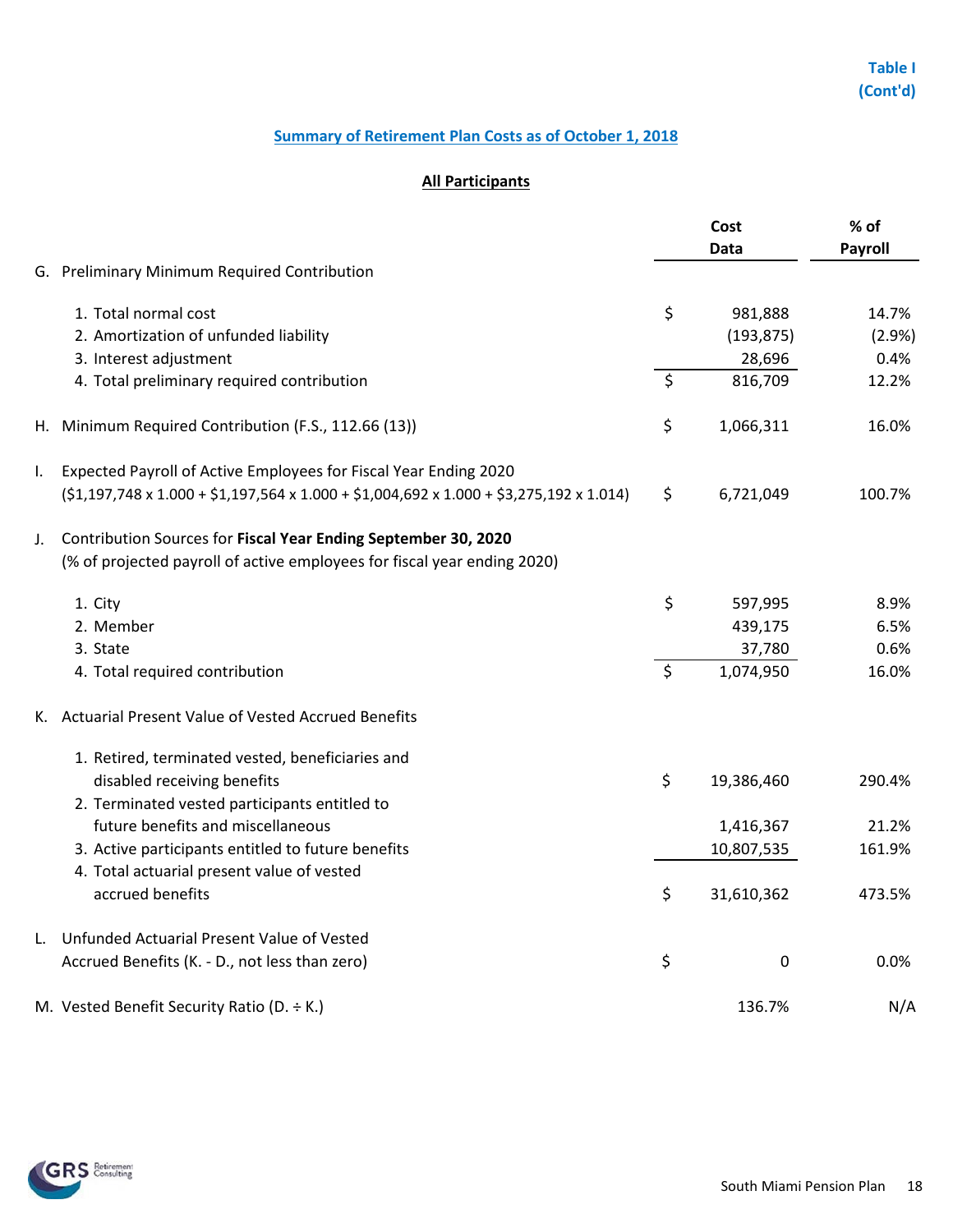|              |                                          | October 1, 2017     |              |      | October 1, 2018 |              |  |
|--------------|------------------------------------------|---------------------|--------------|------|-----------------|--------------|--|
|              |                                          | Cost                | % of Annual  | Cost |                 | % of Annual  |  |
|              |                                          | Data                | Compensation |      | Data            | Compensation |  |
| А.           | Participants                             |                     |              |      |                 |              |  |
|              | 1. Active employees                      | 25                  | N/A          |      | 22              | N/A          |  |
|              | 2. Terminated vested                     | 3                   | N/A          |      | 4               | N/A          |  |
|              | 3. Receiving benefits                    | 27                  | N/A          |      | 25              | N/A          |  |
|              | 4. Annual payroll of active employees    | \$<br>1,288,496     | 100.0%       | \$   | 1,197,748       | 100.0%       |  |
| B.           | <b>Total Normal Costs</b>                | \$<br>188,814       | 14.7%        | \$   | 172,241         | 14.4%        |  |
| C.           | <b>Total Actuarial Accrued Liability</b> | \$<br>13,198,024    | 1024.3%      | \$   | 12,587,522      | 1050.9%      |  |
| D.           | <b>Smoothed Value of Assets</b>          | \$<br>14,549,411    | 1129.2%      | \$   | 15,312,080      | 1278.4%      |  |
| E.           | Unfunded Actuarial Accrued Liability     | \$<br>(1, 351, 387) | (104.9%)     | \$   | (2,724,558)     | (227.5%)     |  |
| F.           | <b>Member Cost</b>                       | \$<br>90,195        | 7.0%         | \$   | 83,842          | 7.0%         |  |
| G.           | City Cost (includes expenses)            | \$<br>98,619        | 7.7%         | \$   | 88,399          | 7.4%         |  |
|              | H. Actuarial Present Value of            |                     |              |      |                 |              |  |
|              | <b>Vested Accrued Benefits</b>           | \$<br>11,905,662    | 924.0%       | \$   | 11,397,294      | 951.6%       |  |
| $\mathbf{L}$ | Vested Benefit Security Ratio            | 126.8%              | N/A          |      | 141.1%          | N/A          |  |

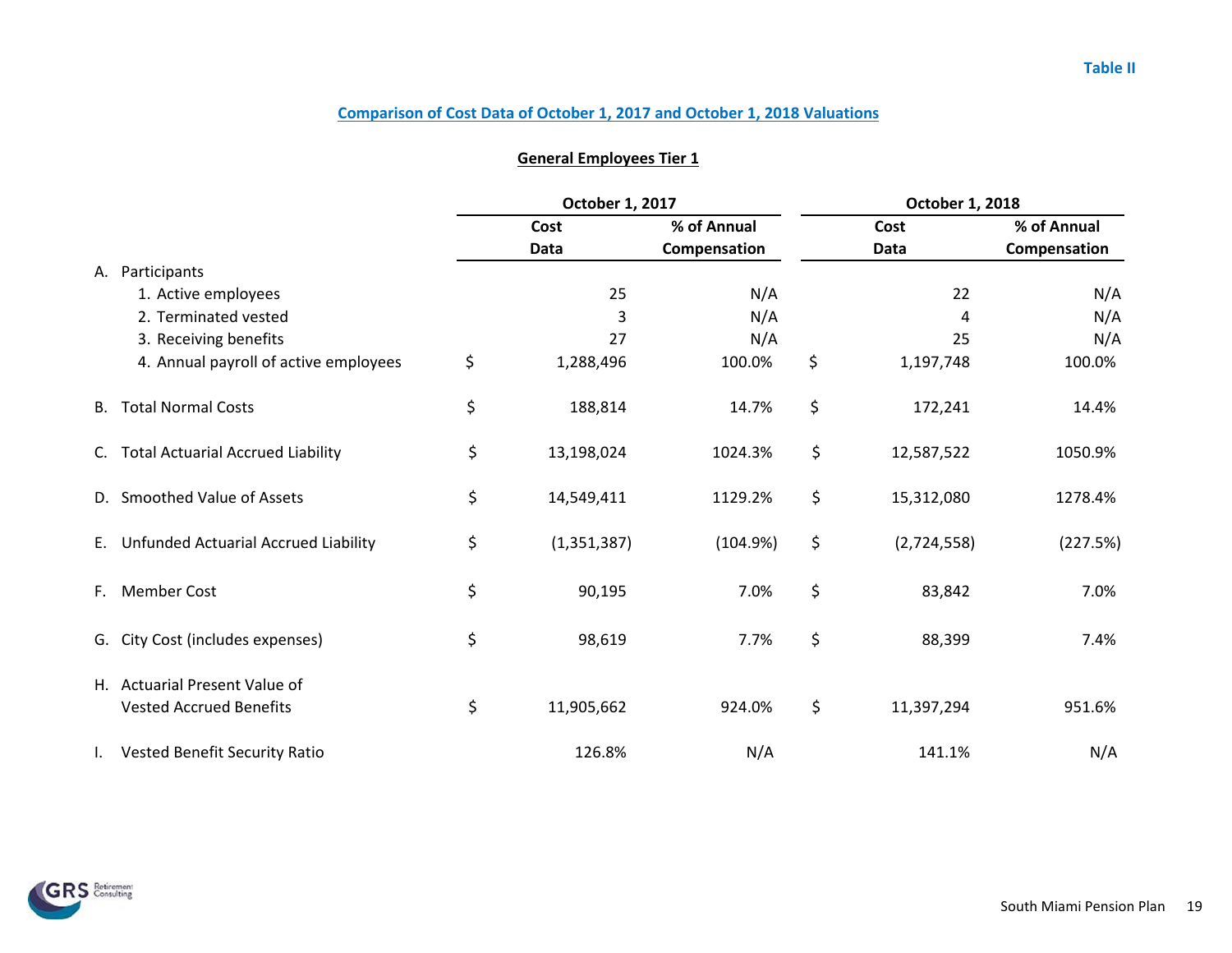|    |                                          | October 1, 2017 |              |    | October 1, 2018 |              |  |  |
|----|------------------------------------------|-----------------|--------------|----|-----------------|--------------|--|--|
|    |                                          | Cost            | % of Annual  |    | Cost            | % of Annual  |  |  |
|    |                                          | Data            | Compensation |    | <b>Data</b>     | Compensation |  |  |
| А. | Participants                             |                 |              |    |                 |              |  |  |
|    | 1. Active employees                      | 24              | N/A          |    | 27              | N/A          |  |  |
|    | 2. Terminated vested                     | $\pmb{0}$       | N/A          |    | 0               | N/A          |  |  |
|    | 3. Receiving benefits                    | 0               | N/A          |    | 0               | N/A          |  |  |
|    | 4. Annual payroll of active employees    | \$<br>1,003,128 | 100.0%       | \$ | 1,197,564       | 100.0%       |  |  |
| В. | <b>Total Normal Costs</b>                | \$<br>66,713    | 6.7%         | \$ | 76,281          | 6.4%         |  |  |
| C. | <b>Total Actuarial Accrued Liability</b> | \$<br>215,700   | 21.5%        | \$ | 330,454         | 27.6%        |  |  |
| D. | <b>Smoothed Value of Assets</b>          | \$<br>166,660   | 16.6%        | \$ | 249,600         | 20.8%        |  |  |
| E. | Unfunded Actuarial Accrued Liability     | \$<br>49,040    | 4.9%         | \$ | 80,854          | 6.8%         |  |  |
| F. | <b>Member Cost</b>                       | \$<br>30,094    | 3.0%         | \$ | 35,927          | 3.0%         |  |  |
| G. | City Cost (includes expenses)            | \$<br>43,251    | 4.3%         | \$ | 50,154          | 4.2%         |  |  |
|    | H. Actuarial Present Value of            |                 |              |    |                 |              |  |  |
|    | <b>Vested Accrued Benefits</b>           | \$<br>81,587    | 8.1%         | \$ | 122,608         | 10.2%        |  |  |
|    | Vested Benefit Security Ratio            | 207.6%          | N/A          |    | 207.9%          | N/A          |  |  |

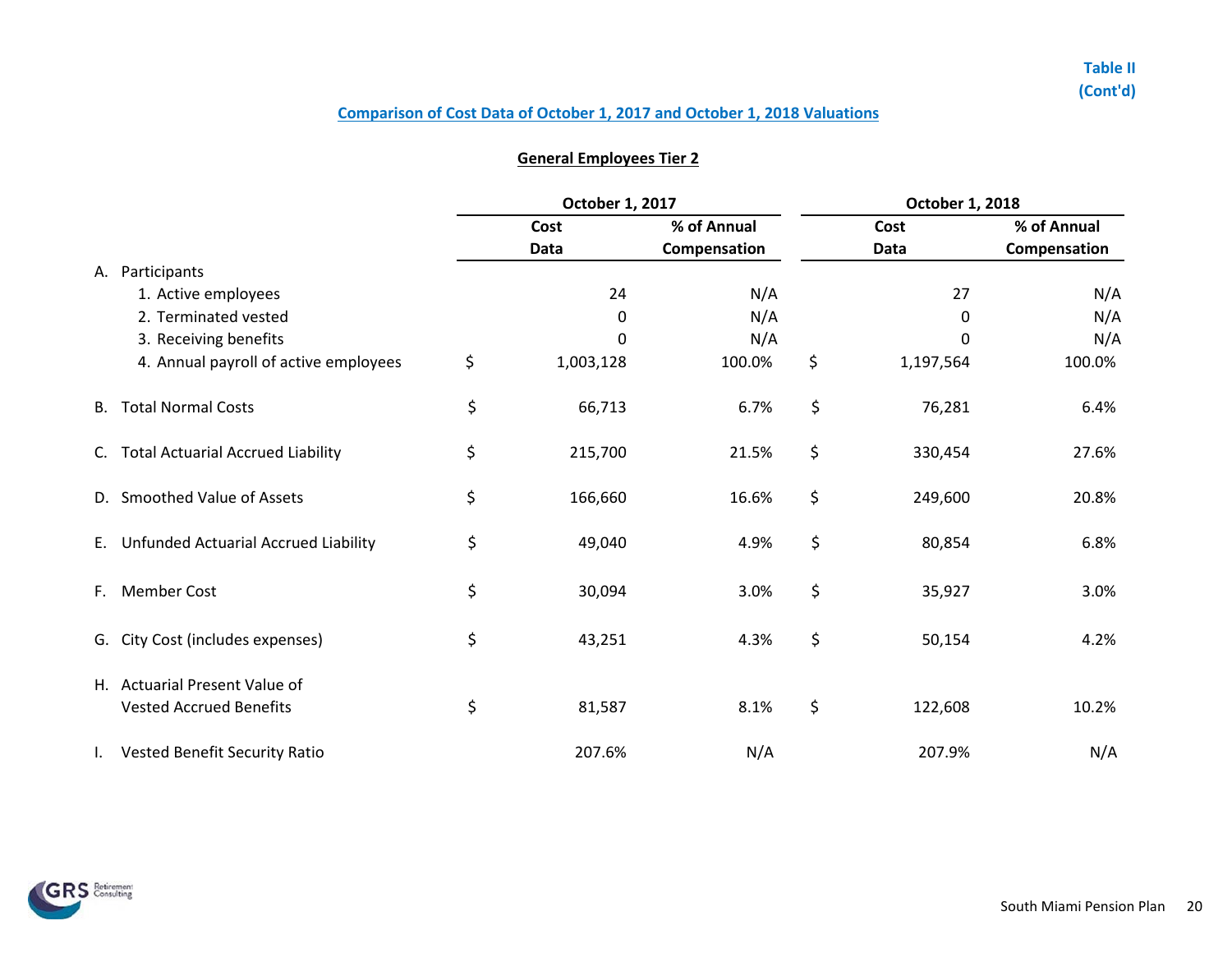## **AMSC**

|              |                                                                 | October 1, 2017 |           |              | October 1, 2018 |              |  |  |  |  |  |
|--------------|-----------------------------------------------------------------|-----------------|-----------|--------------|-----------------|--------------|--|--|--|--|--|
|              |                                                                 |                 | Cost      | % of Annual  | Cost            | % of Annual  |  |  |  |  |  |
|              |                                                                 |                 | Data      | Compensation | Data            | Compensation |  |  |  |  |  |
|              | A. Participants                                                 |                 |           |              |                 |              |  |  |  |  |  |
|              | 1. Active employees                                             |                 | 8         | N/A          | 8               | N/A          |  |  |  |  |  |
|              | 2. Terminated vested                                            |                 | 0         | N/A          | 0               | N/A          |  |  |  |  |  |
|              | 3. Receiving benefits                                           |                 | 1         | N/A          |                 | N/A          |  |  |  |  |  |
|              | 4. Annual payroll of active employees                           | \$              | 984,777   | 100.0%       | \$<br>1,004,692 | 100.0%       |  |  |  |  |  |
| В.           | <b>Total Normal Costs</b>                                       | \$              | 124,076   | 12.6%        | \$<br>128,124   | 12.8%        |  |  |  |  |  |
| C.           | <b>Total Actuarial Accrued Liability</b>                        | \$              | 1,245,169 | 126.4%       | \$<br>1,959,405 | 195.0%       |  |  |  |  |  |
|              | D. Smoothed Value of Assets                                     | \$              | 1,052,987 | 106.9%       | \$<br>1,284,535 | 127.9%       |  |  |  |  |  |
| E.           | Unfunded Actuarial Accrued Liability                            | \$              | 192,182   | 19.5%        | \$<br>674,870   | 67.2%        |  |  |  |  |  |
| F.           | <b>Member Cost</b>                                              | \$              | 68,934    | 7.0%         | \$<br>70,328    | 7.0%         |  |  |  |  |  |
|              | G. City Cost (includes expenses)                                | \$              | 76,251    | 7.7%         | \$<br>120,619   | 12.0%        |  |  |  |  |  |
|              | H. Actuarial Present Value of<br><b>Vested Accrued Benefits</b> | \$              | 1,034,156 | 105.0%       | \$<br>1,405,754 | 139.9%       |  |  |  |  |  |
| $\mathbf{L}$ | <b>Vested Benefit Security Ratio</b>                            |                 | 104.4%    | N/A          | 94.4%           | N/A          |  |  |  |  |  |
|              |                                                                 |                 |           |              |                 |              |  |  |  |  |  |

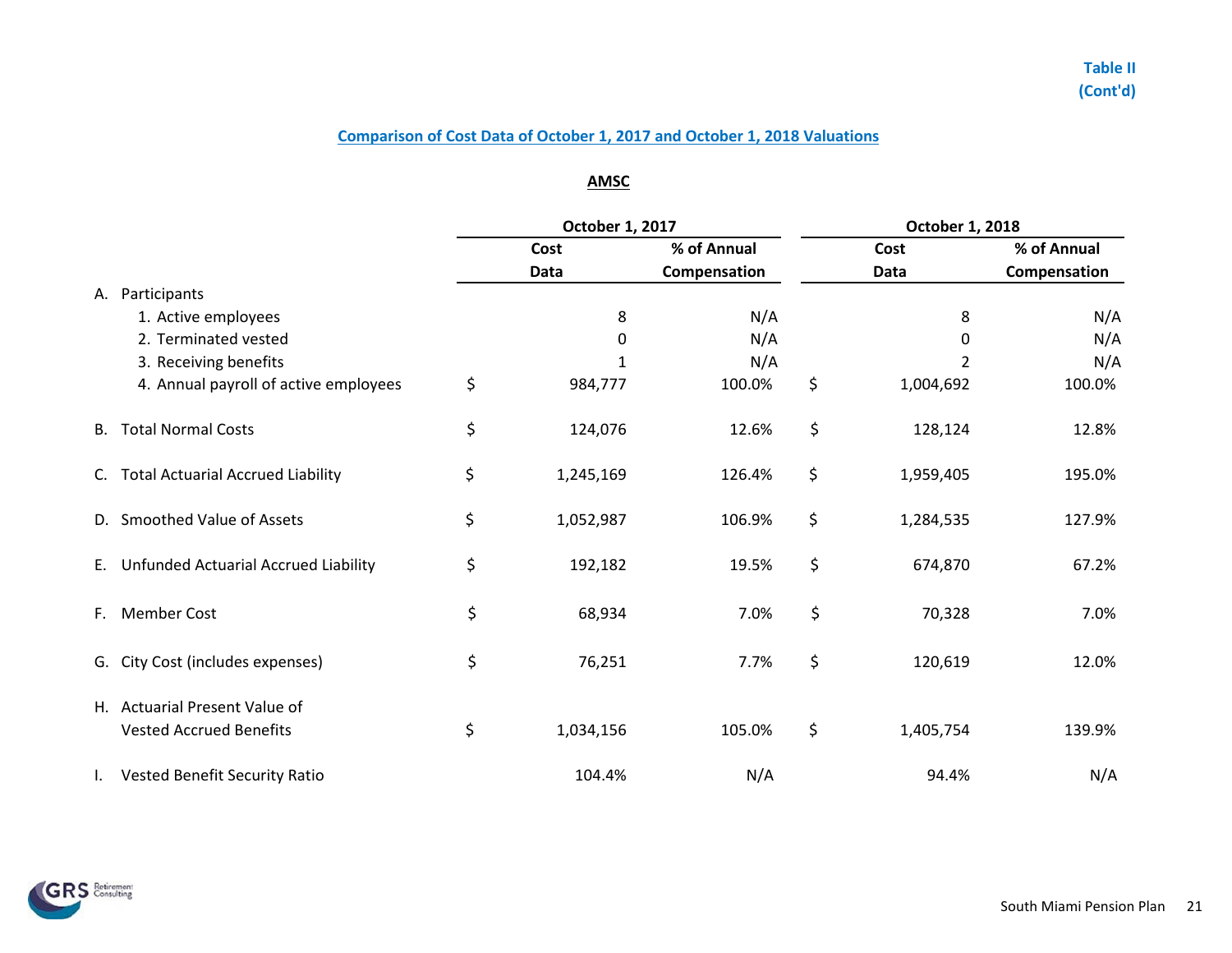### **Police Officers**

|           |                                          | October 1, 2017 |            |                       | October 1, 2018 |            |                       |  |  |  |  |
|-----------|------------------------------------------|-----------------|------------|-----------------------|-----------------|------------|-----------------------|--|--|--|--|
|           |                                          |                 | Cost       | % of Annual           |                 | Cost       | % of Annual           |  |  |  |  |
|           |                                          |                 | Data       | Compensation          |                 | Data       | Compensation          |  |  |  |  |
| Α.        | Participants                             |                 |            |                       |                 |            |                       |  |  |  |  |
|           | 1. Active employees                      |                 | 44         | N/A                   |                 | 50         | N/A                   |  |  |  |  |
|           | 2. Terminated vested                     |                 | 5          | N/A                   |                 | 5          | N/A                   |  |  |  |  |
|           | 3. Receiving benefits                    |                 | 20         | N/A                   |                 | 21         | N/A                   |  |  |  |  |
|           | 4. Annual payroll of active employees    | \$              | 2,970,815  | 100.0%                | \$              | 3,275,192  | 100.0%                |  |  |  |  |
| <b>B.</b> | <b>Total Normal Costs</b>                | \$              | 580,094    | 19.5%                 | \$              | 605,242    | 18.5%                 |  |  |  |  |
| C.        | <b>Total Actuarial Accrued Liability</b> | \$              | 23,514,576 | 791.5%                | \$              | 24,292,223 | 741.7%                |  |  |  |  |
| D.        | <b>Smoothed Value of Assets</b>          | \$              | 22,292,682 | 750.4%                | \$              | 24,418,419 | 745.6%                |  |  |  |  |
| E.        | Unfunded Actuarial Accrued Liability     | \$              | 1,221,894  | 41.1%                 | \$              | (126, 196) | (3.9%)                |  |  |  |  |
| F.        | <b>Member Cost</b>                       | \$              | 279,650    | $9.4\%$ <sup>1</sup>  | \$              | 249,078    | $7.5\%$ <sup>2</sup>  |  |  |  |  |
| G.        | City Cost (includes expenses)            | \$              | 449,028    | $\mathbf{1}$<br>15.1% | $\zeta$         | 338,823    | $10.2\%$ <sup>2</sup> |  |  |  |  |
| Η.        | <b>Actuarial Present Value of</b>        |                 |            |                       |                 |            |                       |  |  |  |  |
|           | <b>Vested Accrued Benefits</b>           | \$              | 19,159,764 | 644.9%                | \$              | 18,684,706 | 570.5%                |  |  |  |  |
| I.        | Vested Benefit Security Ratio            |                 | 120.6%     | N/A                   |                 | 136.8%     | N/A                   |  |  |  |  |

 $^1$  Percent of expected 2018-2019 covered payroll (\$2,970,815)

 $^2$  Percent of expected 2019-2020 covered payroll (\$3,321,045)

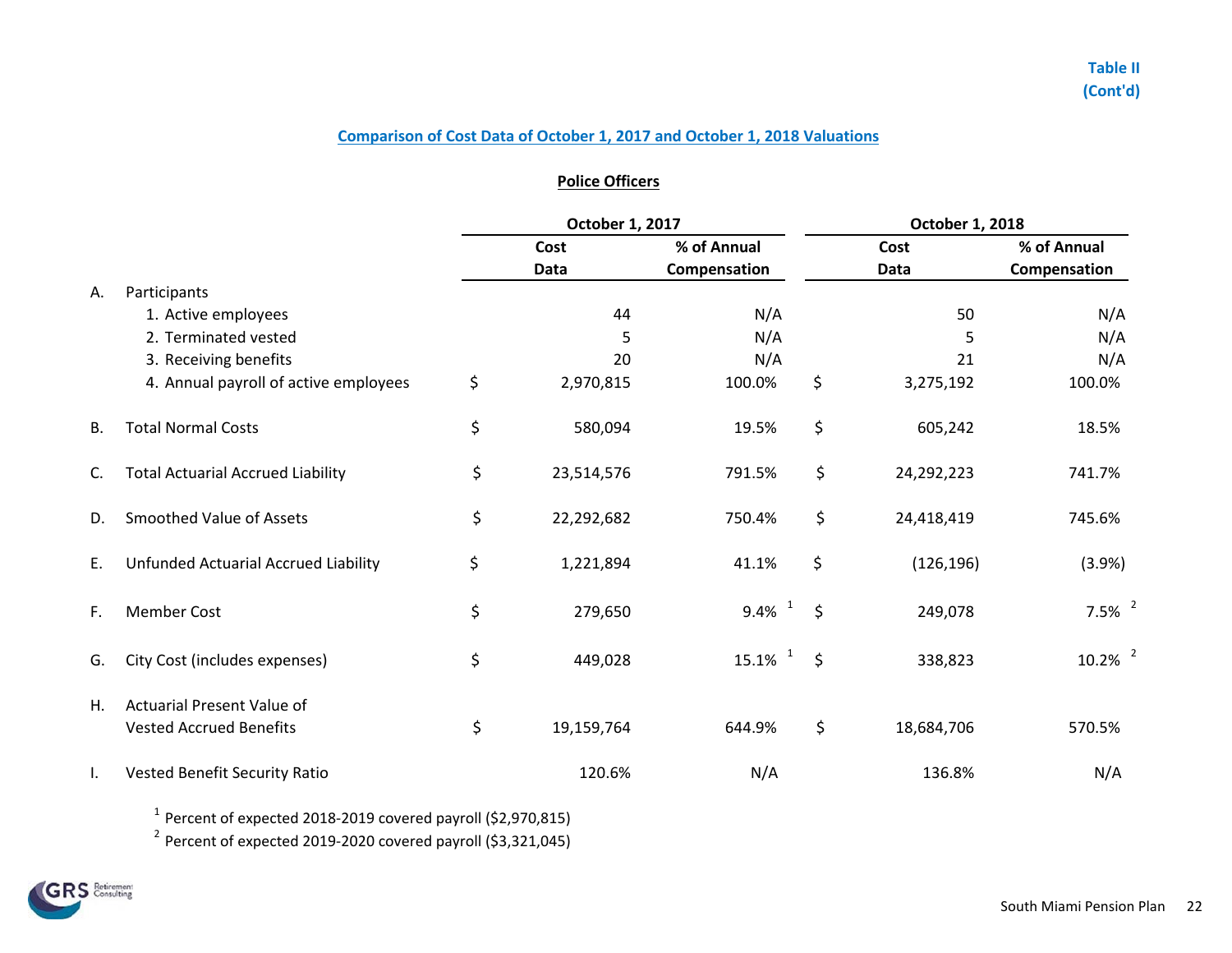### **All Participants**

|    |                                          | October 1, 2017 |            |                       |         | October 1, 2018 |                      |  |  |  |  |  |
|----|------------------------------------------|-----------------|------------|-----------------------|---------|-----------------|----------------------|--|--|--|--|--|
|    |                                          |                 | Cost       | % of Annual           |         | Cost            | % of Annual          |  |  |  |  |  |
|    |                                          |                 | Data       | Compensation          |         | Data            | Compensation         |  |  |  |  |  |
| А. | Participants                             |                 |            |                       |         |                 |                      |  |  |  |  |  |
|    | 1. Active employees                      |                 | 101        | N/A                   |         | 107             | N/A                  |  |  |  |  |  |
|    | 2. Terminated vested                     |                 | 8          | N/A                   |         | 9               | N/A                  |  |  |  |  |  |
|    | 3. Receiving benefits                    |                 | 48         | N/A                   |         | 48              | N/A                  |  |  |  |  |  |
|    | 4. Annual payroll of active employees    | \$              | 6,247,216  | 100.0%                | \$      | 6,675,196       | 100.0%               |  |  |  |  |  |
| В. | <b>Total Normal Costs</b>                | \$              | 959,697    | 15.4%                 | \$      | 981,888         | 14.7%                |  |  |  |  |  |
| C. | <b>Total Actuarial Accrued Liability</b> | \$              | 38,173,469 | 611.0%                | \$      | 39,169,604      | 586.8%               |  |  |  |  |  |
| D. | <b>Smoothed Value of Assets</b>          | \$              | 38,061,740 | 609.3%                | \$      | 41,264,634      | 618.2%               |  |  |  |  |  |
| Ε. | Unfunded Actuarial Accrued Liability     | \$              | 111,729    | 1.8%                  | \$      | (2,095,030)     | (31.4%)              |  |  |  |  |  |
| F. | <b>Member Cost</b>                       | \$              | 468,873    | 7.5% $1$              | $\zeta$ | 439,175         | $6.5\%$ <sup>2</sup> |  |  |  |  |  |
| G. | City Cost (includes expenses)            | \$              | 667,149    | $10.7\%$ <sup>1</sup> | $\zeta$ | 597,995         | $8.9\%$ <sup>2</sup> |  |  |  |  |  |
| Η. | <b>Actuarial Present Value of</b>        |                 |            |                       |         |                 |                      |  |  |  |  |  |
|    | <b>Vested Accrued Benefits</b>           | \$              | 32,181,169 | 515.1%                | \$      | 31,610,362      | 473.5%               |  |  |  |  |  |
| I. | Vested Benefit Security Ratio            |                 | 122.6%     | N/A                   |         | 136.7%          | N/A                  |  |  |  |  |  |

 $^1$  Percent of expected 2018-2019 covered payroll (\$6,247,216)

 $2$  Percent of expected 2019-2020 covered payroll (\$6,721,049)

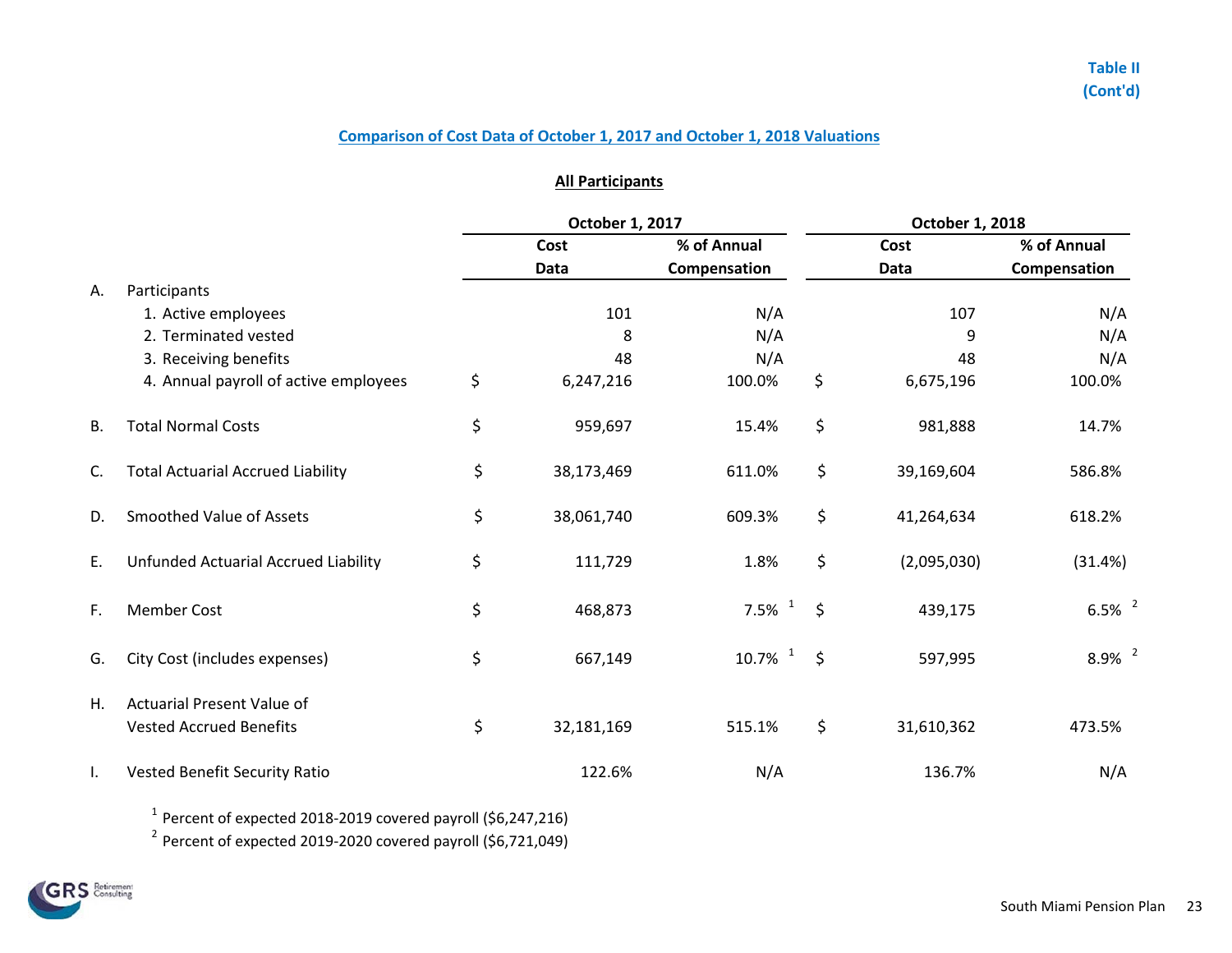## **Actuarial Valuation as of October 1, 2018 Characteristics of Participants in**

|    | General                                                  |    |             |    |                   |    |              |    |               |                        |
|----|----------------------------------------------------------|----|-------------|----|-------------------|----|--------------|----|---------------|------------------------|
|    |                                                          |    | Tier 1      |    | Tier <sub>2</sub> |    | <b>AMSC</b>  |    | <b>Police</b> | <b>Total</b>           |
| А. | <b>Active Plan Participants Summary</b>                  |    |             |    |                   |    |              |    |               |                        |
|    | 1. Active participants fully vested                      |    | 17          |    | 6                 |    | 7            |    | 20            | 50                     |
|    | 2. Active participants partially vested                  |    | 0           |    | 0                 |    | 0            |    | $\Omega$      | $\mathbf 0$            |
|    | 3. Active participants non-vested                        |    | 5           |    | 21                |    | $\mathbf{1}$ |    | 30            | 57                     |
|    | 4. Total active participants                             |    | 22          |    | 27                |    | 8            |    | 50            | 107                    |
|    | 5. Annual rate of pay of active                          |    |             |    |                   |    |              |    |               |                        |
|    | participants                                             |    | \$1,197,748 |    | \$1,197,564       |    | \$1,004,692  |    | \$3,275,192   | \$6,675,196            |
| В. | <b>Retired and Terminated Vested Participant Summary</b> |    |             |    |                   |    |              |    |               |                        |
|    | 1. Retired or terminated vested participants             |    |             |    |                   |    |              |    |               |                        |
|    | receiving benefits                                       |    | 24          |    | $\pmb{0}$         |    | 2            |    | 21            | 47                     |
|    | 2. Terminated vested participants                        |    |             |    |                   |    |              |    |               |                        |
|    | entitled to future benefits                              |    | 4           |    | 0                 |    | 0            |    | 5             | 9                      |
|    | 3. Deceased participants whose                           |    |             |    |                   |    |              |    |               |                        |
|    | beneficiaries are receiving benefits                     |    | 1           |    | $\mathbf 0$       |    | 0            |    | 0             | 1                      |
|    | 4. Disabled participants receiving benefits              |    | 0           |    | 0                 |    | 0            |    | 0             | 0                      |
| C. | <b>Projected Annual Retirement Benefits</b>              |    |             |    |                   |    |              |    |               |                        |
|    | 1. Retired or terminated vested receiving                |    |             |    |                   |    |              |    |               |                        |
|    | benefits                                                 | \$ | 585,603     | \$ | $\mathbf 0$       | \$ | 44,009       | \$ | 886,250       | \$1,515,862            |
|    | 2. Terminated vested entitled to future                  |    |             |    |                   |    |              |    |               |                        |
|    | benefits                                                 | \$ | 89,257      | \$ | 0                 | \$ | 0            | \$ | 116,164       | \$<br>205,421          |
|    | 3. Beneficiaries of deceased participants                | \$ | 14,805      | \$ | $\pmb{0}$         | \$ | $\mathbf 0$  | \$ | 0             | \$<br>14,805           |
|    | 4. Disabled participants                                 | \$ | 0           | \$ | $\boldsymbol{0}$  | \$ | $\mathbf 0$  | \$ | 0             | \$<br>$\boldsymbol{0}$ |

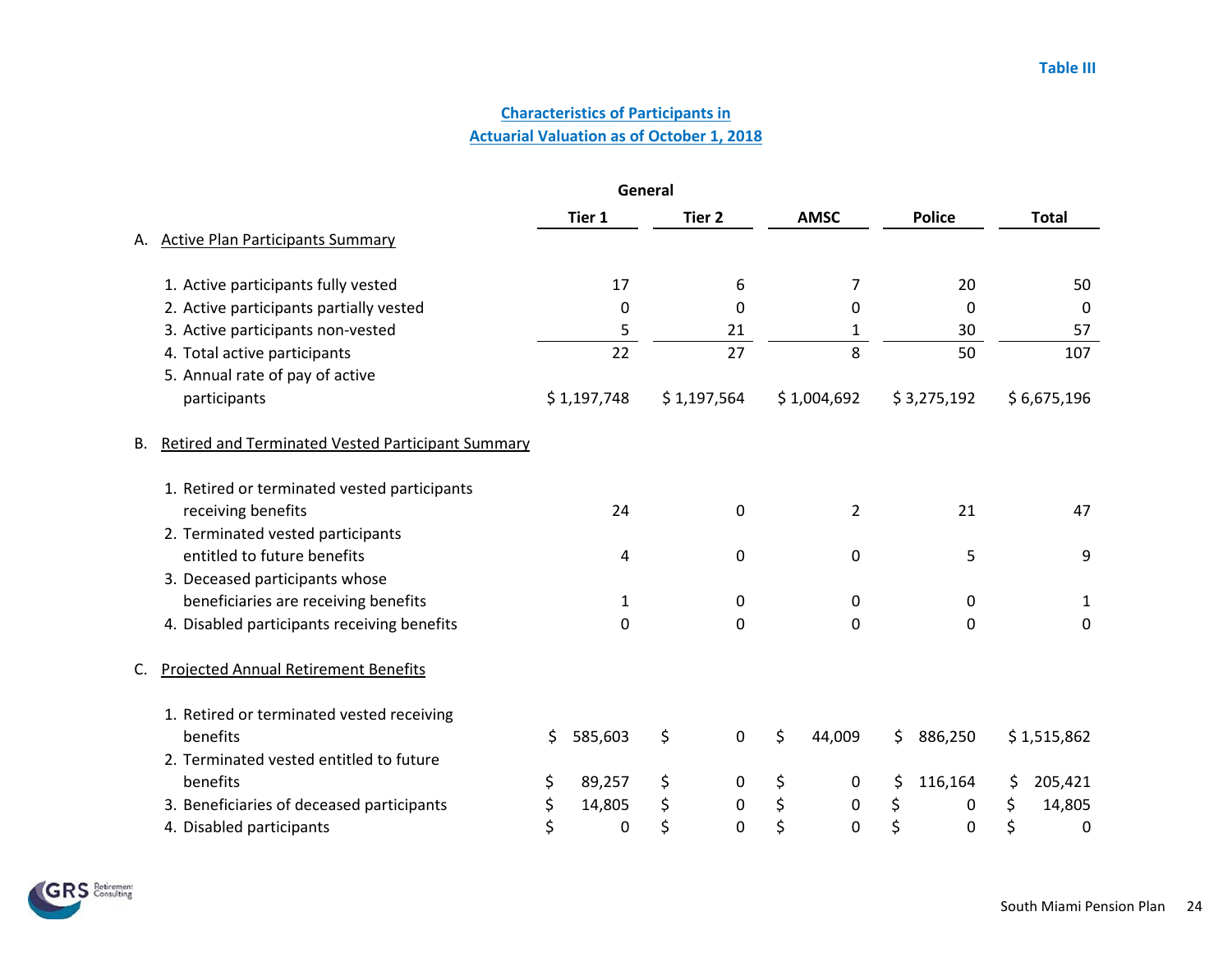## **Statement of Assets as of October 1, 2018**

|    |                                                                                  |                               | General |                        |         |                          |         |                                 |    |                                  |  |
|----|----------------------------------------------------------------------------------|-------------------------------|---------|------------------------|---------|--------------------------|---------|---------------------------------|----|----------------------------------|--|
|    |                                                                                  | Tier 1                        |         | Tier <sub>2</sub>      |         | <b>AMSC</b>              |         | <b>Police</b>                   |    | <b>Total</b>                     |  |
|    | <b>Market Value of Assets</b>                                                    |                               |         |                        |         |                          |         |                                 |    |                                  |  |
| А. | <b>General Investments</b>                                                       |                               |         |                        |         |                          |         |                                 |    |                                  |  |
|    | 1. Cash and Cash Equivalents                                                     | \$<br>85,509                  | \$      | 1,348                  | \$      | 7,044                    | \$      | 134,294                         | \$ | 228,195                          |  |
|    | 2. U.S. Government Securities                                                    | 1,422,105                     |         | 22,423                 |         | 117,145                  |         | 2,233,461                       |    | 3,795,134                        |  |
|    | 3. Common Stocks                                                                 | 2,392,948                     |         | 37,731                 |         | 197,118                  |         | 3,758,199                       |    | 6,385,996                        |  |
|    | 4. Corporate Obligations                                                         | 2,560,608                     |         | 40,374                 |         | 210,928                  |         | 4,021,515                       |    | 6,833,425                        |  |
|    | 5. International Equity                                                          | 286,747                       |         | 4,521                  |         | 23,621                   |         | 450,344                         |    | 765,233                          |  |
|    | 6. Real Estate                                                                   | 638,998                       |         | 10,075                 |         | 52,637                   |         | 1,003,567                       |    | 1,705,277                        |  |
|    | 7. Mutual Funds<br>Equity<br><b>International Equity</b><br>8. Prepaid Insurance | 6,115,833<br>2,556,802<br>677 |         | 96,433<br>40,314<br>11 |         | 503,786<br>210,615<br>56 |         | 9,605,105<br>4,015,537<br>1,064 |    | 16,321,157<br>6,823,268<br>1,808 |  |
|    | 9. Total General Investments                                                     | \$16,060,227                  | \$      | 253,230                | \$      | 1,322,950                |         | \$25,223,086                    |    | \$42,859,493                     |  |
| В. | Receivables                                                                      |                               |         |                        |         |                          |         |                                 |    |                                  |  |
|    | 1. City Contributions                                                            | \$<br>$\mathbf 0$             | $\zeta$ | $\mathbf 0$            | $\zeta$ | $\mathbf 0$              | $\zeta$ | $\boldsymbol{0}$                | \$ | 0                                |  |
|    | 2. Employee Contributions                                                        | 3,255                         |         | 1,384                  |         | 2,631                    |         | 12,892                          |    | 20,162                           |  |
|    | 3. Share Plan Contributions                                                      | 0                             |         | 0                      |         | 0                        |         | 37,780 *                        |    | 37,780 *                         |  |
|    | 4. Interest and Dividends                                                        | 38,591                        |         | 608                    |         | 3,179                    |         | 60,610                          |    | 102,988                          |  |
|    | 5. Other                                                                         | 0                             |         | 0                      |         | $\pmb{0}$                |         | 260,999                         |    | 260,999                          |  |
|    | 6. Pending Trades                                                                | 2,327                         |         | 37                     |         | 192                      |         | 3,653                           |    | 6,209                            |  |
|    | 7. Total Receivables                                                             | \$<br>44,173                  | \$      | 2,029                  | \$      | 6,002                    | \$      | 375,934                         | \$ | 428,138                          |  |
| С. | Payables                                                                         |                               |         |                        |         |                          |         |                                 |    |                                  |  |
|    | 1. Accounts Payable                                                              | \$<br>19,269                  | \$      | 304                    | \$      | 1,587                    | \$      | 30,263                          | \$ | 51,423                           |  |
|    | 2. Pending Trades                                                                | 6,307                         |         | 99                     |         | 519                      |         | 9,905                           |    | 16,830                           |  |
|    | 3. Total Payables                                                                | \$<br>25,576                  | \$      | 403                    | \$      | 2,106                    | \$      | 40,168                          | \$ | 68,253                           |  |
|    | D. Total Assets (A. + B. - C.)                                                   | \$16,078,824                  | \$      | 254,856                | \$      | 1,326,846                |         | \$25,558,852                    |    | \$43,219,378                     |  |

\* State Monies received fiscal year ended September 30, 2018.

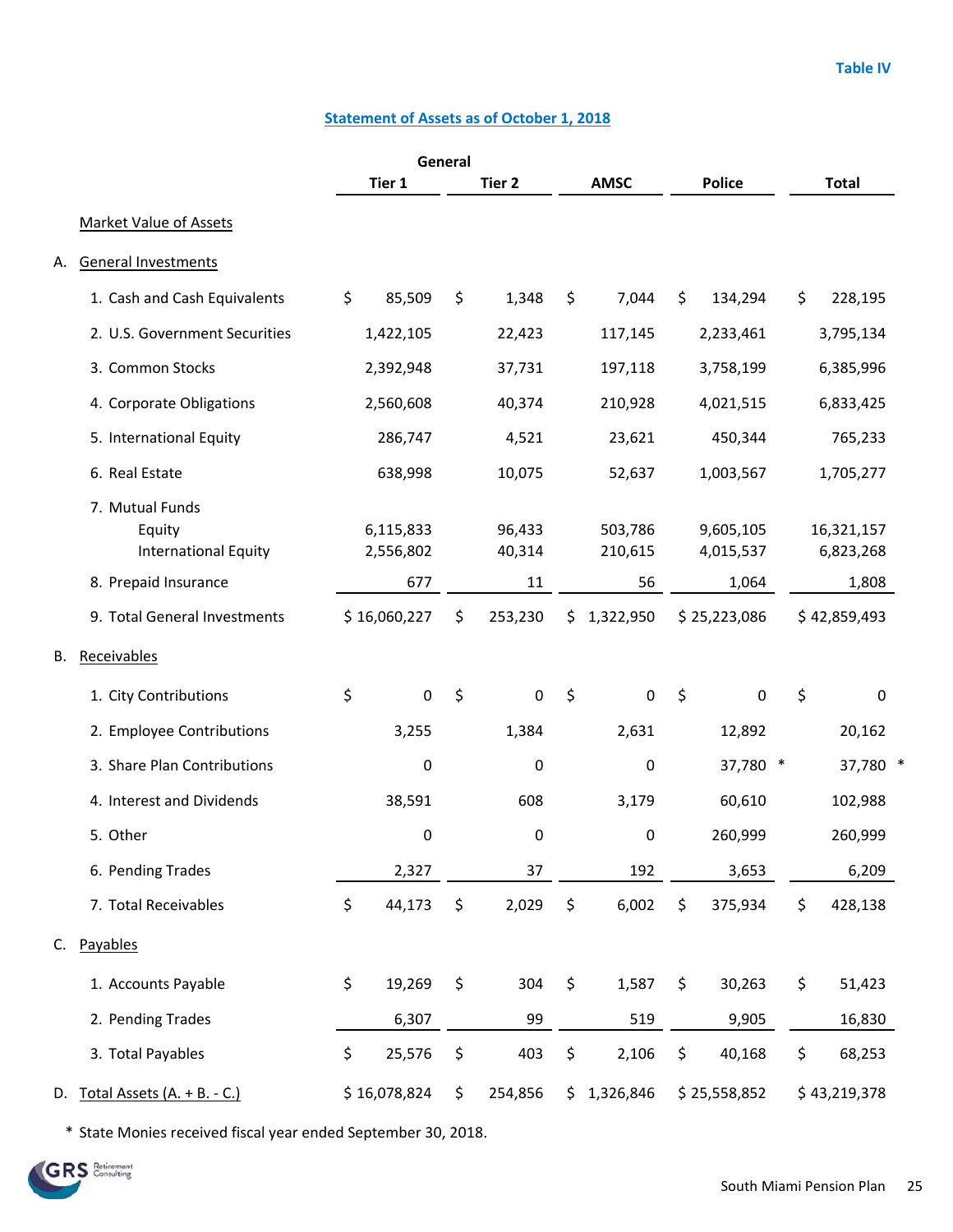# **Reconciliation of Plan Assets**

| General |                                            |         |              |         |         |         |             |         |               |     |              |
|---------|--------------------------------------------|---------|--------------|---------|---------|---------|-------------|---------|---------------|-----|--------------|
|         |                                            |         | Tier 1       |         | Tier 2  |         | <b>AMSC</b> |         | <b>Police</b> |     | <b>Total</b> |
| А.      | <b>Market Value of Assets</b>              |         |              |         |         |         |             |         |               |     |              |
|         | as of October 1, 2017                      |         | \$15,099,831 | $\zeta$ | 169,399 | \$.     | 1,079,990   |         | \$23,100,141  |     | \$39,449,361 |
|         |                                            |         |              |         |         |         |             |         |               |     |              |
| В.      | <b>Receipts During Year</b>                |         |              |         |         |         |             |         |               |     |              |
|         | 1. Contributions                           |         |              |         |         |         |             |         |               |     |              |
|         | a. Members                                 | \$      | 90,352       | \$      | 35,964  | \$      | 71,753      | \$      | 338,404       | \$  | 536,473      |
|         | b. City                                    |         | 86,064       |         | 29,759  |         | 75,039      |         | 461,990       |     | 652,852      |
|         | c. State                                   |         | 0            |         | 0       |         | 0           |         | 37,780        |     | 37,780       |
|         | d. Total                                   | $\zeta$ | 176,416      | $\zeta$ | 65,723  | $\zeta$ | 146,792     | $\zeta$ | 838,174       | \$  | 1,227,105    |
|         | 2. Investment income                       |         |              |         |         |         |             |         |               |     |              |
|         | a. Interest, dividends and other           | \$      | 295,119      | \$      | 4,016   | \$      | 22,782      | \$      | 460,577       | \$  | 782,494      |
|         | b. Investment expenses                     |         | (59,062)     |         | (804)   |         | (4, 559)    |         | (92, 174)     |     | (156, 599)   |
|         | c. Net interest and dividends              | $\zeta$ | 236,057      | $\zeta$ | 3,212   | \$      | 18,223      | \$      | 368,403       | \$  | 625,895      |
|         | 3. Realized and unrealized gain / (loss)   |         |              |         |         |         |             |         |               |     |              |
|         | a. Realized gain / (loss)                  | \$      | 753,196      | \$      | 10,249  | \$      | 58,143      |         | \$1,175,476   |     | \$1,997,064  |
|         | b. Unrealized gain / (loss)                |         | 513,523      |         | 6,988   |         | 39,641      |         | 801,431       |     | 1,361,583    |
|         | c. Net realized and unrealized gain/(loss) | \$      | 1,266,719    | \$      | 17,237  | \$      | 97,784      | \$      | 1,976,907     | \$. | 3,358,647    |
|         | 4. Other                                   |         | 0            |         | 0       |         | 0           |         | 260,999       |     | 260,999      |
|         |                                            |         |              |         |         |         |             |         |               |     |              |
|         | 5. Total receipts during period            |         | \$1,679,192  | \$      | 86,172  | \$      | 262,799     | \$.     | 3,444,483     |     | \$5,472,646  |
| C.      | <b>Disbursements During Year</b>           |         |              |         |         |         |             |         |               |     |              |
|         | 1. Benefit payments                        | \$      | 622,113      | \$      | 0       | \$      | 11,887      | \$      | 828,029       |     | \$1,462,029  |
|         | 2. Contribution refunds                    |         | 25,540       |         | 0       |         | $\mathbf 0$ |         | 75,736        |     | 101,276      |
|         |                                            |         |              |         |         |         |             |         |               |     |              |
|         | 3. Administrative expenses                 |         | 52,546       |         | 715     |         | 4,056       |         | 82,007        |     | 139,324      |
|         | 4. Total disbursements during period       | \$      | 700,199      | \$      | 715     | \$      | 15,943      | \$      | 985,772       |     | \$1,702,629  |
|         | D. Market Value of Assets                  |         |              |         |         |         |             |         |               |     |              |
|         | as of October 1, 2018                      |         | \$16,078,824 | $\zeta$ | 254,856 |         | \$1,326,846 |         | \$25,558,852  |     | \$43,219,378 |
| E.      | Estimated expenses to be paid by the City  |         |              |         |         |         |             |         |               |     |              |
|         | as of October 1, 2018                      |         |              |         |         |         |             |         |               |     |              |
|         | 1. Administrative                          | \$      | 52,435       | \$      | 1,000   | \$      | 4,056       | \$      | 81,833        | \$  | 139,324      |
|         | 2. Investment                              | \$      | 59,062       | \$      | 804     | \$      | 4,559       | \$      | 92,174        | \$  | 156,599      |

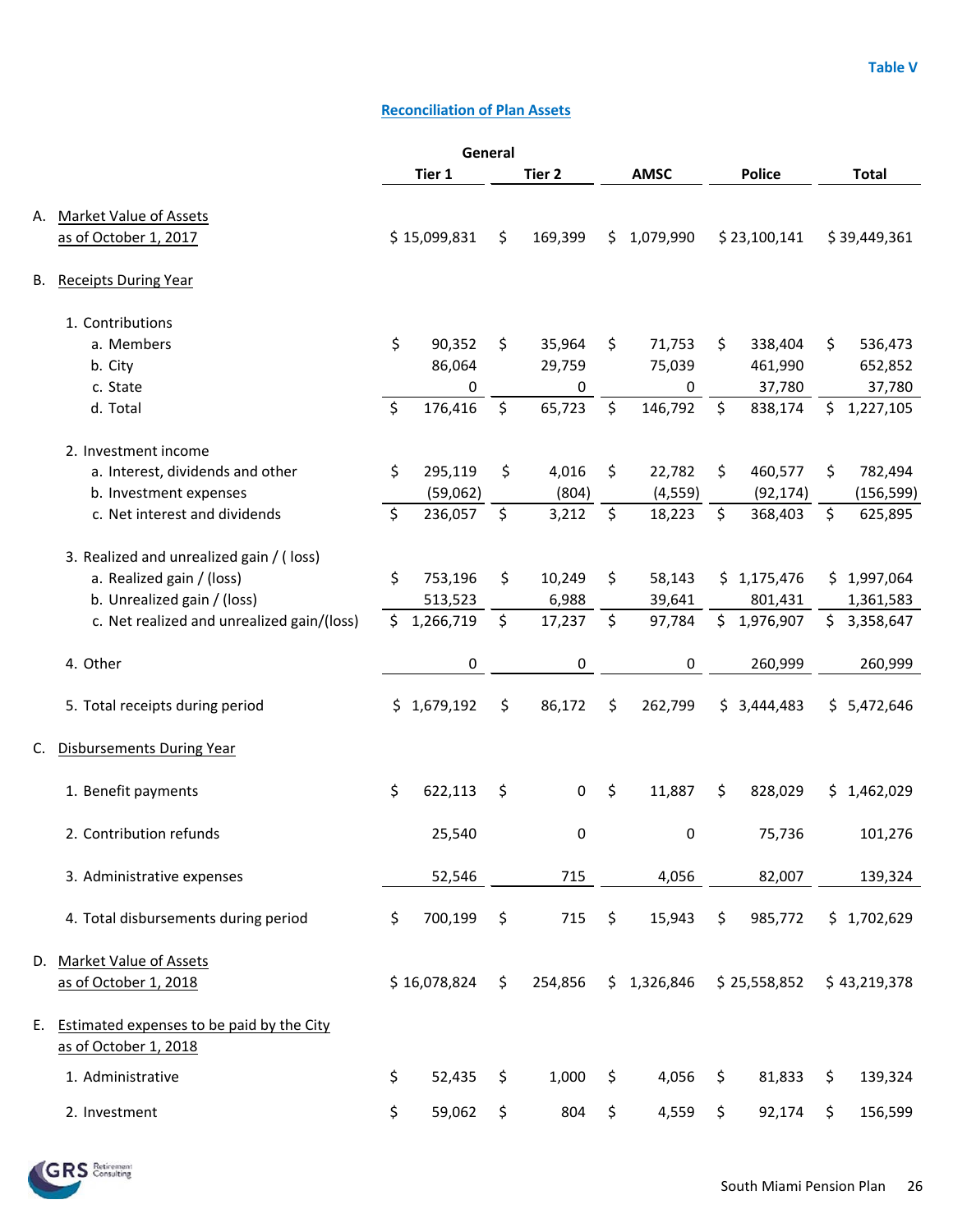### **All Participants**

### **Development of Smoothed Value of Assets as of September 30**

|                                                                                                                                                                                                                                                                       | 2017                                                                          | 2018                                                                                    | 2019                                                         | 2020                                           | 2021                                | 2022                     |
|-----------------------------------------------------------------------------------------------------------------------------------------------------------------------------------------------------------------------------------------------------------------------|-------------------------------------------------------------------------------|-----------------------------------------------------------------------------------------|--------------------------------------------------------------|------------------------------------------------|-------------------------------------|--------------------------|
| A. Preliminary smoothed value from prior year                                                                                                                                                                                                                         | \$34,881,815                                                                  | \$38,061,740                                                                            | \$41,264,634                                                 |                                                |                                     |                          |
| B. Market value beginning of year                                                                                                                                                                                                                                     | \$35,049,134                                                                  | \$39,449,361                                                                            | \$43,219,378                                                 |                                                |                                     |                          |
| C. Market value end of year                                                                                                                                                                                                                                           | \$39,449,361                                                                  | \$43,219,378                                                                            |                                                              |                                                |                                     |                          |
| D. Non-investment net cash flow                                                                                                                                                                                                                                       | (142, 466)<br>\$.                                                             | (214, 525)<br>S.                                                                        |                                                              |                                                |                                     |                          |
| E. Investment return<br>1. Total market value return: C. - B. - D.<br>2. Amount for immediate recognition (7.375%)<br>3. Amount for phased-in recognition: E.1. - E.2.                                                                                                | \$4,542,693<br>2,579,620<br>1,963,073                                         | \$3,984,542<br>2,901,480<br>1,083,062                                                   |                                                              |                                                |                                     |                          |
| F. Phased-in recognition of investment return<br>1. Current year: 20% of E.3.<br>2. First prior year<br>3. Second prior year<br>4. Third prior year<br>5. Fourth prior year<br>6. Total phased-in recognition of investment return                                    | \$<br>392,615<br>191,037<br>(471, 622)<br>187,293<br>443,448<br>Ś.<br>742,771 | \$<br>216,612<br>392,615<br>191,037<br>(471, 622)<br>187,297<br>$\mathsf{S}$<br>515,939 | 216,612<br>392,615<br>191,037<br>(471, 621)<br>\$<br>328,643 | 216,612<br>392,615<br>191,035<br>\$<br>800,262 | 216,612<br>392,613<br>\$<br>609,225 | 216,614<br>Ś.<br>216,614 |
| G. Smoothed value end of year<br>1. Preliminary smoothed value end of year:<br>$A. + D. + E.2. + F.6.$<br>2. Upper corridor limit: 120% of C.<br>3. Lower corridor limit: 80% of C.<br>4. Smoothed value end of year:<br>G.1., not more than G.2., nor less than G.3. | \$38,061,740<br>47,339,233<br>31,559,489<br>\$38,061,740                      | \$41,264,634<br>51,863,254<br>34,575,502<br>\$41,264,634                                |                                                              |                                                |                                     |                          |
| H. Difference between market value and smoothed value                                                                                                                                                                                                                 | \$1,387,621                                                                   | \$1,954,744                                                                             |                                                              |                                                |                                     |                          |
| I. Smoothed value rate of return                                                                                                                                                                                                                                      | 9.544%                                                                        | 9.004%                                                                                  |                                                              |                                                |                                     |                          |
| J. Market value rate of return                                                                                                                                                                                                                                        | 12.987%                                                                       | 10.128%                                                                                 |                                                              |                                                |                                     |                          |

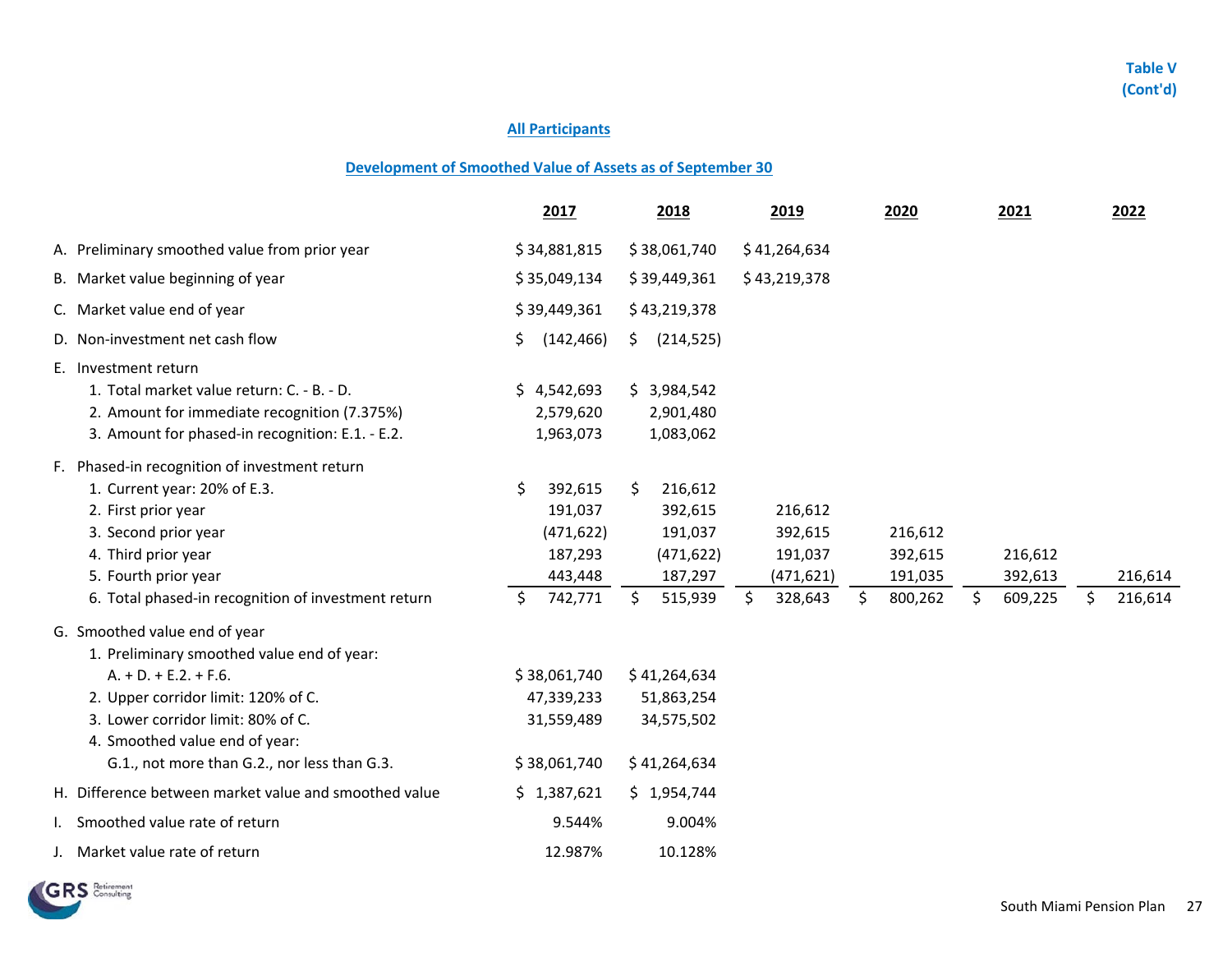## **Allocation of Smoothed Value of Assets for Budgeting Purposes**

| General |                                         |    |              |    |             |    |             |                 |                  |
|---------|-----------------------------------------|----|--------------|----|-------------|----|-------------|-----------------|------------------|
|         |                                         |    | Tier 1       |    | Tier 2      |    | <b>AMSC</b> | <b>Police</b>   | <b>Total</b>     |
| Α.      | Smoothed Value as of October 1, 2017    |    | \$14,549,411 | \$ | 166,660     | \$ | 1,052,987   | \$22,292,682    | \$<br>38,061,740 |
| В.      | <b>Receipts During Period</b>           |    |              |    |             |    |             |                 |                  |
|         | 1. Member Contributions                 | \$ | 90,352       | \$ | 35,964      | \$ | 71,753      | \$<br>338,404   | \$<br>536,473    |
|         | 2. City Contributions                   |    | 86,064       |    | 29,759      |    | 75,039      | 461,990         | 652,852          |
|         | 3. State Contributions                  |    | $\pmb{0}$    |    | 0           |    | 0           | 37,780          | 37,780           |
|         | 4. Other                                |    | 0            |    | $\pmb{0}$   |    | $\pmb{0}$   | 260,999         | 260,999          |
|         | 5. Net Investment Return                |    | 1,286,452    |    | 17,932      |    | 100,699     | 2,012,336       | 3,417,419        |
|         | 6. Total Receipts During Period         | \$ | 1,462,868    | \$ | 83,655      | \$ | 247,491     | \$<br>3,111,509 | \$<br>4,905,523  |
| C.      | <b>Disbursements During Period</b>      |    |              |    |             |    |             |                 |                  |
|         | 1. Benefit Payments                     | \$ | 622,113      | \$ | $\mathbf 0$ | \$ | 11,887      | \$<br>828,029   | \$<br>1,462,029  |
|         | 2. Contribution Refunds                 |    | 25,540       |    | 0           |    | 0           | 75,736          | 101,276          |
|         | 3. Administrative Expenses              |    | 52,546       |    | 715         |    | 4,056       | 82,007          | 139,324          |
|         | 4. Total Disbursements During Period    | \$ | 700,199      | \$ | 715         | \$ | 15,943      | \$<br>985,772   | \$<br>1,702,629  |
| D.      | Smoothed Value as of September 30, 2018 |    | \$15,312,080 | \$ | 249,600     | \$ | 1,284,535   | \$24,418,419    | \$<br>41,264,634 |

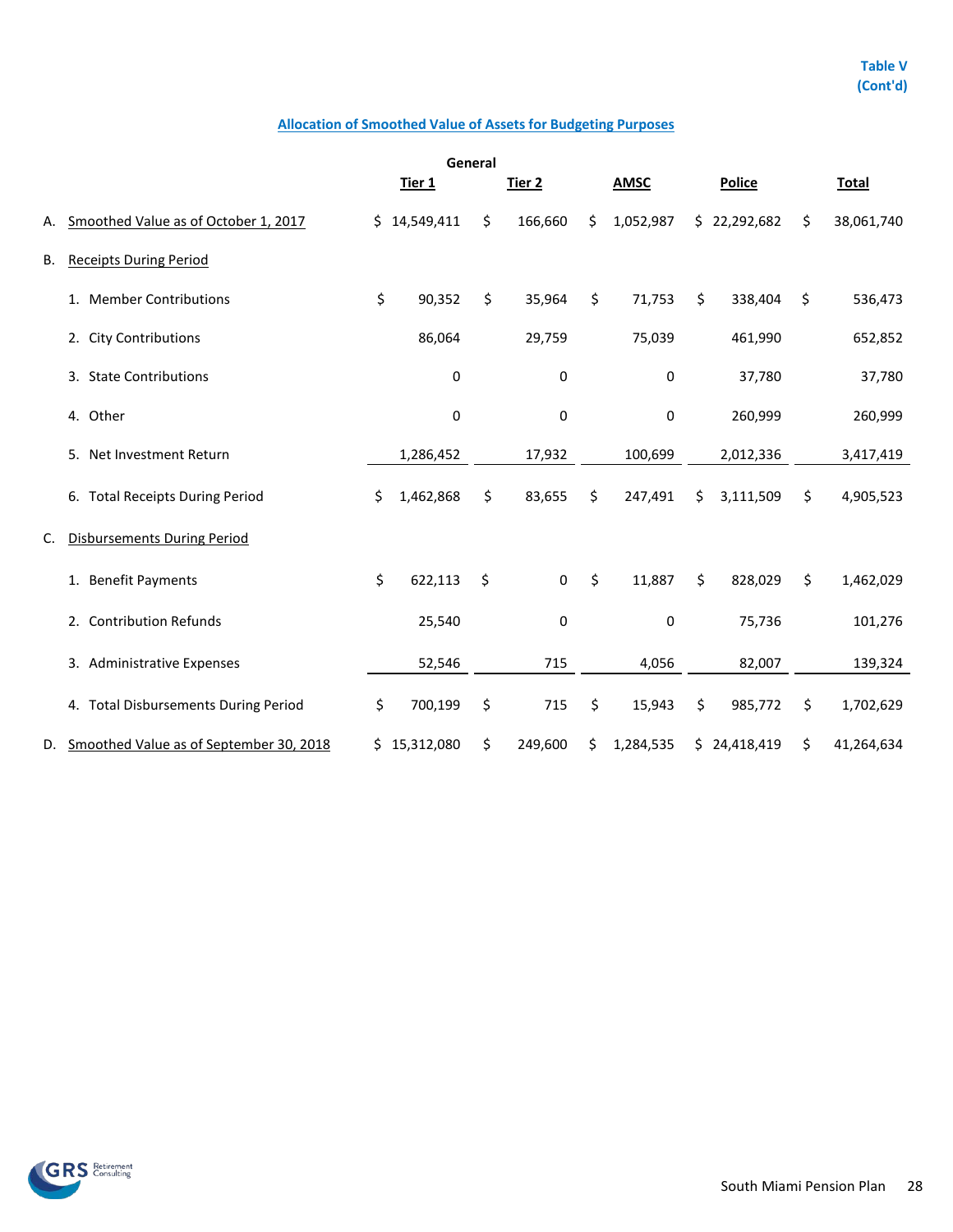## **Actuarial Gain / (Loss) for Plan Year Ended September 30, 2018**

# **(General Employees Tier 1)**

|    | 1. City normal cost previous actuarial valuation                     |             | \$      | 98,619        |
|----|----------------------------------------------------------------------|-------------|---------|---------------|
|    | 2. Unfunded actuarial accrued liability previous actuarial valuation |             |         | (1, 351, 387) |
|    | 3. City contributions previous year                                  |             |         | 86,064        |
|    | 4. Interest on:                                                      |             |         |               |
|    | (a) Normal cost                                                      | \$<br>7,273 |         |               |
|    | (b) Unfunded actuarial accrued liability                             | (99, 665)   |         |               |
|    | (c) Contributions                                                    | 3,174       |         |               |
|    | (d) Net total: $(a) + (b) - (c)$                                     |             | \$      | (95, 566)     |
|    | 5. Expected unfunded actuarial accrued liability current year        |             |         |               |
|    | $(1. + 2. - 3. + 4.)$                                                |             | \$      | (1,434,398)   |
|    | 6. Actual unfunded actuarial accrued liability current year          |             |         | (2,724,558)   |
|    | 7. Actuarial gain / (loss): (5. - 6.)                                |             | $\zeta$ | 1,290,160     |
| В. | Approximate Portion of Gain / (Loss)                                 |             |         |               |
|    | Due to Investments                                                   |             |         |               |
|    | 1. Smoothed value of assets previous year                            |             | \$      | 14,549,411    |
|    | 2. Contributions during year                                         |             |         | 176,416       |
|    | 3. Benefits and admin expenses during year                           |             |         | 700,199       |
|    | 4. Expected appreciation for period                                  |             |         | 1,053,705     |
|    | 5. Expected smoothed value of assets current year                    |             |         |               |
|    | $(1. + 2. - 3. + 4)$                                                 |             | \$      | 15,079,333    |
|    | 6. Actual smoothed value of assets current year                      |             |         | 15,312,080    |
|    | 7. Approximate gain / (loss) due to investments: (6. - 5.)           |             | $\zeta$ | 232,747       |
| C. | Approximate Portion of Gain / (Loss)                                 |             |         |               |
|    | Due to Liabilities: A. - B.                                          |             | \$      | 1,057,413     |

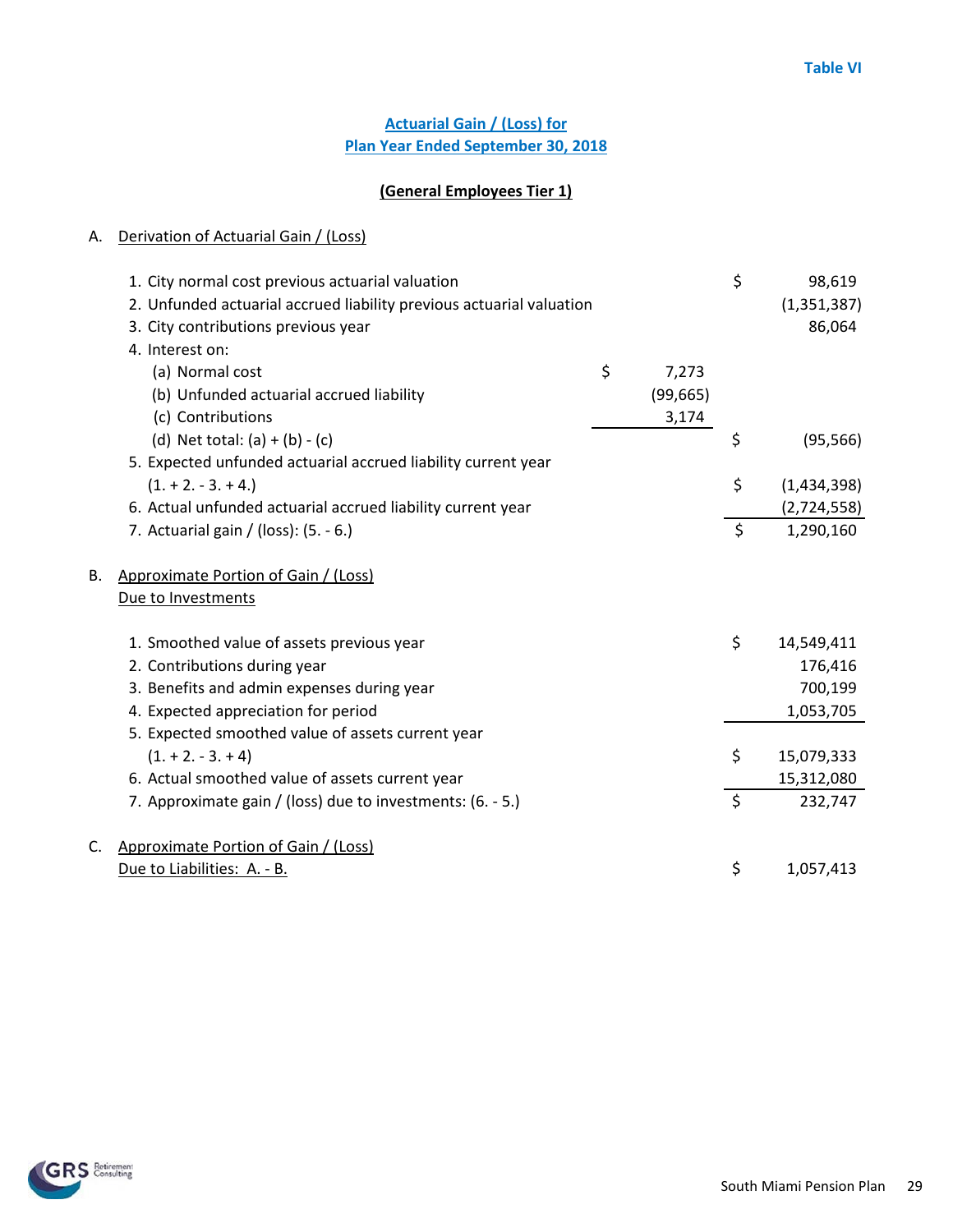## **Actuarial Gain / (Loss) for Plan Year Ended September 30, 2018**

## **(General Employees Tier 2)**

|    | 1. City normal cost previous actuarial valuation<br>2. Unfunded actuarial accrued liability previous actuarial valuation<br>3. City contributions previous year<br>4. Interest on: |             | \$      | 36,619<br>49,040<br>29,759 |
|----|------------------------------------------------------------------------------------------------------------------------------------------------------------------------------------|-------------|---------|----------------------------|
|    | (a) Normal cost                                                                                                                                                                    | \$<br>2,701 |         |                            |
|    | (b) Unfunded actuarial accrued liability                                                                                                                                           | 3,617       |         |                            |
|    | (c) Contributions                                                                                                                                                                  | 1,097       |         |                            |
|    | (d) Net total: $(a) + (b) - (c)$                                                                                                                                                   |             | \$      | 5,221                      |
|    | 5. Expected unfunded actuarial accrued liability current year                                                                                                                      |             |         |                            |
|    | $(1. + 2. - 3. + 4.)$                                                                                                                                                              |             | \$      | 61,121                     |
|    | 6. Actual unfunded actuarial accrued liability current year                                                                                                                        |             |         | 80,854                     |
|    | 7. Actuarial gain / (loss): $(5. - 6.)$                                                                                                                                            |             | $\zeta$ | (19, 733)                  |
| В. | Approximate Portion of Gain / (Loss)                                                                                                                                               |             |         |                            |
|    | Due to Investments                                                                                                                                                                 |             |         |                            |
|    | 1. Smoothed value of assets previous year                                                                                                                                          |             | \$      | 166,660                    |
|    | 2. Contributions during year                                                                                                                                                       |             |         | 65,723                     |
|    | 3. Benefits and admin expenses during year                                                                                                                                         |             |         | 715                        |
|    | 4. Expected appreciation for period                                                                                                                                                |             |         | 14,688                     |
|    | 5. Expected smoothed value of assets current year                                                                                                                                  |             |         |                            |
|    | $(1. + 2. - 3. + 4.)$                                                                                                                                                              |             | \$      | 246,356                    |
|    | 6. Actual smoothed value of assets current year                                                                                                                                    |             |         | 249,600                    |
|    | 7. Approximate gain / (loss) due to investments: (6. - 5.)                                                                                                                         |             | $\zeta$ | 3,244                      |
| C. | Approximate Portion of Gain / (Loss)                                                                                                                                               |             |         |                            |
|    | Due to Liabilities: A. - B.                                                                                                                                                        |             | \$      | (22, 977)                  |
|    |                                                                                                                                                                                    |             |         |                            |

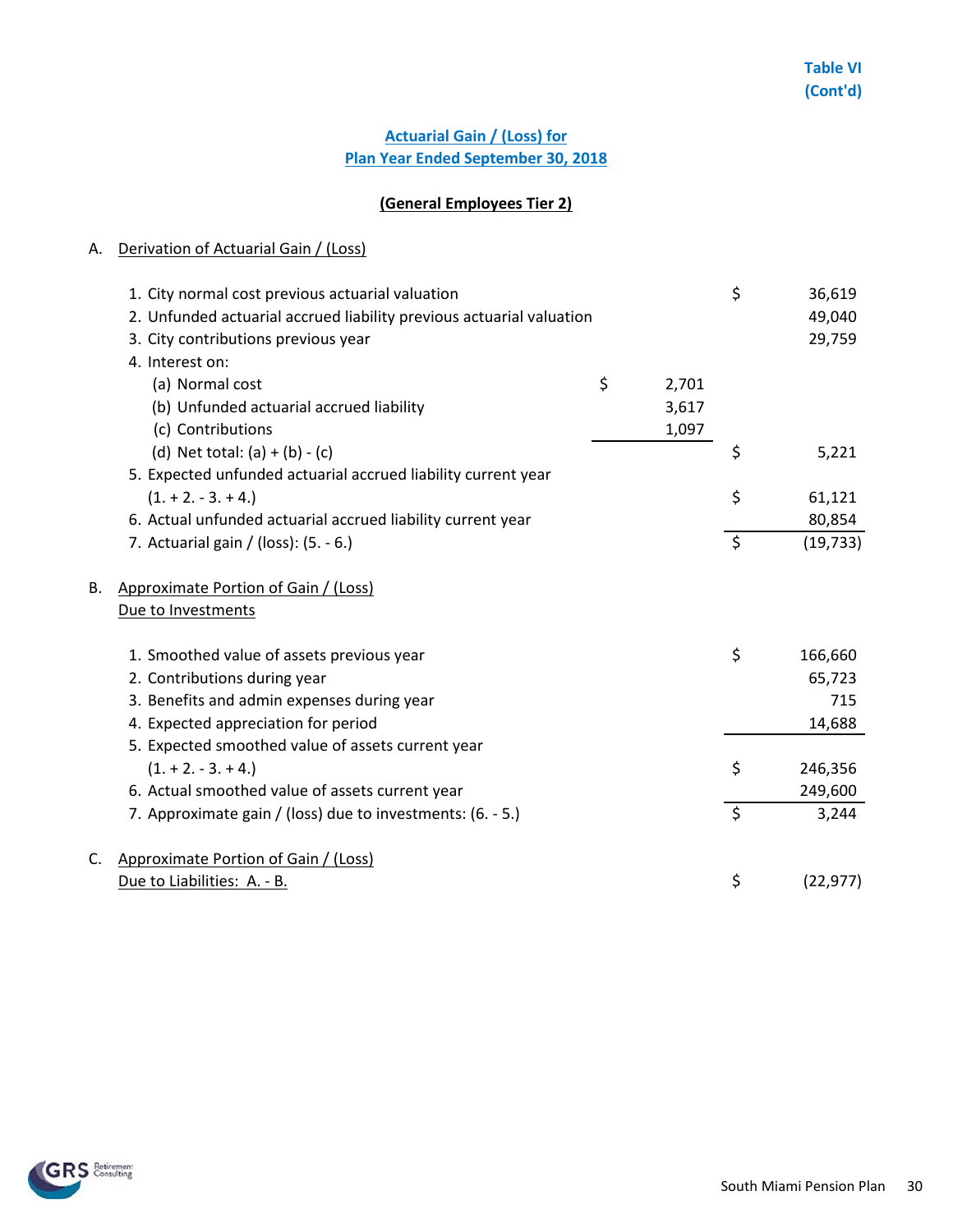# **Actuarial Gain / (Loss) for Plan Year Ended September 30, 2018**

# **(AMSC)**

|    | 1. City normal cost previous actuarial valuation<br>2. Unfunded actuarial accrued liability previous actuarial valuation<br>3. City contributions previous year |             | \$      | 55,142<br>192,182<br>75,039 |
|----|-----------------------------------------------------------------------------------------------------------------------------------------------------------------|-------------|---------|-----------------------------|
|    | 4. Interest on:                                                                                                                                                 |             |         |                             |
|    | (a) Normal cost                                                                                                                                                 | \$<br>4,067 |         |                             |
|    | (b) Unfunded actuarial accrued liability                                                                                                                        | 14,173      |         |                             |
|    | (c) Contributions                                                                                                                                               | 2,767       |         |                             |
|    | (d) Net total: $(a) + (b) - (c)$                                                                                                                                |             | \$      | 15,473                      |
|    | 5. Expected unfunded actuarial accrued liability current year                                                                                                   |             |         |                             |
|    | $(1. + 2. - 3. + 4.)$                                                                                                                                           |             | \$      | 187,758                     |
|    | 6. Actual unfunded actuarial accrued liability current year                                                                                                     |             |         | 674,870                     |
|    | 7. Actuarial gain / (loss): (5. - 6.)                                                                                                                           |             | $\zeta$ | (487, 112)                  |
| В. | Approximate Portion of Gain / (Loss)                                                                                                                            |             |         |                             |
|    | Due to Investments                                                                                                                                              |             |         |                             |
|    | 1. Smoothed value of assets previous year                                                                                                                       |             | \$      | 1,052,987                   |
|    | 2. Contributions during year                                                                                                                                    |             |         | 146,792                     |
|    | 3. Benefits and admin expenses during year                                                                                                                      |             |         | 15,943                      |
|    | 4. Expected appreciation for period                                                                                                                             |             |         | 82,483                      |
|    | 5. Expected smoothed value of assets current year                                                                                                               |             |         |                             |
|    | $(1. + 2. - 3. + 4.)$                                                                                                                                           |             | \$      | 1,266,319                   |
|    | 6. Actual smoothed value of assets current year                                                                                                                 |             |         | 1,284,535                   |
|    | 7. Approximate gain / (loss) due to investments: (6. - 5.)                                                                                                      |             | $\zeta$ | 18,216                      |
| C. | Approximate Portion of Gain / (Loss)                                                                                                                            |             |         |                             |
|    | Due to Liabilities: A. - B.                                                                                                                                     |             | \$      | (505, 328)                  |
|    |                                                                                                                                                                 |             |         |                             |

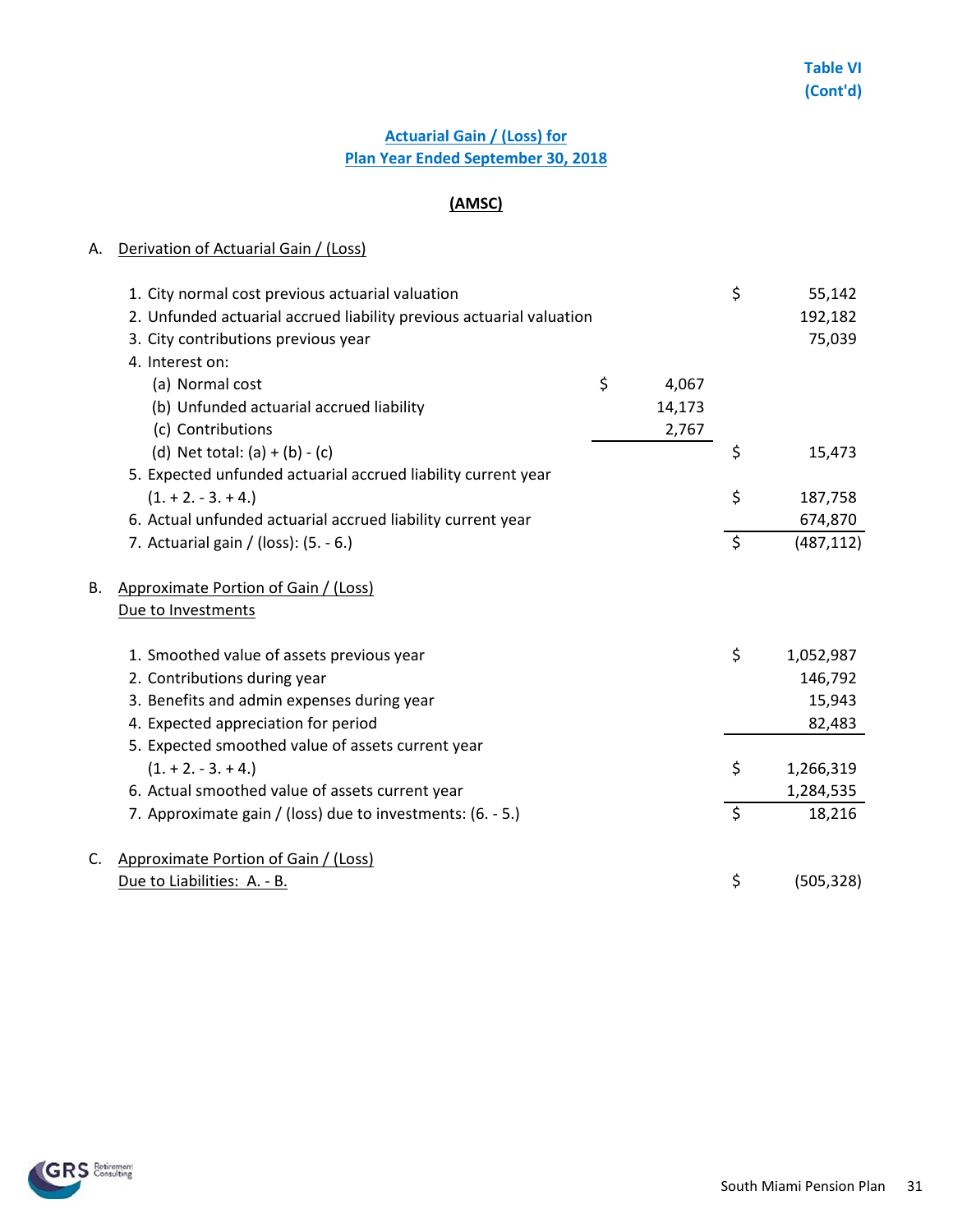# **Plan Year Ended September 30, 2018 Actuarial Gain / (Loss) for**

## **(Police Officers)**

|    | 1. City / State normal cost previous actuarial valuation                |               | \$      | 300,444    |
|----|-------------------------------------------------------------------------|---------------|---------|------------|
|    | 2. Unfunded actuarial accrued liability previous actuarial valuation    |               |         | 1,221,894  |
|    | 3. Contributions previous year                                          |               |         |            |
|    | (a) City                                                                | \$<br>461,990 |         |            |
|    | (b) State                                                               | 37,780        |         |            |
|    | (c) Total                                                               |               | \$      | 499,770    |
|    | 4. Interest on:                                                         |               |         |            |
|    | (a) Normal cost                                                         | \$<br>22,158  |         |            |
|    | (b) Unfunded actuarial accrued liability                                | 90,115        |         |            |
|    | (c) Contributions                                                       | 17,732        |         |            |
|    | (d) Net total: $(a) + (b) - (c)$                                        |               | \$      | 94,541     |
|    | 5. Increase (decrease) in actuarial accrued liability due to settlement |               | \$      | 260,999    |
|    | 6. Expected unfunded actuarial accrued liability current year           |               |         |            |
|    | $(1. + 2. - 3. + 4. + 5.)$                                              |               | \$      | 1,378,108  |
|    | 7. Actual unfunded actuarial accrued liability current year             |               |         | (126, 196) |
|    | 8. Actuarial gain / (loss): (6. - 7.)                                   |               | \$      | 1,504,304  |
|    |                                                                         |               |         |            |
| В. | Approximate Portion of Gain / (Loss)                                    |               |         |            |
|    | Due to Investments                                                      |               |         |            |
|    |                                                                         |               |         |            |
|    | 1. Smoothed value of assets previous year                               |               | \$      | 22,292,682 |
|    | 2. Contributions during year                                            |               |         | 838,174    |
|    | 3. Other receipts during year                                           |               |         | 260,999    |
|    | 4. Benefits and admin expenses during year                              |               |         | 985,772    |
|    | 5. Expected appreciation for period                                     |               |         | 1,637,946  |
|    | 6. Expected smoothed value of assets current year                       |               |         |            |
|    | $(1. + 2. + 3. - 4. + 5.)$                                              |               | \$      | 24,044,029 |
|    | 7. Actual smoothed value of assets current year                         |               |         | 24,418,419 |
|    | 8. Approximate gain / (loss) due to investments: (7. - 6.)              |               | $\zeta$ | 374,390    |
| C. | Approximate Portion of Gain / (Loss)                                    |               |         |            |
|    | Due to Liabilities: A. - B.                                             |               | \$      | 1,129,914  |

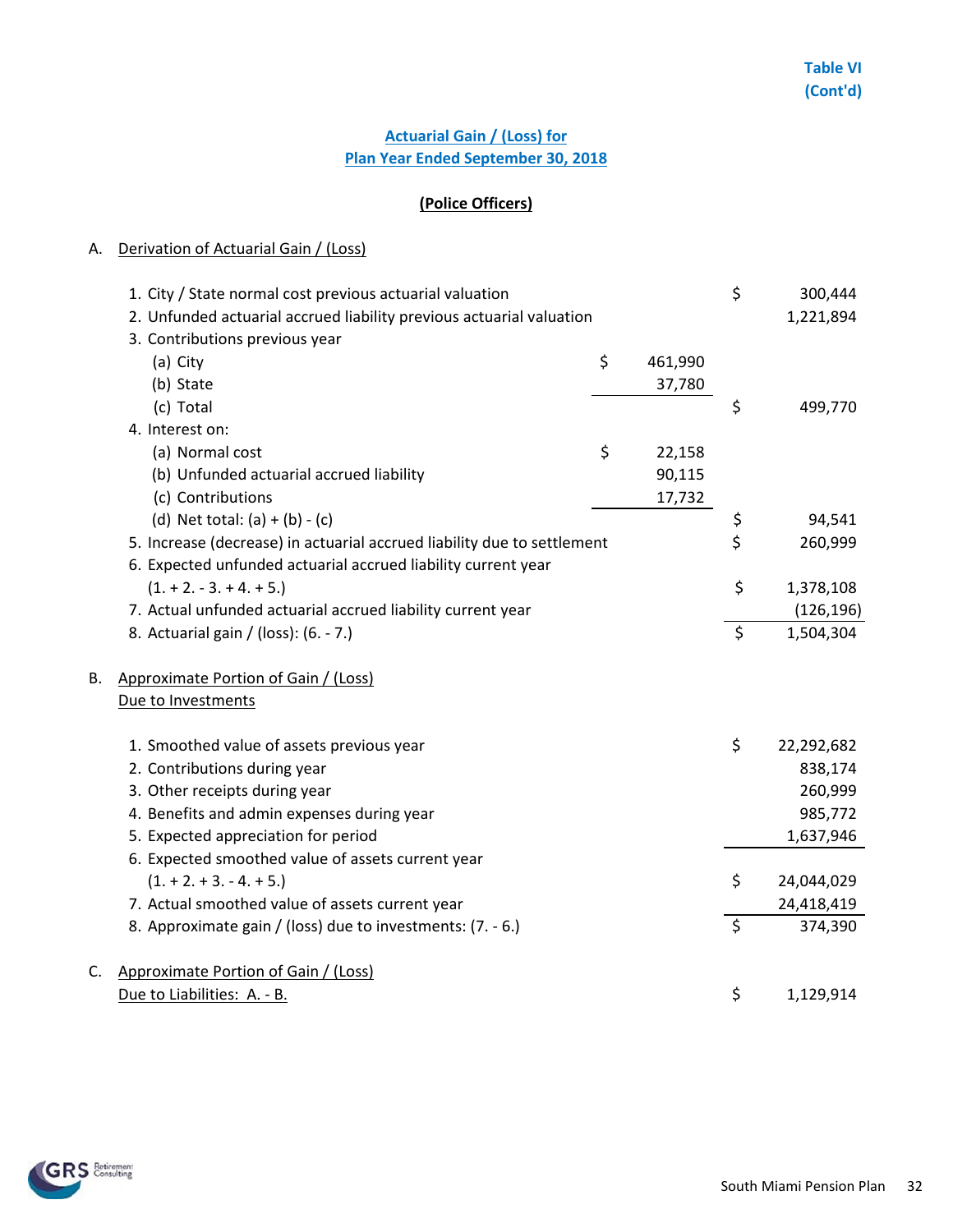## **Amortization of Unfunded Actuarial Accrued Liability**

### A. Unfunded Actuarial Accrued Liability

|                 | <b>General Employees</b> |                  |            |              |  | <b>General Employees</b> |                        |         |           |  |
|-----------------|--------------------------|------------------|------------|--------------|--|--------------------------|------------------------|---------|-----------|--|
|                 |                          | Tier 1           |            |              |  | Tier 2                   |                        |         |           |  |
|                 |                          | Unfunded         |            | Amortization |  | Unfunded                 | Amortization           |         |           |  |
| <b>Date</b>     |                          | Liability        | Payment    |              |  | Liability                |                        |         | Payment   |  |
| October 1, 2018 | \$                       | $(2,724,558)$ \$ |            | (246, 945)   |  | \$                       | 80,854                 | \$      | 6,844     |  |
| October 1, 2019 | \$                       | (2,660,337)      | \$.        | (246, 945)   |  | \$                       | 79,468                 | \$      | 6,844     |  |
| October 1, 2020 | \$                       | $(2,591,380)$ \$ |            | (246, 945)   |  | \$                       | 77,980                 | \$      | 6,844     |  |
| October 1, 2021 | \$                       | (2,517,337)      | -S         | (246, 945)   |  | \$                       | 76,382                 | \$      | 6,844     |  |
| October 1, 2022 | \$                       | $(2,437,833)$ \$ | (246, 945) |              |  | \$                       | 74,666                 | \$      | 6,844     |  |
|                 |                          |                  |            |              |  |                          |                        |         |           |  |
| October 1, 2043 | \$                       | $\Omega$         | \$         | $\mathbf 0$  |  | \$                       | $\mathbf 0$            | \$      | 0         |  |
|                 | AMSC                     |                  |            |              |  |                          | <b>Police Officers</b> |         |           |  |
|                 |                          | Unfunded         |            | Amortization |  | Unfunded<br>Amortization |                        |         |           |  |
| <b>Date</b>     |                          | Liability        |            | Payment      |  |                          | Liability              | Payment |           |  |
|                 |                          |                  |            |              |  |                          |                        |         |           |  |
| October 1, 2018 | \$                       | 674,870          | \$         | 56,265       |  | \$                       | (126, 196)             | Ŝ.      | (10,039)  |  |
| October 1, 2019 | \$                       | 664,227          | \$         | 56,265       |  | \$                       | (124, 724)             | \$      | (10, 180) |  |
| October 1, 2020 | \$                       | 652,799          | \$         | 56,265       |  | \$                       | (122, 992)             | \$      | (10, 323) |  |
| October 1, 2021 | \$                       | 640,528          | \$         | 56,265       |  | \$                       | (120, 978)             | \$      | (10, 468) |  |
| October 1, 2022 | \$                       | 627,352          | \$         | 56,265       |  | \$                       | (118, 660)             | \$.     | (10, 615) |  |
|                 |                          |                  |            |              |  |                          |                        |         |           |  |
| October 1, 2048 | \$                       | 0                | \$         | 0            |  | \$                       | 0                      | \$      | 0         |  |

## B. Covered Payroll History

|                 | Police Officers |           |           |  |  |  |  |
|-----------------|-----------------|-----------|-----------|--|--|--|--|
|                 |                 | Covered   | Annual    |  |  |  |  |
| Date            |                 | Payroll   | Increase  |  |  |  |  |
|                 |                 |           |           |  |  |  |  |
| October 1, 2018 | \$              | 3,275,192 | 10.2%     |  |  |  |  |
| October 1, 2017 | \$              | 2,970,815 | (7.6%)    |  |  |  |  |
| October 1, 2016 | \$              | 3,214,004 | (0.5%)    |  |  |  |  |
| October 1, 2015 | \$              | 3,229,332 | 3.3%      |  |  |  |  |
| October 1, 2014 | \$              | 3,127,368 | 12.1%     |  |  |  |  |
| October 1, 2013 | \$              | 2,789,742 | $(2.4\%)$ |  |  |  |  |
| October 1, 2012 | \$              | 2,857,846 | (6.3%)    |  |  |  |  |
| October 1, 2011 | \$              | 3,050,052 | (0.6% )   |  |  |  |  |
| October 1, 2010 | \$              | 3,067,558 | (3.6%)    |  |  |  |  |
| October 1, 2009 | \$              | 3,183,318 | 11.4%     |  |  |  |  |
| October 1, 2008 | \$              | 2,857,555 | N/A       |  |  |  |  |

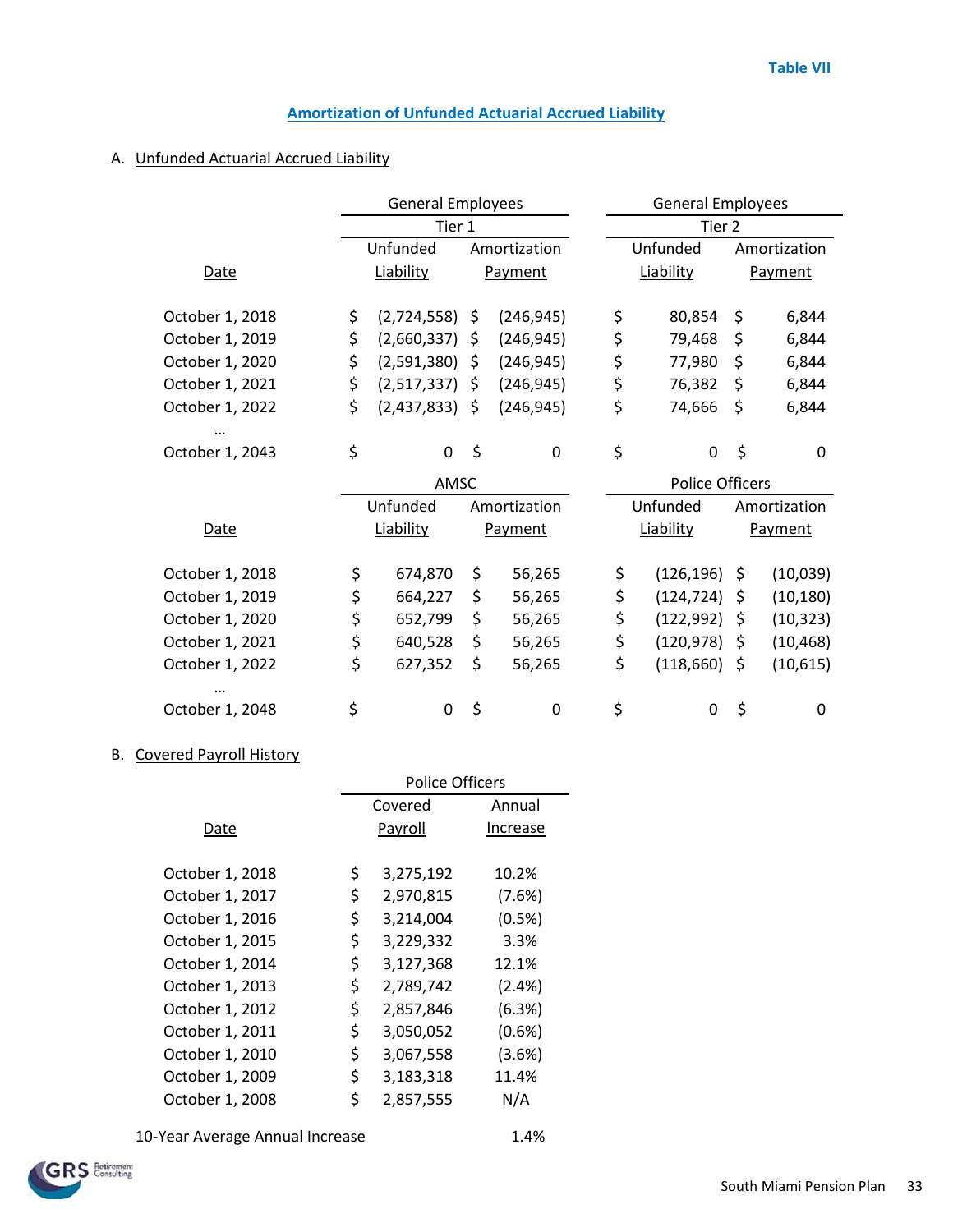|                                                                       | 10/01/2017       | 10/01/2018       |
|-----------------------------------------------------------------------|------------------|------------------|
| I. Number of Plan Members                                             |                  |                  |
| a. Retirees and beneficiaries receiving benefits                      | 48               | 48               |
| b. Terminated Plan members entitled to deferred benefits              | 8                | 9                |
| c. Active Plan members                                                | 101              | 107              |
| d. Total                                                              | 157              | 164              |
| II. Financial Accounting Standards Board Allocation                   |                  |                  |
| As of October 1, 2018                                                 |                  |                  |
| A. Statement of Accumulated Plan Benefits                             |                  |                  |
| 1. Actuarial present value of accumulated                             |                  |                  |
| vested Plan benefits                                                  |                  |                  |
| a. Participants currently receiving benefits                          | \$<br>18,707,448 | \$<br>19,386,460 |
| b. Other participants                                                 | 13,473,721       | 12,223,902       |
| c. Total                                                              | \$<br>32,181,169 | \$<br>31,610,362 |
| 2. Actuarial present value of accumulated                             |                  |                  |
| non-vested Plan benefits                                              | \$<br>1,646,167  | \$<br>3,134,126  |
| 3. Total actuarial present value of                                   |                  |                  |
| accumulated Plan benefits                                             | \$<br>33,827,336 | \$<br>34,744,488 |
| B. Statement of Change in Accumulated Plan Benefits                   |                  |                  |
| 1. Actuarial present value of accumulated                             |                  |                  |
| Plan benefits as of October 1, 2017                                   |                  | \$<br>33,827,336 |
| 2. Increase / (decrease) during year attributable to:                 |                  |                  |
| a. Change in actuarial assumptions and / or Plan amendments           |                  | \$<br>0          |
| b. Benefits paid                                                      |                  | (1, 563, 305)    |
| c. Other, including benefits accumulated, increase for                |                  |                  |
| interest due to decrease in the discount period                       |                  | 2,480,457        |
| d. Net increase                                                       |                  | \$<br>917,152    |
| 3. Actuarial present value of accumulated                             |                  |                  |
| plan benefits as of October 1, 2018                                   |                  | \$<br>34,744,488 |
| C. Significant Matters Affecting Calculations                         |                  |                  |
| 1. Assumed rate of return used in determining actuarial present value |                  | 7.375%           |
| 2. Change in Plan provisions                                          |                  | None.            |
| 3. Change in actuarial assumptions                                    |                  | None.            |

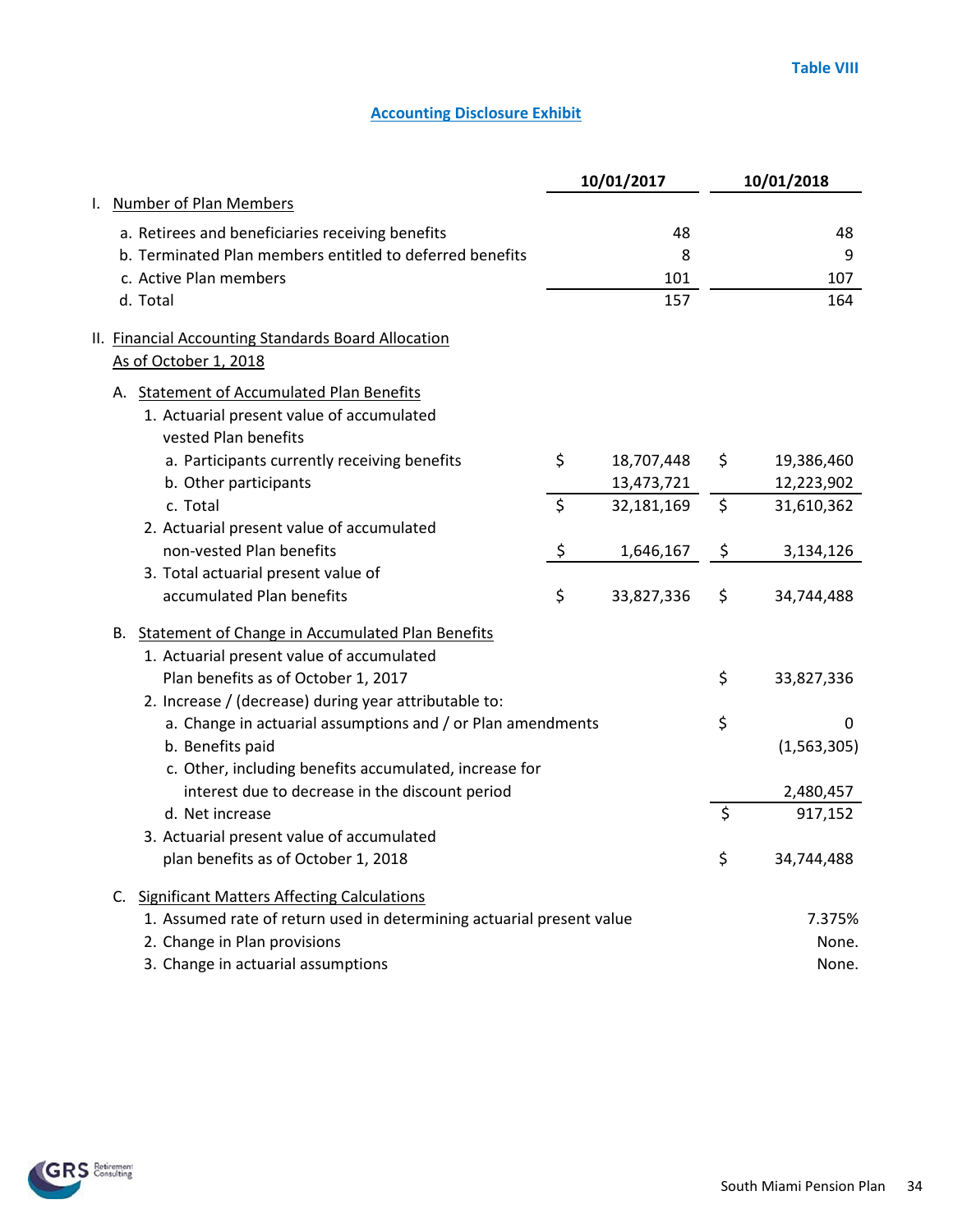#### III. Net Pension Liability and Related Ratios (GASB No. 67 & No. 68)

|                                                                  |                    |             |    |                          |         |               |         |             |         |             | Projected |                          |  |
|------------------------------------------------------------------|--------------------|-------------|----|--------------------------|---------|---------------|---------|-------------|---------|-------------|-----------|--------------------------|--|
| <b>Measurement Date</b>                                          |                    | 9/30/20141  |    | $9/30/2015$ <sup>1</sup> |         | 9/30/2016     |         | 9/30/2017   |         | 9/30/2018   |           | $9/30/2019$ <sup>2</sup> |  |
| A. Total Pension Liability (TPL)                                 |                    |             |    |                          |         |               |         |             |         |             |           |                          |  |
| Service Cost                                                     | \$.                | 669,181     | Ŝ. | 686,435                  | \$      | 697,537       | \$      | 846,884     | \$      | 796,141     | \$        | 842,564                  |  |
| Interest                                                         |                    | 2,299,340   |    | 2,381,731                |         | 2,460,415     |         | 2,630,646   |         | 2,834,288   |           | 2,884,660                |  |
| <b>Benefit Changes</b>                                           |                    | 0           |    | $\Omega$                 |         | $\Omega$      |         | (20, 122)   |         | 0           |           | $\Omega$                 |  |
| Difference Between Actual and Expected Experience                |                    | (598, 374)  |    | (502, 259)               |         | (656, 677)    |         | (112, 807)  |         | 901,489     |           | (1,314,061)              |  |
| <b>Assumption Changes</b>                                        |                    | 0           |    | 0                        |         | 0             |         | 566,118     |         | 0           |           |                          |  |
| Benefit Payments, including Refunds of Member Contributions      |                    | (1,315,113) |    | (1,417,586)              |         | (1, 293, 782) |         | (1,570,751) |         | (1,563,305) |           | (1,796,269)              |  |
| <b>Net Change in Total Pension Liability</b>                     | $\mathsf{\hat{S}}$ | 1,055,034   | \$ | 1,148,321                | $\zeta$ | 1,207,493     | $\zeta$ | 2,339,968   | \$      | 2,968,613   | $\zeta$   | 616,894                  |  |
| <b>Total Pension Liability (TPL) - (beginning of year)</b>       |                    | 31,764,236  |    | 32,819,270               |         | 33,967,591    |         | 35,175,084  |         | 37,515,052  |           | 40,483,665               |  |
| Total Pension Liability (TPL) - (end of year)                    |                    | 32,819,270  |    | 33,967,591               |         | 35,175,084    |         | 37,515,052  |         | 40,483,665  |           | 41,100,559               |  |
| <b>B. Plan Fiduciary Net Position</b>                            |                    |             |    |                          |         |               |         |             |         |             |           |                          |  |
| Contributions - City and State                                   | \$                 | 878,217     | \$ | 834,251                  | \$.     | 570,154       | \$      | 681,713     | \$      | 690,632     | \$        | 704,929                  |  |
| <b>Contributions - Member</b>                                    |                    | 593,396     |    | 562,835                  |         | 490,452       |         | 910,127     |         | 536,473     |           | 497,965                  |  |
| Net Investment Income                                            |                    | 3,054,164   |    | 16,750                   |         | 3,306,002     |         | 4,542,693   |         | 3,984,542   |           | 3,160,411                |  |
| Benefit Payments, including Refunds of Member Contributions      |                    | (1,315,113) |    | (1,417,586)              |         | (1, 293, 782) |         | (1,570,751) |         | (1,563,305) |           | (1,796,269)              |  |
| <b>Administrative Expenses</b>                                   |                    | (100, 780)  |    | (135,093)                |         | (129, 291)    |         | (163, 555)  |         | (139, 324)  |           | (139, 324)               |  |
| Other                                                            |                    | 6,784       |    | 4,454                    |         | 2,835         |         | 0           |         | 260,999     |           |                          |  |
| Net Change in Plan Fiduciary Net Position                        | Ŝ.                 | 3,116,668   | Ŝ. | (134, 389)               | $\zeta$ | 2,946,370     | $\zeta$ | 4,400,227   | $\zeta$ | 3,770,017   | Ś.        | 2,427,712                |  |
| Plan Fiduciary Net Position - (beginning of year)                |                    | 29,120,485  |    | 32,237,153               |         | 32,102,764    |         | 35,049,134  |         | 39,449,361  |           | 43,219,378               |  |
| Plan Fiduciary Net Position - (end of year)                      |                    | 32,237,153  |    | 32,102,764               | \$      | 35,049,134    | \$      | 39,449,361  | S       | 43,219,378  | S.        | 45,647,090               |  |
| C. Net Pension Liability (NPL) - (end of year): (A) - (B)        |                    | 582,117     | Ŝ. | 1,864,827                | \$      | 125,950       | \$      | (1,934,309) | \$      | (2,735,713) | S         | (4, 546, 531)            |  |
| D. Plan Fiduciary Net Position as a Percentage of TPL: (B) / (A) |                    | 98.23 %     |    | 94.51 %                  |         | 99.64 %       |         | 105.16 %    |         | 106.76 %    |           | 111.06 %                 |  |
| E. Covered Employee Payroll <sup>3</sup>                         | \$                 | 4,902,128   |    | 4,086,300                | Ś       | 4,861,991     | \$      | 6,368,739   | \$      | 6,447,564   | \$        | 6,675,196                |  |
| F. NPL as a Percentage of Covered Employee Payroll: (C) / (E)    |                    | 11.87 %     |    | 45.64 %                  |         | 2.59 %        |         | $(30.37)\%$ |         | $(42.43)\%$ |           | $(68.11)\%$              |  |
| G. Notes to Schedule:                                            |                    |             |    |                          |         |               |         |             |         |             |           |                          |  |
| <b>Valuation Date</b>                                            |                    | 10/1/2013   |    | 10/1/2014                |         | 10/1/2015     |         | 10/1/2016   |         | 10/1/2017   |           | 10/1/2018                |  |
| Reporting Date (GASB No. 68)                                     |                    | 9/30/2015   |    | 9/30/2016                |         | 9/30/2017     |         | 9/30/2018   |         | 9/30/2019   |           | 9/30/2020                |  |

Update procedures used to roll forward TPL to the measurement dates.

See Notes to Schedule of Contributions for a history of benefit and assumption changes. No benefit or assumption changes for measurement period ending September 30, 2018.

<sup>1</sup> As Reported in Plan's financial statements

² Projected - actual amounts will be available after fiscal year end

<sup>3</sup> Reported payroll on which contributions to the Plan are based as provided under GASB No. 82

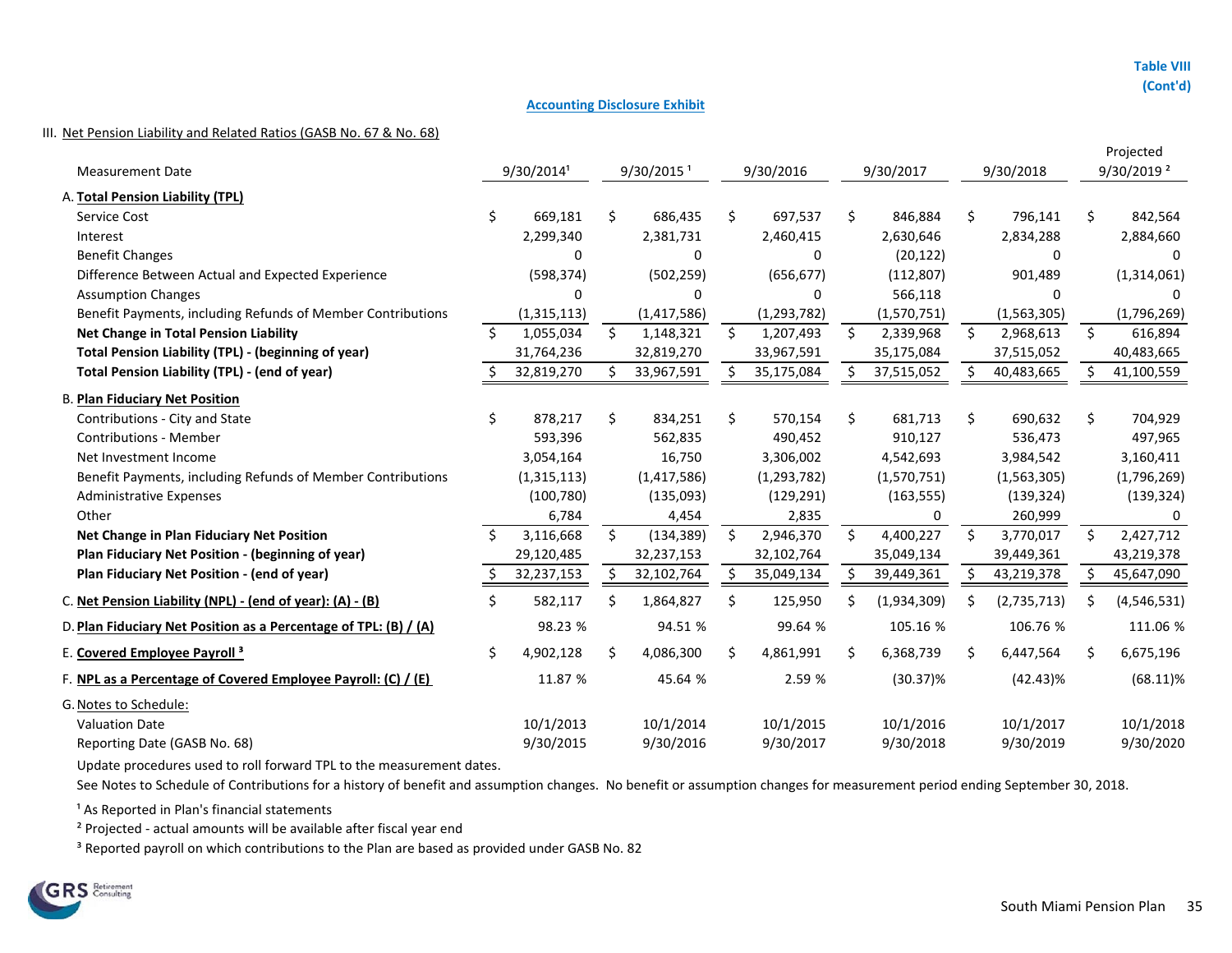|                    | Actuarially   |               | Contribution     | <b>Actual Contribution</b> |                        |  |  |
|--------------------|---------------|---------------|------------------|----------------------------|------------------------|--|--|
| <b>Fiscal Year</b> | Determined    | Actual        | Deficiency       | Covered                    | as a % of              |  |  |
| End 9/30           | Contribution  | Contribution  | (Excess)         | Payroll <sup>1,2</sup>     | <b>Covered Payroll</b> |  |  |
|                    |               |               |                  |                            |                        |  |  |
| 2009               | \$<br>843,731 | \$<br>843,731 | \$<br>$\pmb{0}$  | 6,204,089<br>\$            | 13.60%                 |  |  |
| 2010               | 1,257,246     | 1,257,246     | 0                | 7,619,762                  | 16.50%                 |  |  |
| 2011               | 1,266,587     | 1,273,320     | (6, 733)         | 6,830,908                  | 18.64%                 |  |  |
| 2012               | 1,021,975     | 1,021,975     | $\boldsymbol{0}$ | 5,423,152                  | 18.84%                 |  |  |
| 2013               | 860,190       | 860,190       | $\boldsymbol{0}$ | 4,861,701                  | 17.69%                 |  |  |
|                    |               |               |                  |                            |                        |  |  |
| 2014               | 878,217       | 878,217       | $\boldsymbol{0}$ | 4,902,128                  | 17.92%                 |  |  |
| 2015               | 834,251       | 834,251       | $\pmb{0}$        | 4,086,300                  | 20.42%                 |  |  |
| 2016               | 570,154       | 570,154       | $\boldsymbol{0}$ | 4,861,991                  | 11.73%                 |  |  |
| 2017               | 680,568       | 681,713       | (1, 145)         | 6,368,739                  | 10.70%                 |  |  |
| 2018               | 690,632       | 690,632       | $\boldsymbol{0}$ | 6,447,564                  | 10.71%                 |  |  |
|                    |               |               |                  |                            |                        |  |  |
| 2019 <sup>3</sup>  | 704,929       | 704,929       | 0                | 6,675,196                  | 10.56%                 |  |  |

# IV. Schedule of Employer Contributions (GASB No. 67 & No. 68)

 $1$  Projected prior to fiscal year ended September 30, 2014

 $2$  Reported payroll on which contributions to the Plan are based as provided under GASB No. 82

 $3$  Projected - actual amounts will be available after fiscal year end

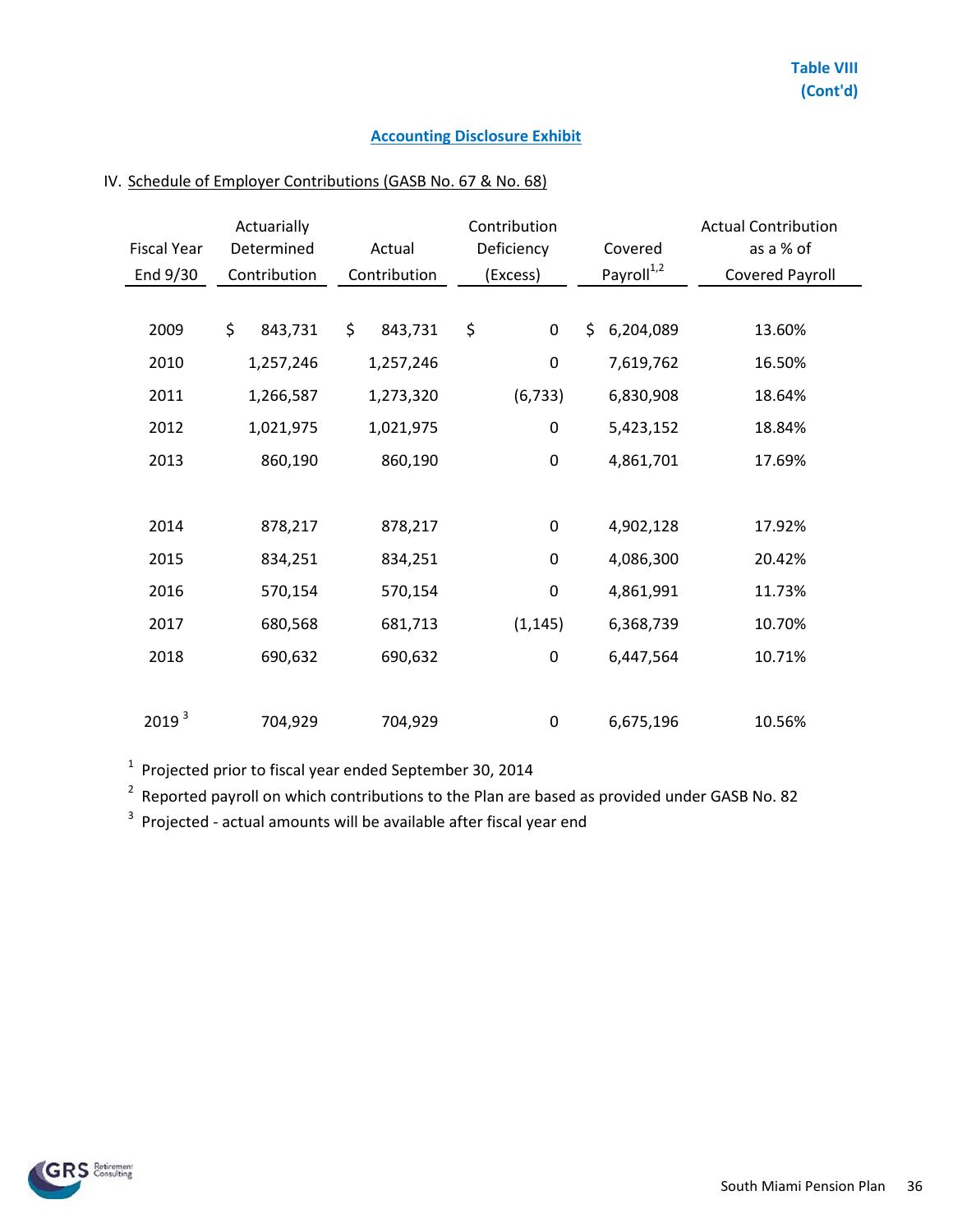### V. Notes to Schedule of Contributions (GASB No. 67 & No. 68)

| <b>Valuation Date:</b>                                      | Actuarially determined contributions are calculated as of October 1st - two year(s) prior the fiscal year<br>end in which contributions are reported.                                                                                                                                                                                                                                                                                                                                                                                                                                                                                              |
|-------------------------------------------------------------|----------------------------------------------------------------------------------------------------------------------------------------------------------------------------------------------------------------------------------------------------------------------------------------------------------------------------------------------------------------------------------------------------------------------------------------------------------------------------------------------------------------------------------------------------------------------------------------------------------------------------------------------------|
| <b>Actuarial Cost Method</b><br><b>Amortization Method</b>  | Methods and Assumptions Used to Determine Contribution Rates for Fiscal Year Ending September 30, 2019:<br><b>Entry Age Normal</b><br>Level Percentage of Payroll, Closed                                                                                                                                                                                                                                                                                                                                                                                                                                                                          |
| <b>Amortization Period</b><br><b>Asset Valuation Method</b> | 25 years for General Employees and AMSC; 30 years for Police Officers<br>5-year smoothed                                                                                                                                                                                                                                                                                                                                                                                                                                                                                                                                                           |
| Inflation<br>Salary Increases<br>Investment Rate of Return  | 2.75%<br>$3.75% - 5.25%$<br>7.375%                                                                                                                                                                                                                                                                                                                                                                                                                                                                                                                                                                                                                 |
| Payroll Growth Assumption                                   | 4.0% per year, but limited to average annual increase over most recent ten years (-0.7%) for Police<br>Officers. None for General Employees including AMSC.                                                                                                                                                                                                                                                                                                                                                                                                                                                                                        |
| <b>Retirement Age</b><br>Mortality                          | Experience-based table of rates specific to the type of eligibility condition<br>General including AMSC members - healthy male participants during employment, RP 2000 Combined<br>Male Healthy Participant Mortality Table, with 50% White Collar / 50% Blue Collar Adjustment and fully<br>generational mortality improvements projected to each future decrement date with Scale BB. For<br>healthy female participants during employment, RP 2000 Combined Female Healthy Participant<br>Mortality Table, with White Collar Adjustment and fully generational mortality improvements<br>projected to each future decrement date with Scale BB. |
|                                                             | Police Members - healthy participants during employment, RP 2000 Combined Healthy Participant<br>Mortality Table with separate rates for males and females, with 10% White Collar / 90% Blue Collar<br>Adjustment for Police members and fully generational mortality improvements projected to each<br>future decrement date with Scale BB.                                                                                                                                                                                                                                                                                                       |
|                                                             | General including AMSC members - healthy male participants post employment, RP 2000 Annuitant<br>Male Mortality Table, with 50% White Collar / 50% Blue Collar Adjustment and fully generational<br>mortality improvements projected to each future decrement date with Scale BB. For healthy female<br>participants post employment, RP 2000 Annuitant Female Mortality Table, with White Collar<br>Adjustment and fully generational mortality improvements projected to each future decrement date<br>with Scale BB.                                                                                                                            |
|                                                             | Police Members - healthy participants post employment, RP 2000 Annuitant Mortality Table with<br>separate rates for males and females, with 10% White Collar / 90% Blue Collar Adjustment for Police<br>members and fully generational mortality improvements projected to each future decrement date<br>with Scale BB.                                                                                                                                                                                                                                                                                                                            |
|                                                             | General including AMSC members - disabled male participants, RP 2000 Disabled Male Mortality Table,<br>setback four years, without projected mortality improvements. For disabled female participants, RP<br>2000 Disabled Female Mortality Table, set forward two years, without projected mortality<br>improvements.                                                                                                                                                                                                                                                                                                                             |
|                                                             | Police members - disabled male participants, 60% RP 2000 Disabled Male Mortality Table setback four<br>years / 40% RP 2000 Annuitant Male Mortality Table, with White Collar Adjustment and no setback,<br>without projected mortality improvements. For disabled female particpants, 60% RP 2000 Disabled<br>Female Mortality Table set forward two years / 40% RP 2000 Annuitant Female Mortality Table, with<br>White Collar Adjustment, without projected mortality improvements.                                                                                                                                                              |
| Cost-of-Living Increases<br><b>Other Information:</b>       | 3.0% / 0.0%                                                                                                                                                                                                                                                                                                                                                                                                                                                                                                                                                                                                                                        |

### Benefit Changes

2015: Re-opened Plan to General Employees effective October 1, 2016 with a new class of benefits (Tier 2); created new class of benefits for employees who hold management positions effective October 1, 2016 (AMSC); added a 10% cap on employee contributions for Tier 1 General Employees; added a 12% cap on employee contributions for Police Lieutenants and Captains; Final Average Compensation updated to the average of the best five years for Police Lieutenants and Captains; caps overtime hours at 300 hours per fiscal year for Police Lieutenants and Captains.

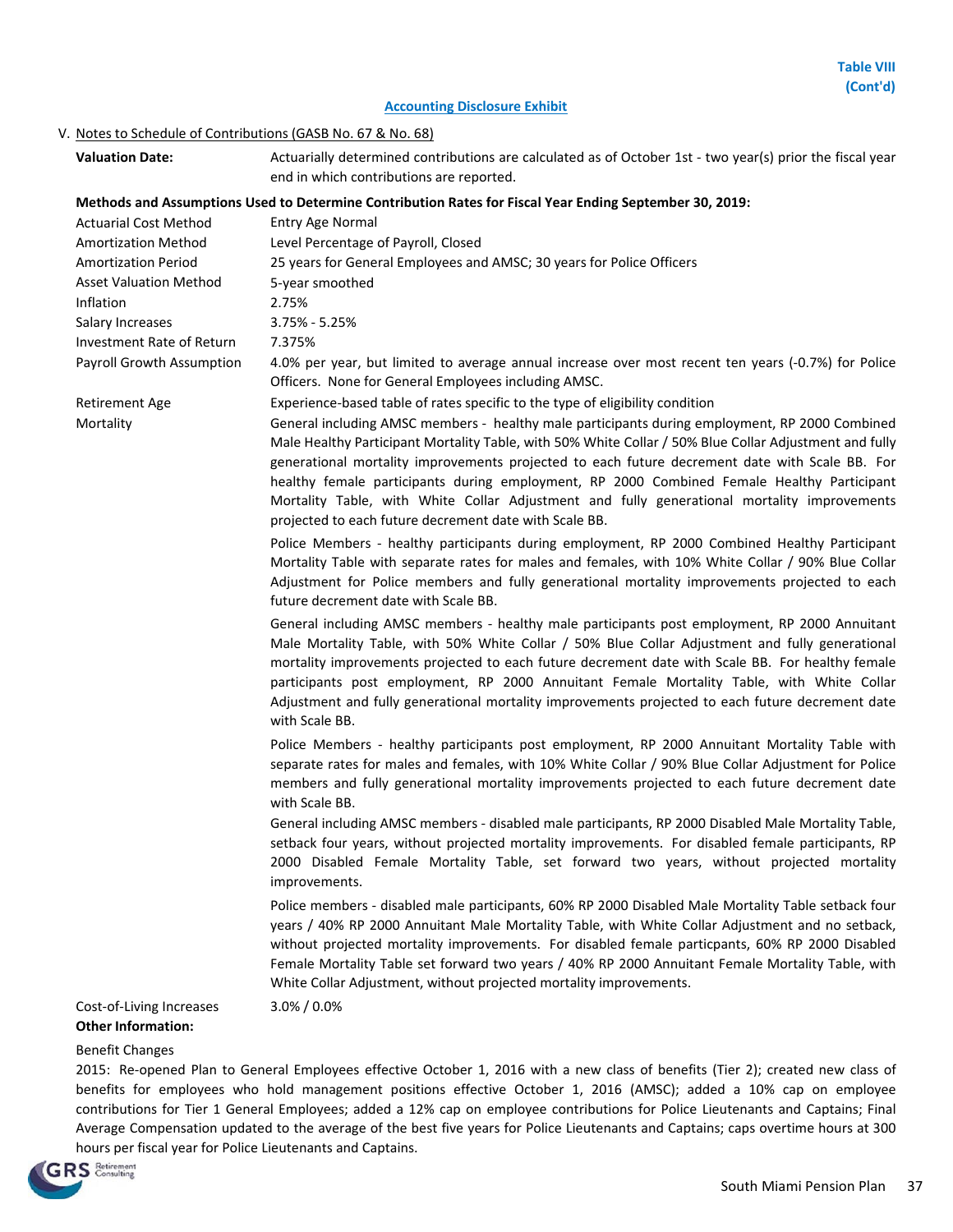### V. Notes to Schedule of Contributions (GASB No. 67 & No. 68) (cont'd)

### Benefit Changes (cont'd)

2011: Eligibility requirements updated to include only General Employees hired before October 1, 2011; Final Average Compensation updated to the average of the final 60 consecutive months of basic compensation for General Employees; Normal Retirement eligibility updated to age 60 and completion of 10 years of Credited Service for benefits accrued after September 30, 2011 for General Employees; benefit multiplier decreased to 2.25% for benefits accrued after September 30, 2011 for General Employees; cost-of-living increases eliminated for benefits accrued after September 30, 2011 for General Employees; Final Average Compensation for members covered under the Police Officers and Sergeants collective bargaining agreement updated to the average of the best five (5) years of basic compensation. 2010: Interest on refunds of accumulated member contributions eliminated for General Employees. 2009: Effective October 1, 2009 and for one fiscal year thereafter, participant contributions for non-bargaining unit employees, members of the AFSME bargaining unit and members of the Police Lieutenant and Captains bargaining unit reduced by two percent (2%).

#### Assumption Changes

2016: Mortality assumptions updated to the mortality assumptions used in the Florida Retirement System July 1, 2016 Actuarial Valuation. 2012: Investment return updated from 7.000% to 7.375%; withdrawal, salary increase and retirement rates updated. 2011: Payroll growth assumption eliminated for General Employees; General Employees who retire prior to age 60 but after attainment of 10 years of service (55 & 10) assumed to receive an actuarially reduced benefit payable immediately upon retirement. 2010: Investment return updated from 7.5% to 7.0%. 2009: Investment return updated from 8.0% to 7.5%; mortality, withdrawal, salary increase and retirement rates updated.

#### VI. Discount Rate (GASB No. 67 & No. 68)

A discount rate of 7.375% was used to measure the TPL. This discount rate was based on the expected rate of return on Plan investments of 7.375%. The projection of cash flows used to determine this discount rate assumed member contributions will be made at the current member contribution rate and employer contributions will be made at rates equal to the difference between actuarially determined current contribution rates and the member contribution rate. Based on these assumptions, the Plan's fiduciary net position was projected to be available to make all projected future expected benefit payments of current Plan members. Therefore, the long-term expected rate of return on Plan investments was applied to all periods of projected benefit payments to determine the TPL.

#### VII. Sensitivity of the NPL to the Discount Rate Assumption (GASB No. 67 & No. 68)

|               |                                        | Measurement date: September 30, 2018 |                     |  |  |  |  |  |  |  |
|---------------|----------------------------------------|--------------------------------------|---------------------|--|--|--|--|--|--|--|
|               | Current                                |                                      |                     |  |  |  |  |  |  |  |
|               | 1% Decrease                            | Discount Rate                        | 1% Increase         |  |  |  |  |  |  |  |
| Discount Rate | 6.375%                                 | 7.375%                               | 8.375%              |  |  |  |  |  |  |  |
| <b>NPL</b>    | \$<br>2,803,198                        | (2,735,713)<br>S.                    | (7, 248, 468)<br>\$ |  |  |  |  |  |  |  |
|               | Measurement date: September 30, 2019 * |                                      |                     |  |  |  |  |  |  |  |
|               |                                        | Current                              |                     |  |  |  |  |  |  |  |
|               | 1% Decrease                            | Discount Rate                        | 1% Increase         |  |  |  |  |  |  |  |
| Discount Rate | 6.375%                                 | 7.375%                               | 8.375%              |  |  |  |  |  |  |  |
| <b>NPL</b>    | \$<br>1,138,301                        | (4,546,531)<br>S                     | \$<br>(9, 185, 223) |  |  |  |  |  |  |  |

\* Projected - actual amounts will be available after fiscal year end

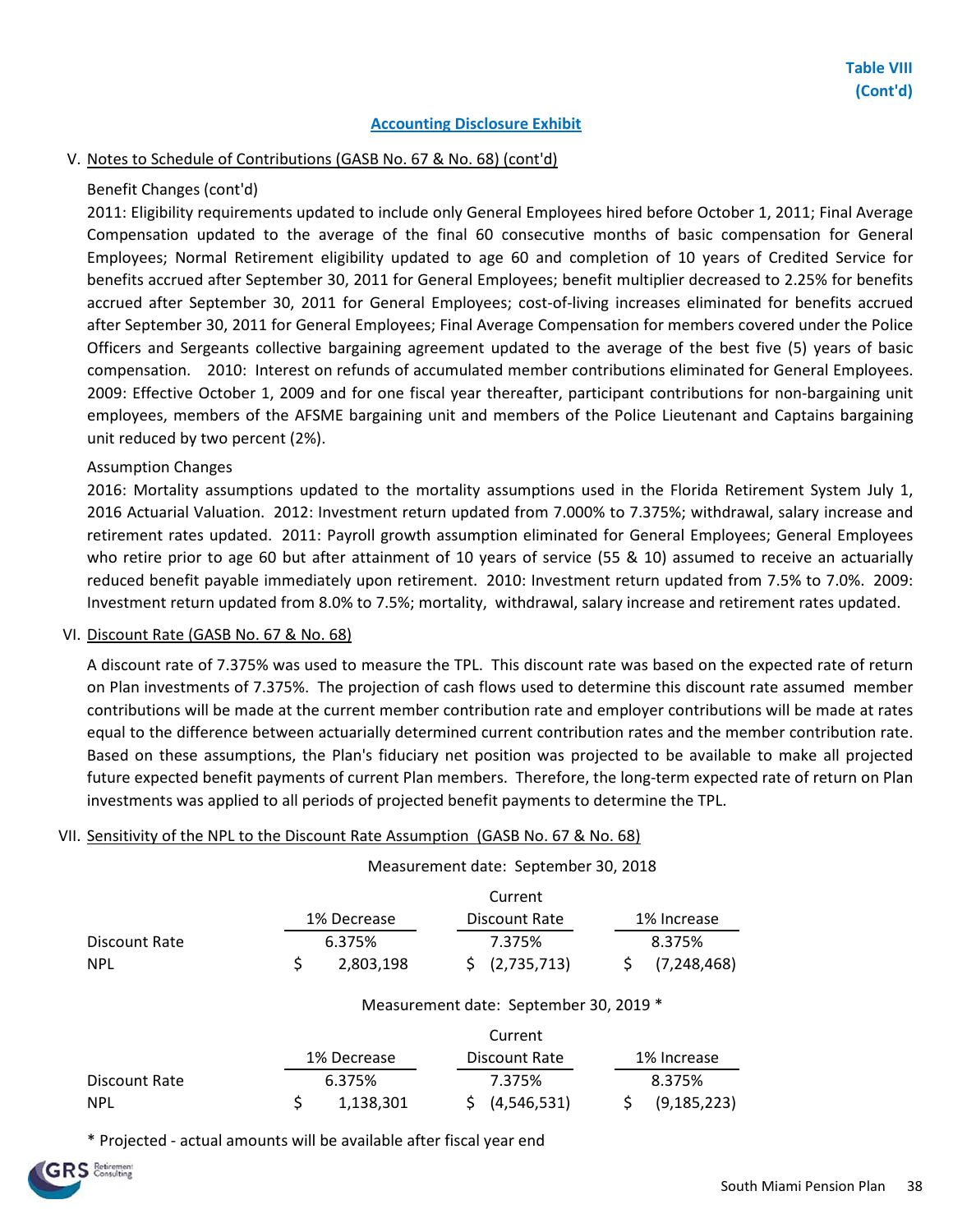# VIII. Pension Expense and Deferred Outflows of Resources and Deferred Inflows of Resources Related to Pensions - Reporting Date (GASB No. 68)

Pension Expense for Fiscal Year Ending September 30, 2019 <br>
\$ (518,195)

Summary of Outstanding Deferred Inflows and Outflows of Resources as of September 30, 2019

|                                                                                     | Deferred Outflows<br>of Resources | Deferred Inflows<br>of Resources |
|-------------------------------------------------------------------------------------|-----------------------------------|----------------------------------|
| Differences between actual and expected experience<br>on liabilities                | \$<br>731,397                     | \$<br>557,089                    |
| Changes of assumptions or other inputs                                              | 356,444                           |                                  |
| Net difference between projected and actual earnings<br>on pension Plan investments | 0                                 | 1,953,346                        |
| Total                                                                               | 1,087,841                         | 2,510,435                        |

Projected Deferred Outflows for City Contributions to Be Recognized in Pension Expense for Fiscal Year Ending September 30, 2020

\$ 667,149

Summary of Deferred Outflows and Inflows of Resources that will be Recognized in Pension Expense in Future Years.

| Year Ending |                  |
|-------------|------------------|
| 30-Sep      | Amount           |
| 2020        | \$<br>(353, 234) |
| 2021        | (715,085)        |
| 2022        | (392, 358)       |
| 2023        | (12, 946)        |
| 2024        | 51,029           |
| Thereafter  | 0                |

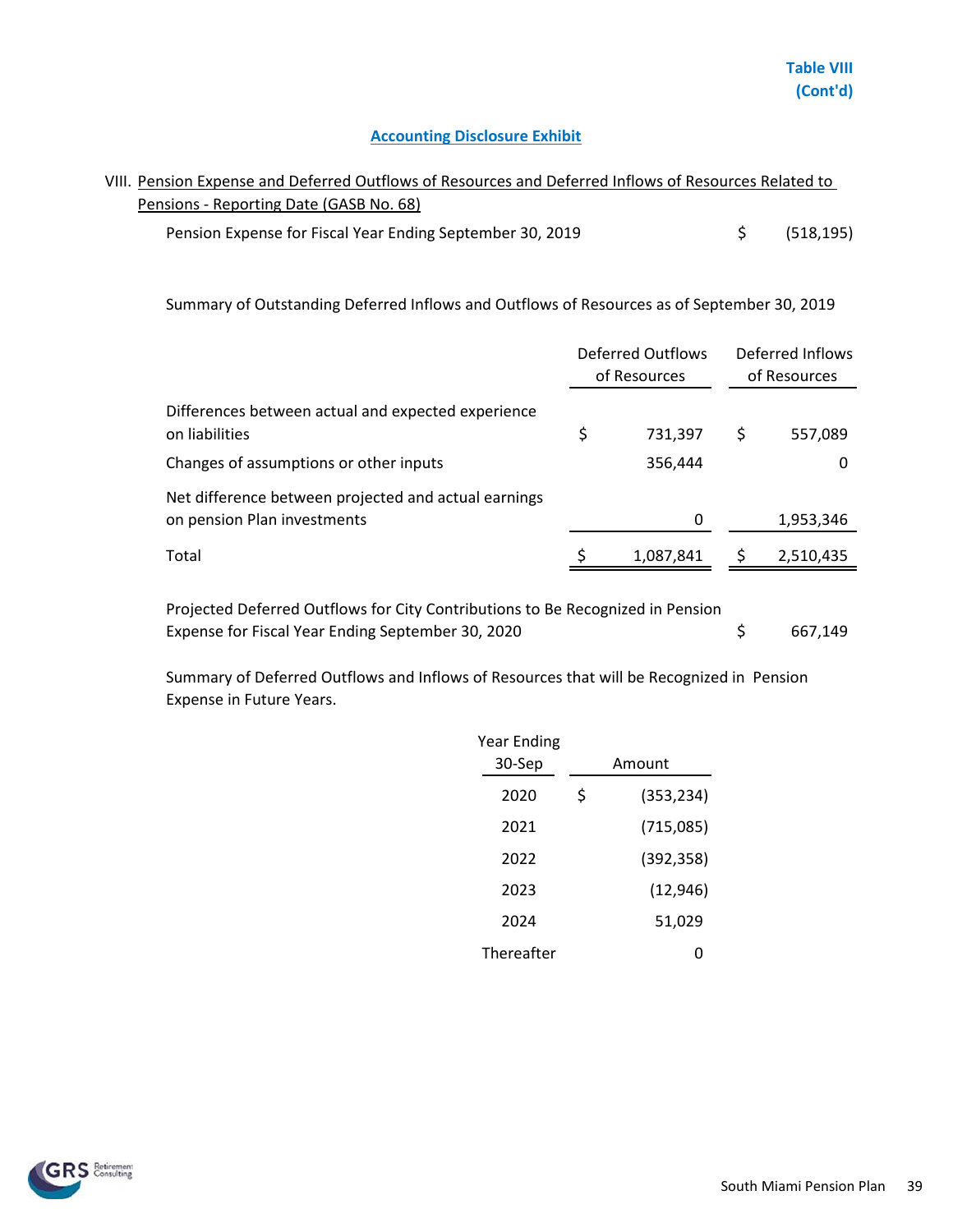The following information is not required to be disclosed but is provided for informational purposes.

### IX. Components of Pension Expense (GASB No. 68)

| <b>Measurement Date</b>                                                      | 9/30/2014     | 9/30/2015     | 9/30/2017<br>9/30/2016 |    |             | 9/30/2018 |             | Projected<br>9/30/2019 * |               |
|------------------------------------------------------------------------------|---------------|---------------|------------------------|----|-------------|-----------|-------------|--------------------------|---------------|
| Service Cost                                                                 | \$<br>669,181 | \$<br>686,435 | \$<br>697,537          | \$ | 846,884     | \$        | 796,141     | \$                       | 842,564       |
| Interest on Total Pension Liability                                          | 2,299,340     | 2,381,731     | 2,460,415              |    | 2,630,646   |           | 2,834,288   |                          | 2,884,660     |
| <b>Current-Period Benefit Changes</b>                                        | 0             | $\Omega$      | $\Omega$               |    | (20, 122)   |           | $\Omega$    |                          | $\Omega$      |
| <b>Contributions - Member</b>                                                | (593, 396)    | (562, 835)    | (490, 452)             |    | (910, 127)  |           | (536, 473)  |                          | (497, 965)    |
| Projected Earnings on Plan Investments                                       | (2, 149, 941) | (2,371,917)   | (2,354,317)            |    | (2,579,620) |           | (2,901,480) |                          | (3, 160, 411) |
| <b>Administrative Expenses</b>                                               | 100,780       | 135,093       | 129,291                |    | 163,555     |           | 139,324     |                          | 139,324       |
| Other Changes in Plan Fiduciary Net Position                                 | (6, 784)      | (4, 454)      | (2,835)                |    | 0           |           | (260, 999)  |                          | $\Omega$      |
| Recognition of Beginning Deferred Outflows /<br>(Inflows) due to Liabilities | (106, 853)    | (198, 173)    | (322,074)              |    | (238, 127)  |           | (68, 035)   |                          | (273, 227)    |
| Recognition of Beginning Deferred Outflows /<br>(Inflows) due to Assets      | (193,020)     | 278,602       | 88,265                 |    | (304, 350)  |           | (520, 961)  |                          | (327, 943)    |
| <b>Total Pension Expense</b>                                                 | 19,307        | 344,482       | 205,830                |    | (411, 261)  |           | (518, 195)  |                          | (392, 998)    |

\* Projected - actual amounts will be available after measurement date

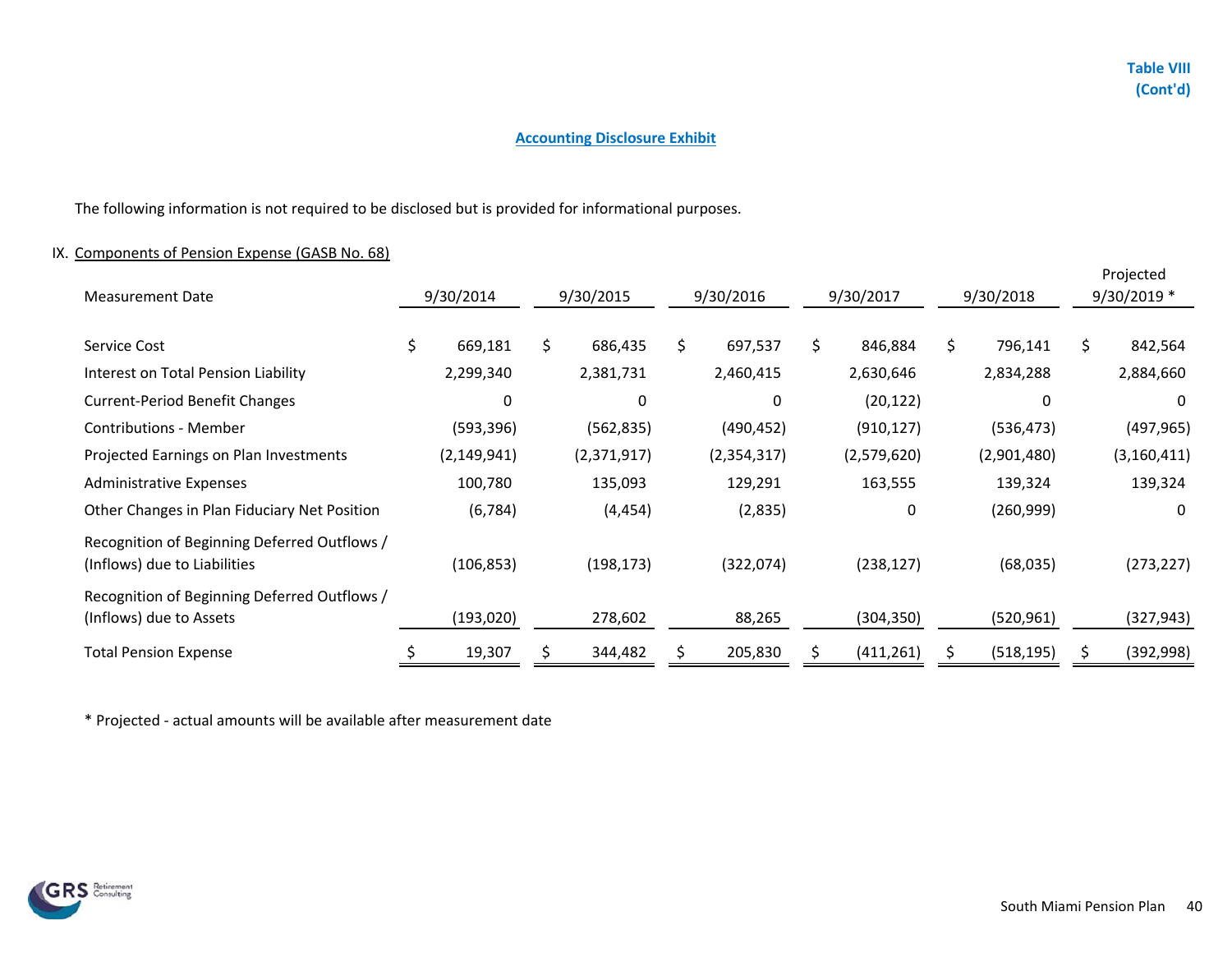The following information is not required to be disclosed but is provided for informational purposes.

### X. Recognition of Deferred Outflows and (Inflows) due to Liabilities - Measurement Date (GASB No. 68)

Recognition of Deferred Outflows due to Differences Between Actual and Expected Experience on Liabilities

|             |                        |             | Remaining    |               |     |               |
|-------------|------------------------|-------------|--------------|---------------|-----|---------------|
|             |                        | Initial     | Recognition  | Recognition   |     |               |
|             |                        | Recognition | Period as of | Amount for    |     | Balance as of |
| Established | <b>Initial Balance</b> | Period      | 9/30/2018    | 2017 / 2018   |     | 9/30/2018     |
|             |                        |             |              |               |     |               |
| 2013 / 2014 | -\$<br>0               | 5.6         | 0.6          | \$<br>0       | -\$ | 0             |
| 2014 / 2015 | 0                      | 5.5         | 1.5          | 0             |     | $\Omega$      |
| 2015 / 2016 | 0                      | 5.3         | 2.3          | $\Omega$      |     | $\Omega$      |
| 2016 / 2017 | 0                      | 5.4         | 3.4          | 0             |     | $\Omega$      |
| 2017 / 2018 | 901,489                | 5.3         | 4.3          | 170,092       |     | 731,397       |
|             |                        |             | <b>TOTAL</b> | \$<br>170,092 | \$  | 731,397       |

Recognition of Deferred (Inflows) due to Differences Between Actual and Expected Experience on Liabilities

|                  |                 |             | Remaining    |                       |           |               |
|------------------|-----------------|-------------|--------------|-----------------------|-----------|---------------|
|                  |                 | Initial     | Recognition  | Recognition           |           |               |
|                  |                 | Recognition | Period as of | Amount for            |           | Balance as of |
| Established      | Initial Balance | Period      | 9/30/2018    | 2017 / 2018           | 9/30/2018 |               |
|                  |                 |             |              |                       |           |               |
| $2013 / 2014$ \$ | (598, 374)      | 5.6         | 0.6          | \$<br>$(106, 853)$ \$ |           | (64, 109)     |
| 2014 / 2015      | (502,259)       | 5.5         | 1.5          | (91, 320)             |           | (136, 979)    |
| 2015 / 2016      | (656, 677)      | 5.3         | 2.3          | (123, 901)            |           | (284, 974)    |
| 2016 / 2017      | (112, 807)      | 5.4         | 3.4          | (20, 890)             |           | (71, 027)     |
| 2017 / 2018      | 0               | 5.3         | 4.3          | 0                     |           | 0             |
|                  |                 |             | <b>TOTAL</b> | \$<br>(342,964) \$    |           | (557,089)     |

Recognition of Deferred Outflows due to Changes of Assumptions or Other Inputs

|             |                        |             | Remaining    |             |             |               |  |
|-------------|------------------------|-------------|--------------|-------------|-------------|---------------|--|
|             |                        | Initial     | Recognition  |             | Recognition |               |  |
|             |                        | Recognition | Period as of |             | Amount for  | Balance as of |  |
| Established | <b>Initial Balance</b> | Period      | 9/30/2018    | 2017 / 2018 |             | 9/30/2018     |  |
|             |                        |             |              |             |             |               |  |
| 2013 / 2014 | 0<br>-Ŝ                | 5.6         | 0.6          | \$          | 0           | \$<br>0       |  |
| 2014 / 2015 | 0                      | 5.5         | 1.5          |             | 0           | $\Omega$      |  |
| 2015 / 2016 | 0                      | 5.3         | 2.3          |             | 0           | $\Omega$      |  |
| 2016 / 2017 | 566,118                | 5.4         | 3.4          |             | 104,837     | 356,444       |  |
| 2017 / 2018 | 0                      | 5.3         | 4.3          |             | 0           | 0             |  |
|             |                        |             |              |             |             |               |  |
|             |                        |             | <b>TOTAL</b> |             | 104,837     | 356,444       |  |

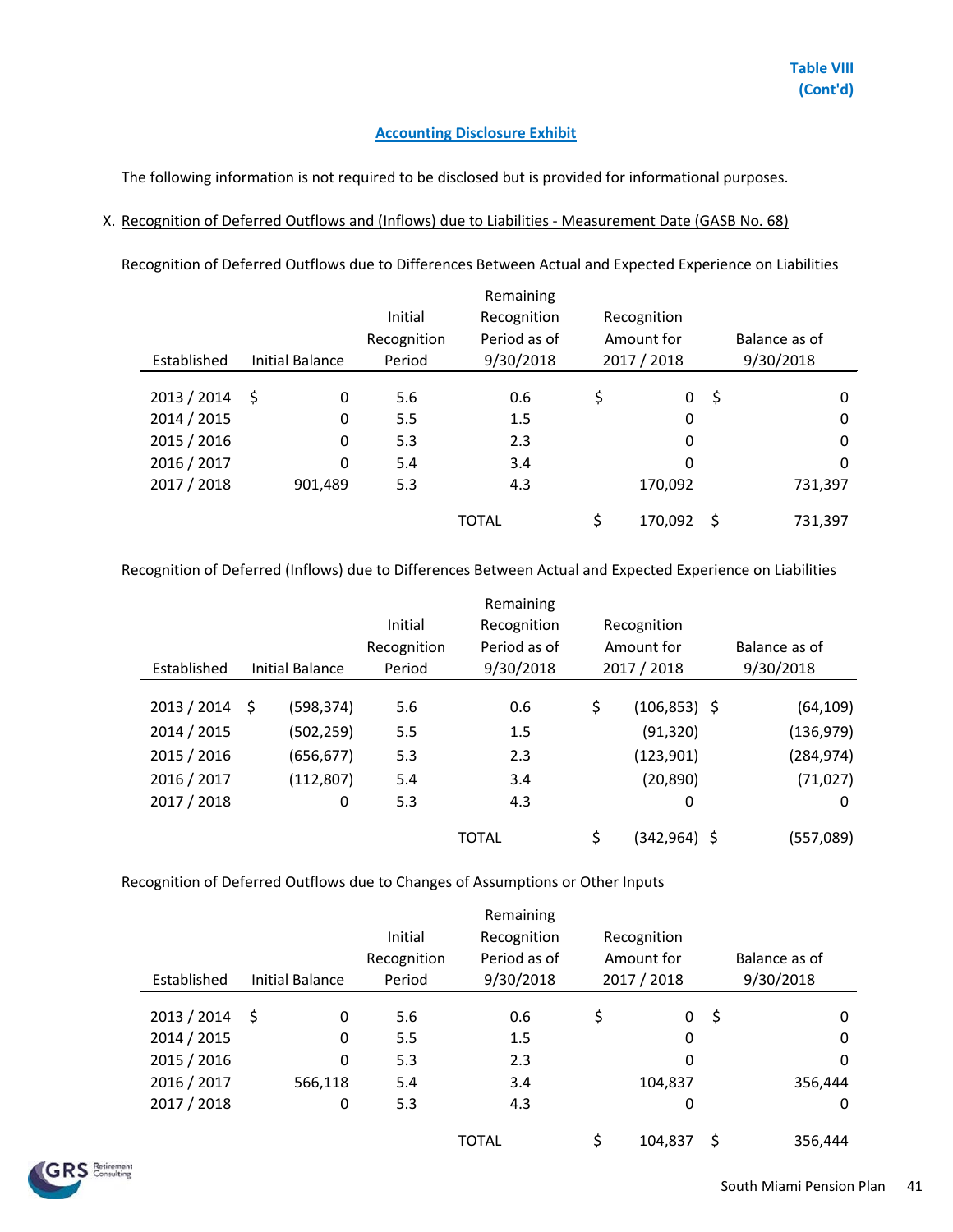The following information is not required to be disclosed but is provided for informational purposes.

### X. Recognition of Deferred Outflows and (Inflows) due to Liabilities - Measurement Date (GASB No. 68) (cont'd)

Recognition of Deferred (Inflows) due to Changes of Assumptions or Other Inputs

|                        |             | Remaining    |              |                   |               |   |
|------------------------|-------------|--------------|--------------|-------------------|---------------|---|
|                        | Initial     | Recognition  | Recognition  |                   |               |   |
|                        | Recognition | Period as of | Amount for   |                   | Balance as of |   |
| <b>Initial Balance</b> | Period      | 9/30/2018    | 2017 / 2018  |                   | 9/30/2018     |   |
|                        |             |              |              |                   |               |   |
| - \$<br>0              | 5.6         | 0.6          | \$           | -\$               |               | 0 |
| 0                      | 5.5         | 1.5          |              |                   |               | 0 |
| 0                      | 5.3         | 2.3          |              |                   |               | 0 |
| $\Omega$               | 5.4         | 3.4          | 0            |                   |               | 0 |
| 0                      | 5.3         | 4.3          |              |                   |               | 0 |
|                        |             |              |              |                   |               |   |
|                        |             |              |              |                   |               | 0 |
|                        |             |              | <b>TOTAL</b> | 0<br>0<br>0<br>\$ | 0<br>\$<br>0  |   |

### XI. Recognition of Deferred Outflows and (Inflows) due to Assets - Measurement Date (GASB No. 68)

Recognition of Deferred Outflows / (Inflows) due to Difference Between Projected and Actual Earnings on Pension Plan Investments

|             |                        |             | Remaining    |             |                 |               |
|-------------|------------------------|-------------|--------------|-------------|-----------------|---------------|
|             |                        | Initial     | Recognition  |             | Recognition     |               |
|             |                        | Recognition | Period as of |             | Amount for      | Balance as of |
| Established | <b>Initial Balance</b> | Period      | 9/30/2018    | 2017 / 2018 |                 | 9/30/2018     |
|             |                        |             |              |             |                 |               |
| 2013 / 2014 | (965,099)<br>Ŝ.        | 5           | 0            | \$          | $(193,019)$ \$  | 0             |
| 2014 / 2015 | 2,358,109              | 5           | 1            |             | 471,622         | 471,621       |
| 2015 / 2016 | (951, 685)             | 5           | 2            |             | (190, 337)      | (380, 674)    |
| 2016 / 2017 | (1,963,073)            | 5           | 3            |             | (392, 615)      | (1, 177, 843) |
| 2017 / 2018 | (1,083,062)            | 5           | 4            |             | (216, 612)      | (866, 450)    |
|             |                        |             |              |             |                 |               |
|             |                        |             | <b>TOTAL</b> | \$          | $(520, 961)$ \$ | (1,953,346)   |

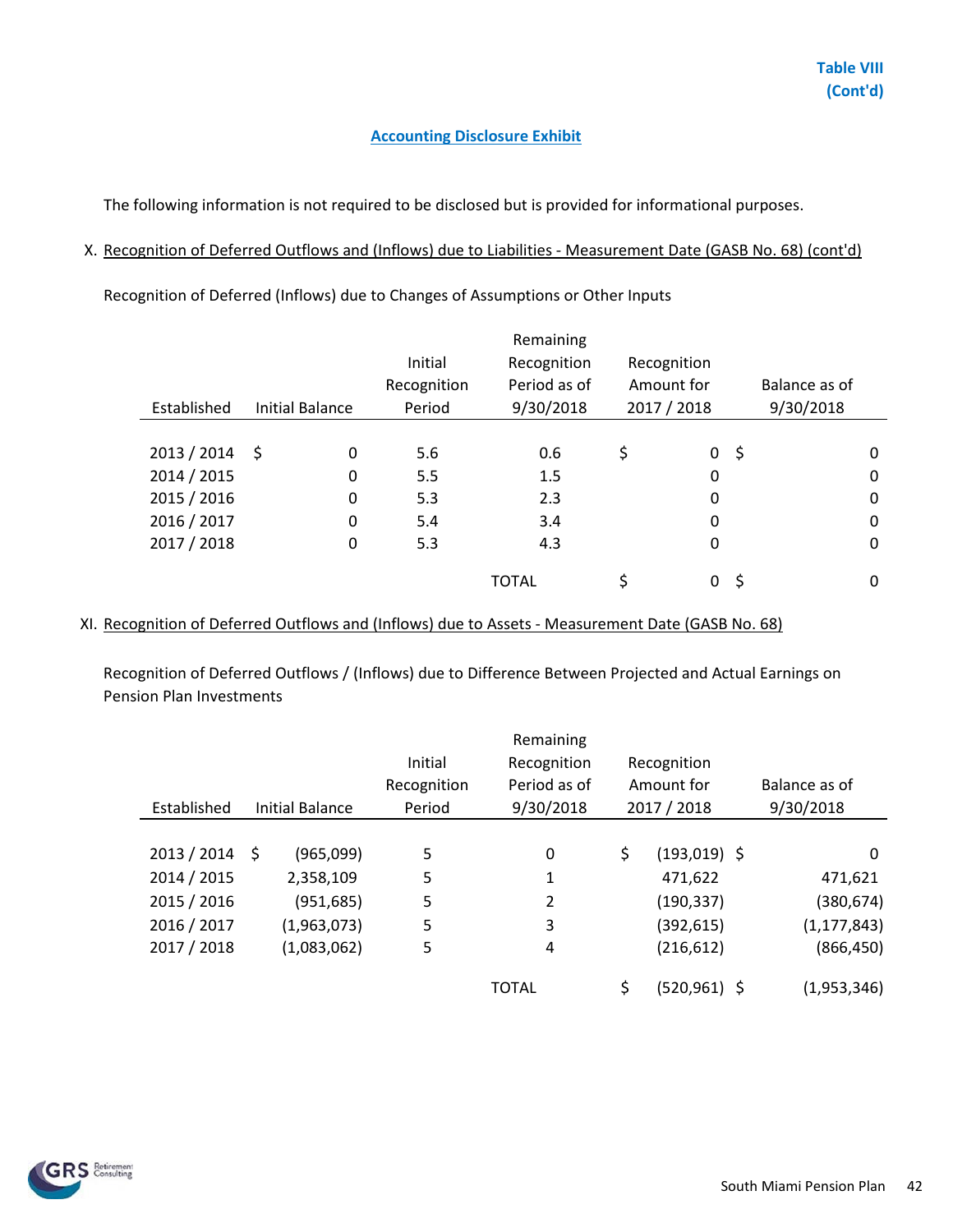#### **Outline of Principal Provisions of the Retirement Plan**

### A. Effective Date:

October 1, 1965. Most recently amended by Ordinance 1-17-2271 adopted January 17, 2017.

### B. Eligibility Requirements:

1. General Employees

### Tier 1:

Regular full-time employee hired before October 1, 2011 is eligible to enter the Plan following the completion of six months of Credited Service and attainment of age 20.

### Tier 2:

Regular full-time employee hired on or after October 1, 2011 and not participating in the Plan as of October 1, 2016 who elects to join or fails to make any election within ninety (90) days from effective date of Ordinance is eligible to enter the Plan as a Tier 2 employee as of the effective date of Ordinance.

Regular full-time employee hired on or after October 1, 2016 who elects to join or fails to make any election within ninety (90) days from date of hire is eligible to enter the Plan as a Tier 2 employee as of their date of hire.

2. Police Officers

Regular full-time Police Officer is eligible to enter the Plan as of date of employment.

### 3. Administration Management Service Class (AMSC)

Employees of the City with the following positions who do not elect to participate in a defined contribution Plan of the City:

City Manager City Attorney City Clerk Assistant / Deputy City Manager Finance Director / Chief Financial Officer Chief of Police Planning and Zoning Director Building Director Director of Public Works Chief Administrative Officer (currently Finance Office Manager) Chief Procurement Officer (currently Purchasing Manager) Parks and Recreation Director

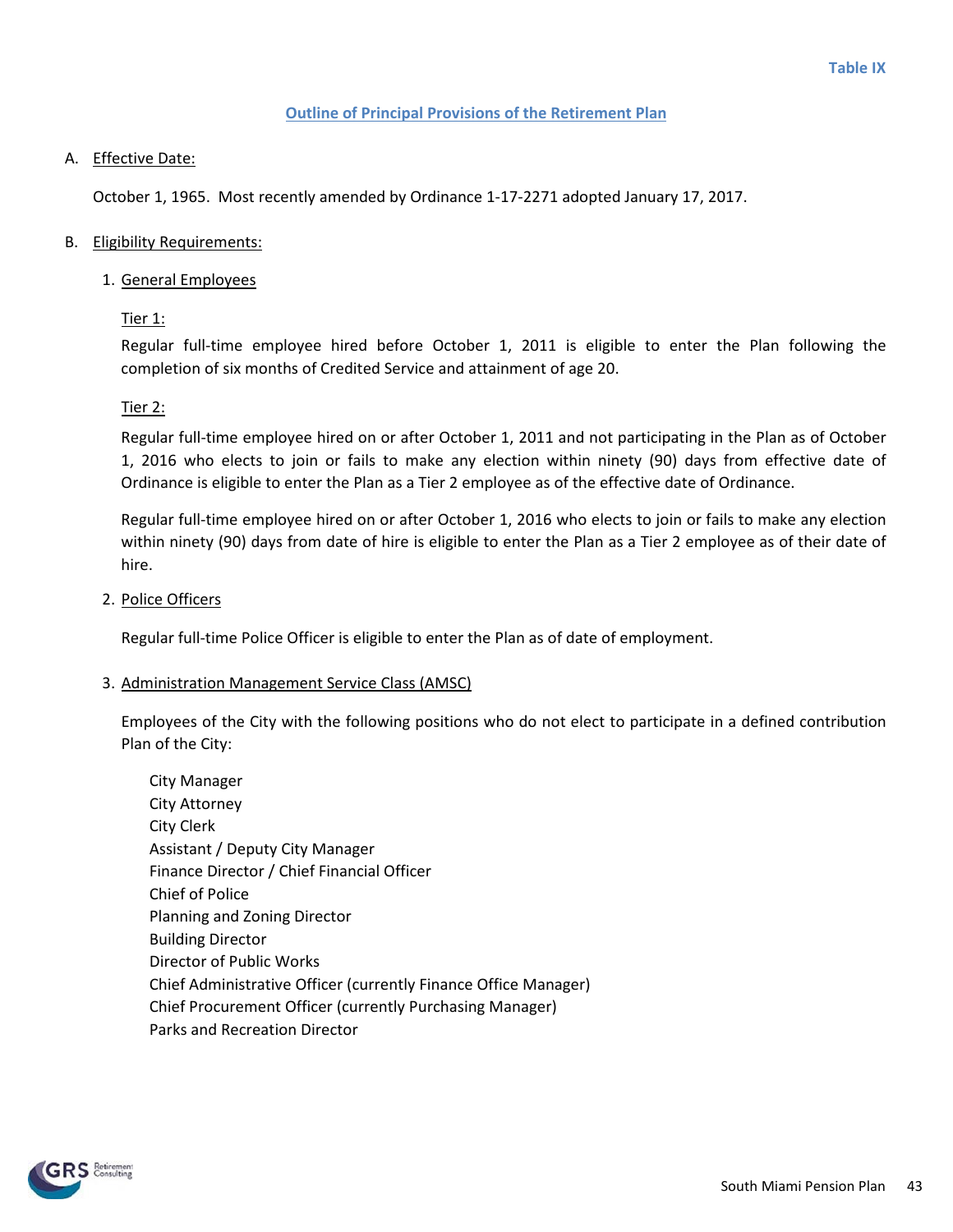#### **Outline of Principal Provisions of the Retirement Plan**

C. Credited Service:

#### 1. General Employees and AMSC

Continuous employment. Credited service shall exclude continuous employment prior to Plan participation as follows: (1) If employed prior to October 1, 1973, credited service shall exclude the first two years of continuous employment and any additional year of continuous employment prior to attainment of age 25. (2) If employed on or after October 1, 1973, credited service shall exclude the first six (6) months of continuous employment and continuous employment prior to age 20.

Credited service for Tier 2 employees and AMSC will be continuous employment from the date of hire for all purposes except for benefit accruals which will be from the later of October 1, 2016 or date of hire.

#### 2. Police Officers

Continuous employment. For Police Officers who did not participate when first eligible for the Plan, Credited Service shall exclude continuous employment prior to Plan participation as follows: (1) If employed prior to October 1, 1973, Credited Service shall exclude the first two years of continuous employment and any additional year of continuous employment prior to attainment of age 25. (2) If employed on or after October 1, 1973, Credited Service shall exclude the first six (6) months of continuous employment and continuous employment prior to age 20.

#### D. Final Monthly Compensation (FMC):

Final Average Compensation is 1/36th of the final 36 consecutive months of compensation. For Police Officers, not less than 1/5th of the highest five (5) years out of the last (10) ten years of compensation. Compensation shall mean regular wages and salaries, excluding bonuses, vacation, sick leave and other additional compensation.

Effective October 1, 2011, Final Average Compensation for General Employees is 1/60th of the final 60 consecutive months of basic compensation, provided it is not less than the Final Average Compensation as of September 30, 2011 based on the definition above. Basic compensation shall mean base wages and salaries, excluding commissions, overtime pay, bonuses and any other forms of additional compensation earned outside of base wages.

Effective October 1, 2011, Final Average Compensation for members covered under the Police Officers and Sergeants collective bargaining agreement is the best five (5) years of basic compensation, provided it is not less than the Final Average Compensation as of September 30, 2011 based on the definition above. Basic compensation shall mean base wages and salaries, including up to 300 hours of overtime in a fiscal year and excluding payments for accrued unused sick or annual leave, extra duty or special detail work, shift differential, assignment pay, bonuses and any other forms of additional compensation earned outside of base wages.

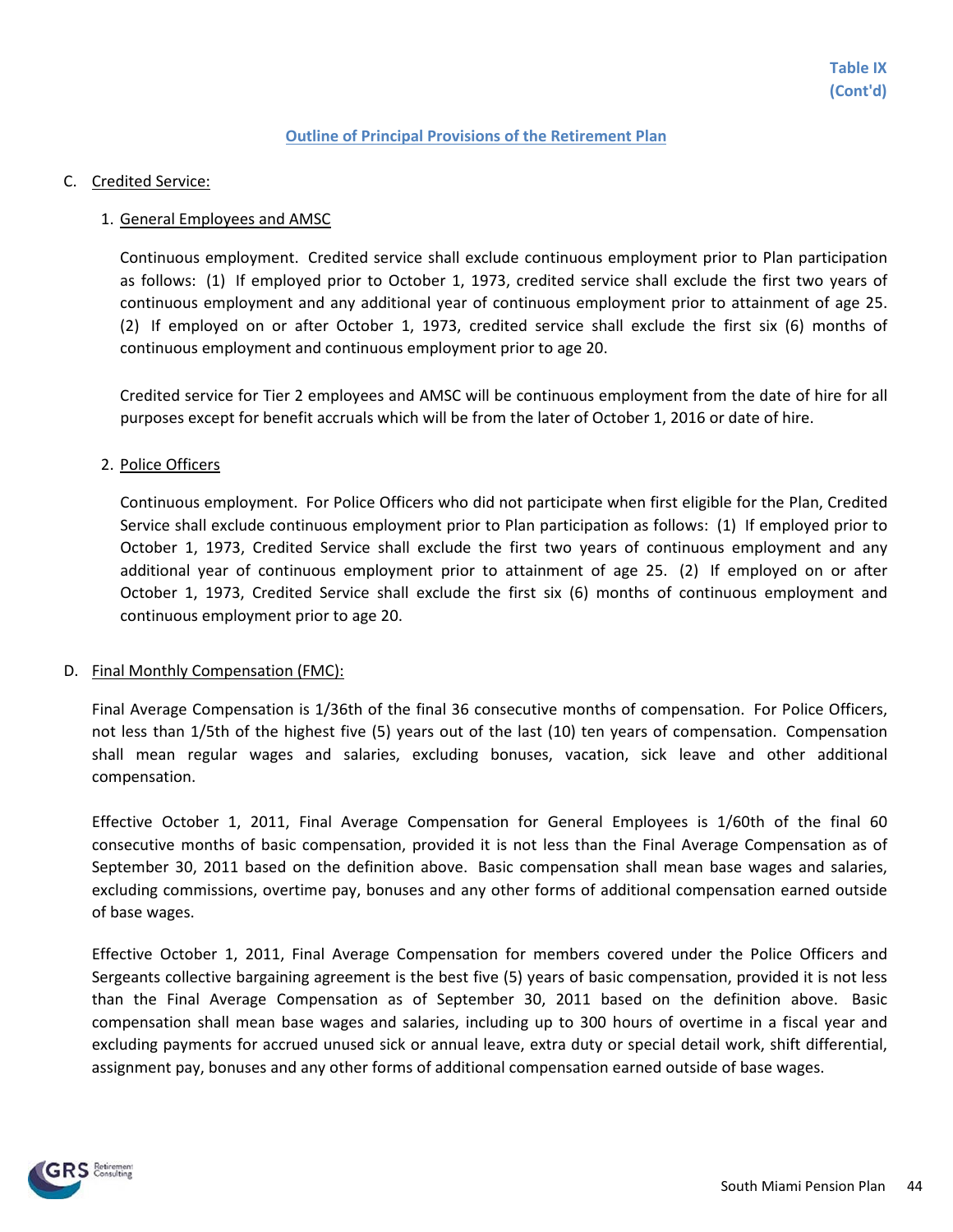#### D. Final Monthly Compensation (FMC) (cont'd):

Effective October 1, 2016, Final Average Compensation for members covered under the Miami-Dade County Police Benevolent Association Upper-Collective Bargainning Union (Lieutenants & Captains) collective bargaining agreement is the best five (5) years of basic compensation, provided it is not less than the Final Average Compensation as of September 30, 2016 based on the definition above. Basic compensation shall mean base wages and salaries, including up to 300 hours of overtime in a fiscal year and excluding payments for accrued unused sick or annual leave, extra duty or special detail work, shift differential, assignment pay, bonuses and any other forms of additional compensation earned outside of base wages.

Final Average Compenation for Tier 2 General Employees and AMSC shall be the average of the highest eight (8) years of credit service.

#### E. Normal Retirement:

| 1. Eligibility:       |                                                                                                                                                                                                                                                           |
|-----------------------|-----------------------------------------------------------------------------------------------------------------------------------------------------------------------------------------------------------------------------------------------------------|
| a. General Employees: | Attainment of age 55 and completion of ten (10) years of Credited Service for<br>benefits accrued as of September 30, 2011.                                                                                                                               |
|                       | Attainment of age 60 and completion of ten (10) years of Credited Service for<br>benefits accrued after September 30, 2011, including increases in the accrued<br>benefit as of September 30, 2011 due to increases in the Final Average<br>Compensation. |
|                       | Attainment of age 65 and completion of ten (10) years of Credited Service or<br>completion of thirty-three (33) years of Credited Service regardless of age for<br>Tier 2 General Employees.                                                              |
| b. Police Officers:   | Attainment of age 60 and completion of ten (10) years of Credited Service or<br>completion of twenty-five (25) years of Credited Service regardless of age.                                                                                               |
| c. AMSC:              | Attainment of age 65 and completion of three (3) years of Credited Service or<br>completion of thirty-three (33) years of Credited Service regardless of age.                                                                                             |

2. Benefit:

The monthly Plan benefit is the product of:

- a. FMC,
- b. Credited Service during the appropriate period and
- c. The appropriate benefit percentage
- The appropriate benefit percentages are:

| a. General Employees | <b>For Credited Service</b>                | Percentage |
|----------------------|--------------------------------------------|------------|
|                      | Through September 30, 1999                 | 2.50%      |
|                      | October 1, 1999 through September 30, 2011 | 2.75%      |
|                      | October 1, 2011 and thereafter             | 2.25%      |

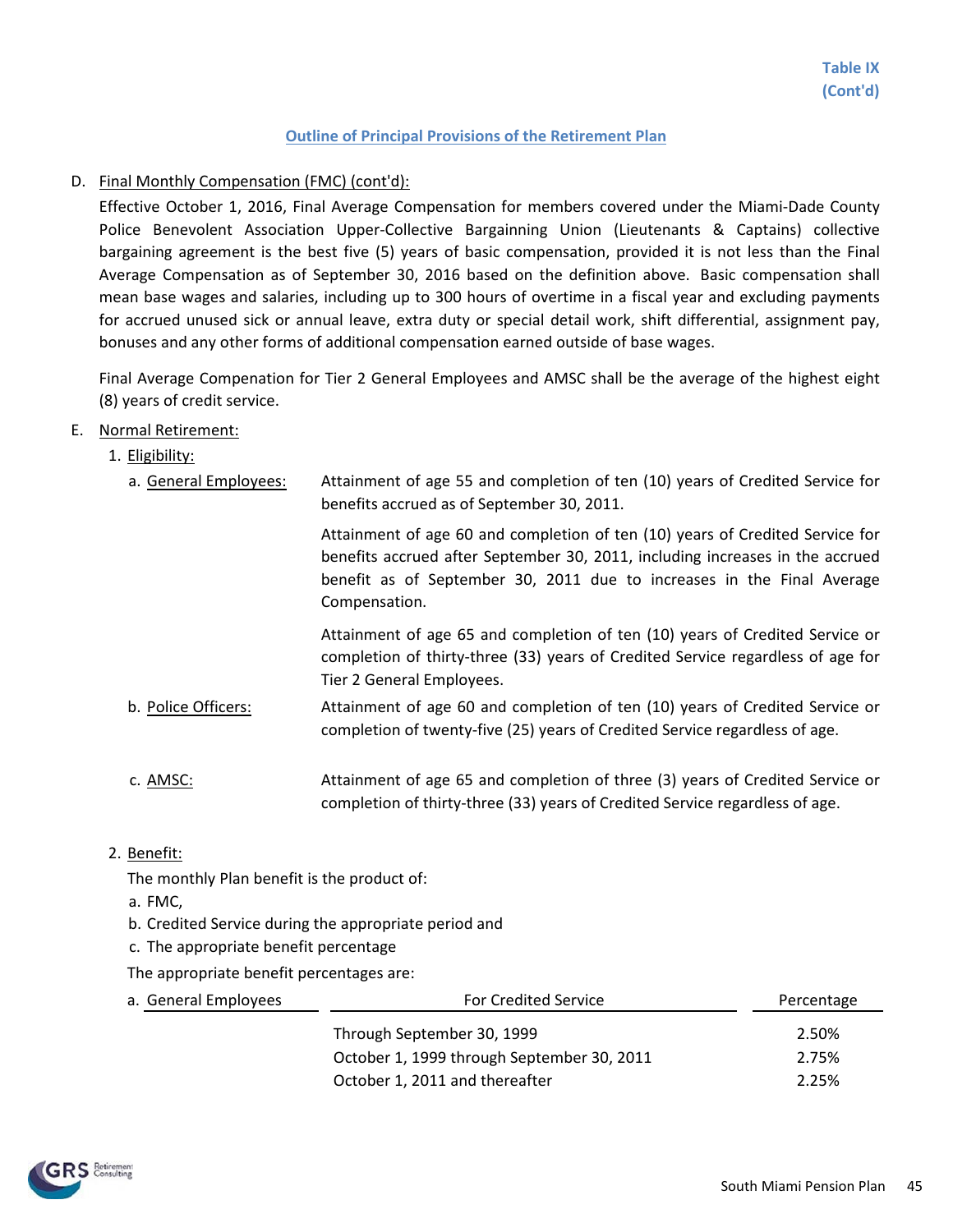- E. Normal Retirement (cont'd):
	- 2. Benefit:

| <b>Police Officers</b><br>b.     | <b>For Credited Service</b>                | Percentage |
|----------------------------------|--------------------------------------------|------------|
|                                  | Through September 30, 1995                 | 2.00%      |
|                                  | October 1, 1995 through September 30, 1996 | 2.25%      |
|                                  | October 1, 1996 through September 30, 1997 | 2.50%      |
|                                  | October 1, 1997 through September 30, 2001 | 2.75%      |
|                                  | October 1, 2001 through September 30, 2002 | 2.80%      |
|                                  | October 1, 2002 through September 30, 2003 | 2.90%      |
|                                  | October 1, 2003 and thereafter             | 3.00%      |
| General Employees (Tier 2)<br>c. | <b>For Credited Service</b>                | Percentage |
|                                  | October 1, 2016 and thereafter             | 1.60%      |
| AMSC<br>d.                       | <b>For Credited Service</b>                | Percentage |
|                                  | October 1, 2016 and thereafter             | 3.00%      |

#### F. Supplemental Benefit:

A cost-of-living supplemental benefit based upon the consumer price index is provided upon retirement. The annual increase is limited to 3%.

For General Employees the cost-of-living supplemental benefit is only provided on the accrued benefit as of September 30, 2011 and does not apply to increases in this accrued benefit due to increases in the Final Average Compensation.

No cost-of-living supplemental benefit is provided for Tier 2 General Employees.

No cost-of-living supplemental benefit is provided for AMSC for benefit accruals on or after October 1, 2011.

### G. Early Retirement:

1. Eligibility:

| a. Police Officers: | Attainment of age 50 and completion of 15 years of Credited Service. |  |
|---------------------|----------------------------------------------------------------------|--|
| b. AMSC:            | Attainment of age 55 and completion of 10 years of Credited Service. |  |
| 2. Benefit:         |                                                                      |  |
| a. Police Officers: | Accrued benefit based upon FMC and Credited Service as of Early      |  |
|                     | Retirement Date, reduced 3% for each year that the benefit           |  |
|                     | commencement date precedes Normal Retirement.                        |  |

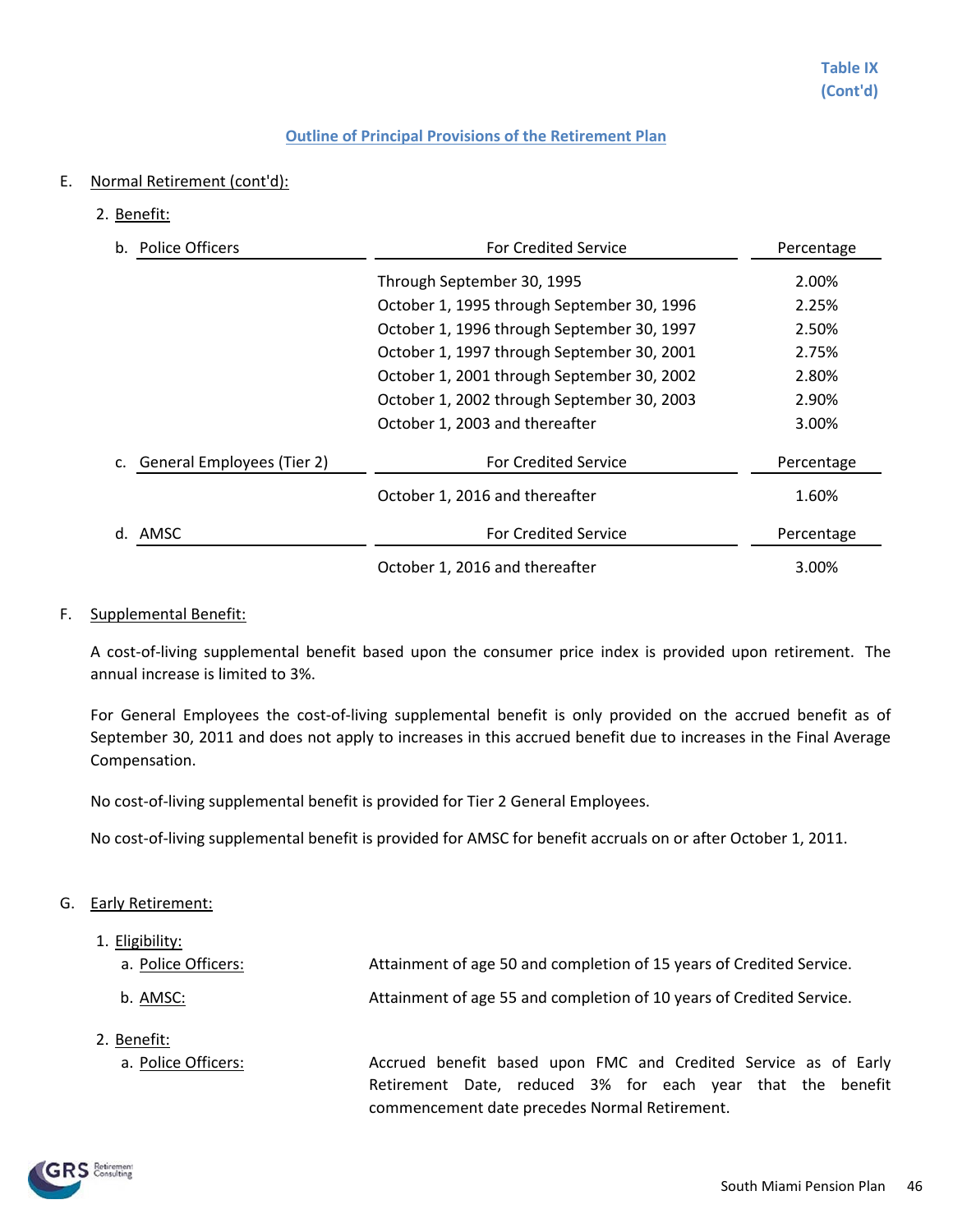#### G. Early Retirement (cont'd):

- 2. Benefit:
	- b. **AMSC**: Accrued benefit based upon FMC and Credited Service as of Early Retirement Date, reduced 1/15 for each of the first five years and 1/30 for the next five years that the benefit commencement date precedes Normal Retirement.

#### H. Delayed Retirement:

- 1. Eligibility: Retirement subsequent to Normal Retirement Date.
- 2. Benefit: Accrued benefit based upon FMC and Credited Service as of Delayed Retirement Date.

#### I. Disability Retirement:

- 1. Eligibility: Totally and permanently disabled for a six month period while actively employed.
- 2. Benefit: Accrued benefit based upon FMC and Credited Service as of date of disability, actuarially reduced as for Early Retirement for early commencement.

#### J. Pre-Retirement Death Benefit:

The beneficiary shall receive the member's accumulated Employee Contributions.

#### K. Benefit Upon Termination of Service:

- 1. Benefit payable at Normal Retirement equal to the greater of:
	- a. Accrued benefit based upon FMC and Credited Service as of date of termination times the vesting percentage shown below, or
	- b. Benefit which can be supported by the accumulated Member Contributions with interest to Normal Retirement Date.

No supplemental benefit shall be payable to vested terminees.

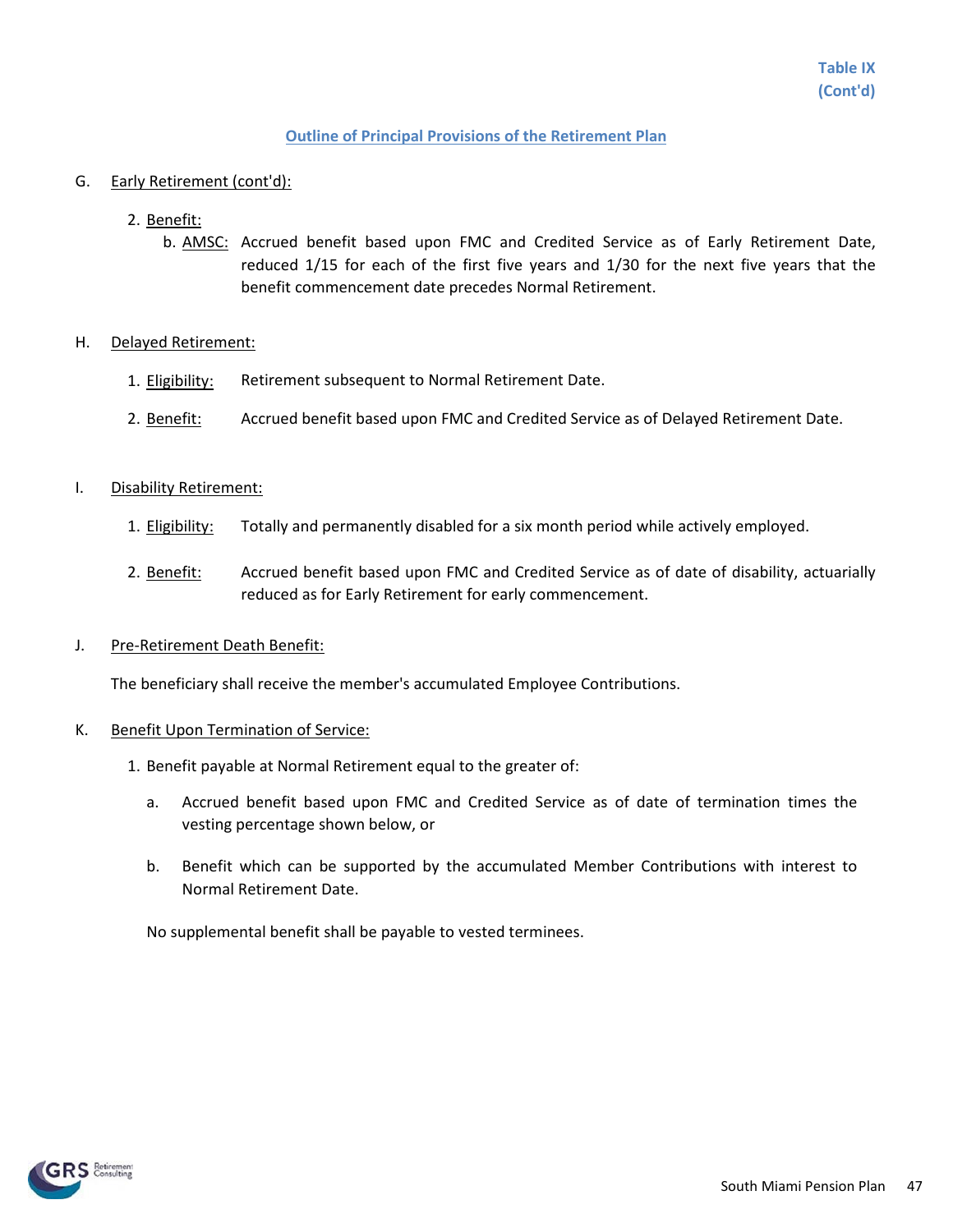#### K. Benefit Upon Termination of Service (cont'd):

2. Vesting Schedule:

All employees except AMSC:

| <b>Years of</b><br><b>Credited Service</b> | <b>Vesting</b><br>Percentage |
|--------------------------------------------|------------------------------|
| Less than 10                               | 0%                           |
| 10 or more years                           | 100%                         |

**AM** 

| <b>Years of</b><br><b>Credited Service</b> | <b>Vesting</b><br>Percentage |
|--------------------------------------------|------------------------------|
| Less than 3                                | 0%                           |
| 3 or more years                            | 100%                         |

#### 3. Refund Option:

A terminated member may elect to receive a refund of Accumulated Contributions without interest in lieu of receiving any other Plan benefits.

#### L. Member Contributions:

Members contribute 7.0% (3.0% for Tier 2 General Employees and 7.5% for Police Officers) of member's basic annual compensation.

Should the City contribution for General Employees be actuarially determined to exceed 7.0%, not including expenses, both the City and the General Employees (other than Tier 2 General Employees and AMSC) will share equally in the amount in excess of 7.0%. General Employees (other than Tier 2 General Employees and AMSC) Contributions are capped at 10% of basic annual compensation as of October 1, 2016.

Should the City contribution for Police Officers be actuarially determined to exceed 7.5%, not including expenses, both the City and the Police Officers will share equally in the amount in excess of 7.5% but not more than 12.0% for Police Lieutenants and Police Captains.

#### M. Normal Form of Retirement Income:

The normal form of payment shall be a life annuity with a guarantee of a refund of accumulated Employee Contributions.

### N. Changes Since Previous Actuarial Valuation:

None.

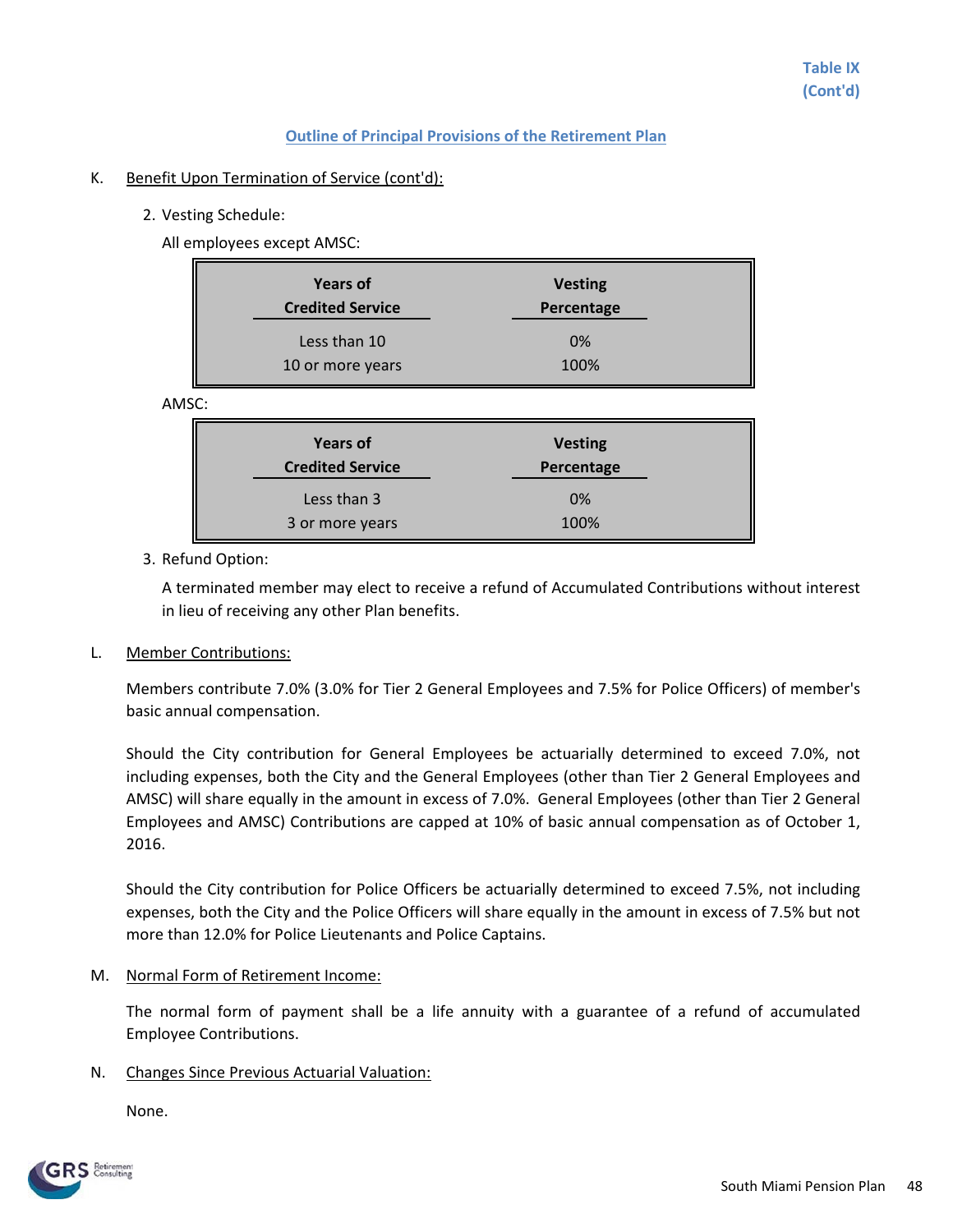### A. Mortality

### General Employees including AMSC Mortality Assumptions:

For healthy male participants during employment, RP 2000 Combined Male Healthy Participant Mortality Table, with 50% White Collar / 50% Blue Collar Adjustment and fully generational mortality improvements projected to each future decrement date with Scale BB. For healthy female participants during employment, RP 2000 Combined Female Healthy Participant Mortality Table, with White Collar Adjustment and fully generational mortality improvements projected to each future decrement date with Scale BB.

For healthy male participants post employment, RP 2000 Annuitant Male Mortality Table, with 50% White Collar / 50% Blue Collar Adjustment and fully generational mortality improvements projected to each future decrement date with Scale BB. For healthy female participants post employment, RP 2000 Annuitant Female Mortality Table, with White Collar Adjustment and fully generational mortality improvements projected to each future decrement date with Scale BB.

For disabled male participants, RP 2000 Disabled Male Mortality Table, setback four years, without projected mortality improvements. For disabled female participants, RP 2000 Disabled Female Mortality Table, set forward two years, without projected mortality improvements.

| Sample<br><b>Ages</b> | <b>Pre-retirement</b><br><b>Future Life</b><br><b>Expectancy (Years)</b> |        |             | <b>Post-retirement</b><br><b>Future Life</b><br><b>Expectancy (Years)</b> |
|-----------------------|--------------------------------------------------------------------------|--------|-------------|---------------------------------------------------------------------------|
| (2018)                | <b>Male</b>                                                              | Female | <b>Male</b> | Female                                                                    |
|                       |                                                                          |        |             |                                                                           |
| 55                    | 30.53                                                                    | 33.57  | 30.10       | 33.34                                                                     |
| 60                    | 25.60                                                                    | 28.54  | 25.44       | 28.44                                                                     |
| 62                    | 23.70                                                                    | 26.58  | 23.60       | 26.52                                                                     |

| Sample<br>Ages | <b>Pre-retirement</b><br><b>Future Life</b><br><b>Expectancy (Years)</b> |        |             | <b>Post-retirement</b><br><b>Future Life</b><br><b>Expectancy (Years)</b> |
|----------------|--------------------------------------------------------------------------|--------|-------------|---------------------------------------------------------------------------|
| (2038)         | <b>Male</b>                                                              | Female | <b>Male</b> | Female                                                                    |
| 55             | 32.67                                                                    | 35.41  | 32.26       | 35.21                                                                     |
| 60             | 27.78                                                                    | 30.38  | 27.63       | 30.30                                                                     |
| 62             | 25.87                                                                    | 28.40  | 25.78       | 28.35                                                                     |

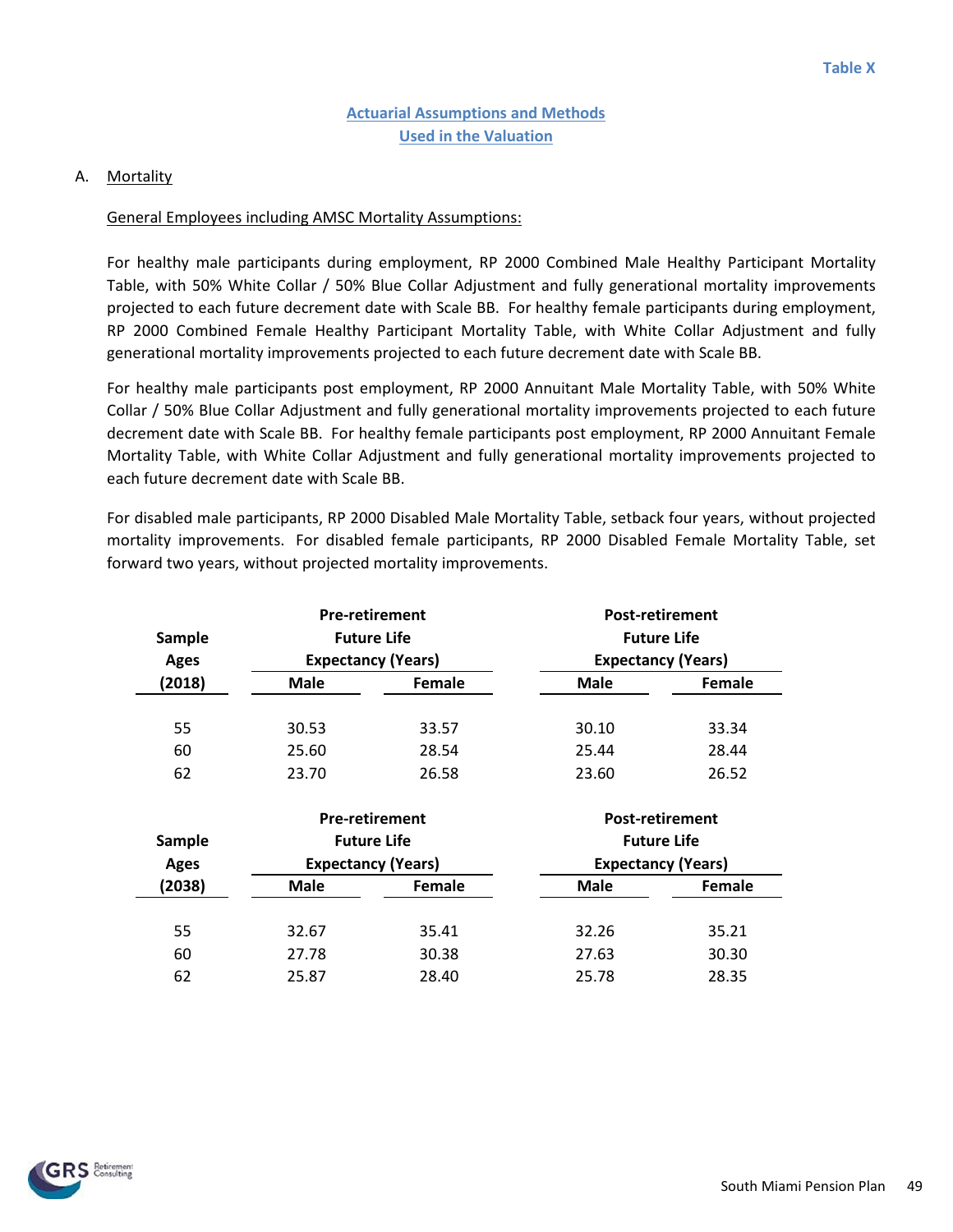#### A. Mortality (cont'd)

#### Police Officer Mortality Assumptions:

For healthy participants during employment, RP-2000 Combined Healthy Participant Mortality Tables, separate rates for males and females, with 90% Blue Collar Adjustment / 10% White Collar Adjustment and fully generational mortality improvements projected to each future decrement date with Scale BB.

For healthy participants post employment, RP-2000 Annuitant Mortality Tables, separate rates for males and females, with 90% Blue Collar Adjustment / 10% White Collar Adjustment and fully generational mortality improvements projected to each future decrement date with Scale BB.

For disabled male participants, 60% RP 2000 Disabled Male Mortality Table setback four years / 40% RP 2000 Annuitant Male Mortality Table, with White Collar Adjustment and no setback, without projected mortality improvements. For disabled female particpants, 60% RP 2000 Disabled Female Mortality Table set forward two years / 40% RP 2000 Annuitant Female Mortality Table, with White Collar Adjustment, without projected mortality improvements.

| Sample<br><b>Ages</b> | <b>Pre-retirement</b><br><b>Future Life</b><br><b>Expectancy (Years)</b> |        | <b>Post-retirement</b><br><b>Future Life</b><br><b>Expectancy (Years)</b> |        |
|-----------------------|--------------------------------------------------------------------------|--------|---------------------------------------------------------------------------|--------|
| (2018)                | <b>Male</b>                                                              | Female | <b>Male</b>                                                               | Female |
|                       |                                                                          |        |                                                                           |        |
| 55                    | 29.84                                                                    | 32.60  | 29.33                                                                     | 32.40  |
| 60                    | 24.96                                                                    | 27.56  | 24.76                                                                     | 27.41  |
| 62                    | 23.09                                                                    | 25.59  | 22.97                                                                     | 25.49  |

| Sample<br><b>Ages</b> | <b>Pre-retirement</b><br><b>Future Life</b><br><b>Expectancy (Years)</b> |        |             | <b>Post-retirement</b><br><b>Future Life</b><br><b>Expectancy (Years)</b> |
|-----------------------|--------------------------------------------------------------------------|--------|-------------|---------------------------------------------------------------------------|
| (2038)                | <b>Male</b>                                                              | Female | <b>Male</b> | Female                                                                    |
| 55                    | 32.06                                                                    | 34.54  | 31.57       | 34.36                                                                     |
| 60                    | 27.21                                                                    | 29.49  | 27.03       | 29.36                                                                     |
| 62                    | 25.34                                                                    | 27.51  | 25.23       | 27.42                                                                     |

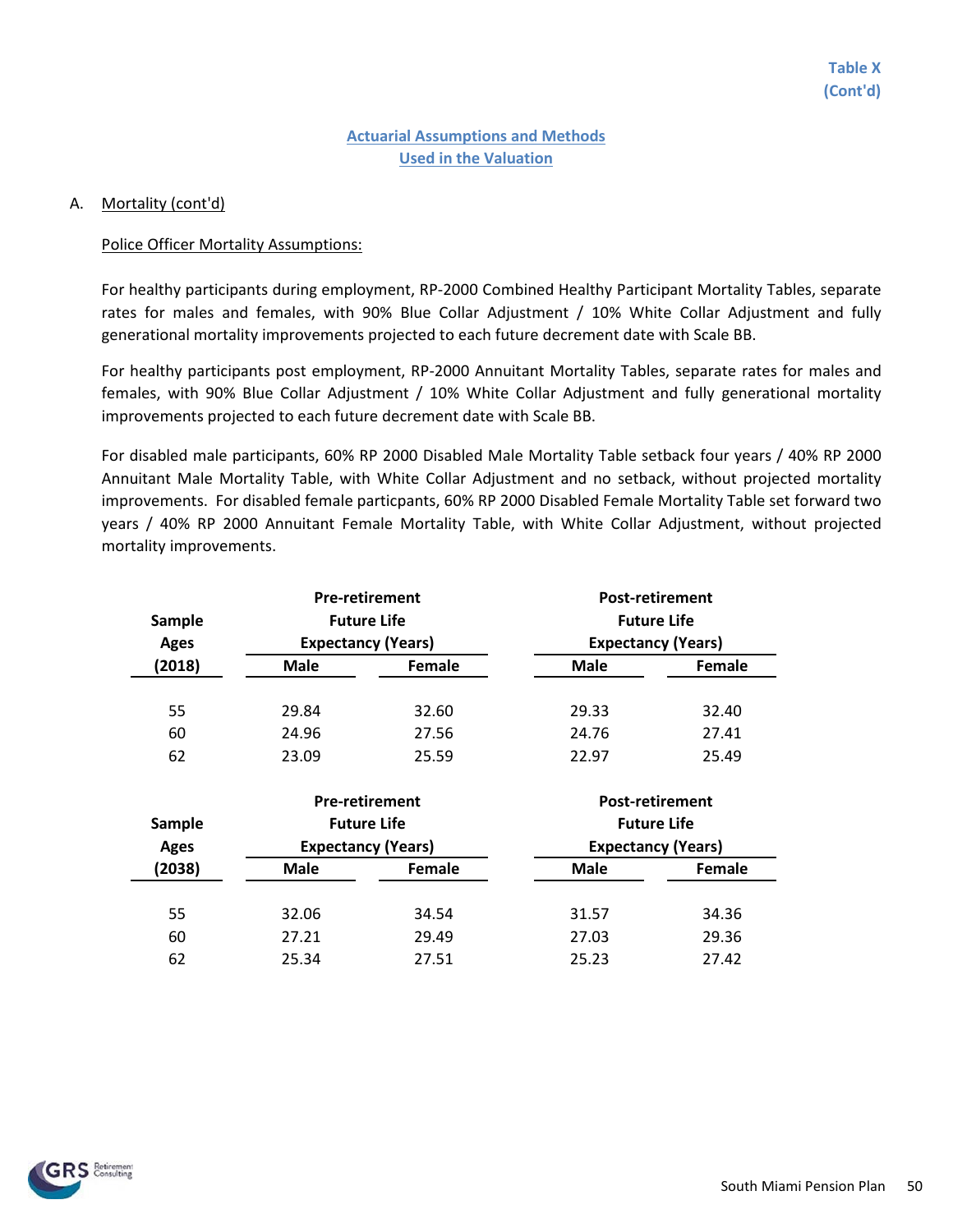#### B. Investment Return to be Earned by Fund

7.375% (net of investment expenses), compounded annually - includes inflation at 2.75%.

#### C. Allowances for Expenses or Contingencies

Actual expenses paid in previous year.

#### D. Employee Withdrawal Rates

Withdrawal rates for males and for females were used in accordance with the following illustrative example based upon number of years of service:

|           | <b>Withdrawal Rates</b> |                |  |
|-----------|-------------------------|----------------|--|
|           | Per 100 Employees       |                |  |
| Service   | Police                  | General / AMSC |  |
| $1 - 2$   | 12.00                   | 20.00          |  |
| $3 - 6$   | 8.00                    | 9.25           |  |
| $7 - 10$  | 8.00                    | 5.00           |  |
| 11 & Over | 3.50                    | 5.00           |  |

### E. Disability Rates

1985 Disability Study, Class 1 with separate rates for females.

### F. Marital Assumptions

100% of active members are assumed to be married. Where applicable, females are assumed to be three years younger than their male spouses.

### G. Salary Increase Factors

Current salary is assumed to increase in accordance with the following table based upon number of years of service - includes wage inflation of 3.25%.

| Service   | Police | General / AMSC |
|-----------|--------|----------------|
| $0 - 9$   | 5.25%  | 5.25%          |
| $10 - 14$ | 3.75%  | 4.75%          |
| $15 - 19$ | 3.75%  | 4.25%          |
| 20 & over | 3.75%  | 3.75%          |

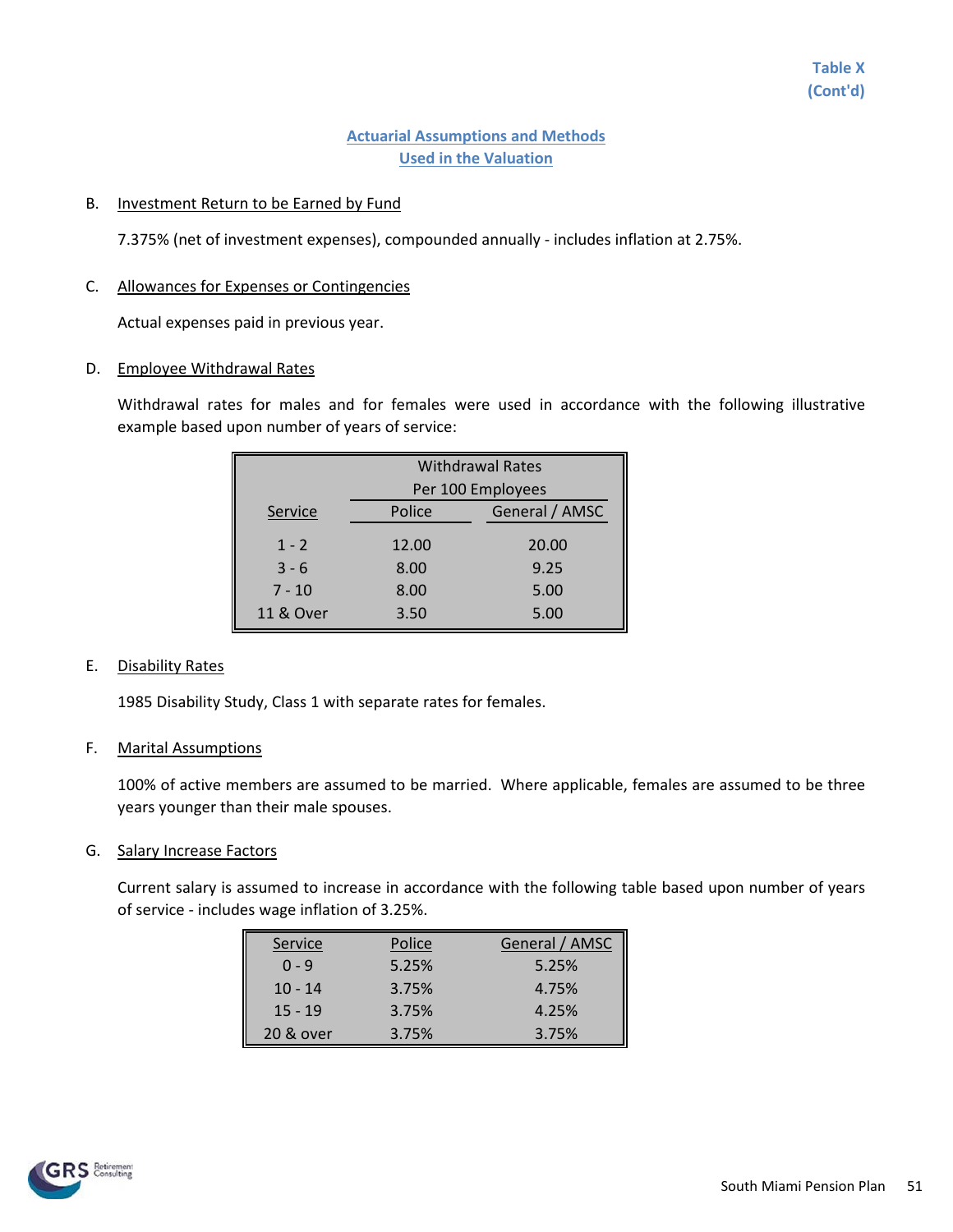### H. Increase in Covered Payroll

4.0% per year, limited to average annual increase over most recent ten years (1.4%) but not less than 0.0% for Police Officers. No increase in covered payroll is assumed for General Employees including AMSC.

#### I. Retirement Rates

Rates of Early Retirement for Police Officers were used in accordance with the following table.

| <b>Years Preceding</b> |        |
|------------------------|--------|
| Normal Retirement      | Police |
| $1 - 6$                | 5%     |
| $7 - 10$               | 10%    |

Rates of Normal Retirement were used in accordance with the following tables.

| <u>Age</u> | Police | General & AMSC* |
|------------|--------|-----------------|
| $55 - 59$  | N/A    | 10%             |
| $60 - 61$  | 25%    | 10%             |
| $62 - 64$  | 40%    | 25%             |
| $65 - 66$  | 100%   | 25%             |
| 67 & above | 100%   | 100%            |

| Service  | Police |
|----------|--------|
| 25 years | 100%   |

\* Includes Early Retirement for AMSC Employees. Rates are 25% for Tier 2 and AMSC members for each year upon meeting 33 years of service until 100% at age 67.

General Employees who retire prior to age sixty (60) but after attainment of ten (10) years of Credited Service (55 & 10) are assumed to receive an actuarially reduced benefit payable immediately upon retirement.

J. Cost of Living Increases

Future cost of living increases for General Employees (other than Tier 2 General Employees) and Police Officers are assumed to be 3.0% per annum.

### K. Valuation of Assets

The method used for determining the smoothed value of assets phases in the deviation between the expected and actual return on assets at the rate of 20% per year. The smoothed value of assets will be further adjusted to the extent necessary to fall within the corridor whose lower limit is 80% of the fair market value of Plan assets and whose upper limit is 120% of the fair market value of Plan assets.

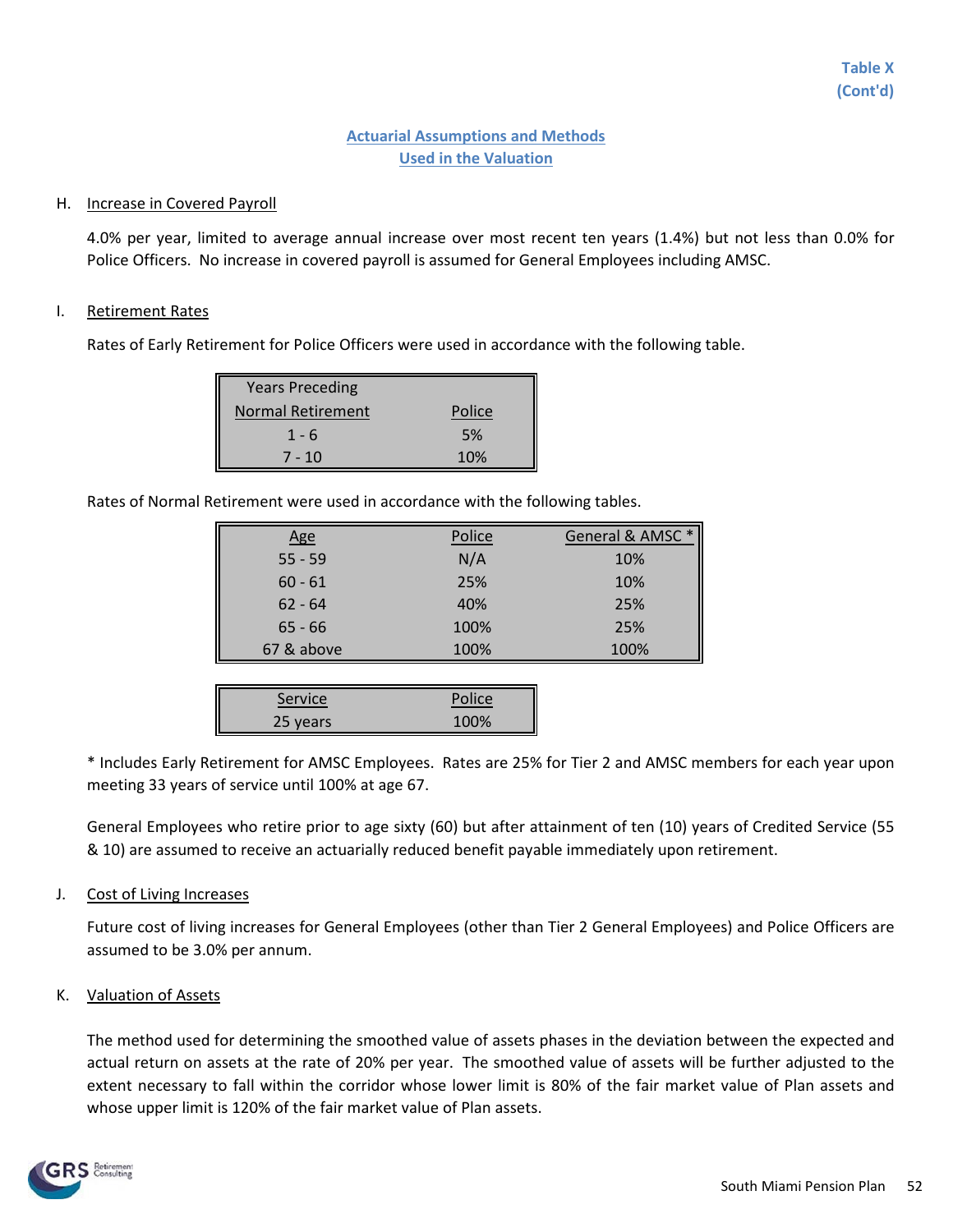### L. Cost Methods

# Normal Retirement, Termination, Disability and Pre-Retirement Death Benefit: Entry-Age-Actuarial Cost Method

Under this method the normal cost for each active employee is the amount which is calculated to be a level percentage of pay that would be required annually from his date of hire to his retirement age to fund his estimated benefits, assuming the Plan had always been in effect. The normal cost for the Plan is the sum of the individual normal costs for all active employees. The actuarial accrued liability as of any valuation date for each active employee or inactive employee who is eligible to receive benefits under the Plan is the excess of the actuarial present value of estimated future benefits over the actuarial present value of current and future normal costs. The unfunded actuarial accrued liability as of any valuation date is the excess of the actuarial accrued liability over the smoothed value of assets of the Plan.

### M. Changes Since Previous Actuarial Valuation

None.

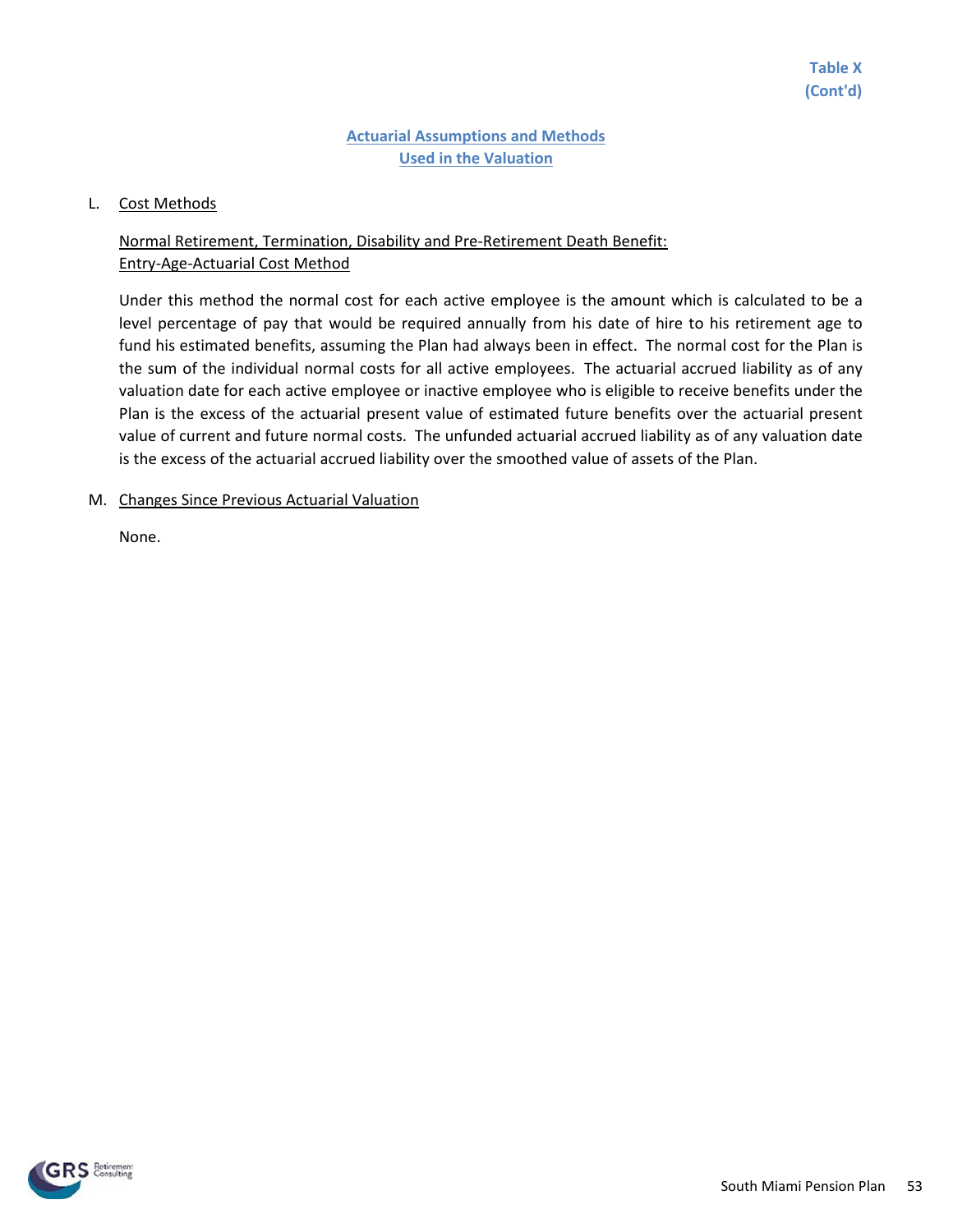## **and Service Groups as of October 1, 2018 Distribution by Attained Age Groups**

## **General Employees (including AMSC)**

| Attained     |                                                         | COMPLETED YEARS OF SERVICE |              |                                                                |                |                                                               |             |                |  |  |
|--------------|---------------------------------------------------------|----------------------------|--------------|----------------------------------------------------------------|----------------|---------------------------------------------------------------|-------------|----------------|--|--|
| Age Group    | $0 - 4$                                                 | $5 - 9$                    | $10 - 14$    | $15 - 19$                                                      | $20 - 24$      | $25 - 29$                                                     | 30 & Over   | Total          |  |  |
| Under 25     | $\overline{2}$                                          |                            |              |                                                                |                |                                                               |             | $\overline{2}$ |  |  |
| $25 - 29$    | $\mathbf{1}$                                            | $\mathbf 1$                | $\mathbf{1}$ |                                                                |                |                                                               |             | 3              |  |  |
| $30 - 34$    | $\overline{2}$                                          | 3                          |              |                                                                |                |                                                               |             | 5              |  |  |
| $35 - 39$    | 3                                                       |                            | 1            | $\mathbf{1}$                                                   |                |                                                               |             | 5              |  |  |
| $40 - 44$    | $\overline{3}$                                          | $\mathbf{1}$               | $\mathbf{1}$ | $\overline{2}$                                                 |                |                                                               |             | 7              |  |  |
| $45 - 49$    | 8                                                       | $\mathbf 1$                |              | $\mathbf{1}$                                                   | $\mathbf 1$    |                                                               |             | $11\,$         |  |  |
| $50 - 54$    | 4                                                       | $\overline{2}$             |              | $\overline{3}$                                                 | $\overline{2}$ |                                                               |             | 11             |  |  |
| $55 - 59$    | $\mathbf{1}$                                            | $\overline{2}$             |              | $\overline{2}$                                                 | $\mathbf 1$    | $\mathbf{1}$                                                  |             | $\overline{7}$ |  |  |
| $60 - 64$    |                                                         |                            | $\mathbf{1}$ | $\mathbf{1}$                                                   | $\mathbf 1$    |                                                               |             | 3              |  |  |
| 65 & Over    | 1                                                       | $\mathbf{1}$               |              | 1                                                              |                |                                                               |             | 3              |  |  |
| <b>TOTAL</b> | 25                                                      | 11                         | 4            | $11\,$                                                         | 5              | $\mathbf{1}$                                                  | $\mathbf 0$ | 57             |  |  |
|              | Average Attained Age<br>Average Hire Age<br>Average Pay |                            |              | October 1, 2017<br>47.98 years<br>36.55 years<br>57,481<br>\$. |                | October 1, 2018<br>47.59 years<br>35.86 years<br>59,649<br>\$ |             |                |  |  |
|              | Percent Female                                          |                            |              | 35.1%                                                          |                | 33.3%                                                         |             |                |  |  |

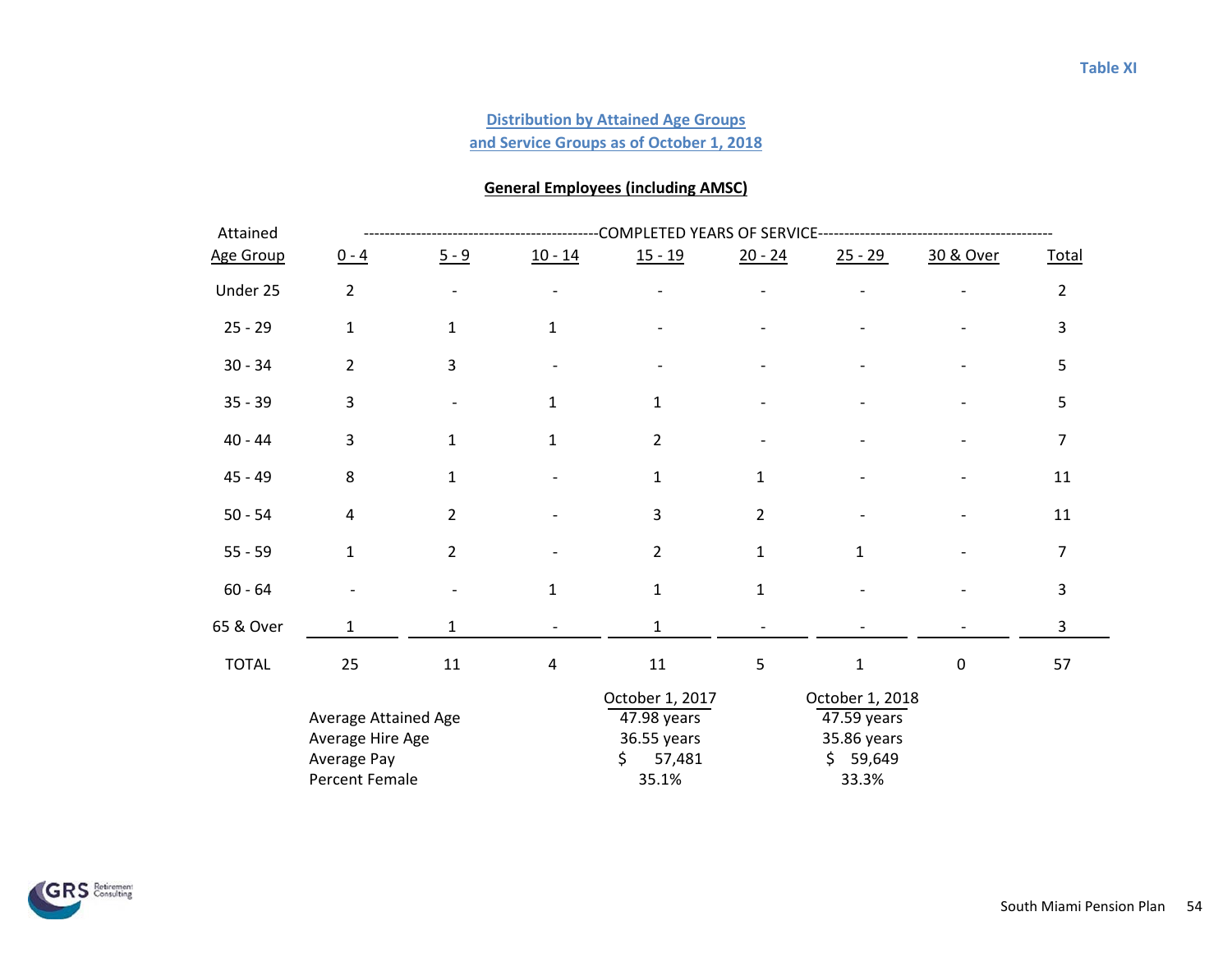### **Distribution by Attained Age Groups**

**and Service Groups as of October 1, 2018**

## **Police Officers**

| Attained     |                                                                           | COMPLETED YEARS OF SERVICE- |             |                                                                          |                         |                                                                    |                  |                |  |  |
|--------------|---------------------------------------------------------------------------|-----------------------------|-------------|--------------------------------------------------------------------------|-------------------------|--------------------------------------------------------------------|------------------|----------------|--|--|
| Age Group    | $0 - 4$                                                                   | $5 - 9$                     | $10 - 14$   | $15 - 19$                                                                | $20 - 24$               | $25 - 29$                                                          | 30 & Over        | Total          |  |  |
| Under 25     | $\overline{2}$                                                            |                             |             |                                                                          |                         |                                                                    |                  | $\overline{2}$ |  |  |
| $25 - 29$    | 11                                                                        |                             |             |                                                                          |                         |                                                                    |                  | 11             |  |  |
| $30 - 34$    | $\overline{2}$                                                            | 5                           |             |                                                                          |                         |                                                                    |                  | $\overline{7}$ |  |  |
| $35 - 39$    | $\mathbf{1}$                                                              | $\mathbf{1}$                | 6           |                                                                          |                         |                                                                    |                  | 8              |  |  |
| $40 - 44$    |                                                                           |                             |             |                                                                          |                         |                                                                    |                  | $\mathbf 0$    |  |  |
| $45 - 49$    |                                                                           |                             |             | $\overline{2}$                                                           | $\overline{2}$          | $\mathbf{1}$                                                       |                  | 5              |  |  |
| $50 - 54$    | $\overline{2}$                                                            |                             | 3           | $\mathbf{1}$                                                             | $\mathbf{1}$            |                                                                    |                  | $\overline{7}$ |  |  |
| $55 - 59$    | 3                                                                         | $\mathbf{1}$                | $\mathbf 1$ | $\mathbf{1}$                                                             | $\mathbf{1}$            |                                                                    |                  | $\overline{7}$ |  |  |
| $60 - 64$    |                                                                           |                             | $\mathbf 1$ |                                                                          |                         |                                                                    |                  | $\mathbf{1}$   |  |  |
| 65 & Over    | 1                                                                         | 1                           |             |                                                                          |                         |                                                                    |                  | $\overline{2}$ |  |  |
| <b>TOTAL</b> | 22                                                                        | 8                           | 11          | 4                                                                        | $\overline{\mathbf{4}}$ | $\mathbf{1}$                                                       | $\boldsymbol{0}$ | 50             |  |  |
|              | Average Attained Age<br>Average Hire Age<br>Average Pay<br>Percent Female |                             |             | October 1, 2017<br>39.65 years<br>$29.11$ years<br>\$<br>67,519<br>15.9% |                         | October 1, 2018<br>41.43 years<br>32.08 years<br>\$65,504<br>16.0% |                  |                |  |  |

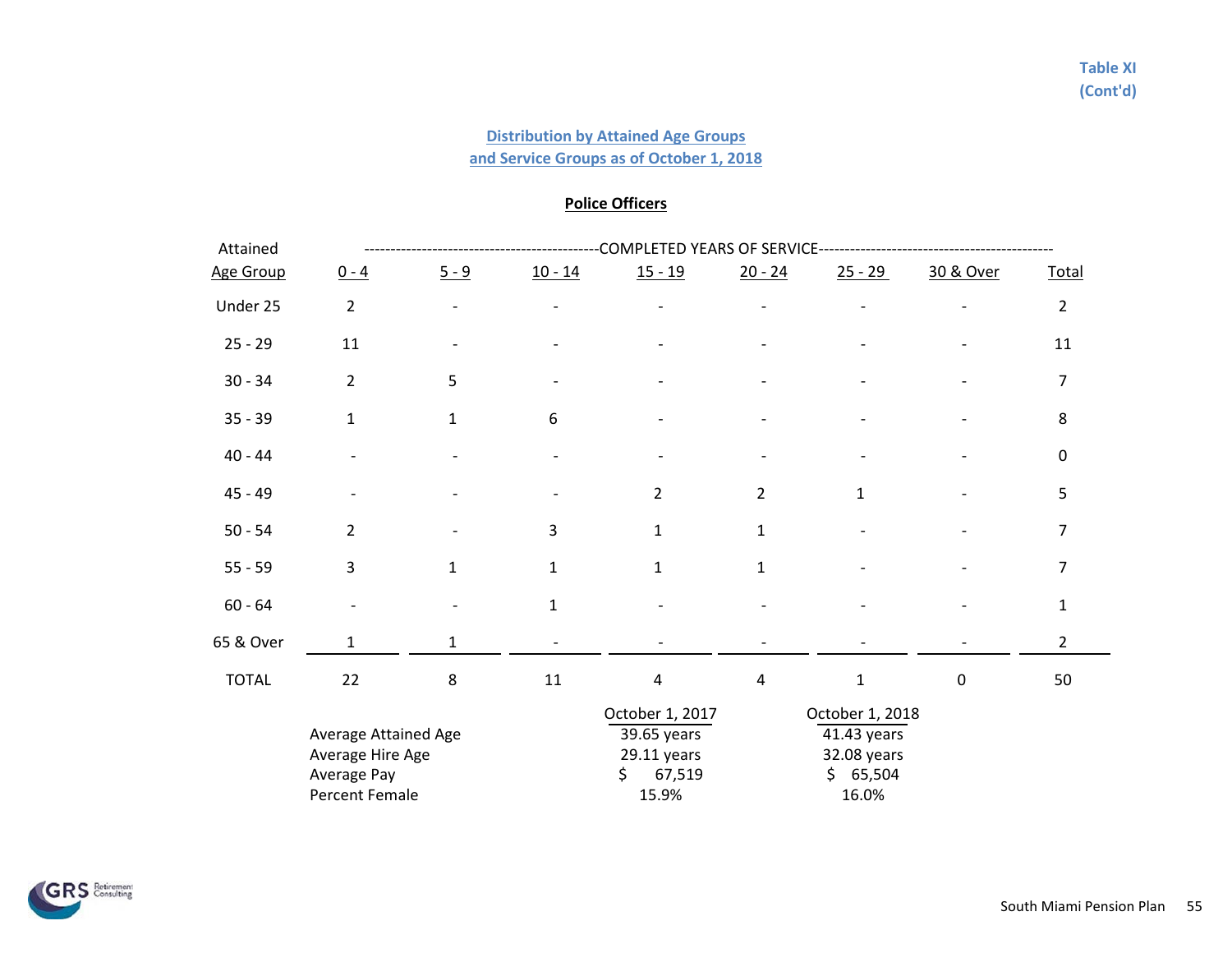# **Statistics for Participants Entitled to Deferred Benefits and Participants Receiving Benefits**

#### A. Entitled to Deferred Benefits

| <b>Current Age</b> |                |                | Total   |                | Average |
|--------------------|----------------|----------------|---------|----------------|---------|
| Group              | Count          | Annual Benefit |         | Annual Benefit |         |
| Less than 40       | 1              | \$             | 9,532   | \$             | 9,532   |
| $40 - 44$          |                |                |         |                |         |
| $45 - 49$          | 4              |                | 110,277 |                | 27,569  |
| $50 - 54$          | 3              |                | 60,509  |                | 20,170  |
| $55 - 59$          | $\overline{2}$ |                | 25,103  |                | 12,552  |
| $60 - 64$          |                |                |         |                |         |
| 65 & Over          |                |                |         |                |         |
| <b>TOTAL</b>       | $10*$          | \$             | 205,421 | \$             | 20,542  |

### B. Receiving Benefits

| <b>Current Age</b> |              | Total                 |    | Average               |  |
|--------------------|--------------|-----------------------|----|-----------------------|--|
| Group              | Count        | <b>Annual Benefit</b> |    | <b>Annual Benefit</b> |  |
|                    |              |                       |    |                       |  |
| Less than 50       |              | \$                    | \$ |                       |  |
| $50 - 54$          | 3            | 115,313               |    | 38,438                |  |
| $55 - 59$          | 7            | 275,158               |    | 39,308                |  |
| $60 - 64$          | 6            | 252,075               |    | 42,013                |  |
| $65 - 69$          | 11           | 256,916               |    | 23,356                |  |
| $70 - 74$          | 11           | 375,641               |    | 34,149                |  |
| $75 - 79$          | 6            | 183,481               |    | 30,580                |  |
| $80 - 84$          | 2            | 23,640                |    | 11,820                |  |
| $85 - 89$          | $\mathbf{1}$ | 38,567                |    | 38,567                |  |
| 90 & Over          | 1            | 9,876                 |    | 9,876                 |  |
| <b>TOTAL</b>       | 48           | \$<br>1,530,667       | \$ | 31,889                |  |

\* Includes 1 member who is both currently receiving benefits and is due deferred benefits

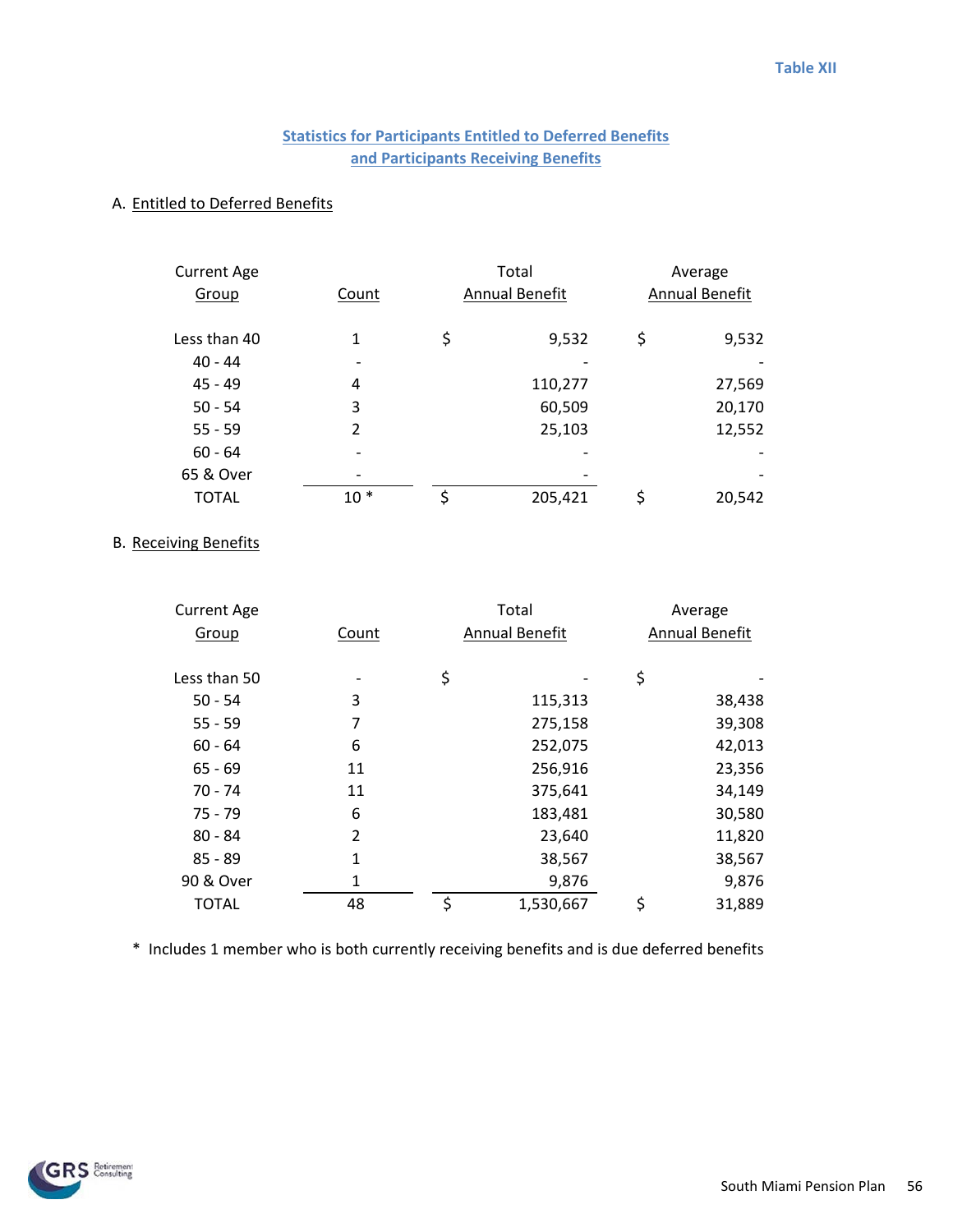### **Reconciliation of Employee Data**

## **General Employees (including AMSC)**

#### A. Active Participants

|           | 1. Active participants previous year   | 57  |
|-----------|----------------------------------------|-----|
|           | 2. Retired during period               | (2) |
|           | 3. Died during period                  | 0   |
|           | 4. Disabled during period              | 0   |
|           | 5. Terminated during period            | (1) |
|           | 6. New active participants             |     |
|           | 7. Re-instated during period           | 0   |
|           | 8. Transfer to Police                  | 0   |
|           | 9. Transfer to 401(k) Plan             |     |
|           | 10. Adjustments                        |     |
|           | 11. Active participants current year   | 57  |
| <b>B.</b> | <b>Participants Receiving Benefits</b> |     |

|    | 1. Participants receiving benefits previous year                | 28  |
|----|-----------------------------------------------------------------|-----|
|    | 2. New retired participants                                     |     |
|    | 3. New terminated vested receiving benefits                     |     |
|    | 4. New disabled receiving benefits                              |     |
|    | 5. New beneficiaries receiving benefits                         |     |
|    | 6. Died or ceased payment during period                         | (3) |
|    | 7. Adjustments                                                  |     |
|    | 8. Retired or terminated vested receiving benefits current year | 27  |
| c. | Terminated Vested Participants Entitled to Future Benefits      |     |
|    | 1. Terminated vested entitled previous year                     | 3   |
|    | 2. Died during period                                           |     |
|    | 3. Commenced receiving benefits during period                   |     |
|    | 4. New terminated vested                                        |     |
|    | 5. Terminated vested paid lump sum                              |     |

\* Plus 1 member who is both currently receiving benefits and is due deferred benefits

6. Terminated vested entitled current year 4\* 4\*

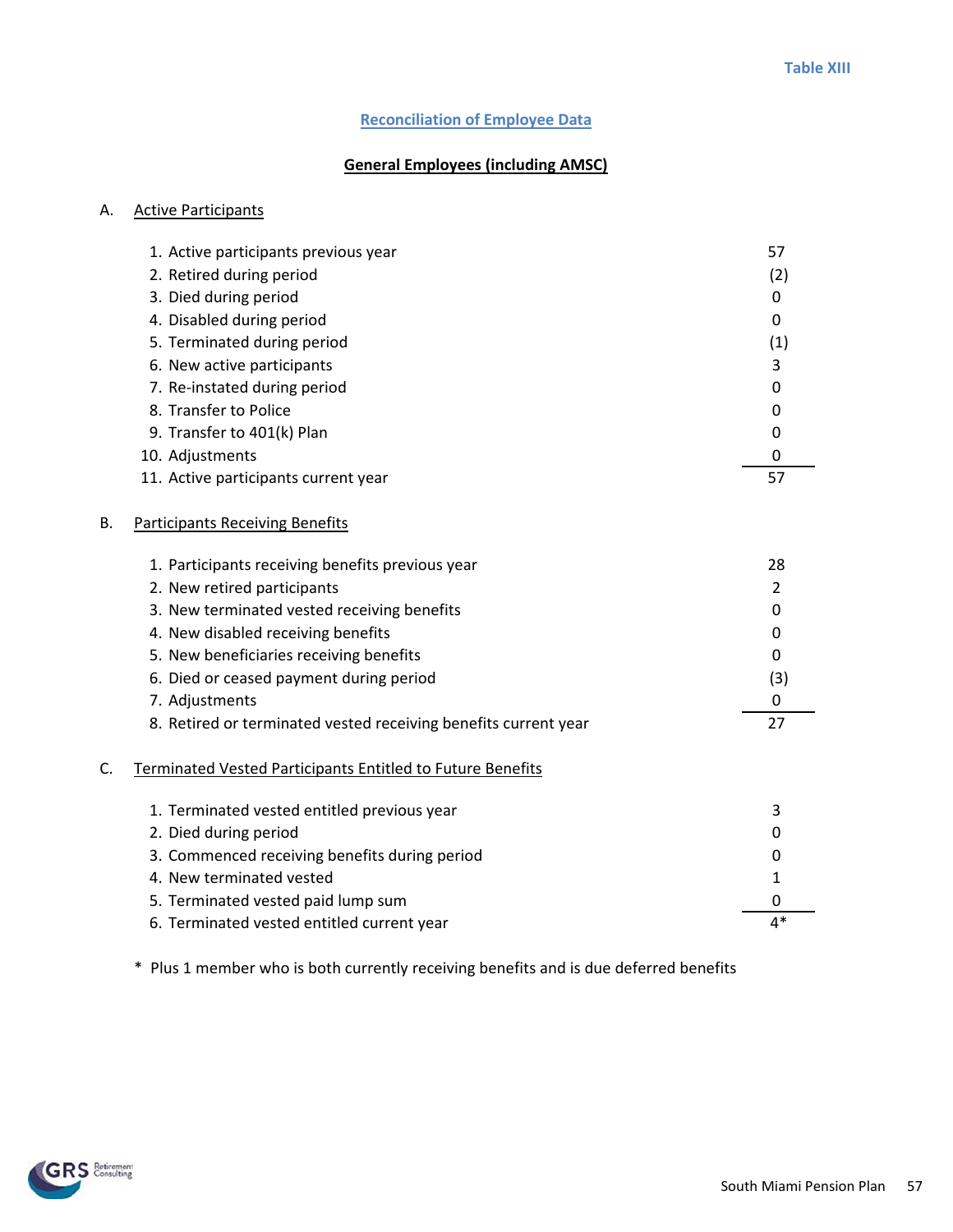## **Reconciliation of Employee Data**

# **Police Officers**

#### A. Active Participants

| 1. Active participants previous year | 44  |
|--------------------------------------|-----|
| 2. Retired during period             | (1) |
| 3. Died during period                | 0   |
| 4. Disabled during period            | 0   |
| 5. Terminated during period          | (3) |
| 6. New active participants           | 10  |
| 7. Re-instated during period         | 0   |
| 8. Transfer from General             | 0   |
| 9. Active participants current year  | 50  |

#### B. Participants Receiving Benefits

| 1. Participants receiving benefits previous year                | 20 |
|-----------------------------------------------------------------|----|
| 2. New retired participants                                     |    |
| 3. New terminated vested receiving benefits                     | 0  |
| 4. New disabled receiving benefits                              | 0  |
| 5. New beneficiaries receiving benefits                         | 0  |
| 6. Died or ceased payment during period                         | 0  |
| 7. Adjustments                                                  |    |
| 8. Retired or terminated vested receiving benefits current year |    |
| Terminated Vested Participants Entitled to Future Benefits      |    |

| 1. Terminated vested entitled previous year   |          |
|-----------------------------------------------|----------|
| 2. Died during period                         | 0        |
| 3. Commenced receiving benefits during period | 0        |
| 4. New terminated vested                      | $\Omega$ |
| 5. Terminated vested paid lump sum            | $\Omega$ |
| 6. Terminated vested entitled current year    |          |

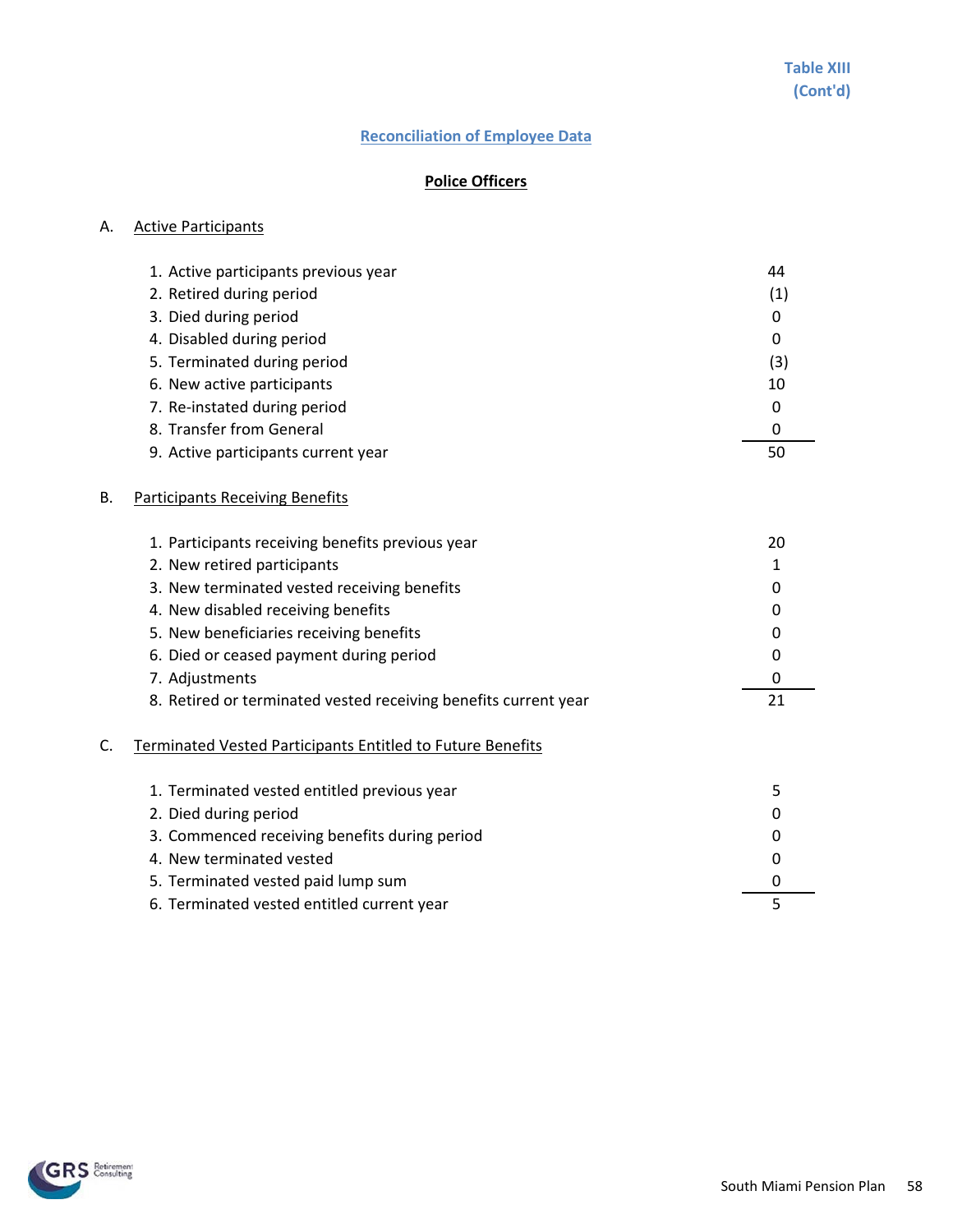#### **Projected Retirement Benefits**

| Fiscal Year | <b>Projected Total</b><br><b>Annual Payout</b> |
|-------------|------------------------------------------------|
| 2019        | \$<br>1,796,269                                |
| 2020        | \$<br>1,963,038                                |
| 2021        | \$<br>2,072,791                                |
| 2022        | \$<br>2,248,676                                |
| 2023        | \$<br>2,391,413                                |
| 2024        | \$<br>2,585,773                                |
| 2025        | \$<br>2,704,748                                |
| 2026        | \$<br>2,903,069                                |
| 2027        | \$<br>3,024,503                                |
| 2028        | \$<br>3,129,302                                |
|             |                                                |

The above projected payout of Plan benefits during the next ten years is based on assumptions involving all decrements. The actual payouts may differ from the above estimates depending upon the death, salary and retirement experience of the Plan. However, since the projected payment is recomputed each valuation date, there is an automatic correction to the extent that actual experience varies from expected experience.

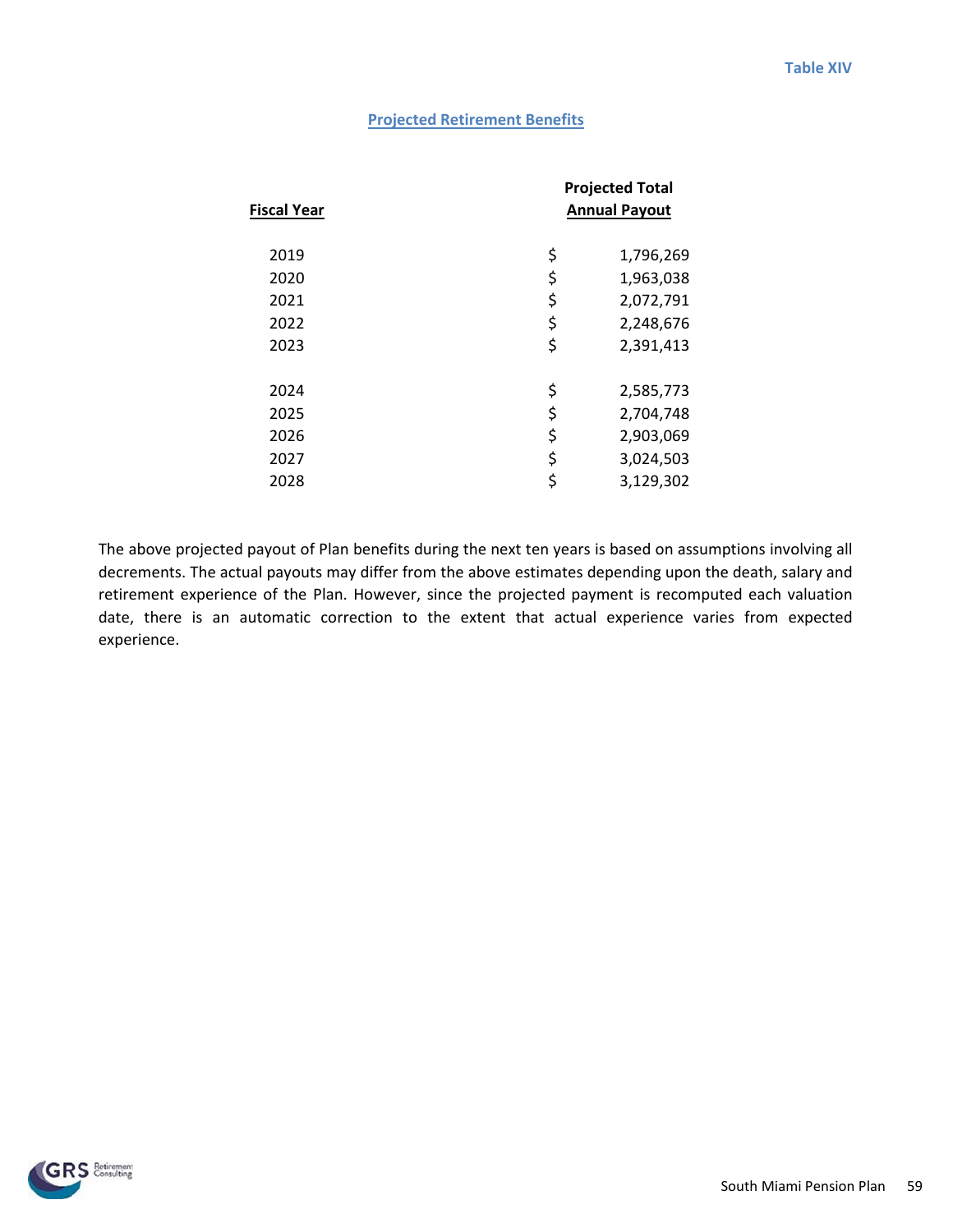|               | Compensation                   |         |        |                      | Termination     |                                |         |                     |           |
|---------------|--------------------------------|---------|--------|----------------------|-----------------|--------------------------------|---------|---------------------|-----------|
|               | % Increase / (Decrease)        |         |        |                      | Ratio of Actual | Investment Return <sup>1</sup> |         |                     |           |
| Valuation     | General (incl. AMSC)<br>Police |         |        | General (incl. AMSC) | Police          | Smoothed                       | Market  | <b>Assumed Rate</b> |           |
| Date          | Actual                         | Assumed | Actual | Assumed              |                 | to Expected                    |         | Value               | of Return |
| 10/01/2018    | 4.3%                           | 4.6%    | (1.0%) | 4.4%                 | 0.3             | 1.1                            | 9.004%  | 10.128%             | 7.375%    |
|               |                                |         |        |                      |                 |                                |         |                     |           |
| 10/01/2017    | 4.5%                           | 4.6%    | 1.6%   | 4.5%                 | 1.5             | 1.5                            | 9.544%  | 12.987%             | 7.375%    |
| 10/01/2016    | 8.0%                           | 4.7%    | 2.4%   | 4.4%                 | 1.5             | 1.0                            | 9.826%  | 10.368%             | 7.375%    |
| 10/01/2015    | 2.3%                           | 4.8%    | 2.0%   | 4.5%                 | 1.2             | 1.0                            | 8.195%  | 0.042%              | 7.375%    |
| 10/01/2014    | 0.9%                           | 4.8%    | 9.9%   | 4.6%                 | 0.5             | 0.7                            | 10.249% | 10.590%             | 7.375%    |
| 10/01/2013    | 3.0%                           | 4.8%    | (0.6%) | 4.7%                 | 0.4             | 1.6                            | 8.682%  | 16.219%             | 7.375%    |
| 10/01/2012    | (0.2%                          | 6.3%    | (3.3%) | 5.3%                 | 3.0             | 0.3                            | 2.1%    | 17.6%               | 7.0%      |
| 10/01/2011    | 0.3%                           | 6.7%    | 0.5%   | 5.3%                 | 1.3             | 1.2                            | 1.3%    | (5.3%)              | 7.0%      |
| 10/01/2010    | 1.5%                           | 6.6%    | (2.8%) | 5.2%                 | 1.4             | 0.3                            | 3.2%    | 9.7%                | 7.5%      |
| 10/01/2009    | 7.3%                           | 5.8%    | 3.0%   | 5.2%                 | 0.4             | 0.8                            | 3.1%    | 4.5%                | 8.0%      |
| Last 3 Years  | 5.6%                           | 4.6%    | 1.0%   | 4.4%                 | 0.9             | 1.2                            | 9.457%  | 11.153%             | 7.375%    |
| Last 5 Years  | 4.0%                           | 4.7%    | 2.9%   | 4.5%                 | 0.8             | 1.0                            | 9.361%  | 8.726%              | 7.375%    |
| Last 10 Years | 3.2%                           | 5.4%    | 1.1%   | 4.8%                 | 0.9             | 0.8                            | 6.5%    | 8.5%                | 7.4%      |

### **Recent Compensation, Termination and Investment Return Experience**

<sup>1</sup> Computed as 2I/(A+B-I), where A is beginning value, B is ending value and I is investment return.

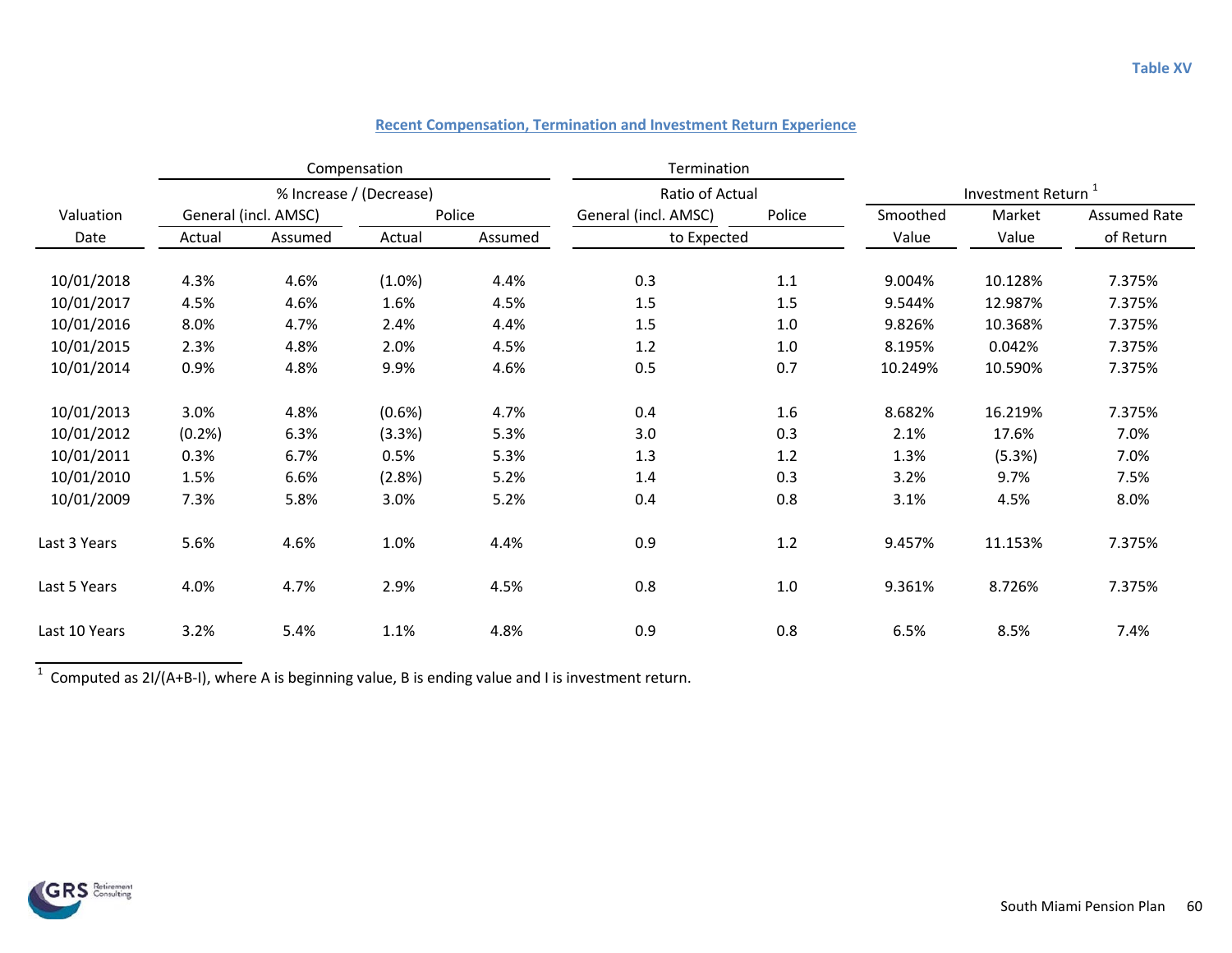### **Summary of Transaction Information**

| Valuation<br>Date | <b>Benefits</b><br>Paid | Expenses      | Contributions   | Investment<br>Return<br>Transfers |               |    | Market<br>Value |    |            |
|-------------------|-------------------------|---------------|-----------------|-----------------------------------|---------------|----|-----------------|----|------------|
|                   |                         |               |                 |                                   |               |    |                 |    |            |
| 10/01/2018        | \$<br>1,563,305         | \$<br>295,923 | \$<br>1,227,105 | \$                                | 4,141,141     | \$ | 0               | \$ | 43,219,378 |
| 10/01/2017        | 1,570,751               | 289,032       | 1,591,840       |                                   | 4,668,170     |    | 0               |    | 39,449,361 |
| 10/01/2016        | 1,293,782               | 226,969       | 1,060,606       |                                   | 3,406,515     |    | 0               |    | 35,049,134 |
| 10/01/2015        | 1,417,586               | 226,363       | 1,381,911       |                                   | 112,474       |    | 0               |    | 32,087,589 |
| 10/01/2014        | 1,315,113               | 181,451       | 1,455,588       |                                   | 3,165,221     |    | $\pmb{0}$       |    | 32,244,727 |
| 10/01/2013        | 1,351,678               | 264,362       | 1,505,547       |                                   | 4,066,152     |    | $\pmb{0}$       |    | 29,092,870 |
| 10/01/2012        | 1,579,698               | 273,772       | 1,798,773       |                                   | 3,725,813     |    | $\pmb{0}$       |    | 25,113,160 |
| 10/01/2011        | 1,125,796               | 189,999       | 2,141,352       |                                   | (1, 186, 307) |    | 0               |    | 21,407,509 |
| 10/01/2010        | 888,202                 | 235,003       | 2,104,969       |                                   | 1,875,107     |    | 0               |    | 21,768,259 |
| 10/01/2009        | 764,708                 | 206,941       | 1,652,824       |                                   | 804,982       |    | 0               |    | 18,911,388 |
| 10/01/2008        | 762,030                 | 184,756       | 1,595,179       |                                   | (2,633,551)   |    | 0               |    | 17,425,231 |
| 10/01/2007        | 681,660                 | 84,321        | 1,511,306       |                                   | 2,291,062     |    | 0               |    | 19,410,389 |
| 10/01/2006        | 505,945                 | 146,005       | 1,161,211       |                                   | 940,523       |    | 0               |    | 16,374,002 |
| 10/01/2005        | 574,338                 | 136,535       | 1,409,957       |                                   | 1,302,776     |    | 0               |    | 14,924,218 |
| 10/01/2004        | 527,266                 | 137,028       | 1,262,722       |                                   | 751,494       |    | 65,275          |    | 12,922,358 |
| 10/01/2003        | 356,561                 | 115,729       | 1,216,406       |                                   | 1,344,365     |    | 0               |    | 11,436,952 |
| 10/01/2002        | 309,307                 | 114,307       | 1,103,263       |                                   | (1,059,445)   |    | 0               |    | 9,348,471  |
| 10/01/2001        | 333,639                 | 88,128        | 675,983         |                                   | (534, 923)    |    | 0               |    | 9,728,267  |
| 10/01/2000        | 232,192                 | 80,274        | 499,210         |                                   | 963,114       |    | 0               |    | 10,008,974 |
| 10/01/1999        | 254,771                 | 75,413        | 369,032         |                                   | 997,855       |    | 0               |    | 9,304,813  |
| 10/01/1998        | 271,956                 | 83,115        | 279,699         |                                   | 815,050       |    | 61,811          |    | 8,268,110  |
| 10/01/1997        | 233,331                 | 56,437        | 219,754         |                                   | 1,552,534     |    | 0               |    | 7,590,243  |
| 10/01/1996        | 224,942                 | 56,774        | 215,634         |                                   | 829,680       |    | 0               |    | 6,107,723  |
| 10/01/1995        | 160,057                 | 48,995        | 164,183         |                                   | 975,873       |    | 0               |    | 5,344,125  |
| 10/01/1994        | 136,098                 | 44,335        | 144,729         |                                   | 113,415       |    | 0               |    | 4,413,121  |

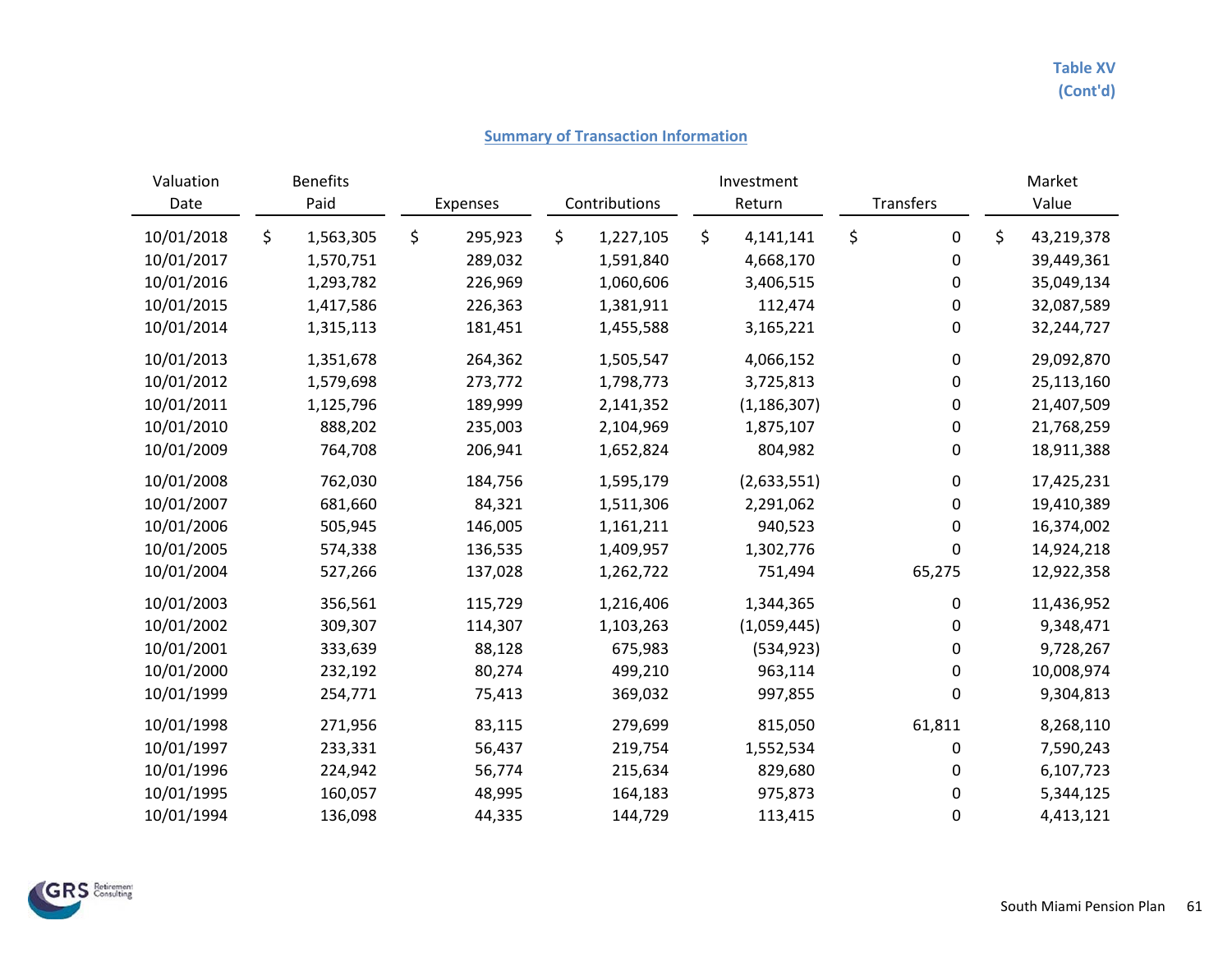## **Employer Contribution Information**

|            |              | Minimum         |                    |                     |                        |
|------------|--------------|-----------------|--------------------|---------------------|------------------------|
|            | Contribution | Required        |                    |                     |                        |
| Valuation  | Fiscal       | Employer        | <b>Actual City</b> | <b>Actual State</b> | <b>Actual Employer</b> |
| Date       | Year End     | Contributions   | Contributions      | Contributions       | Contributions          |
| 10/01/2018 | 09/30/2020   | 635,775         | N/A                | N/A                 | N/A                    |
|            |              | \$              |                    |                     |                        |
| 10/01/2017 | 09/30/2019   | \$<br>704,929   | N/A                | N/A                 | N/A                    |
| 10/01/2016 | 09/30/2018   | \$<br>690,632   | \$<br>652,852      | \$<br>37,780        | \$<br>690,632          |
| 10/01/2015 | 09/30/2017   | \$<br>680,568   | \$<br>643,933      | \$<br>37,780        | \$<br>681,713          |
| 10/01/2014 | 09/30/2016   | \$<br>570,154   | \$<br>532,374      | \$<br>37,780        | \$<br>570,154          |
| 10/01/2013 | 09/30/2015   | \$<br>834,251   | \$<br>796,471      | \$<br>37,780        | \$<br>834,251          |
| 10/01/2012 | 09/30/2014   | \$<br>878,218   | \$<br>840,438      | \$<br>37,780        | \$<br>878,218          |
|            |              |                 |                    |                     |                        |
| 10/01/2011 | 09/30/2013   | \$<br>860,190   | \$<br>822,410      | \$<br>37,780        | \$<br>860,190          |
| 10/01/2010 | 09/30/2012   | \$<br>1,021,975 | \$<br>984,195      | \$<br>37,780        | \$<br>1,021,975        |
| 10/01/2010 | 09/30/2011   | \$<br>1,266,587 | \$<br>1,235,540    | \$<br>37,780        | \$<br>1,273,320        |
| 10/01/2009 | 09/30/2010   | \$<br>1,257,246 | \$<br>1,257,246    | \$<br>0             | \$<br>1,257,246        |
| 10/01/2008 | 09/30/2009   | \$<br>843,731   | \$<br>843,731      | \$<br>0             | \$<br>843,731          |
| 10/01/2007 | 09/30/2008   | \$<br>769,186   | \$<br>769,186      | \$<br>0             | \$<br>769,186          |
| 10/01/2006 | 09/30/2007   | \$<br>794,068   | \$<br>756,288      | \$<br>37,780        | \$<br>794,068          |
| 10/01/2005 | 09/30/2006   | \$<br>632,035   | \$<br>632,397      | \$<br>0             | \$<br>632,397          |
|            |              |                 |                    |                     |                        |
| 10/01/2004 | 09/30/2005   | \$<br>917,230   | \$<br>879,812      | \$<br>37,418        | \$<br>917,230          |
| 10/01/2003 | 09/30/2004   | \$<br>757,439   | \$<br>744,941      | \$<br>12,498        | \$<br>757,439          |
| 10/01/2002 | 09/30/2003   | \$<br>752,389   | \$<br>739,891      | \$<br>13,378        | \$<br>753,269          |
| 10/01/2001 | 09/30/2002   | \$<br>621,909   | \$<br>620,377      | \$<br>12,498        | \$<br>632,875          |

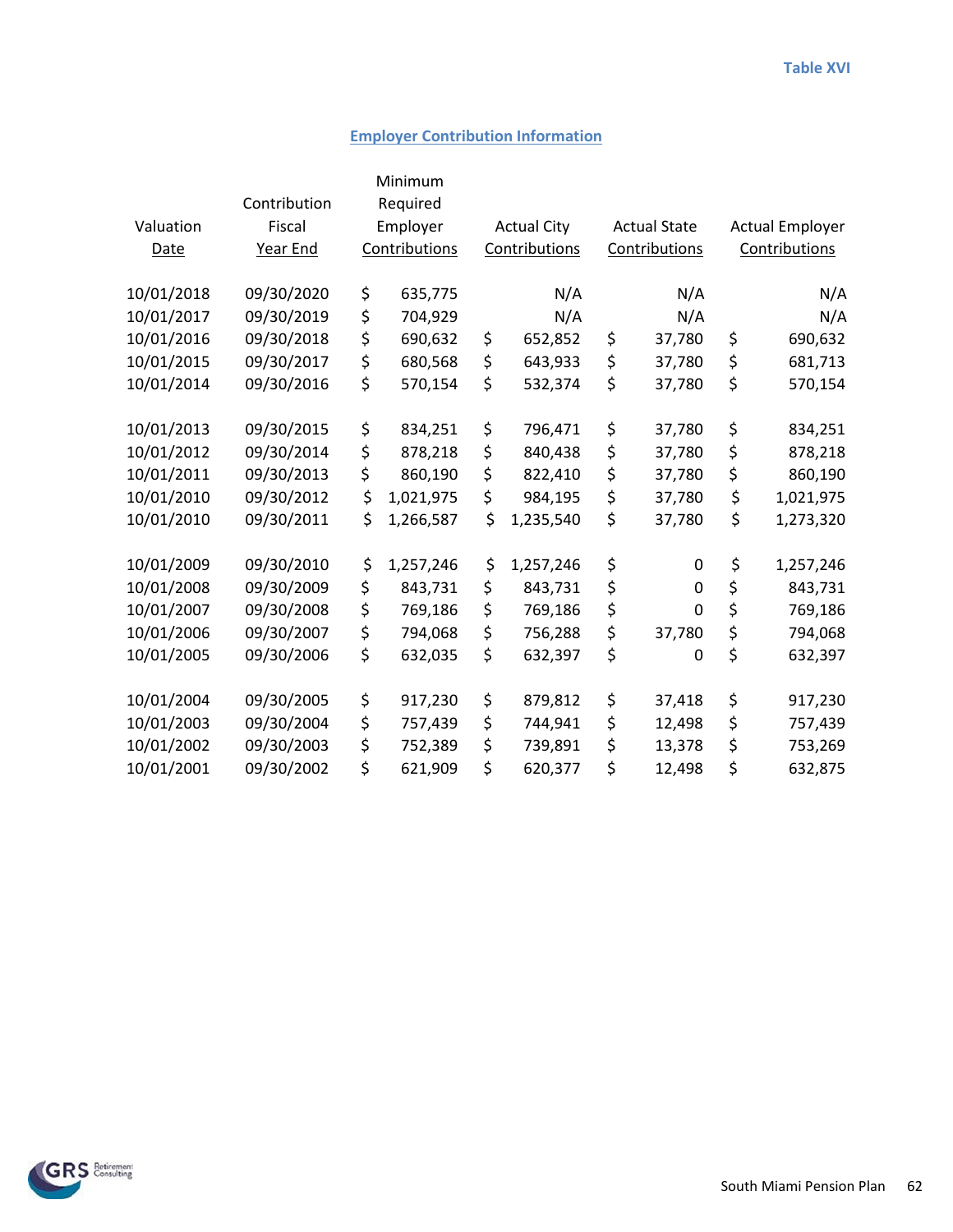## **State Required Exhibit**

# **(General Employees Tier 1)**

|                                                       |         | 10/01/2017  |    | 10/01/2018 |
|-------------------------------------------------------|---------|-------------|----|------------|
| A. Participant Data                                   |         |             |    |            |
| 1. Active participants                                |         | 25          |    | 22         |
| 2. Retired participants and beneficiaries             |         |             |    |            |
| receiving benefits                                    |         | 27          |    | 25         |
| 3. Disabled participants receiving benefits           |         | 0           |    | 0          |
| 4. Terminated vested participants                     |         | 3           |    | 4          |
| 5. Annual payroll of active participants              | \$      | 1,288,496   | \$ | 1,197,748  |
| 6. Expected payroll of active employees for the       |         |             |    |            |
| following year                                        | \$      | 1,288,496   | \$ | 1,197,748  |
| 7. Annual benefits payable to those currently         |         |             |    |            |
| receiving benefits                                    | \$      | 668,590     | \$ | 600,408    |
| B. Assets                                             |         |             |    |            |
| 1. Market Value of Assets                             | \$      | 15,099,831  | Ş  | 16,078,824 |
| 2. Smoothed Value of Assets                           | \$      | 14,549,411  | \$ | 15,312,080 |
| C. Liabilities                                        |         |             |    |            |
| 1. Actuarial present value of future expected benefit |         |             |    |            |
| payments for active members                           |         |             |    |            |
| a. Retirement benefits                                | \$      | 4,331,935   | \$ | 4,488,908  |
| b. Vesting benefits                                   |         | 560,975     |    | 431,082    |
| c. Death benefits                                     |         | 34,670      |    | 33,452     |
| d. Disability benefits                                |         | 270,779     |    | 262,699    |
| e. Refunds                                            |         | 15,925      |    | 10,400     |
| f. Total                                              | $\zeta$ | 5,214,284   | \$ | 5,226,541  |
| 2. Actuarial present value of future expected benefit |         |             |    |            |
| payments for terminated vested members                | \$      | 610,140     | \$ | 673,794    |
| 3. Actuarial present value of future expected benefit |         |             |    |            |
| payments for members currently receiving benefits     |         |             |    |            |
| a. Service retired                                    | \$      | 7,848,463   | \$ | 7,106,729  |
| b. Disability retired                                 |         | $\mathbf 0$ |    | 0          |
| c. Beneficiaries                                      |         | 176,662     |    | 176,438    |
| d. Miscellaneous                                      |         | 108,713     |    | 83,178     |
| e. Total                                              | \$      | 8,133,838   | \$ | 7,366,345  |

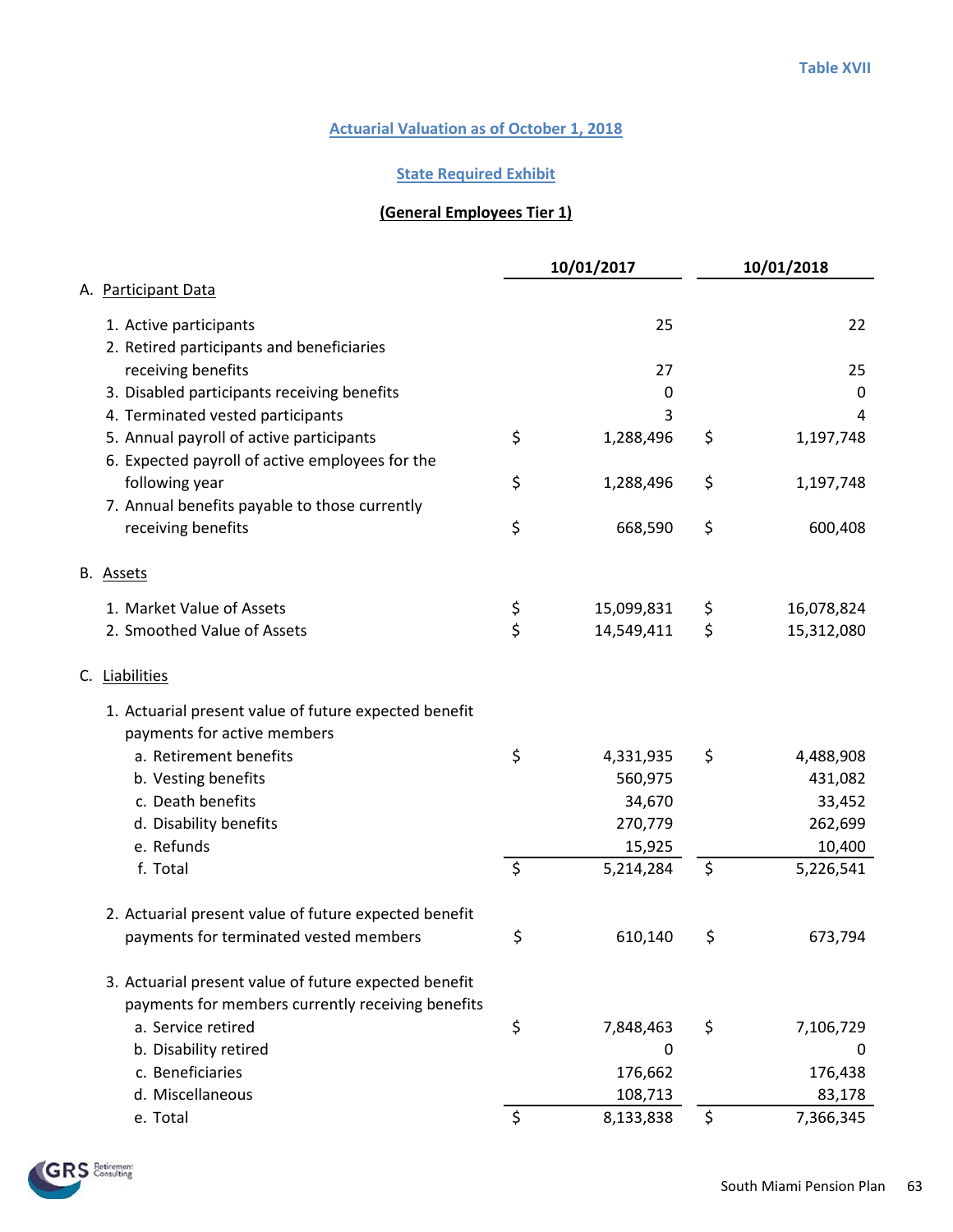## **State Required Exhibit**

# **(General Employees Tier 1)**

|                                                               |                | 10/01/2017    |    | 10/01/2018  |
|---------------------------------------------------------------|----------------|---------------|----|-------------|
| 4. Total actuarial present value of future                    |                |               |    |             |
| expected benefit payments                                     |                | 13,958,262    | \$ | 13,266,680  |
| 5. Actuarial accrued liabilities                              | \$<br>\$<br>\$ | 13,198,024    | \$ | 12,587,522  |
| 6. Unfunded actuarial accrued liabilities                     |                | (1, 351, 387) | \$ | (2,724,558) |
| D. Statement of Accumulated Plan Benefits                     |                |               |    |             |
| 1. Actuarial present value of accumulated<br>vested benefits  |                |               |    |             |
| a. Participants currently receiving benefits                  | \$             | 8,025,125     | \$ | 7,283,167   |
| b. Other participants                                         |                | 3,880,537     |    | 4,114,127   |
| c. Total                                                      | $\zeta$        | 11,905,662    | \$ | 11,397,294  |
| 2. Actuarial present value of accumulated non-                |                |               |    |             |
| vested Plan benefits                                          |                | 293,304       |    | 242,158     |
| 3. Total actuarial present value of accumulated               |                |               |    |             |
| Plan benefits                                                 | \$             | 12,198,966    | \$ | 11,639,452  |
| <b>Statement of Change in Accumulated Plan Benefits</b><br>Е. |                |               |    |             |
| 1. Actuarial present value of accumulated Plan                |                |               |    |             |
| benefits as of October 1, 2017                                |                |               | \$ | 12,198,966  |
| 2. Increase (decrease) during period attributable to:         |                |               |    |             |
| a. Change in actuarial assumptions and / or Plan amendments   |                |               | \$ | 0           |
| b. Benefits paid                                              |                |               |    | (647, 653)  |
| c. Other, including benefits accumulated and                  |                |               |    |             |
| increase for interest due to decrease in the                  |                |               |    |             |
| discount period                                               |                |               |    | 88,139      |
| d. Net increase                                               |                |               | \$ | (559, 514)  |
| 3. Actuarial present value of accumulated Plan                |                |               |    |             |
| benefits as of October 1, 2018                                |                |               | \$ | 11,639,452  |

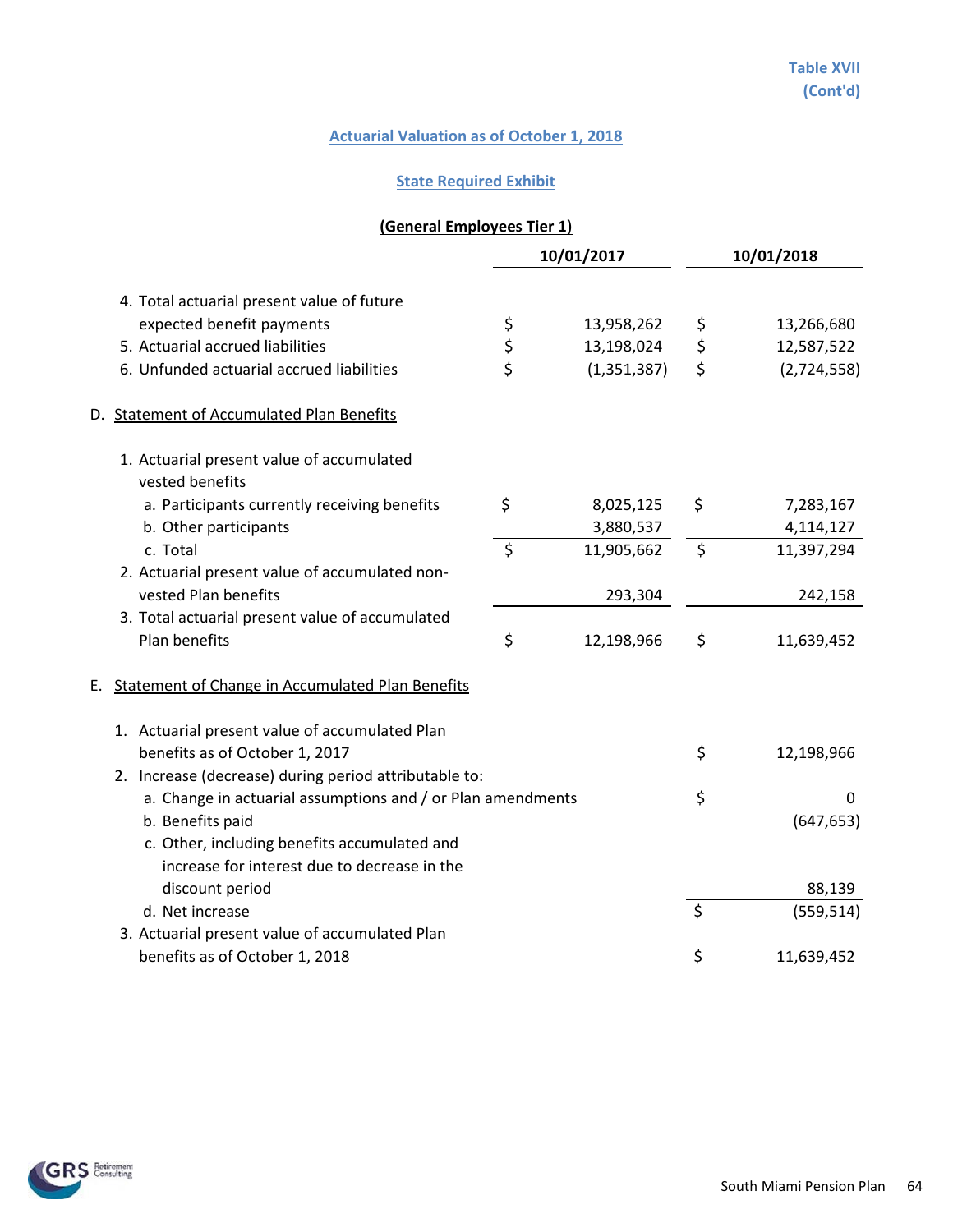## **State Required Exhibit**

# **(General Employees Tier 1)**

|    |                                                                                          |               | 10/01/2017           |                          | 10/01/2018           |
|----|------------------------------------------------------------------------------------------|---------------|----------------------|--------------------------|----------------------|
| F. | <b>Pension Cost</b>                                                                      |               |                      |                          |                      |
|    | 1. Total normal cost (including administrative expenses)                                 | \$            | 188,814              | \$                       | 172,241              |
|    | 2. Payment required to amortize unfunded liability                                       |               | (128, 421)           |                          | (246, 945)           |
|    | 3. Interest adjustment                                                                   |               | 2,148                |                          | (2,657)              |
|    | 4. Total preliminary required contribution                                               |               | 62,541               | $\overline{\mathcal{S}}$ | (77, 361)            |
|    | 5. Total required contribution                                                           | $\frac{1}{2}$ | 188,814              | \$                       | 172,241              |
|    | 6. Item 5 as a percentage of payroll                                                     |               | 14.7%                |                          | 14.4%                |
|    | 7. Estimated member contributions                                                        | \$            | 90,195               | \$                       | 83,842               |
|    | 8. Item 7 as a percentage of payroll                                                     |               | $7.0\%$ <sup>1</sup> |                          | $7.0\%$ <sup>2</sup> |
|    | 9. Estimated State contributions                                                         | \$            | 0                    | \$                       | 0                    |
|    | 10. Item 9 as a percentage of payroll                                                    |               | 0.0%                 |                          | 0.0%                 |
|    | 11. Net amount payable by City                                                           | \$            | 98,619               | \$                       | 88,399               |
|    | 12. Item 11 as a percentage of payroll                                                   |               | $7.7\%$ <sup>1</sup> |                          | $7.4\%$ <sup>2</sup> |
|    | G. Past Contributions                                                                    |               |                      |                          |                      |
|    | 1. Total contribution required (prior year's valuation)<br>2. Actual contributions made: | \$            | 176,416              | \$                       | 188,814              |
|    | a. Members                                                                               | \$            | 90,352               |                          | N/A                  |
|    | b. State                                                                                 |               | N/A                  |                          | N/A                  |
|    | c. City                                                                                  |               | 86,064               |                          | N/A                  |
|    | d. Total                                                                                 | \$            | 176,416              |                          | N/A                  |
|    | H. Net Actuarial Gain / (Loss)                                                           | \$            | 264,316              | \$                       | 1,290,160            |
| L. | Disclosure of Following Items:                                                           |               |                      |                          |                      |
|    | 1. Actuarial present value of future salaries - attained age \$                          |               | 9,140,160            | \$                       | 7,930,096            |
|    | 2. Actuarial present value of future employee contributions                              |               |                      |                          |                      |
|    | - attained age                                                                           | \$            | 639,811              | \$                       | 555,107              |
|    | 3. Actuarial present value of future contributions                                       |               |                      |                          |                      |
|    | from other sources                                                                       |               | N/A                  |                          | N/A                  |
|    | 4. Amount of active members' accumulated contributions \$                                |               | 1,403,491            | \$                       | 1,338,844            |
|    | 5. Actuarial present value of future salaries and                                        |               |                      |                          |                      |
|    | future benefits at entry age                                                             |               | N/A                  |                          | N/A                  |
|    | 6. Actuarial present value of future employee                                            |               |                      |                          |                      |
|    | contributions at entry age                                                               |               | N/A                  |                          | N/A                  |
|    | $1$ Percent of expected 2018-2019 covered payroll (\$1,288,496)                          |               |                      |                          |                      |
|    | $2$ Percent of expected 2019-2020 covered payroll (\$1,197,748)                          |               |                      |                          |                      |

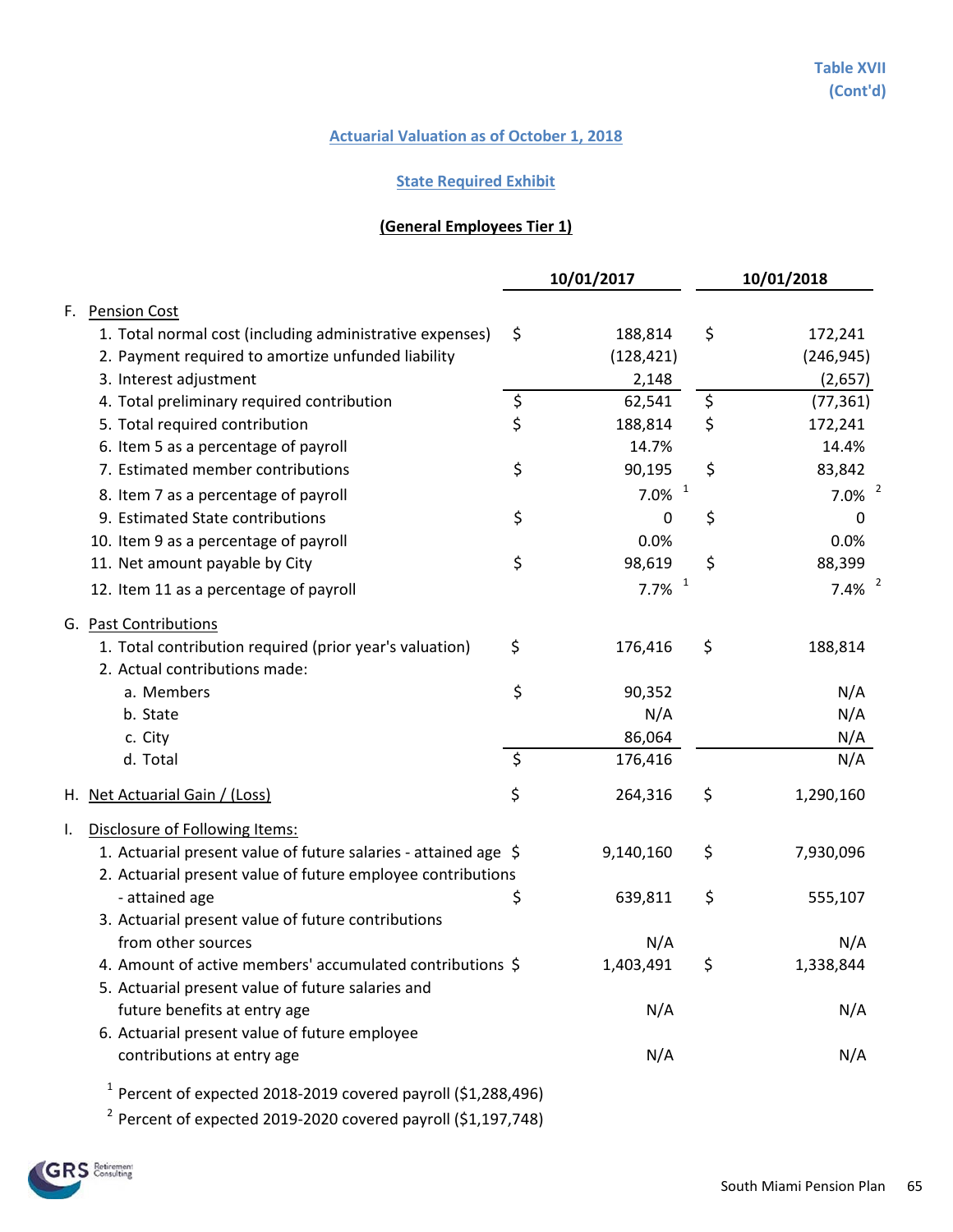## **State Required Exhibit**

# **(General Employees Tier 2)**

|                                                                                             |         | 10/01/2017  | 10/01/2018      |
|---------------------------------------------------------------------------------------------|---------|-------------|-----------------|
| A. Participant Data                                                                         |         |             |                 |
| 1. Active participants                                                                      |         | 24          | 27              |
| 2. Retired participants and beneficiaries                                                   |         |             |                 |
| receiving benefits                                                                          |         | 0           | 0               |
| 3. Disabled participants receiving benefits                                                 |         | 0           | $\pmb{0}$       |
| 4. Terminated vested participants                                                           |         | 0           | 0               |
| 5. Annual payroll of active participants<br>6. Expected payroll of active employees for the | \$      | 1,003,128   | \$<br>1,197,564 |
| following year                                                                              | \$      | 1,003,128   | \$<br>1,197,564 |
| 7. Annual benefits payable to those currently                                               |         |             |                 |
| receiving benefits                                                                          | \$      | $\mathbf 0$ | \$<br>0         |
| B. Assets                                                                                   |         |             |                 |
| 1. Market Value of Assets                                                                   | \$      | 169,399     | \$<br>254,856   |
| 2. Smoothed Value of Assets                                                                 | \$      | 166,660     | \$<br>249,600   |
| C. Liabilities                                                                              |         |             |                 |
| 1. Actuarial present value of future expected benefit<br>payments for active members        |         |             |                 |
| a. Retirement benefits                                                                      | \$      | 500,739     | \$<br>625,233   |
| b. Vesting benefits                                                                         |         | 193,027     | 244,558         |
| c. Death benefits                                                                           |         | 7,281       | 8,715           |
| d. Disability benefits                                                                      |         | 45,208      | 56,674          |
| e. Refunds                                                                                  |         | 22,889      | 29,101          |
| f. Total                                                                                    | $\zeta$ | 769,144     | \$<br>964,281   |
| 2. Actuarial present value of future expected benefit                                       |         |             |                 |
| payments for terminated vested members                                                      | \$      | $\mathbf 0$ | \$<br>0         |
| 3. Actuarial present value of future expected benefit                                       |         |             |                 |
| payments for members currently receiving benefits                                           |         |             |                 |
| a. Service retired                                                                          | \$      | 0           | \$<br>0         |
| b. Disability retired                                                                       |         | 0           | 0               |
| c. Beneficiaries                                                                            |         | 0           | 0               |
| d. Miscellaneous                                                                            |         | 1,256       | 1,256           |
| e. Total                                                                                    | \$      | 1,256       | \$<br>1,256     |

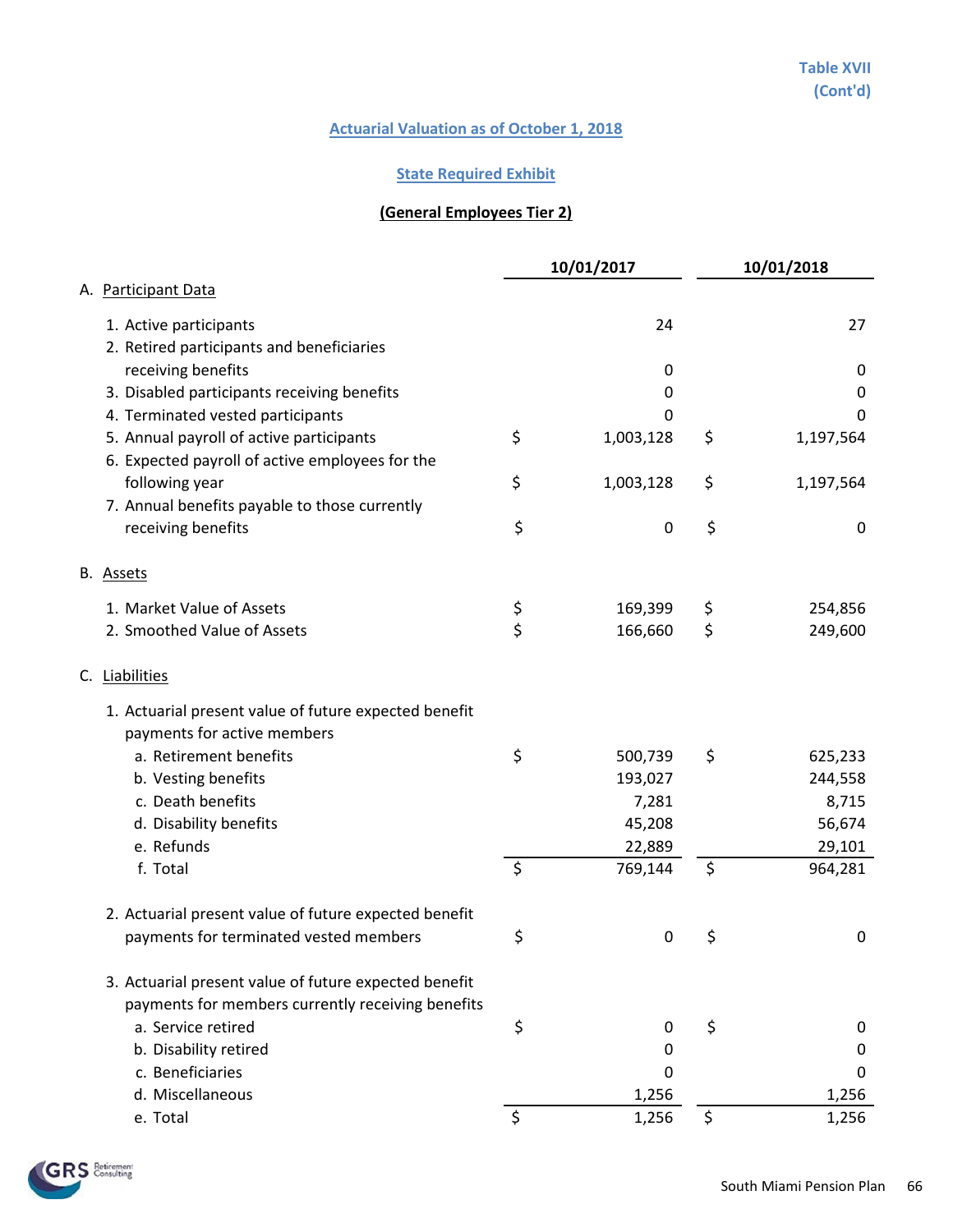## **State Required Exhibit**

# **(General Employees Tier 2)**

|    |                                                              | 10/01/2017 |             | 10/01/2018 |             |
|----|--------------------------------------------------------------|------------|-------------|------------|-------------|
|    | 4. Total actuarial present value of future                   |            |             |            |             |
|    | expected benefit payments                                    | \$         | 770,400     | \$         | 965,537     |
|    | 5. Actuarial accrued liabilities                             |            | 215,700     | \$         | 330,454     |
|    | 6. Unfunded actuarial accrued liabilities                    | \$<br>\$   | 49,040      | \$         | 80,854      |
|    | D. Statement of Accumulated Plan Benefits                    |            |             |            |             |
|    | 1. Actuarial present value of accumulated<br>vested benefits |            |             |            |             |
|    | a. Participants currently receiving benefits                 | \$         | $\mathbf 0$ | \$         | 0           |
|    | b. Other participants                                        |            | 81,587      |            | 122,608     |
|    | c. Total                                                     | $\zeta$    | 81,587      | \$         | 122,608     |
|    | 2. Actuarial present value of accumulated non-               |            |             |            |             |
|    | vested Plan benefits                                         |            | 21,396      |            | 36,624      |
|    | 3. Total actuarial present value of accumulated              |            |             |            |             |
|    | Plan benefits                                                | \$         | 102,983     | \$         | 159,232     |
| Е. | <b>Statement of Change in Accumulated Plan Benefits</b>      |            |             |            |             |
|    | 1. Actuarial present value of accumulated Plan               |            |             |            |             |
|    | benefits as of October 1, 2017                               |            |             | \$         | 102,983     |
|    | 2. Increase (decrease) during period attributable to:        |            |             |            |             |
|    | a. Change in actuarial assumptions and / or Plan amendments  |            |             | \$         | 0           |
|    | b. Benefits paid                                             |            |             |            | $\mathbf 0$ |
|    | c. Other, including benefits accumulated and                 |            |             |            |             |
|    | increase for interest due to decrease in the                 |            |             |            |             |
|    | discount period                                              |            |             |            | 56,249      |
|    | d. Net increase                                              |            |             | \$         | 56,249      |
|    | 3. Actuarial present value of accumulated Plan               |            |             |            |             |
|    | benefits as of October 1, 2018                               |            |             | \$         | 159,232     |

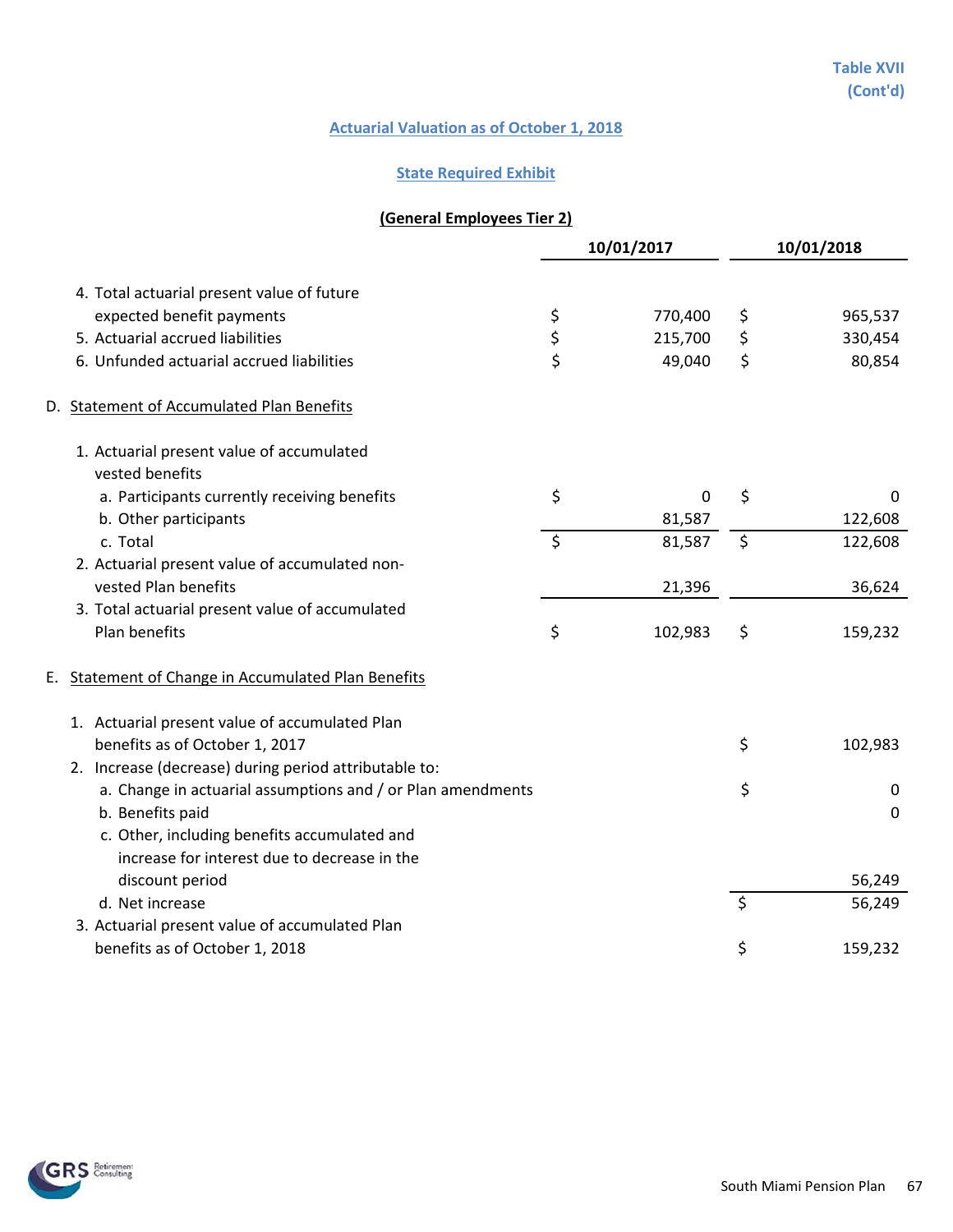#### **State Required Exhibit**

### **(General Employees Tier 2)**

|    |                                                              | 10/01/2017 |                      | 10/01/2018 |             |
|----|--------------------------------------------------------------|------------|----------------------|------------|-------------|
| F. | <b>Pension Cost</b>                                          |            |                      |            |             |
|    | 1. Total normal cost (including administrative expenses)     | \$         | 66,713               | \$         | 76,281      |
|    | 2. Payment required to amortize unfunded liability           |            | 4,114                |            | 6,844       |
|    | 3. Interest adjustment                                       |            | 2,518                |            | 2,956       |
|    | 4. Total preliminary required contribution                   | \$         | 73,345               | \$         | 86,081      |
|    | 5. Total required contribution                               | \$         | 73,345               | \$         | 86,081      |
|    | 6. Item 5 as a percentage of payroll                         |            | 7.3%                 |            | 7.2%        |
|    | 7. Estimated member contributions                            | \$         | 30,094               | \$         | 35,927      |
|    | 8. Item 7 as a percentage of payroll                         |            | $3.0\%$ <sup>1</sup> |            | 3.0% $^{2}$ |
|    | 9. Estimated State contributions                             | \$         | 0                    | \$         | 0           |
|    | 10. Item 9 as a percentage of payroll                        |            | 0.0%                 |            | 0.0%        |
|    | 11. Net amount payable by City                               | \$         | 43,251               | \$         | 50,154      |
|    | 12. Item 11 as a percentage of payroll                       |            | 4.3% $1$             |            | 4.2% $^{2}$ |
|    | G. Past Contributions                                        |            |                      |            |             |
|    | 1. Total contribution required (prior year's valuation)      | \$         | 65,723               | \$         | 73,345      |
|    | 2. Actual contributions made:                                |            |                      |            |             |
|    | a. Members                                                   | \$         | 35,964               |            | N/A         |
|    | b. State                                                     |            | N/A                  |            | N/A         |
|    | c. City                                                      |            | 29,759               |            | N/A         |
|    | d. Total                                                     | $\zeta$    | 65,723               |            | N/A         |
|    | H. Net Actuarial Gain / (Loss)                               |            | N/A                  | \$         | (19, 733)   |
| ı. | Disclosure of Following Items:                               |            |                      |            |             |
|    | 1. Actuarial present value of future salaries - attained age | \$         | 8,951,163            | \$         | 10,748,040  |
|    | 2. Actuarial present value of future employee contributions  |            |                      |            |             |
|    | - attained age                                               | \$         | 268,535              | \$         | 322,441     |
|    | 3. Actuarial present value of future contributions           |            |                      |            |             |
|    | from other sources                                           |            | N/A                  |            | N/A         |
|    | 4. Amount of active members' accumulated contributions       | $\ddot{ }$ | 103,881              | Ş          | 140,229     |
|    | 5. Actuarial present value of future salaries and            |            |                      |            |             |
|    | future benefits at entry age                                 |            | N/A                  |            | N/A         |
|    | 6. Actuarial present value of future employee                |            |                      |            |             |
|    | contributions at entry age                                   |            | N/A                  |            | N/A         |
|    |                                                              |            |                      |            |             |

 $1$  Percent of expected 2018-2019 covered payroll (\$1,003,128)

<sup>2</sup> Percent of expected 2019-2020 covered payroll (\$1,197,564)

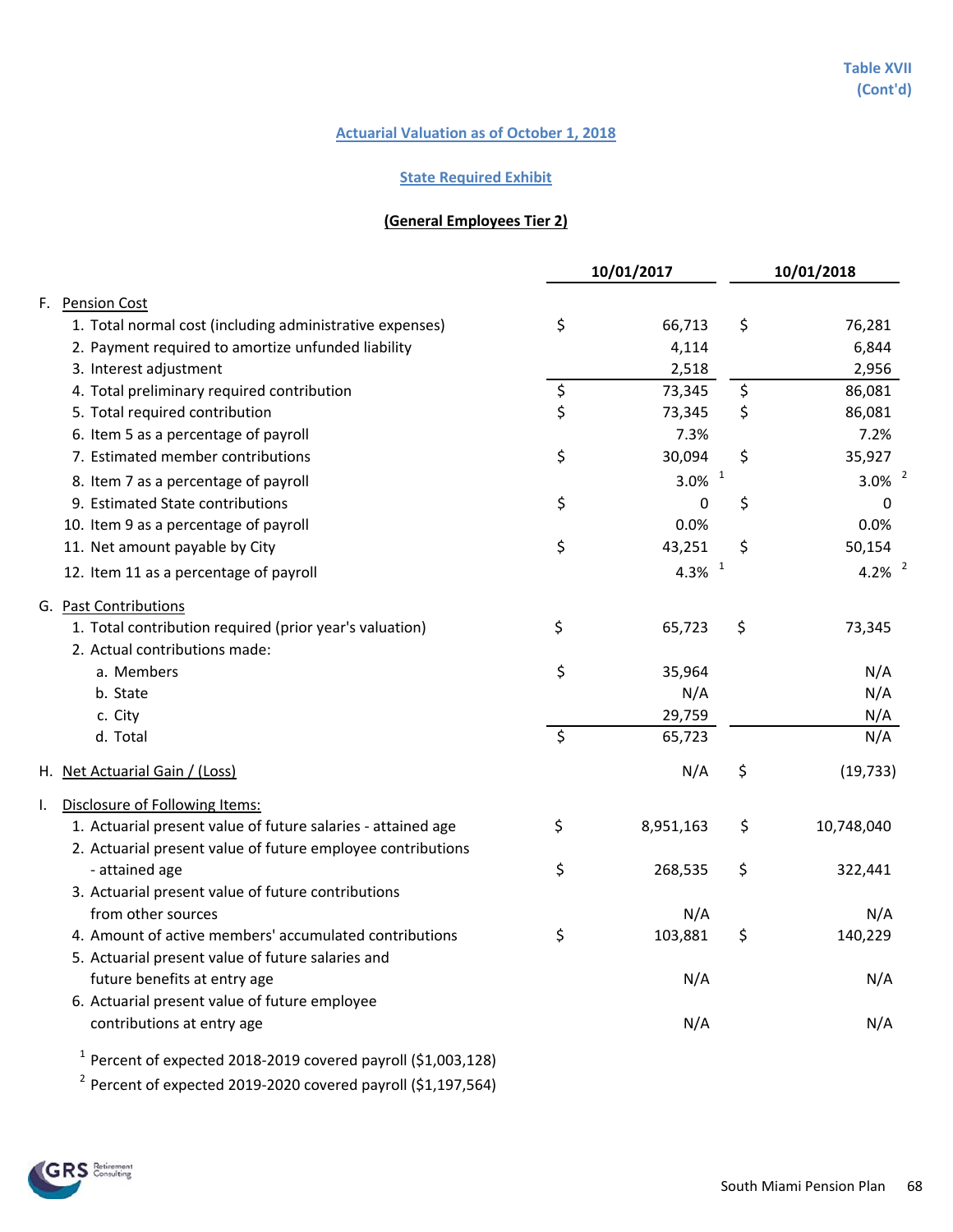#### **State Required Exhibit**

# **(AMSC)**

|                                                       |         | 10/01/2017  | 10/01/2018      |
|-------------------------------------------------------|---------|-------------|-----------------|
| A. Participant Data                                   |         |             |                 |
| 1. Active participants                                |         | 8           | 8               |
| 2. Retired participants and beneficiaries             |         |             |                 |
| receiving benefits                                    |         | 1           | 2               |
| 3. Disabled participants receiving benefits           |         | 0           | $\mathbf 0$     |
| 4. Terminated vested participants                     |         | 0           | 0               |
| 5. Annual payroll of active participants              | \$      | 984,777     | \$<br>1,004,692 |
| 6. Expected payroll of active employees for the       |         |             |                 |
| following year                                        | \$      | 984,777     | \$<br>1,004,692 |
| 7. Annual benefits payable to those currently         |         |             |                 |
| receiving benefits                                    | \$      | 1,398       | \$<br>44,009    |
| B. Assets                                             |         |             |                 |
| 1. Market Value of Assets                             | \$      | 1,079,990   | \$<br>1,326,846 |
| 2. Smoothed Value of Assets                           | \$      | 1,052,987   | \$<br>1,284,535 |
| C. Liabilities                                        |         |             |                 |
| 1. Actuarial present value of future expected benefit |         |             |                 |
| payments for active members                           |         |             |                 |
| a. Retirement benefits                                | \$      | 1,590,311   | \$<br>1,812,040 |
| b. Vesting benefits                                   |         | 157,418     | 212,159         |
| c. Death benefits                                     |         | 11,062      | 12,036          |
| d. Disability benefits                                |         | 47,918      | 69,628          |
| e. Refunds                                            |         | 3,747       | 1,875           |
| f. Total                                              | $\zeta$ | 1,810,456   | \$<br>2,107,738 |
| 2. Actuarial present value of future expected benefit |         |             |                 |
| payments for terminated vested members                | \$      | $\mathbf 0$ | \$<br>0         |
| 3. Actuarial present value of future expected benefit |         |             |                 |
| payments for members currently receiving benefits     |         |             |                 |
| a. Service retired                                    | \$      | 13,819      | \$<br>425,408   |
| b. Disability retired                                 |         | 0           | 0               |
| c. Beneficiaries                                      |         | 0           | 0               |
| d. Miscellaneous                                      |         | 0           | 0               |
| e. Total                                              | \$      | 13,819      | \$<br>425,408   |

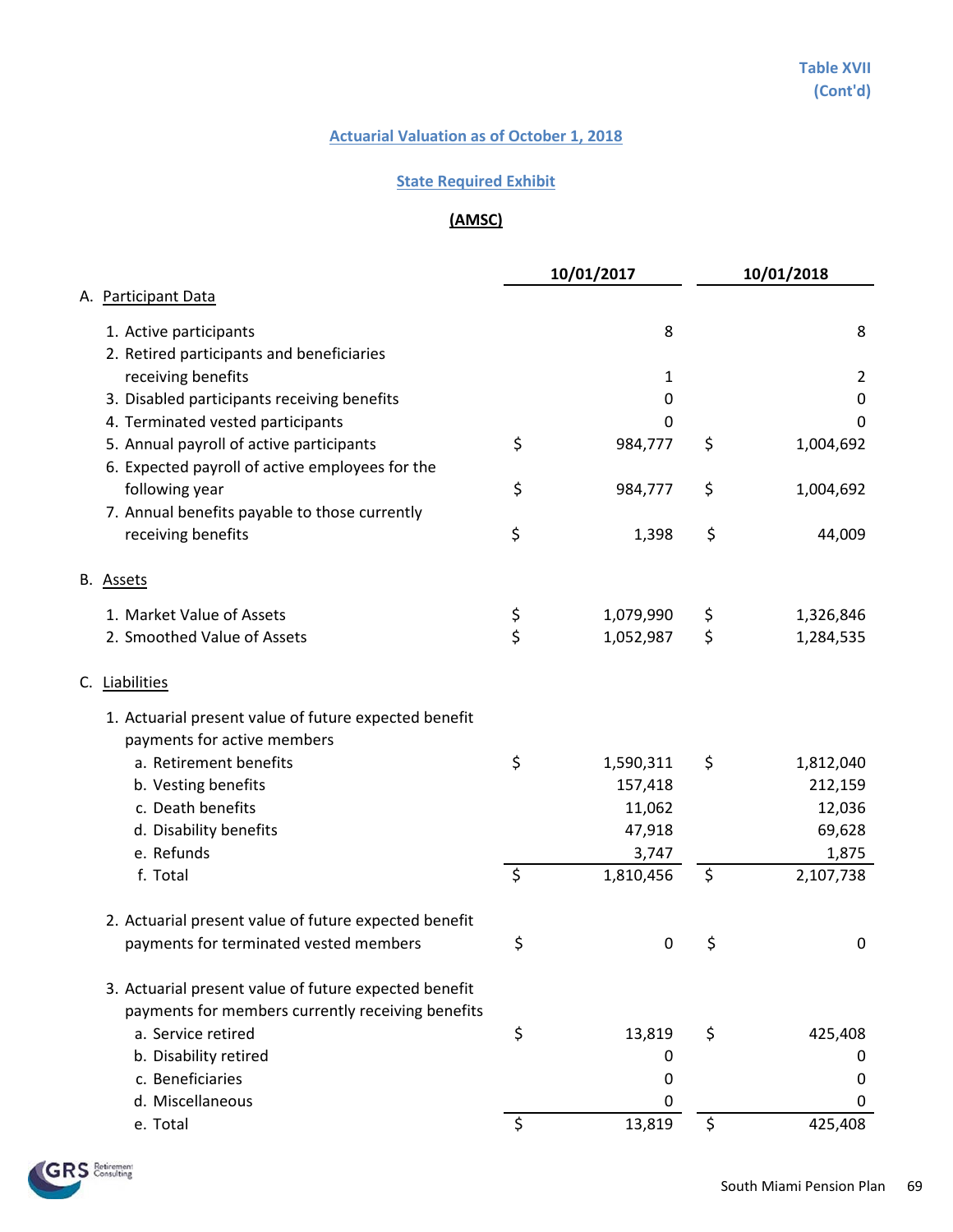## **State Required Exhibit**

**(AMSC)**

|    |                                                             | 10/01/2017 |           | 10/01/2018 |           |
|----|-------------------------------------------------------------|------------|-----------|------------|-----------|
|    | 4. Total actuarial present value of future                  |            |           |            |           |
|    | expected benefit payments                                   | \$         | 1,824,275 | \$         | 2,533,146 |
|    | 5. Actuarial accrued liabilities                            | \$         | 1,245,169 | \$         | 1,959,405 |
|    | 6. Unfunded actuarial accrued liabilities                   | \$         | 192,182   | \$         | 674,870   |
|    | D. Statement of Accumulated Plan Benefits                   |            |           |            |           |
|    | 1. Actuarial present value of accumulated                   |            |           |            |           |
|    | vested benefits                                             |            |           |            |           |
|    | a. Participants currently receiving benefits                | \$         | 13,819    | \$         | 425,408   |
|    | b. Other participants                                       |            | 1,020,337 |            | 980,346   |
|    | c. Total                                                    | $\zeta$    | 1,034,156 | $\zeta$    | 1,405,754 |
|    | 2. Actuarial present value of accumulated non-              |            |           |            |           |
|    | vested Plan benefits                                        |            | 8,806     |            | 91,478    |
|    | 3. Total actuarial present value of accumulated             |            |           |            |           |
|    | Plan benefits                                               | \$         | 1,042,962 | \$         | 1,497,232 |
| Е. | <b>Statement of Change in Accumulated Plan Benefits</b>     |            |           |            |           |
|    | 1. Actuarial present value of accumulated Plan              |            |           |            |           |
|    | benefits as of October 1, 2017                              |            |           | \$         | 1,042,962 |
|    | 2. Increase (decrease) during period attributable to:       |            |           |            |           |
|    | a. Change in actuarial assumptions and / or Plan amendments |            |           | \$         | 0         |
|    | b. Benefits paid                                            |            |           |            | (11, 887) |
|    | c. Other, including benefits accumulated and                |            |           |            |           |
|    | increase for interest due to decrease in the                |            |           |            |           |
|    | discount period                                             |            |           |            | 466,157   |
|    | d. Net increase                                             |            |           | \$         | 454,270   |
|    | 3. Actuarial present value of accumulated Plan              |            |           |            |           |
|    | benefits as of October 1, 2018                              |            |           | \$         | 1,497,232 |

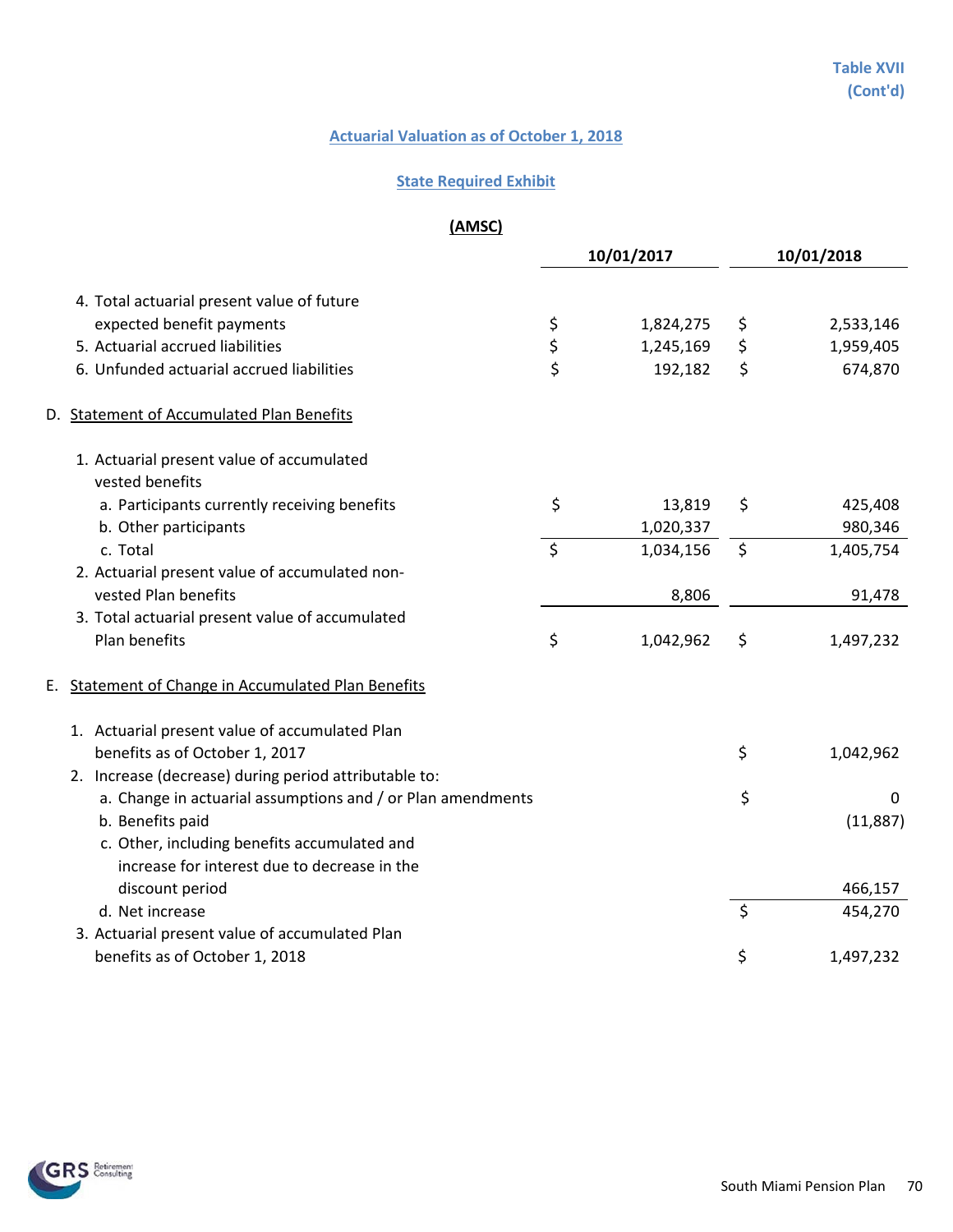#### **State Required Exhibit**

## **(AMSC)**

|    |                                                              |         | 10/01/2017           | 10/01/2018 |                       |
|----|--------------------------------------------------------------|---------|----------------------|------------|-----------------------|
| F. | <b>Pension Cost</b>                                          |         |                      |            |                       |
|    | 1. Total normal cost (including administrative expenses)     | \$      | 124,076              | \$         | 128,124               |
|    | 2. Payment required to amortize unfunded liability           |         | 16,123               |            | 56,265                |
|    | 3. Interest adjustment                                       |         | 4,986                |            | 6,558                 |
|    | 4. Total preliminary required contribution                   | \$      | 145,185              | \$         | 190,947               |
|    | 5. Total required contribution                               | \$      | 145,185              | \$         | 190,947               |
|    | 6. Item 5 as a percentage of payroll                         |         | 14.7%                |            | 19.0%                 |
|    | 7. Estimated member contributions                            | \$      | 68,934               | \$         | 70,328                |
|    | 8. Item 7 as a percentage of payroll                         |         | $7.0\%$ <sup>1</sup> |            | $7.0\%$ <sup>2</sup>  |
|    | 9. Estimated State contributions                             | \$      | 0                    | \$         | 0                     |
|    | 10. Item 9 as a percentage of payroll                        |         | 0.0%                 |            | 0.0%                  |
|    | 11. Net amount payable by City                               | \$      | 76,251               | \$         | 120,619               |
|    | 12. Item 11 as a percentage of payroll                       |         | $7.7\%$ <sup>1</sup> |            | $12.0\%$ <sup>2</sup> |
|    | G. Past Contributions                                        |         |                      |            |                       |
|    | 1. Total contribution required (prior year's valuation)      | \$      | 146,792              | \$         | 145,185               |
|    | 2. Actual contributions made:                                |         |                      |            |                       |
|    | a. Members                                                   | \$      | 71,753               |            | N/A                   |
|    | b. State                                                     |         | N/A                  |            | N/A                   |
|    | c. City                                                      |         | 75,039               |            | N/A                   |
|    | d. Total                                                     | $\zeta$ | 146,792              |            | N/A                   |
|    | H. Net Actuarial Gain / (Loss)                               |         | N/A                  | \$         | (487, 112)            |
| I. | Disclosure of Following Items:                               |         |                      |            |                       |
|    | 1. Actuarial present value of future salaries - attained age | \$      | 4,738,905            | \$         | 5,399,900             |
|    | 2. Actuarial present value of future employee contributions  |         |                      |            |                       |
|    | - attained age                                               | \$      | 331,723              | \$         | 377,993               |
|    | 3. Actuarial present value of future contributions           |         |                      |            |                       |
|    | from other sources                                           |         | N/A                  |            | N/A                   |
|    | 4. Amount of active members' accumulated contributions       | \$      | 539,939              | \$         | 568,912               |
|    | 5. Actuarial present value of future salaries and            |         |                      |            |                       |
|    | future benefits at entry age                                 |         | N/A                  |            | N/A                   |
|    | 6. Actuarial present value of future employee                |         |                      |            |                       |
|    | contributions at entry age                                   |         | N/A                  |            | N/A                   |
|    |                                                              |         |                      |            |                       |

 $1$  Percent of expected 2018-2019 covered payroll (\$984,777)

 $1$  Percent of expected 2019-2020 covered payroll (\$1,004,692)

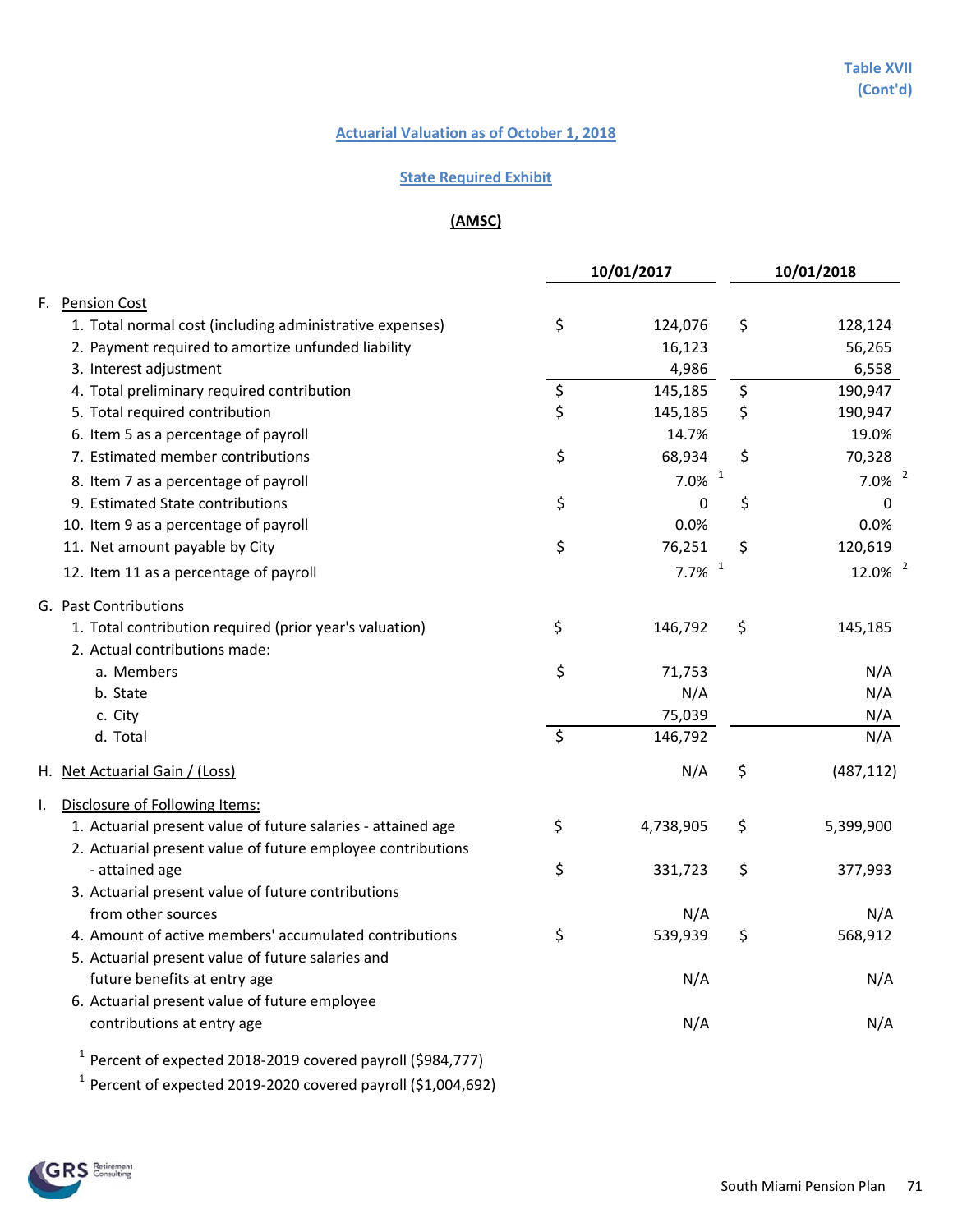## **State Required Exhibit**

# **(Police Officers)**

|    |                                                       |          | 10/01/2017 |    | 10/01/2018  |
|----|-------------------------------------------------------|----------|------------|----|-------------|
| А. | Participant Data                                      |          |            |    |             |
|    | 1. Active participants                                |          | 44         |    | 50          |
|    | 2. Retired participants and beneficiaries             |          |            |    |             |
|    | receiving benefits                                    |          | 20         |    | 21          |
|    | 3. Disabled participants receiving benefits           |          | 0          |    | $\mathbf 0$ |
|    | 4. Terminated vested participants                     |          | 5          |    | 5           |
|    | 5. Annual payroll of active participants              | \$       | 2,970,815  | \$ | 3,275,192   |
|    | 6. Expected payroll of active employees for the       |          |            |    |             |
|    | following year                                        | \$       | 2,970,815  | \$ | 3,321,045   |
|    | 7. Annual benefits payable to those currently         |          |            |    |             |
|    | receiving benefits                                    | \$       | 816,814    | \$ | 886,250     |
| B. | <b>Assets</b>                                         |          |            |    |             |
|    | 1. Market Value of Assets                             |          | 23,100,141 | Ş  | 25,558,852  |
|    | 2. Smoothed Value of Assets                           | \$<br>\$ | 22,292,682 | \$ | 24,418,419  |
| C. | Liabilities                                           |          |            |    |             |
|    | 1. Actuarial present value of future expected benefit |          |            |    |             |
|    | payments for active members                           |          |            |    |             |
|    | a. Retirement benefits                                | \$       | 13,738,516 | \$ | 14,415,896  |
|    | b. Vesting benefits                                   |          | 1,244,105  |    | 573,244     |
|    | c. Death benefits                                     |          | 53,561     |    | 55,566      |
|    | d. Disability benefits                                |          | 311,517    |    | 329,463     |
|    | e. Refunds                                            |          | 231,334    |    | 242,168     |
|    | f. Total                                              | $\zeta$  | 15,579,033 | \$ | 15,616,337  |
|    | 2. Actuarial present value of future expected benefit |          |            |    |             |
|    | payments for terminated vested members                | \$       | 938,505    | \$ | 593,195     |
|    | 3. Actuarial present value of future expected benefit |          |            |    |             |
|    | payments for members currently receiving benefits     |          |            |    |             |
|    | a. Service retired                                    | \$       | 10,668,504 | \$ | 11,677,885  |
|    | b. Disability retired                                 |          | 0          |    | $\bf{0}$    |
|    | c. Beneficiaries                                      |          | 0          |    | 0           |
|    | d. Miscellaneous                                      |          | 25,861     |    | 64,944      |
|    | e. Total                                              | $\zeta$  | 10,694,365 | \$ | 11,742,829  |

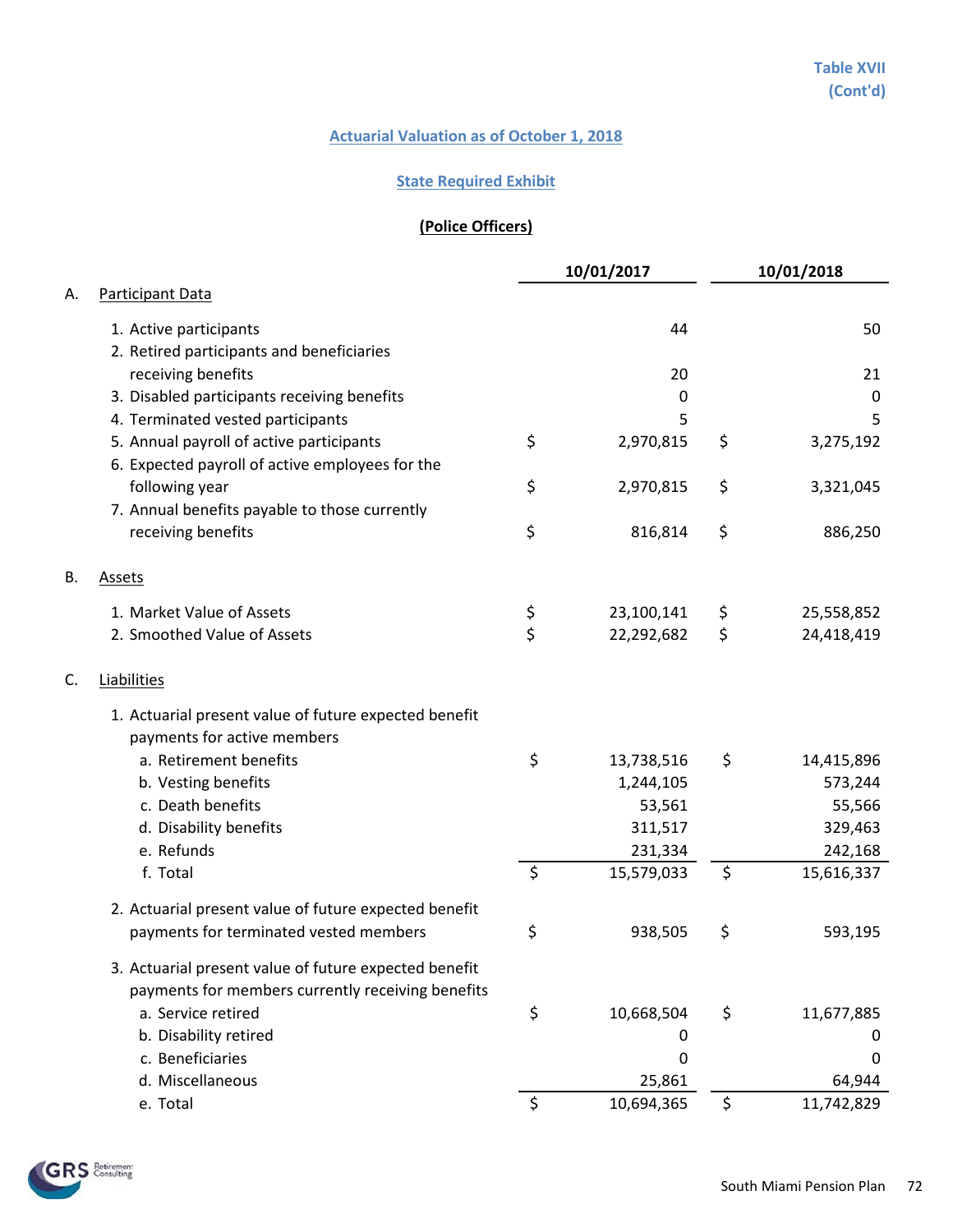## **State Required Exhibit**

# **(Police Officers)**

|                                                              |  |                | 10/01/2017 |         | 10/01/2018 |
|--------------------------------------------------------------|--|----------------|------------|---------|------------|
| 4. Total actuarial present value of future                   |  |                |            |         |            |
| expected benefit payments                                    |  |                | 27,211,903 | \$      | 27,952,361 |
| 5. Actuarial accrued liabilities                             |  | \$<br>\$<br>\$ | 23,514,576 | \$      | 24,292,223 |
| 6. Unfunded actuarial accrued liabilities                    |  |                | 1,221,894  | \$      | (126, 196) |
| D. Statement of Accumulated Plan Benefits                    |  |                |            |         |            |
| 1. Actuarial present value of accumulated<br>vested benefits |  |                |            |         |            |
| a. Participants currently receiving benefits                 |  | \$             | 10,668,504 | \$      | 11,677,885 |
| b. Other participants                                        |  |                | 8,491,260  |         | 7,006,821  |
| c. Total                                                     |  | \$             | 19,159,764 | \$      | 18,684,706 |
| 2. Actuarial present value of accumulated non-               |  |                |            |         |            |
| vested Plan benefits                                         |  |                | 1,322,661  |         | 2,763,866  |
| 3. Total actuarial present value of accumulated              |  |                |            |         |            |
| Plan benefits                                                |  | \$             | 20,482,425 | \$      | 21,448,572 |
| Statement of Change in Accumulated Plan Benefits<br>Е.       |  |                |            |         |            |
| 1. Actuarial present value of accumulated Plan               |  |                |            |         |            |
| benefits as of October 1, 2017                               |  |                |            | \$      | 20,482,425 |
| 2. Increase (decrease) during period attributable to:        |  |                |            |         |            |
| a. Change in actuarial assumptions and / or Plan amendments  |  |                |            | \$      | 0          |
| b. Benefits paid                                             |  |                |            |         | (903, 765) |
| c. Other, including benefits accumulated and                 |  |                |            |         |            |
| increase for interest due to decrease in the                 |  |                |            |         |            |
| discount period                                              |  |                |            |         | 1,869,912  |
| d. Net increase                                              |  |                |            | $\zeta$ | 966,147    |
| 3. Actuarial present value of accumulated Plan               |  |                |            |         |            |
| benefits as of October 1, 2018                               |  |                |            | \$      | 21,448,572 |

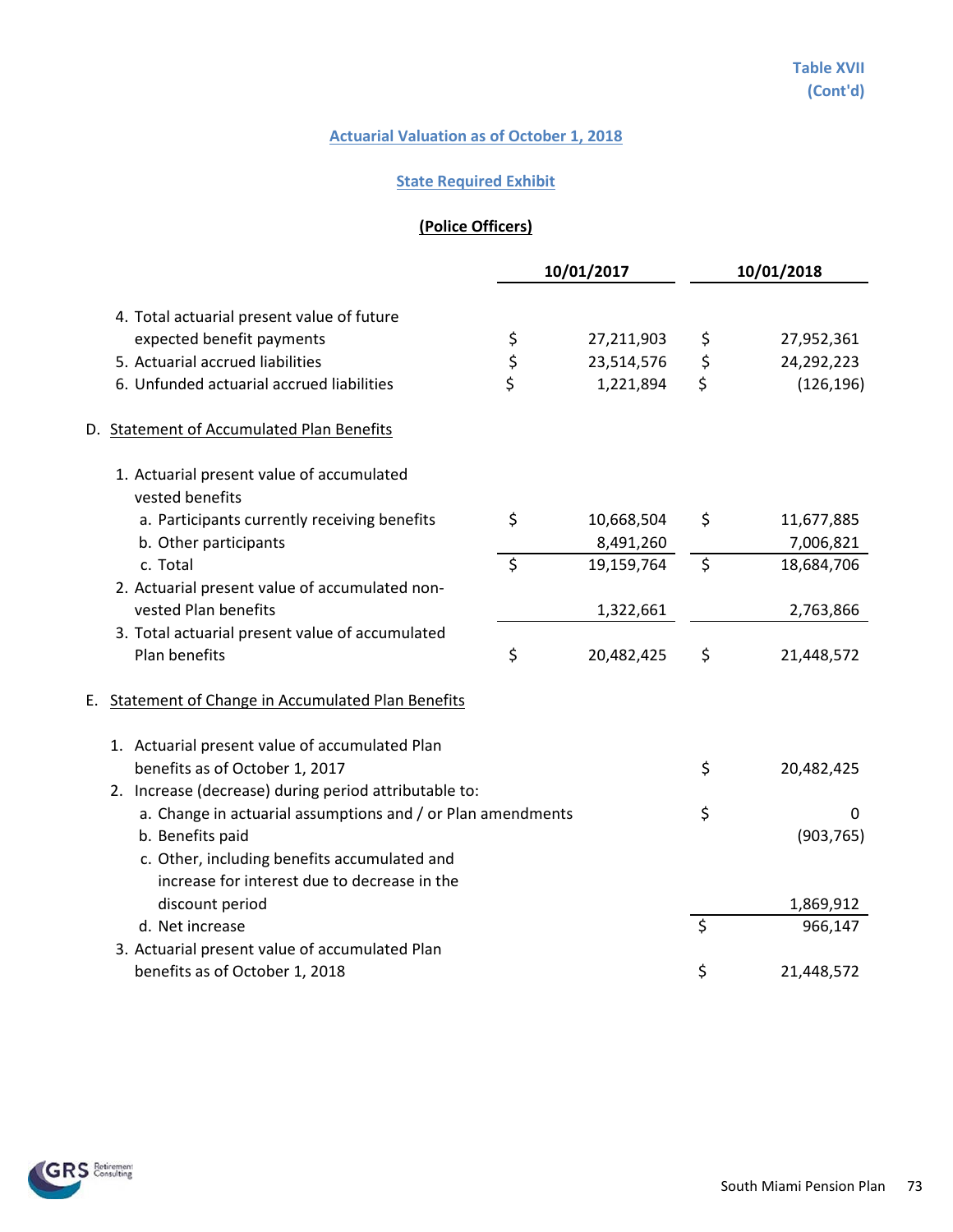## **State Required Exhibit**

# **(Police Officers)**

|                                                                                               |         | 10/01/2017            | 10/01/2018            |
|-----------------------------------------------------------------------------------------------|---------|-----------------------|-----------------------|
| <b>Pension Cost</b><br>F.                                                                     |         |                       |                       |
| 1. Total normal cost (including administrative expenses)                                      | \$      | 580,094               | \$<br>605,242         |
| 2. Payment required to amortize unfunded liability                                            |         | 159,394               | (10,039)              |
| 3. Interest adjustment                                                                        |         | 26,970                | 21,839                |
| 4. Total preliminary required contribution                                                    | \$      | 766,458               | \$<br>617,042         |
| 5. Total required contribution                                                                |         |                       |                       |
| (Greater of F.1. and F.4.)                                                                    | \$      | 766,458               | \$<br>617,042         |
| 6. Item 5 as a percentage of payroll                                                          |         | 25.8%                 | 18.8%                 |
| 7. Estimated member contributions                                                             | \$      | 279,650               | \$<br>249,078         |
| 8. Item 7 as a percentage of payroll                                                          |         | $9.4\%$ <sup>1</sup>  | 7.5%                  |
| 9. Estimated State contributions                                                              | \$      | 37,780                | \$<br>37,780          |
| 10. Item 9 as a percentage of payroll                                                         |         | $1.3\%$ <sup>1</sup>  | $1.1\%$ <sup>2</sup>  |
| 11. Net amount payable by City                                                                | \$      | 449,028               | \$<br>338,823         |
| 12. Item 11 as a percentage of payroll                                                        |         | $15.1\%$ <sup>1</sup> | $10.2\%$ <sup>2</sup> |
| G. Past Contributions                                                                         |         |                       |                       |
| 1. Total contribution required (prior year's valuation)                                       | \$      | 838,174               | \$<br>766,458         |
| 2. Actual contributions made:                                                                 |         |                       |                       |
| a. Members                                                                                    | \$      | 338,404               | N/A                   |
| b. State                                                                                      |         | 37,780                | N/A                   |
| c. City                                                                                       |         | 461,990               | N/A                   |
| d. Total                                                                                      | $\zeta$ | 838,174               | N/A                   |
| H. Net Actuarial Gain / (Loss)                                                                | \$      | 395,514               | \$<br>1,504,304       |
| Disclosure of Following Items:<br>I.                                                          |         |                       |                       |
| 1. Actuarial present value of future salaries - attained age                                  | \$      | 20,678,494            | \$<br>21,878,999      |
| 2. Actuarial present value of future employee contributions                                   |         |                       |                       |
| - attained age                                                                                | \$      | 1,550,887             | \$<br>1,640,925       |
| 3. Actuarial present value of future contributions                                            |         |                       |                       |
| from other sources<br>4. Amount of active members' accumulated contributions                  |         | N/A                   | \$<br>N/A             |
| 5. Actuarial present value of future salaries and                                             | \$      | 3,334,667             | 3,383,846             |
| future benefits at entry age                                                                  |         | N/A                   | N/A                   |
| 6. Actuarial present value of future employee                                                 |         |                       |                       |
| contributions at entry age                                                                    |         | N/A                   | N/A                   |
|                                                                                               |         |                       |                       |
| $\mathbf{1}$<br>Percent of expected 2018-2019 covered payroll (\$2,970,815)<br>$\overline{2}$ |         |                       |                       |
| Percent of expected 2019-2020 covered payroll (\$3,321,045)                                   |         |                       |                       |

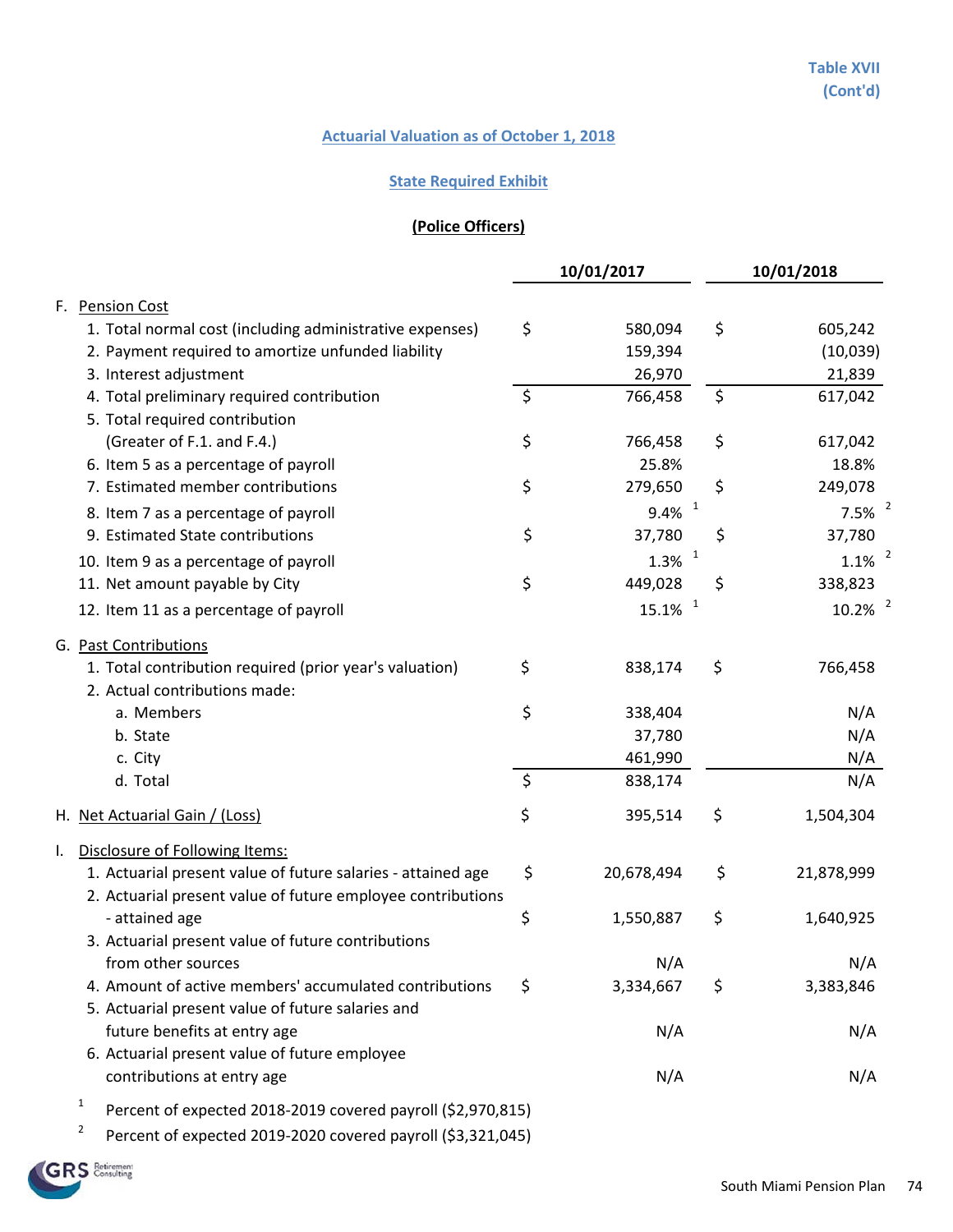#### **State Required Exhibit**

# **(All Participants)**

|                                                       |         | 10/01/2017  | 10/01/2018       |
|-------------------------------------------------------|---------|-------------|------------------|
| A. Participant Data                                   |         |             |                  |
| 1. Active participants                                |         | 101         | 107              |
| 2. Retired participants and beneficiaries             |         |             |                  |
| receiving benefits                                    |         | 48          | 48               |
| 3. Disabled participants receiving benefits           |         | 0           | $\mathbf 0$      |
| 4. Terminated vested participants                     |         | 8           | 9                |
| 5. Annual payroll of active participants              | \$      | 6,247,216   | \$<br>6,675,196  |
| 6. Expected payroll of active employees for the       |         |             |                  |
| following year                                        | \$      | 6,247,216   | \$<br>6,721,049  |
| 7. Annual benefits payable to those currently         |         |             |                  |
| receiving benefits                                    | \$      | 1,486,802   | \$<br>1,530,667  |
| B. Assets                                             |         |             |                  |
| 1. Market Value of Assets                             | \$      | 39,449,361  | \$<br>43,219,378 |
| 2. Smoothed Value of Assets                           | \$      | 38,061,740  | \$<br>41,264,634 |
| C. Liabilities                                        |         |             |                  |
| 1. Actuarial present value of future expected benefit |         |             |                  |
| payments for active members                           |         |             |                  |
| a. Retirement benefits                                | \$      | 20,161,501  | \$<br>21,342,077 |
| b. Vesting benefits                                   |         | 2,155,525   | 1,461,043        |
| c. Death benefits                                     |         | 106,574     | 109,769          |
| d. Disability benefits                                |         | 675,422     | 718,464          |
| e. Refunds                                            |         | 273,895     | 283,544          |
| f. Total                                              | $\zeta$ | 23,372,917  | \$<br>23,914,897 |
| 2. Actuarial present value of future expected benefit |         |             |                  |
| payments for terminated vested members                | \$      | 1,548,645   | \$<br>1,266,989  |
| 3. Actuarial present value of future expected benefit |         |             |                  |
| payments for members currently receiving benefits     |         |             |                  |
| a. Service retired                                    | \$      | 18,530,786  | \$<br>19,210,022 |
| b. Disability retired                                 |         | $\mathbf 0$ | 0                |
| c. Beneficiaries                                      |         | 176,662     | 176,438          |
| d. Miscellaneous                                      |         | 135,830     | 149,378          |
| e. Total                                              | $\zeta$ | 18,843,278  | \$<br>19,535,838 |

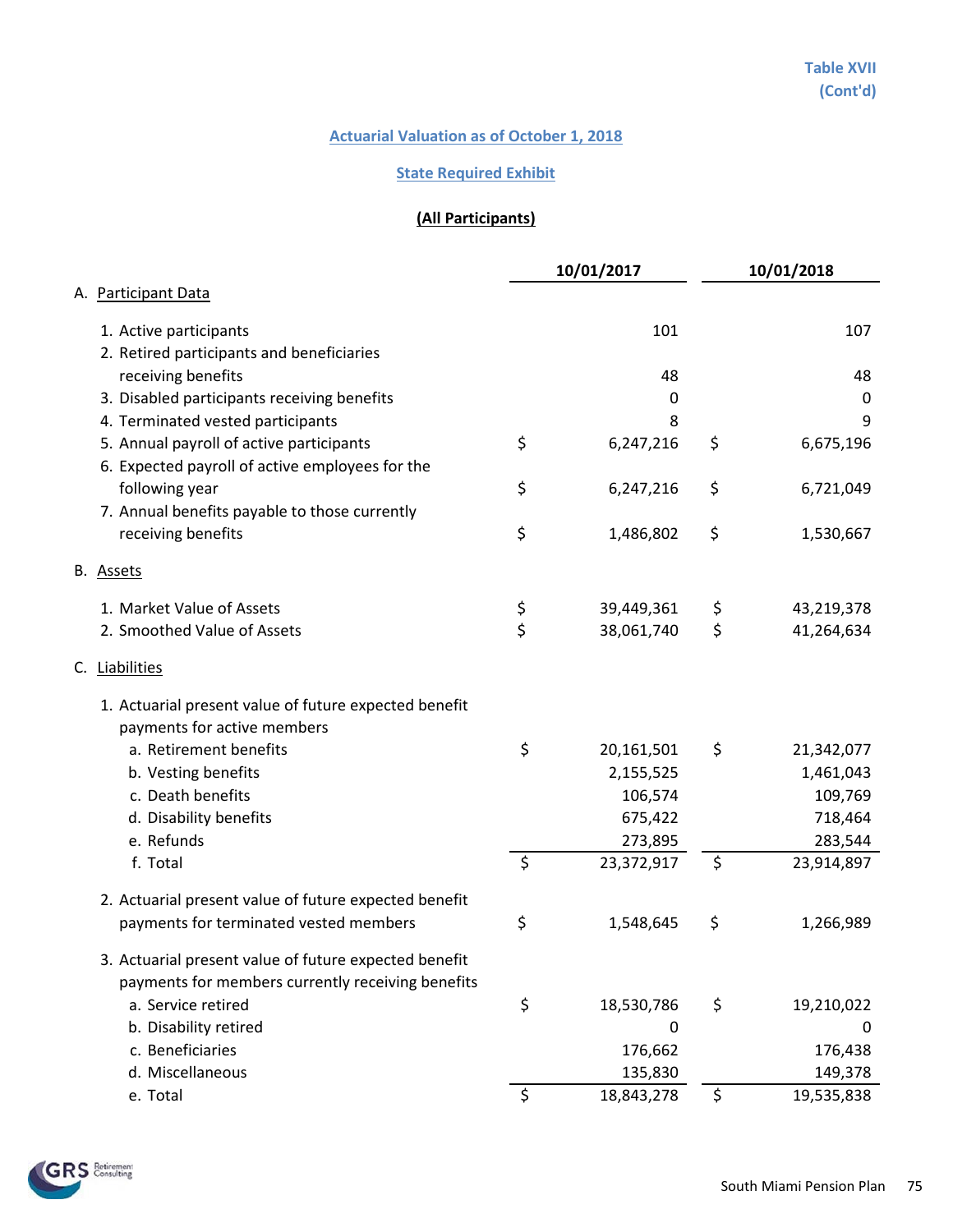## **State Required Exhibit**

# **(All Participants)**

|                                                               |               | 10/01/2017 | 10/01/2018        |
|---------------------------------------------------------------|---------------|------------|-------------------|
| 4. Total actuarial present value of future                    |               |            |                   |
| expected benefit payments                                     | \$            | 43,764,840 | \$<br>44,717,724  |
| 5. Actuarial accrued liabilities                              |               | 38,173,469 | \$<br>39,169,604  |
| 6. Unfunded actuarial accrued liabilities                     | $\frac{5}{5}$ | 111,729    | \$<br>(2,095,030) |
| D. Statement of Accumulated Plan Benefits                     |               |            |                   |
| 1. Actuarial present value of accumulated<br>vested benefits  |               |            |                   |
| a. Participants currently receiving benefits                  | \$            | 18,707,448 | \$<br>19,386,460  |
| b. Other participants                                         |               | 13,473,721 | 12,223,902        |
| c. Total                                                      | $\zeta$       | 32,181,169 | \$<br>31,610,362  |
| 2. Actuarial present value of accumulated non-                |               |            |                   |
| vested Plan benefits                                          |               | 1,646,167  | 3,134,126         |
| 3. Total actuarial present value of accumulated               |               |            |                   |
| Plan benefits                                                 | \$            | 33,827,336 | \$<br>34,744,488  |
| <b>Statement of Change in Accumulated Plan Benefits</b><br>Е. |               |            |                   |
| 1. Actuarial present value of accumulated Plan                |               |            |                   |
| benefits as of October 1, 2017                                |               |            | \$<br>33,827,336  |
| 2. Increase (decrease) during period attributable to:         |               |            |                   |
| a. Change in actuarial assumptions and / or Plan amendments   |               |            | \$<br>0           |
| b. Benefits paid                                              |               |            | (1, 563, 305)     |
| c. Other, including benefits accumulated and                  |               |            |                   |
| increase for interest due to decrease in the                  |               |            |                   |
| discount period                                               |               |            | 2,480,457         |
| d. Net increase                                               |               |            | \$<br>917,152     |
| 3. Actuarial present value of accumulated Plan                |               |            |                   |
| benefits as of October 1, 2018                                |               |            | \$<br>34,744,488  |

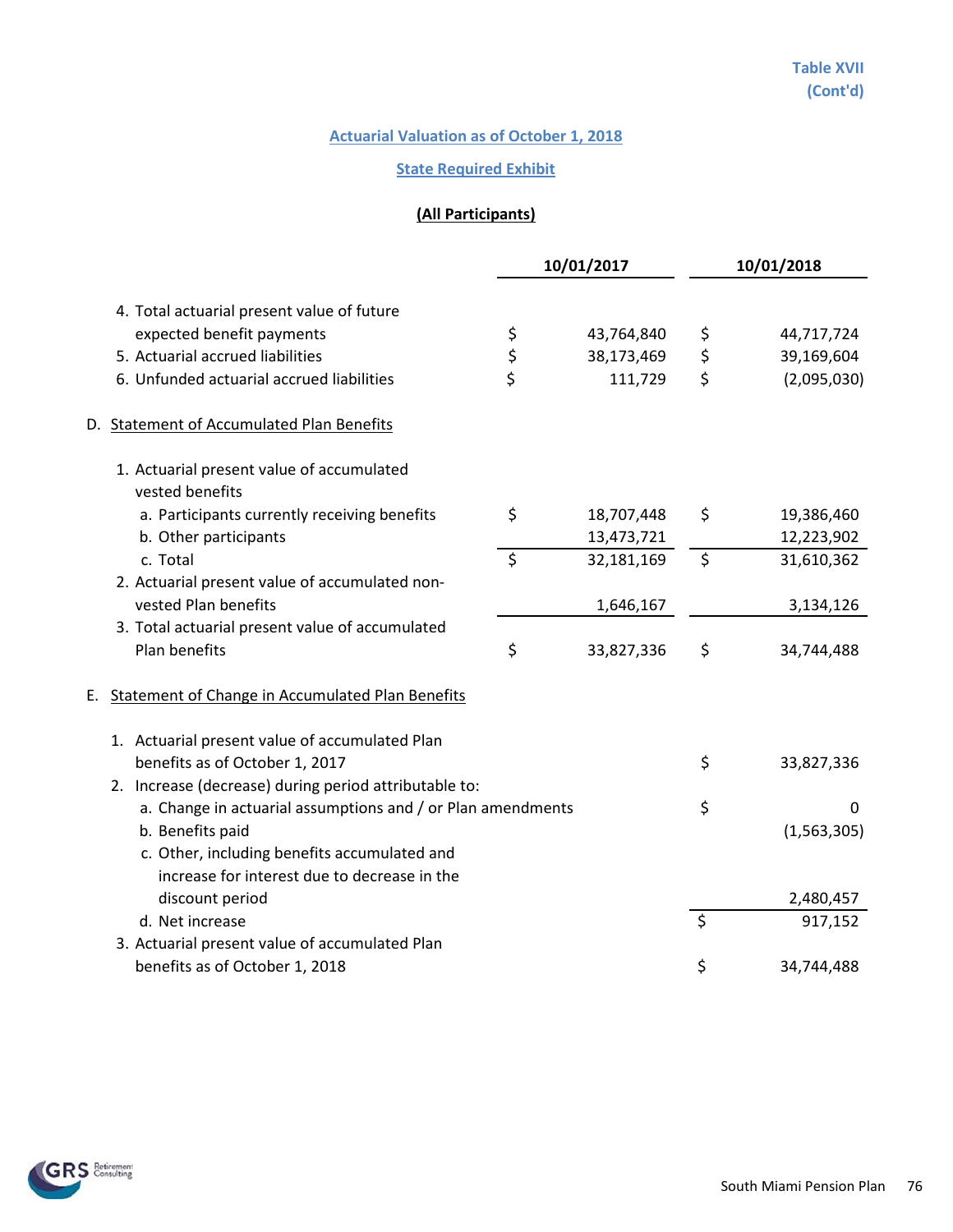#### **State Required Exhibit**

# **(All Participants)**

|    |                                                                                                                |         | 10/01/2017            | 10/01/2018           |
|----|----------------------------------------------------------------------------------------------------------------|---------|-----------------------|----------------------|
|    | F. Pension Cost                                                                                                |         |                       |                      |
|    | 1. Total normal cost (including expenses)                                                                      | \$      | 959,697               | \$<br>981,888        |
|    | 2. Payment required to amortize unfunded liability                                                             |         | 51,210                | (193, 875)           |
|    | 3. Interest adjustment                                                                                         |         | 36,622                | 28,696               |
|    | 4. Total preliminary required contribution                                                                     | \$      | 1,047,529             | \$<br>816,709        |
|    | 5. Total required contribution                                                                                 | \$      | 1,173,802             | \$<br>1,066,311      |
|    | 6. Item 5 as a percentage of payroll                                                                           |         | 18.8%                 | 16.0%                |
|    | 7. Estimated member contributions                                                                              | \$      | 468,872               | \$<br>439,175        |
|    | 8. Item 7 as a percentage of payroll                                                                           |         | $\mathbf{1}$<br>7.5%  | 6.5%                 |
|    | 9. Estimated State contributions                                                                               | \$      | 37,780                | \$<br>37,780         |
|    | 10. Item 9 as a percentage of payroll                                                                          |         | $\mathbf{1}$<br>0.6%  | $0.6\%$ <sup>2</sup> |
|    | 11. Net amount payable by City                                                                                 | \$      | 667,149               | \$<br>597,995        |
|    | 12. Item 11 as a percentage of payroll                                                                         |         | $\mathbf{1}$<br>10.7% | $8.9\%$ <sup>2</sup> |
|    | G. Past Contributions                                                                                          |         |                       |                      |
|    | 1. Total contribution required (prior year's valuation)                                                        | \$      | 1,227,105             | \$<br>1,173,802      |
|    | 2. Actual contributions made:                                                                                  |         |                       |                      |
|    | a. Members                                                                                                     | \$      | 536,473               | N/A                  |
|    | b. State                                                                                                       |         | 37,780                | N/A                  |
|    | c. City                                                                                                        |         | 652,852               | N/A                  |
|    | d. Total                                                                                                       | $\zeta$ | 1,227,105             | N/A                  |
|    | H. Net Actuarial Gain / (Loss)                                                                                 | \$      | 659,830               | \$<br>2,287,619      |
| I. | Disclosure of Following Items:                                                                                 |         |                       |                      |
|    | 1. Actuarial present value of future salaries - attained age                                                   | \$      | 43,508,722            | \$<br>45,957,035     |
|    | 2. Actuarial present value of future employee contributions                                                    |         |                       |                      |
|    | - attained age                                                                                                 | \$      | 2,790,956             | \$<br>2,896,466      |
|    | 3. Actuarial present value of future contributions                                                             |         |                       |                      |
|    | from other sources                                                                                             |         | N/A                   | N/A                  |
|    | 4. Amount of active members' accumulated contributions \$<br>5. Actuarial present value of future salaries and |         | 5,381,978             | \$<br>5,431,831      |
|    | future benefits at entry age                                                                                   |         | N/A                   | N/A                  |
|    | 6. Actuarial present value of future employee                                                                  |         |                       |                      |
|    | contributions at entry age                                                                                     |         | N/A                   | N/A                  |
|    | $\mathbf{1}$<br>Percent of expected 2018-2019 covered payroll (\$6,247,216)                                    |         |                       |                      |

<sup>2</sup> Percent of expected 2019-2020 covered payroll (\$6,721,049)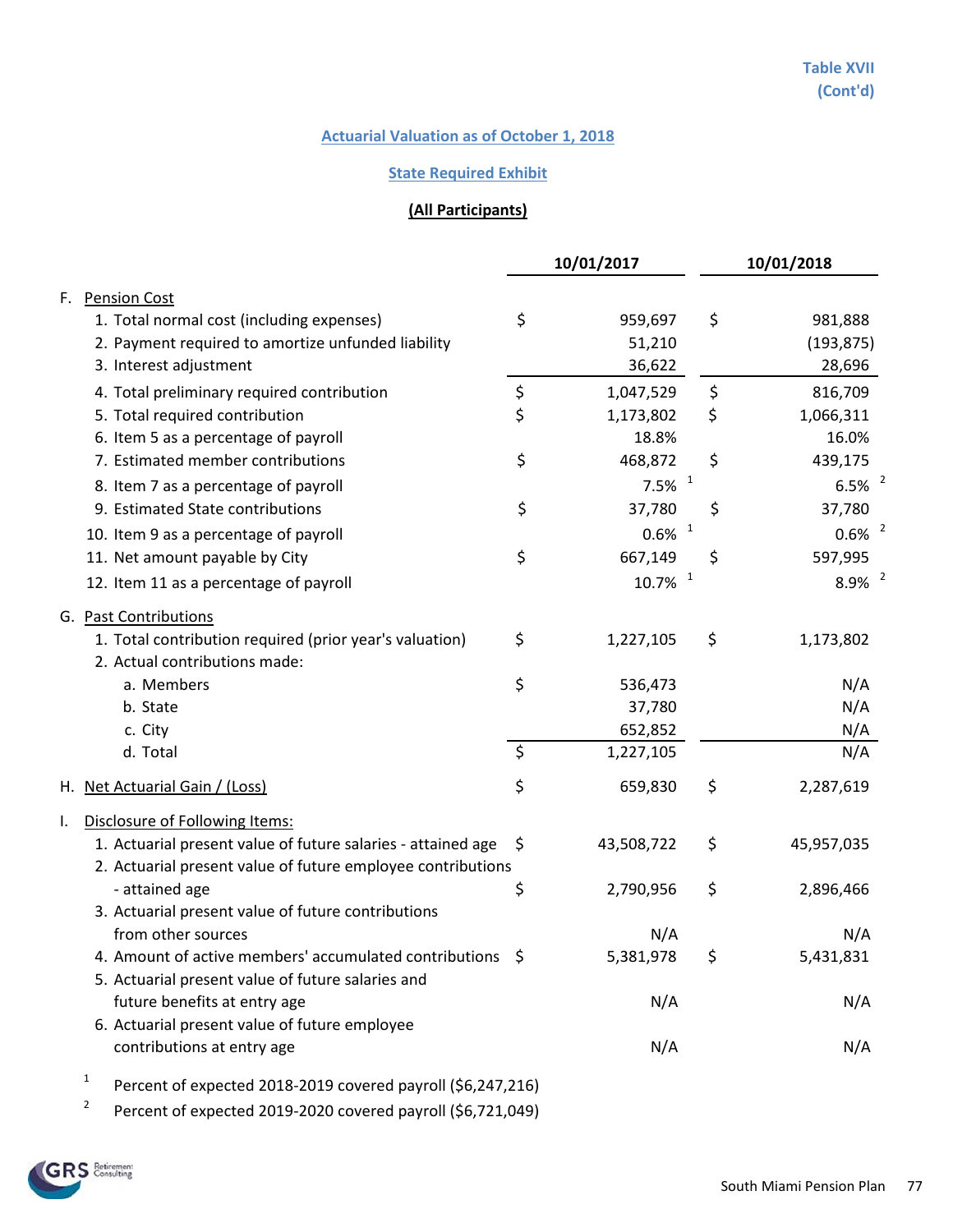#### **State Required Exhibit**

|                                                                    | <b>Unfunded Actuarial</b><br><b>Accrued Liabilities</b>                                                                       |                                 | <b>Current Unfunded</b><br>Liabilities                                |                 | Amortization<br>Payment                                      | <b>Remaining Funding</b><br>Period                       |  |
|--------------------------------------------------------------------|-------------------------------------------------------------------------------------------------------------------------------|---------------------------------|-----------------------------------------------------------------------|-----------------|--------------------------------------------------------------|----------------------------------------------------------|--|
|                                                                    |                                                                                                                               | <b>General Employees Tier 1</b> |                                                                       |                 |                                                              |                                                          |  |
| 10/01/2015<br>10/01/2016<br>10/01/2016<br>10/01/2017<br>10/01/2018 | Combined Bases *<br>Actuarial Loss / (Gain)<br><b>Assumption Change</b><br>Actuarial Loss / (Gain)<br>Actuarial Loss / (Gain) | \$                              | (1, 166, 604)<br>(413, 545)<br>426,727<br>(280, 976)<br>(1, 290, 160) | \$              | (117, 886)<br>(35, 269)<br>36,393<br>(23, 571)<br>(106, 612) | 16 years<br>23 years<br>23 years<br>24 years<br>25 years |  |
|                                                                    | <b>TOTAL</b>                                                                                                                  | \$                              | (2,724,558)                                                           | \$              | (246, 945)                                                   |                                                          |  |
|                                                                    |                                                                                                                               | <b>General Employees Tier 2</b> |                                                                       |                 |                                                              |                                                          |  |
| 10/01/2017<br>10/01/2018                                           | <b>Initial Base</b><br>Actuarial Loss / (Gain)                                                                                | \$                              | 61,121<br>19,733                                                      | \$              | 5,213<br>1,631                                               | 23 years<br>25 years                                     |  |
|                                                                    | <b>TOTAL</b>                                                                                                                  | \$                              | 80,854                                                                | \$              | 6,844                                                        |                                                          |  |
|                                                                    |                                                                                                                               | <b>AMSC</b>                     |                                                                       |                 |                                                              |                                                          |  |
| 10/01/2017<br>10/01/2018                                           | Combined Bases *<br>Actuarial Loss / (Gain)                                                                                   | \$                              | 187,758<br>487,112                                                    | \$              | 16,013<br>40,252                                             | 23 years<br>25 years                                     |  |
|                                                                    | <b>TOTAL</b>                                                                                                                  | $\zeta$                         | 674,870                                                               | \$              | 56,265                                                       |                                                          |  |
|                                                                    |                                                                                                                               | Police Officers                 |                                                                       |                 |                                                              |                                                          |  |
|                                                                    | 10/01/2018 Combined Bases *<br><b>TOTAL</b>                                                                                   | $\frac{5}{5}$                   | (126, 196)<br>(126, 196)                                              | <u>\$</u><br>\$ | (10, 039)<br>(10,039)                                        | 21 years                                                 |  |

\* Combined per Internal Revenue Code Regulation 1.412(b)-1

This actuarial valuation and/or cost determination was prepared and completed by me or under my direct supervision, and I acknowledge responsibility for the results. To the best of my knowledge, the results are complete and accurate, and in my opinion, the techniques and assumptions used are reasonable and meet the requirements and intent of Part VII, Chapter 112, Florida Statutes. Based upon our understanding of the Plan, there is no benefit or expense to be provided by the Plan and/or paid from the Plan's assets for which liabilities or current costs have not been established or other wise provided for in the valuation. All known events or trends which may require material increase in Plan costs or required contribution rates have been taken into account in the valuation.

Enrollment Number: 17-02802 Dated: May 8, 2019 May 19 Lawrence F. Wilson, A.S.A.

 $L_{\text{tot}}^{\text{max}}(L)$ 

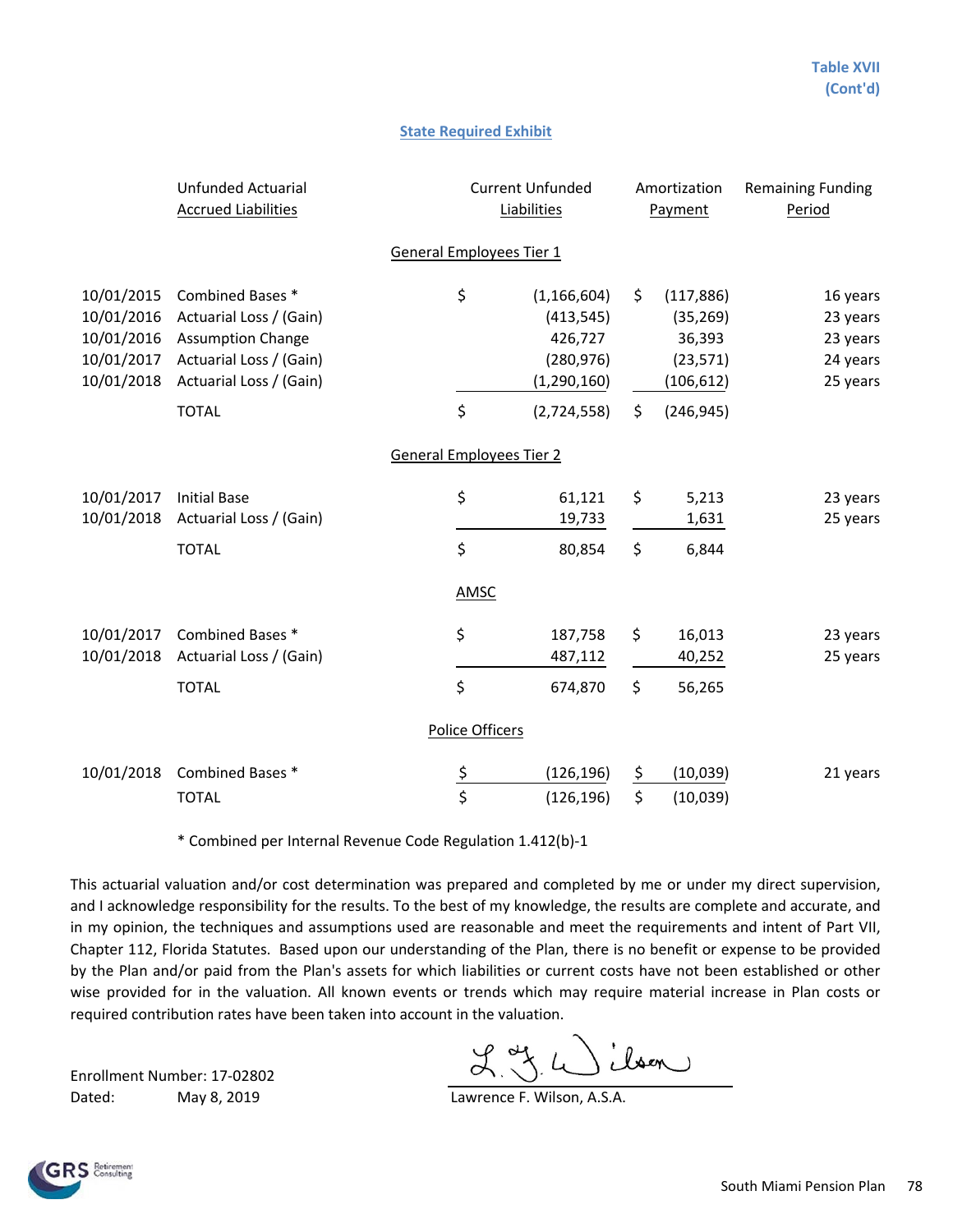### **Glossary**

**Actuarial Accrued Liability**. The difference between the Actuarial Present Value of Future Benefits, and the Actuarial Present Value of Future Normal Costs.

**Actuarial Assumptions.** Assumptions about future plan experience that affect costs or liabilities, such as: mortality, withdrawal, disablement, and retirement; future increases in salary; future rates of investment earnings; future investment and administrative expenses; characteristics of members not specified in the data, such as marital status; characteristics of future members; future elections made by members and other items.

**Actuarial Cost Method**. Actuarial Cost Method A procedure for allocating the Actuarial Present Value of Future Benefits between the Actuarial Present Value of Future Normal Costs and the Actuarial Accrued Liability.

**Actuarial Equivalent**. Of equal Actuarial Present Value, determined as of a given date and based on a given set of Actuarial Assumptions.

**Actuarial Present Value of Future Benefits**. The Actuarial Present Value of amounts which are expected to be paid at various future times to active members, retired members, beneficiaries receiving benefits and inactive, non-retired members entitled to either a refund or a future retirement benefit. Expressed another way, it is the value that would have to be invested on the valuation date so that the amount invested plus investment earnings would provide sufficient assets to pay all projected benefits and expenses when due.

**Actuarial Valuation**. The determination, as of a valuation date, of the Normal Cost, Actuarial Accrued Liability, Actuarial Value of Assets, and related Actuarial Present Values for a plan. An Actuarial Valuation for a governmental retirement system typically also includes calculations of items needed for compliance with GASB No. 67.

**Actuarial Value of Assets**. The value of the assets as of a given date, used by the actuary for valuation purposes. This may be the market or fair value of plan assets or a smoothed value in order to reduce the year-to-year volatility of calculated results, such as the funded ratio and the actuarially required contribution.

**Amortization Method**. A method for determining the Amortization Payment. The most common methods used are level dollar and level percentage of payroll. Under the Level Dollar method, the Amortization Payment is one of a stream of payments, all equal, whose Actuarial Present Value is equal to the UAAL. Under the Level Percentage of Pay method, the Amortization Payment is one of a stream of increasing payments, whose Actuarial Present Value is equal to the UAAL. Under the Level Percentage of Pay method, the stream of payments increases at the rate at which total covered payroll of all active members is assumed to increase.

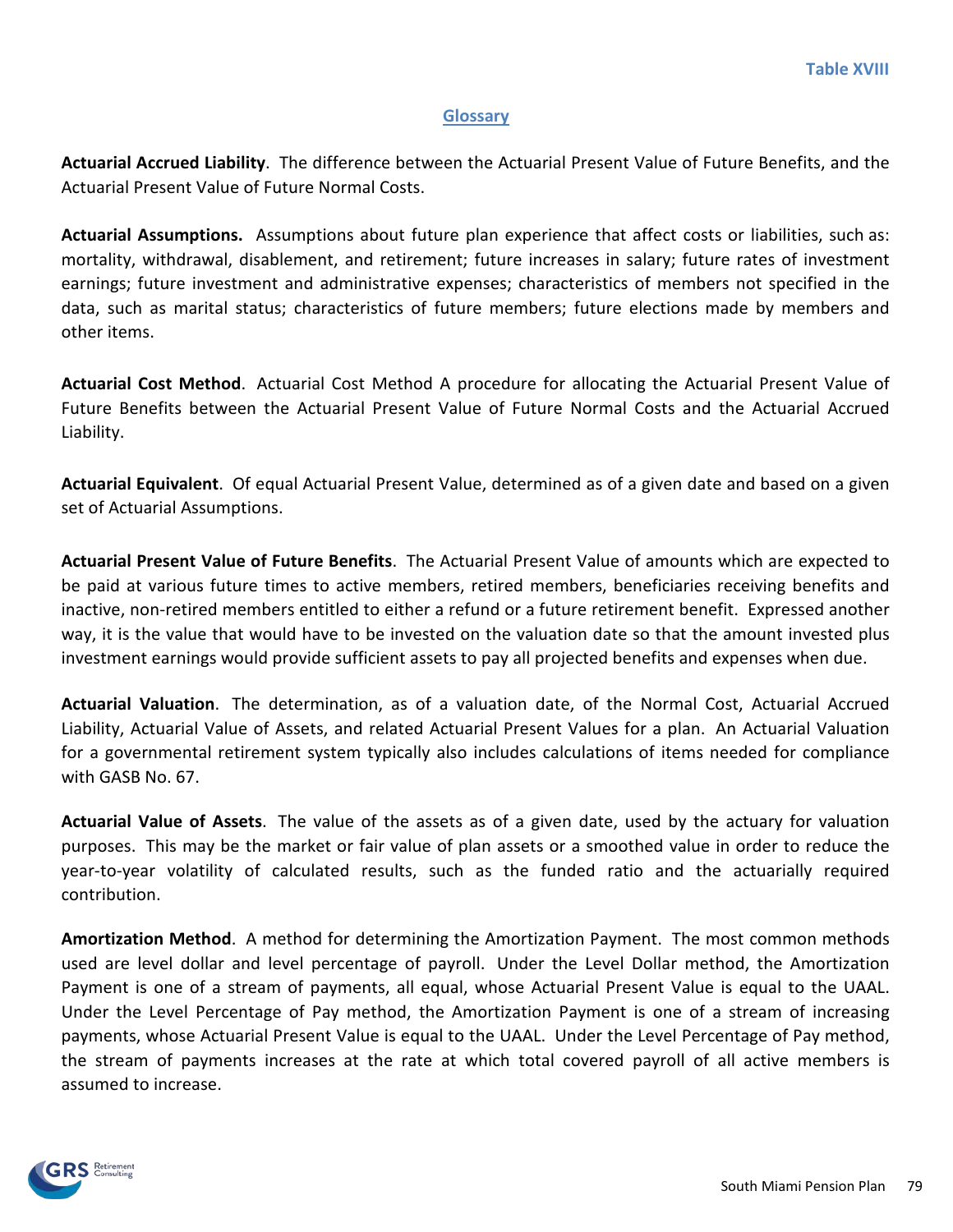# **Glossary**

**Amortization Payment**. That portion of the plan contribution which is designed to pay interest on and to amortize the Unfunded Actuarial Accrued Liability.

**Amortization Period.** The period used in calculating the Amortization Payment.

**Annual Required Contribution**. The employer's periodic required contributions, expressed as a dollar amount or a percentage of covered plan compensation. The annual required contribution consists of the Employer Normal Cost and Amortization Payment plus interest adjustment.

**Closed Amortization Period.** A specific number of years that is reduced by one each year, and declines to zero with the passage of time. For example if the amortization period is initially set at 30 years, it is 29 years at the end of one year, 28 years at the end of two years, etc.

**Employer Normal Cost.** The portion of the Normal Cost to be paid by the employer. This is equal to the Normal Cost less expected member contributions.

**Equivalent Single Amortization Period.** For plans that do not establish separate amortization bases (separate components of the UAAL), this is the same as the Amortization Period. For plans that do establish separate amortization bases, this is the period over which the UAAL would be amortized if all amortization bases were combined upon the current UAAL payment.

**Experience Gain/Loss.** A measure of the difference between actual experience and that expected based upon a set of Actuarial Assumptions, during the period between two actuarial valuations. To the extent that actual experience differs from that assumed, Unfunded Actuarial Accrued Liabilities emerge which may be larger or smaller than projected. Gains are due to favorable experience, e.g., the assets earn more than projected, salaries do not increase as fast as assumed, members retire later than assumed, etc. Favorable experience means actual results produce actuarial liabilities not as large as projected by the actuarial assumptions. Losses are the result of unfavorable experience, i.e., actual results that produce Unfunded Actuarial Accrued Liabilities which are larger than projected.

**Funded Ratio.** The ratio of the Actuarial Value of Assets to the Actuarial Accrued Liability.

**GASB.** Governmental Accounting Standards Board.